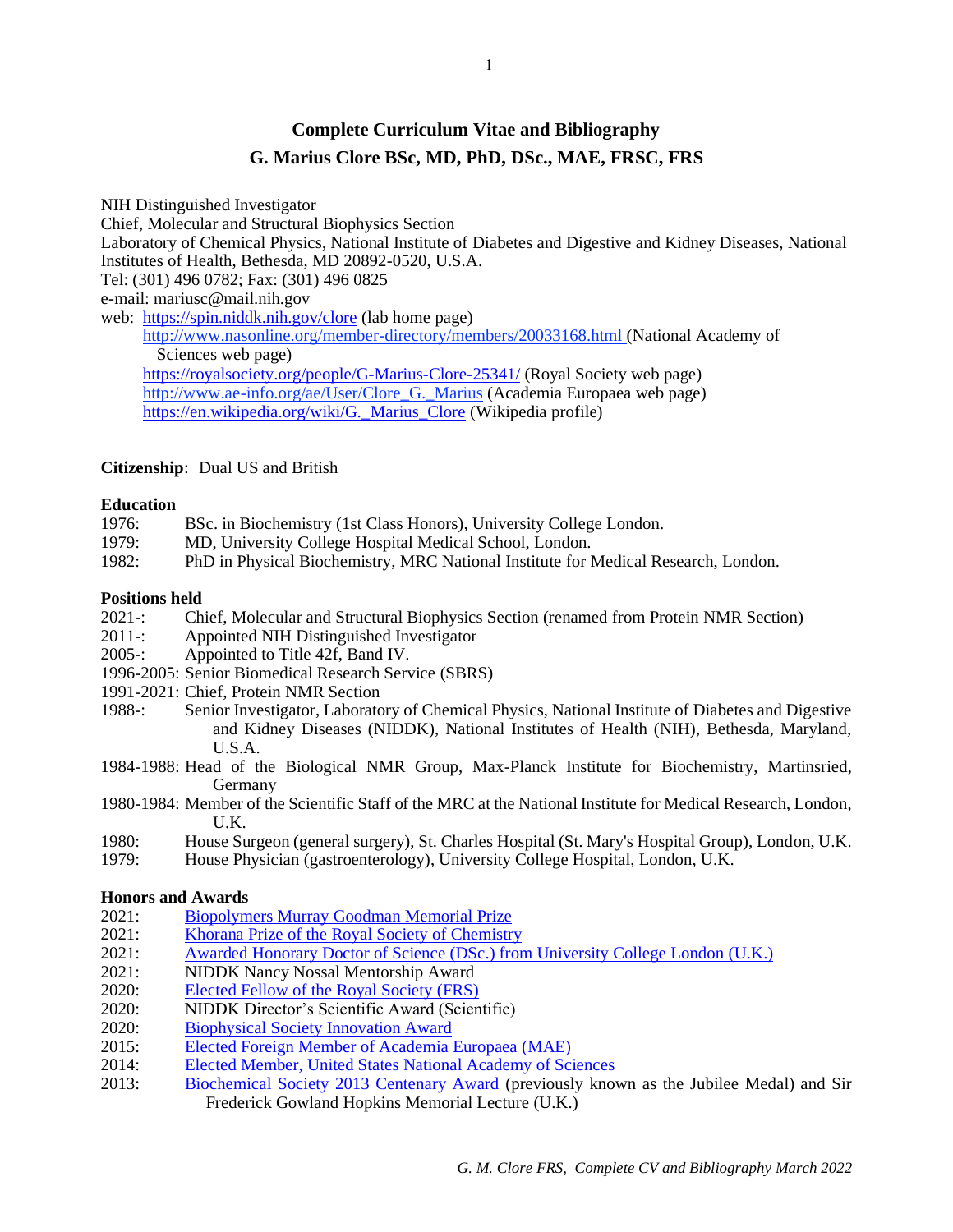## **Honors and Awards (cont.)**

- 2011: Royal Society of Chemistry Centenary Prize
- 2011: NIH Distinguished Investigator
- 2010: Elected Fellow of the American Academy of Arts and Sciences
- 2010: Hillebrand Award of the Washington Chapter of the American Chemical Society
- 2009: Elected Fellow of the Biophysical Society
- 2009: NIDDK Nancy Nossal Scientific Mentorship Award
- 2007: American Society for Biochemistry and Molecular Biology Citation for Distinguished Service in recognition of 10 years as a member of the Editorial Board of the Journal of Biological Chemistry.
- 2003: Elected Member, Lister Institute for Preventive Medicine (U.K.)
- 2001: Original member, Institute for Scientific Information (ISI) Highly Cited Researchers Database (Biology and Biochemistry Section and Chemistry Section)
- 1999: Elected Fellow of the American Association for the Advancement of Science (AAAS).
- 1996: The Harrington Lecture, National Institute for Medical Research (U.K.)
- 1993: Dupont-Merck Young Investigator Award of the Protein Society
- 1993: National Institutes of Health Lecture
- 1992: National Institutes of Health Director's Award
- 1991: Elected Fellow of the Washington Academy of Sciences
- 1990: Distinguished Young Scientist Award of the Maryland Academy of Sciences
- 1990: Scientific Achievement Award (Biological Sciences) of the Washington Academy of Sciences
- 1990: Elected Fellow of the Royal Society of Chemistry (U.K).
- 1982-1984: Lister Institute Research Fellow
- 1977: Francis Walsche Neurology Prize, University College Hospital Medical School, London.

# **Summary of Research Interests**

My research is centered upon the development and application of nuclear magnetic resonance (NMR) to study the structure and dynamics of biological macromolecules and their complexes in solution. Particular emphasis is being placed on novel approaches to extending NMR to larger and more complex systems, especially complexes involved in signal transduction and transcriptional regulation, and exploring fundamental questions associated with protein dynamics, macromolecular interactions and recognition processes. Currently we are exploiting the unique properties of NMR to detect and characterize sparsely-populated states of macromolecules. Many important biological processes proceed through transient intermediate states that comprise only a small fraction of the overall population of a molecular system at equilibrium, and, as a result, are invisible (i.e. dark) to conventional biophysical techniques (including crystallography, cryo-electron microscopy and single molecule spectroscopies). These studies, which have provided new insights into macromolecular recognition and assembly, rely on the ability of NMR to amplify, through exchange phenomena, the effect of the invisible "dark" state on some NMR observable (generally a relaxation property) so that its footprint is readily observed in measurements on the NMR visible species. Examples of such phenomena that we have studied include the search processes whereby transcription factors locate their specific DNA binding site within an overwhelming sea of non-specific DNA; the role of encounter complexes in protein-protein association; the interplay of conformational selection and induced fit in protein-ligand interactions; transient interactions of intrinsically disordered and partially folded polypeptides with large megadalton macromolecular assemblies including highly heterogeneous aggregates involved in amyloid protofibril formation and the GroEL chaperonin molecular machine; transient interactions involving the very earliest stages in the formation of huntingtin protofibrils; and transient interdomain interactions and transient oligomerization of the Hsp40 chaperone DNAJB6b.

# **Membership of Editorial Boards**

- 2022 : Co-Editor-in-Chief of Current Opinions in Structural Biology
- 2009-2014: Member of the Editorial Board of the Journal of Biological Chemistry
- 2003-: Member of the Editorial Board of PEDS (Protein Engineering, Design and Selection; previously Protein Engineering)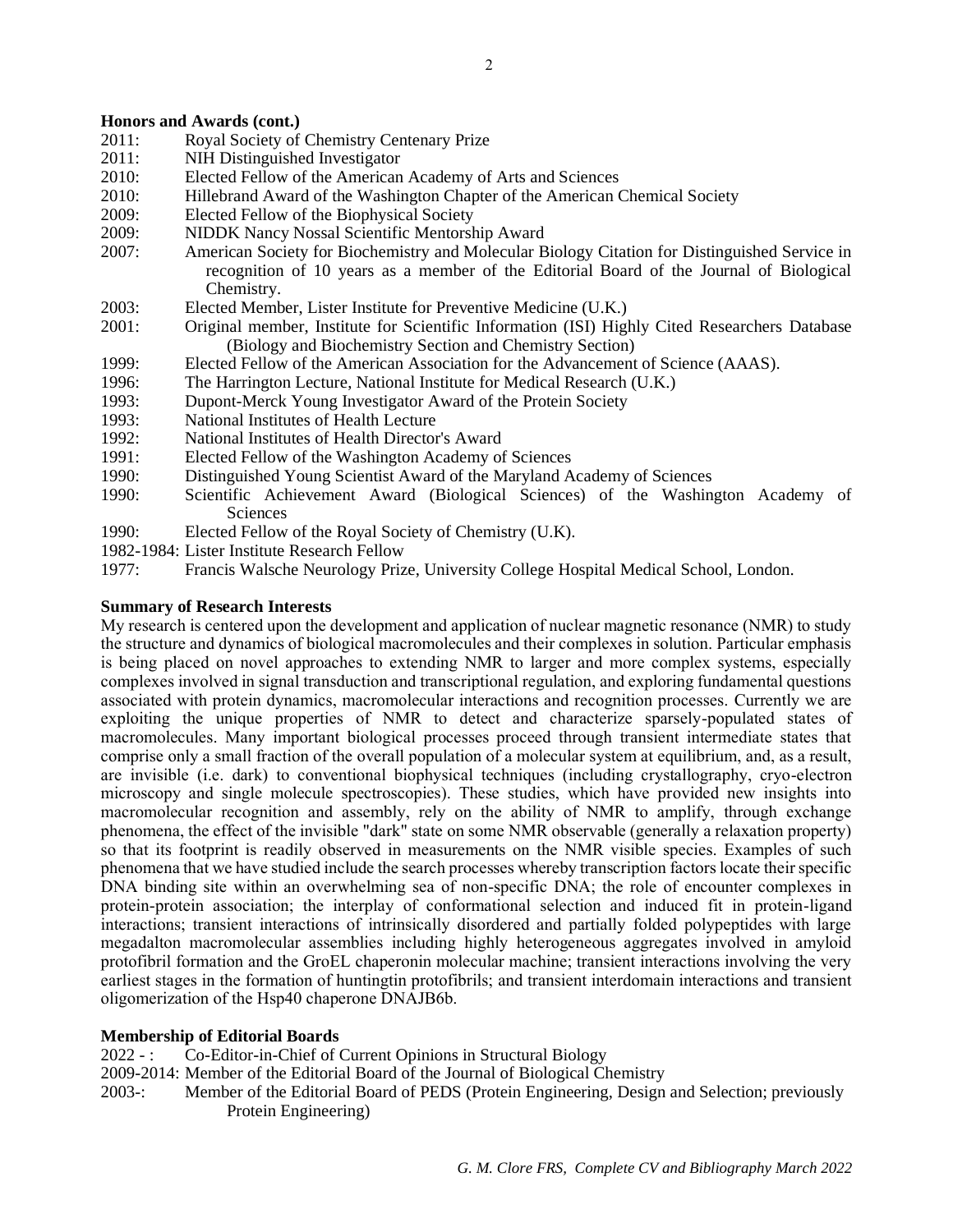### **Membership of Editorial Boards (cont.)**

2003-2013: Series Editor for the Structural Biology, Chemical Biology and Informatics Section of the Royal Society of Chemistry Biomolecular Biosciences Book Series.

- 2002-2007: Member of the Editorial Board of the Journal of Biological Chemistry
- 1998-2018: Member of the Editorial Board of the Journal of Magnetic Resonance
- 1996-2001: Member of the Editorial Board of the Journal of Biological Chemistry
- 1994-1999: Member of the Editorial Board of Protein Science
- 1993-1997: Associate Editor of Protein and Peptide Letters
- 1993-: Member of the Editorial Board of Structure
- 1987-2003: Member of the Editorial Board of Protein Engineering

#### **Membership of Societies**

- 2020-: The Royal Society
- 2015-: Academia Europaea
- 2014-: United States National Academy of Sciences
- 2010-: American Academy of Arts and Sciences
- 2008-: Biophysical Society
- 1991-: American Society for Biochemistry and Molecular Biology
- 1991-: Washington Academy of Sciences
- 1990-: Protein Society
- 1989-: American Chemical Society
- 1976-: Royal Society of Chemistry (U.K.)

# **Service**

- 2022-: 2022 -: Co-Editor-in-Chief of Current Opinions in Structural Biology
- 2021: Reviewer for the National Academies report on "Radioactive Sources: Applications and Alternative Technologies" from the National Academies' Nuclear and Radiation Studies Board

2020: Reviewer for NIGMS National and Regional Resource (R24) Applications

- 2020-: Reviewer for the National Academy of Sciences BBCSS report on "Consideration of Generational Issues in Workforce Management and Employment Practices"
- 2020-: NAS Reviewer Pool for Consensus Study Reports of the National Academies of Science, Engineering and Medicine.
- 2020-: Director, NIDDK Computational Biomolecular Magnetic Resonance Core.
- 2018-2020: European Science Foundation, College of Experts Reviewers
- 2017-2018: Member of the Macromolecular Dynamics Canvassing Committee of the Biophysics and Computational Biology Section (Class II, Section 29) of the National Academy of Sciences.
- 2016: Selection Committee for the Raymond and Beverley Sackler International Prize in the Physical Sciences.
- 2016-2018: Member of the NIH Intramural AIDS Targeted Antiviral Program Scientific Review Committee.
- 2009: Member of the UCLA-DOE Institute for Genomics and Proteomics Cooperative Agreement Review Panel.
- 2009: Member of Ad Hoc NIH Review Panel for High End NMR Shared Instrumentation Grants.1989- Adviser in the U.S. National Research Council (NRC) Research Associateship Program.
- 2007-: Member, Executive Committee of the NIH/Oxford/Cambridge Scholars Program.
- 2006-2011: Member of the Scientific Advisory Board of the Institute of Biotechnology at the University of Helsinki, Finland.
- 2005-2010: Member, RCSB (PDB-BMRB) Task Group on NMR
- 2002: Member, Special Emphasis Panel on 900 MHz NMR Spectrometers, Center for Scientific Review, NIGMS, NIH.
- 1998-2003: Member of NMR Task Force of the Research Collaboratory for Structural Bioinformatics.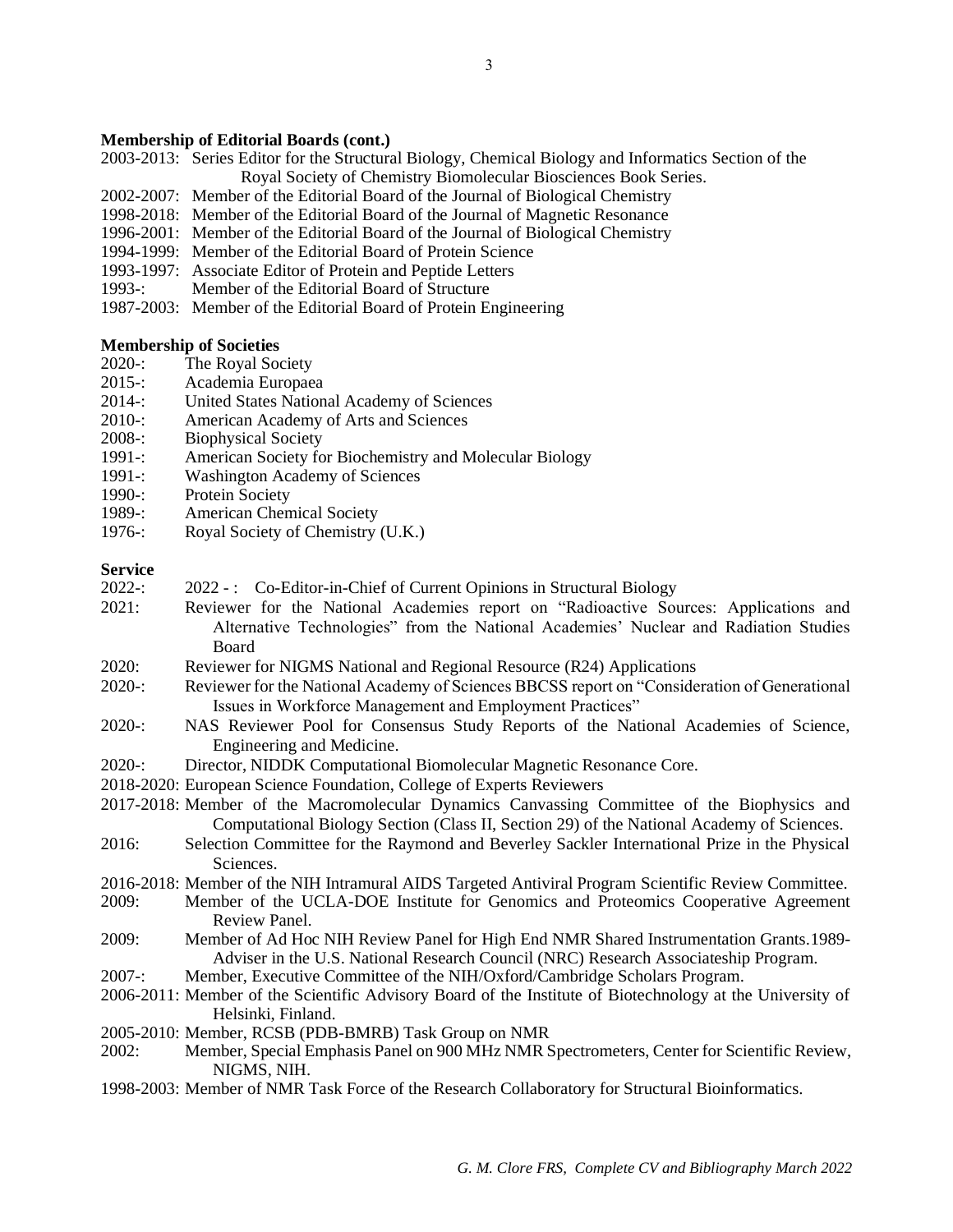### **Service (cont.)**

- 1998-2004: Reviewer for the quinquennial assessment of the MRC Center for Protein Engineering at the University of Cambridge, U.K.
- 1998-2001: Co-Chair, Intramural NIH-Wide Structural Biology Interest Group.
- 1997-: Member of Review Panel for the John Sealy Memorial Endowment Fund for Biomedical Research.
- 1997: NIH Special Emphasis Panel on Structural Biology of AIDS Related Proteins.
- 1996-: Preceptorship in the Pharmacology Research Associate (PRAT) Program of the National Institute for General Medical Sciences.
- 1996-1998: Member, Membership Committee, Protein Society
- 1994-2000: Chairman, NIH-Wide Tenure and Promotions Committee for Computer Scientists.
- 1994: Special Reviewer, Biophysical Chemistry (BBCB) Study Section, NIH
- 1992: Subcommittee on Structural Biology of the Health and Environmental Research Advisory Committee of the Department of Energy.
- 1989: Special Study Section of the Division of Research Resources, Biomedical Research Technology Program, NIH.

### **Grant peer review for the following agencies:**

National Science Foundation, National Institutes of Health, Medical Research Council (U.K.), Biotechnology and Biological Sciences Research Council (U.K.), Welcome Trust (U.K.), Cancer Research U.K., Swiss National Foundation for the Advancement of Scientific Research, Belgium Incentive Program for Fundamental Research in the Life Sciences, Swedish Natural Science Research Council, Australian Research Council, Israel Science Foundation, United States-Israel Binational Science Foundation, ACS Petroleum Research Fund, French National Research Agency (ANR), European Research Council, Japanese Society for the Promotion of Science.

### **Mentoring**

My overarching goal is to train my post-doctoral fellows to successfully make the transition from graduate student to fully independent principal investigator capable of running a successful and productive research group in academia or industry. Of my 51 former trainees, 28 are currently principal investigators (at the full, associate and assistant professor levels) at major research universities or institutions (both in the US and Europe), one has just been elected a Fellow of the Royal Society and another a Member of Academia Europeae. The remainder hold either senior positions in pharma/biotech (9), are staff scientists at the NIH or in Academia (10), science administrators (3) or work for National Public Radio as chief science editor (1).

#### **Competitive Grants**

- 1985-1989: Deutsche Forschungsgemeinschaft (DFG) Grant No. Gr 658/3-1 and Gr 658/3-2. Protein engineering: biochemical and molecular approaches in the study of DNA-protein interactions at the atomic level - The cAMP receptor protein (CRP or CAP) of *Escherichia coli*.
- 1985-1987: Deutsche Forschungsgemeinschaft (DFG) Grant No. Cl 86/1-1. Determination of threedimensional structures of oligonucleotides and proteins in solution by NMR spectroscopy: refinement using restrained least squares minimization and restrained molecular dynamics.
- 1986-1988: Deutsche Forschungsgemeinschaft (DFG) Grant No. Gr 658/4-1. Stereochemistry and conformational flexibility of the binding of peptide inhibitors to serine and aspartyl proteases: combined use of two-dimensional transferred nuclear Overhauser enhancement spectroscopy, restrained molecular dynamics and computer graphics.
- 1987-1989: Bundesministerium fur Forschung und Technologie (BMFT) Grant No. 321-4003-0318909A (30/3003/68327). Eureka Project: Determination of three-dimensionalstructures of proteins, nucleic acids and their complexes in solution (DM 6.712 million).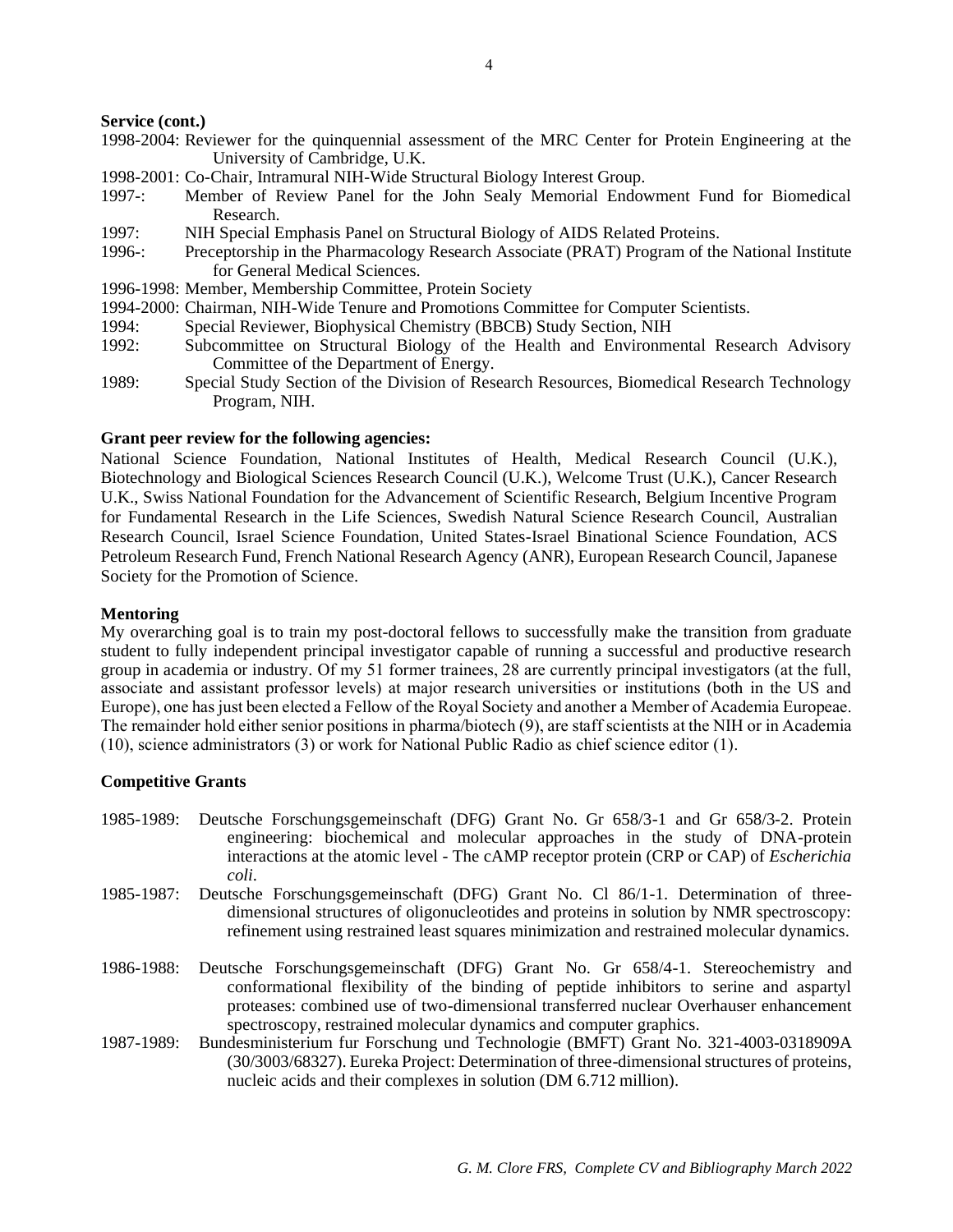### **Competitive Grants (Cont.)**

- 1987-1990: AIDS Intramural Program of the Office of the Director of the NIH: Structural studies of viral proteins and their complexes with drugs and ligands by nuclear magnetic resonance (\$1.0 million).
- 1991-1992: AIDS Intramural Program of the Office of the Director of the NIH: Structural Studies of AIDS proteins and other related proteins by Nuclear Magnetic Resonance (\$1.0 million).
- 1993-1994: AIDS Intramural Program of the Office of the Director of the NIH: Structural Studies of AIDS proteins and other related proteins by Nuclear Magnetic Resonance (\$1.1 million).
- 1995-1996: AIDS Intramural Program of the Office of the Director of the NIH: Structural Studies of AIDS proteins and other related proteins by Nuclear Magnetic Resonance (\$2.15 million).
- 1997-1998: AIDS Intramural Program of the Office of the Director of the NIH: Structural Studies of AIDS proteins and other related proteins by Nuclear Magnetic Resonance (\$1.225 million).
- 1999-2000: AIDS Intramural Program of the Office of the Director of the NIH: NMR Structural Studies of HIV Proteins Related to Fusion and Integration (\$1.064 million).
- 2001-2002: AIDS Intramural Program of the Office of the Director of the NIH: NMR Structural Studies of HIV Proteins Related to Fusion and Integration (\$890,000).
- 2003-2004: AIDS Intramural Program of the Office of the Director of the NIH: Structural and Biophysical Studies Aimed at Targeting HIV-1 gp41 and Integrase (\$600,000).
- 2005-2006: AIDS Intramural Program of the Office of the Director of the NIH: Structural, Biophysical and Biochemical Studies Related to HIV-1Fusion, HIV-1 Protease and HIV-1 Integrase  $($520,000)$ .
- 2007-2008: AIDS Intramural Program of the Office of the Director of the NIH: Structural and Biophysical Studies of AIDS and AIDS Related Systems. (\$877,200).
- 2009-2010: AIDS Intramural Program of the Office of the Director of the NIH: Structural and Biophysical Studies of AIDS and AIDS Related Systems. (\$1.077 million).
- 2011-2012: AIDS Intramural Program of the Office of the Director of the NIH: NMR, EPR and X-ray scattering studies of HIV and HIV related proteins (\$701,000)
- 2013-2014: AIDS Intramural Program of the Office of the Director of the NIH: NMR, EPR and X-ray scattering studies of HIV and HIV related proteins (\$434,000)
- 2015-2016: AIDS Intramural Program of the Office of the Director of the NIH: NMR, EPR and X-ray scattering studies of HIV-1 Gag, reverse transcriptase and gp41 (\$880,225)
- 2017-2018: AIDS Intramural Program of the Office of the Director of the NIH: Structure, dynamics and interactions of HIV-1 proteins by NMR and EPR (\$929,000).
- 2019-2020: Office of AIDS Research NIH Strategic Funds: Structure, dynamics and interactions of HIV-1 reverse transcriptase and mechanism of viral entry by NMR and EPR spectroscopy (\$2.6 million)

# **Invited lectures**

Approximately 200 invited lectures at national and international conferences.

# **25 most significant publications (out of a total of 537 publications) Total citation count: > 85,600 (Google scholar)** *h* **index (number of papers** *h* **cited** *h* **or more times): 140 (Google Scholar)**

- Oschkinat, H., Griesinger, C., Kraulis, P.J., Sørensen, O.W., Ernst, R.R., Gronenborn, A.M. & **Clore, G.M.** (1988) Three-dimensional NMR spectroscopy of a protein in solution. *Nature 332*, 374-376.
- **Clore, G.M.** & Gronenborn, A.M. (1991) Structures of larger proteins in solution: three- and four-dimensional heteronuclear NMR spectroscopy. *Science 252*, 1390-1399.
- Lodi, P.J., Garrett, D.S., Kuszewski, J., Tsang, M.L.S., Weatherbee, J.A., Leonard, W.J., Gronenborn, A.M. & **Clore, G.M.** (1994) High resolution solution structure of the  $\beta$  chemokine hMIP-1 $\beta$  by multidimensional NMR. *Science 263*, 1762-1767.
- Garrett, D.S., Seok, Y.-J., Peterkofsky, A., Gronenborn, A.M. & **Clore, G.M.** (1999) Solution structure of the 40,000 M<sup>r</sup> phosphoryl transfer complex between Enzyme I and HPr. *Nature Struct. Biol. 6*, 166-173.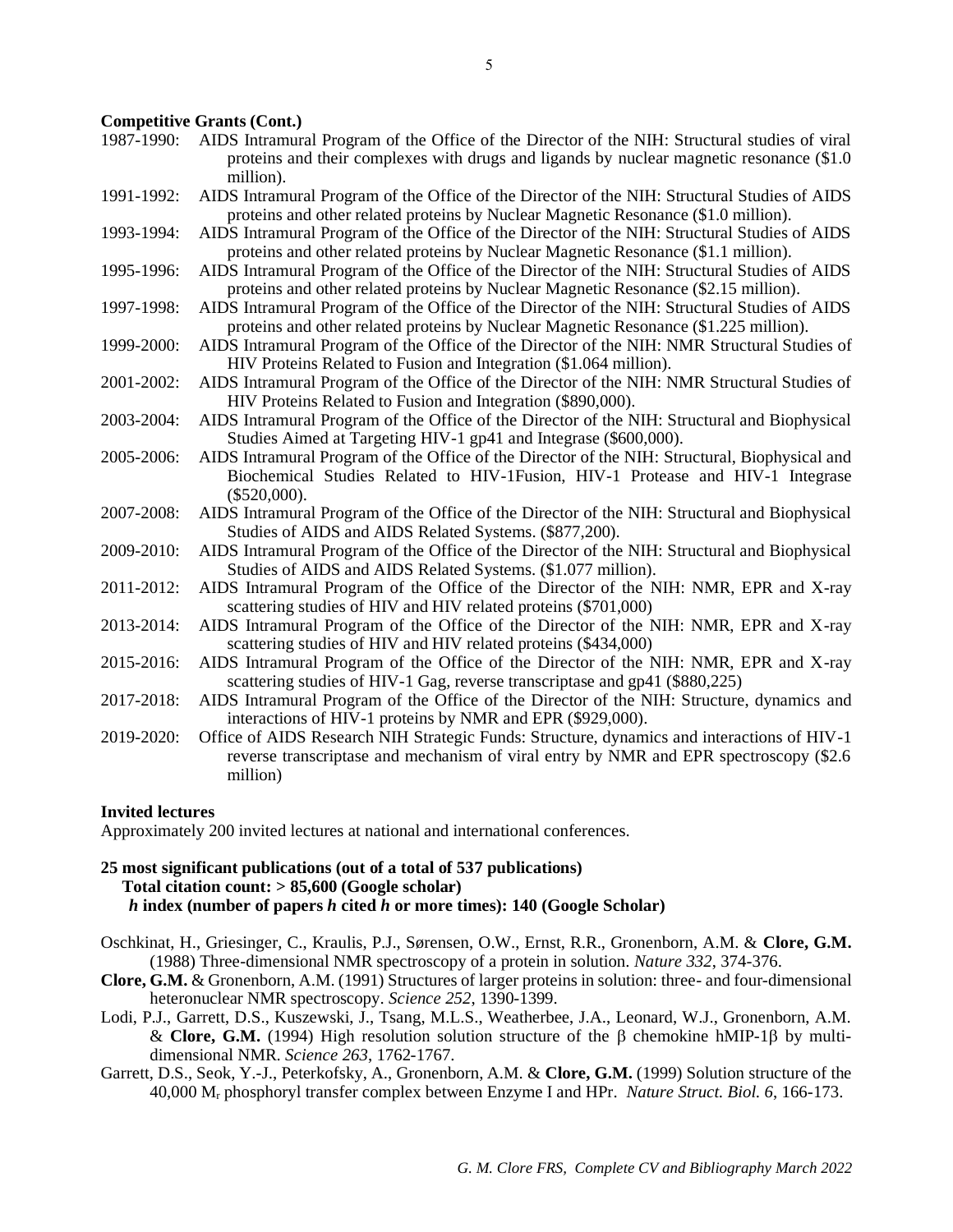### **25 most significant publications (cont.)**

- Williams, D.C., Cai, M. & **Clore, G.M.** (2004) Molecular basis for synergistic transcriptional activation by Oct1 and Sox2 revealed from the solution structure of the 42 kDa Oct1·Sox·*Hoxb1*-DNA ternary transcription factor complex. *J. Biol. Chem. 279*, 1449-1457.
- Iwahara, J. & **Clore, G. M.** (2006) Detecting transient intermediates in macromolecular binding by paramagnetic NMR. *Nature 440,* 1227-1230.
- Iwahara, J., Zwecksetter, M. & **Clore, G.M.** (2006) NMR structural and kinetic characterization of a homeodomain diffusing and hopping on non-specific DNA. *Proc. Natl. Acad. Sci. U.S.A. 103*, 15062- 15067.
- Tang, C., Iwahara, J. & **Clore, G.M.** (2006) Visualization of transient encounter complexes in protein-protein association. *Nature 444*, 383-386.
- Tang, C., Schwieters, C.D. & **Clore, G.M.** (2007) Open to closed transition in apo maltose-binding protein visualized by paramagnetic NMR. *Nature 449,* 1878-1882.
- Tang, C., Louis, J.M., Aniana, A., Suh, J.-Y. & **Clore, G.M.** (2008) Visualizing transient events in aminoterminal auto-processing of HIV-1 protease. *Nature 455,* 693-696.
- **Clore, G.M.** & Iwahara, J. (2009) Theory, practice and applications of paramagnetic relaxation enhancement for the characterization of transient low-population states of biological macromolecules and their complexes. *Chem. Rev. 109*, 4108-4139.
- Schwieters, C.D., Suh, J.-Y., Grishaev, A., Ghirlando, R., Takayama, Y. & **Clore, G.M.** (2010) Solution structure of the 128 kDa Enzyme I dimer from *Escherichia coli* and its 146 kDa complex with HPr using residual dipolar couplings and small and wide angle X-ray scattering. *J. Am. Chem. Soc. 133,* 13026-13045.
- Fawzi, N.L., Doucleff, M., Suh, J.-Y. & **Clore, G.M.** (2010) Mechanistic details of a protein-protein association pathway revealed by paramagnetic relaxation enhancement titration measurements. *Proc. Natl. Acad. Sci. U. S. A. 107*, 1379-1384.
- Fawzi, N.L., Ying, J., Ghirlando, R, Torchia, D.A. & **Clore, G.M.** (2011) Atomic resolution dynamics on the surface of amyloid β protofibrils probed by solution NMR. *Nature 480*, 268-272.
- Libich, D.S, Tugarinov, V. & **Clore, G.M.** Intrinsic unfoldase/foldase activity of the chaperonin GroEL directly demonstrated using multinuclear relaxation-based NMR. (2015) *Proc. Natl. Acad. Sci. U. S. A. 112,* 8817-8823.
- Schmidt, T. Wälti, M.A., Baber, J.L., Hustedt, E.J. & **Clore, G.M.** (2016) Long distance measurements up to 160 Å in the GroEL tetradecamer using Q-band DEER EPR spectroscopy. *Angewandte Chemie Int. Ed. 55*, 15905-15909.
- Deshmukh, L., Louis, J.M., Ghirlando, R. & **Clore, G.M.** (2016) Transient Gag-protease interactions revealed by paramagnetic NMR suggest origins of compensatory drug resistance mutations in HIV-1. *Proc. Natl. Acad. Sci. U. S. A. 113*, 12456-12461*.*
- Libich, D.S., Tugarinov, V., Ghirlando, R & **Clore, G.M.** (2017) Confinement and stabilization of Fyn SH3 folding intermediate mimetics within the cavity of the chaperonin GroEL demonstrated by relaxationbased NMR. *Biochemistry 56*, 903-906.
- Kotler, S.A, Tugarinov, V., Schmidt, T., Ceccon, A., Libich, D.S., Ghirlando, R., Schwieters, C.D. and **Clore, G.M.** (2019) Probing initial transient oligomerization events facilitating Huntingtin fibril nucleation at atomic resolution by relaxation-based NMR. *Proc. Natl. Acad. Sci. U. S. A. 116*, 3562-3571.
- Karamanos, T.K., Tugarinov, V. & **Clore, G.M.** (2019) Unraveling the structure and dynamics of the human DNAJB6b chaperone by NMR reveals insights into Hsp40-mediated proteostasis. *Proc. Natl. Acad. Sci. U.S.A. 116*, 21529-21538.
- Ceccon, A., Tugarinov, V., Ghirlando, R. & **Clore, G.M.** (2020) Abrogation of pre-nucleation, transient oligomerization of the Huntingtin exon-1 protein by human profilin-I. *Proc. Natl. Acad. Sci. U.S.A. 117*, 5844-5852.
- Okuno, Y., Szabo, A. & **Clore, G.M.** (2020) Quantitative interpretation of solvent paramagnetic relaxation for probing protein-cosolute interactions. *J. Am. Chem. Soc. 142*, 8281-8290.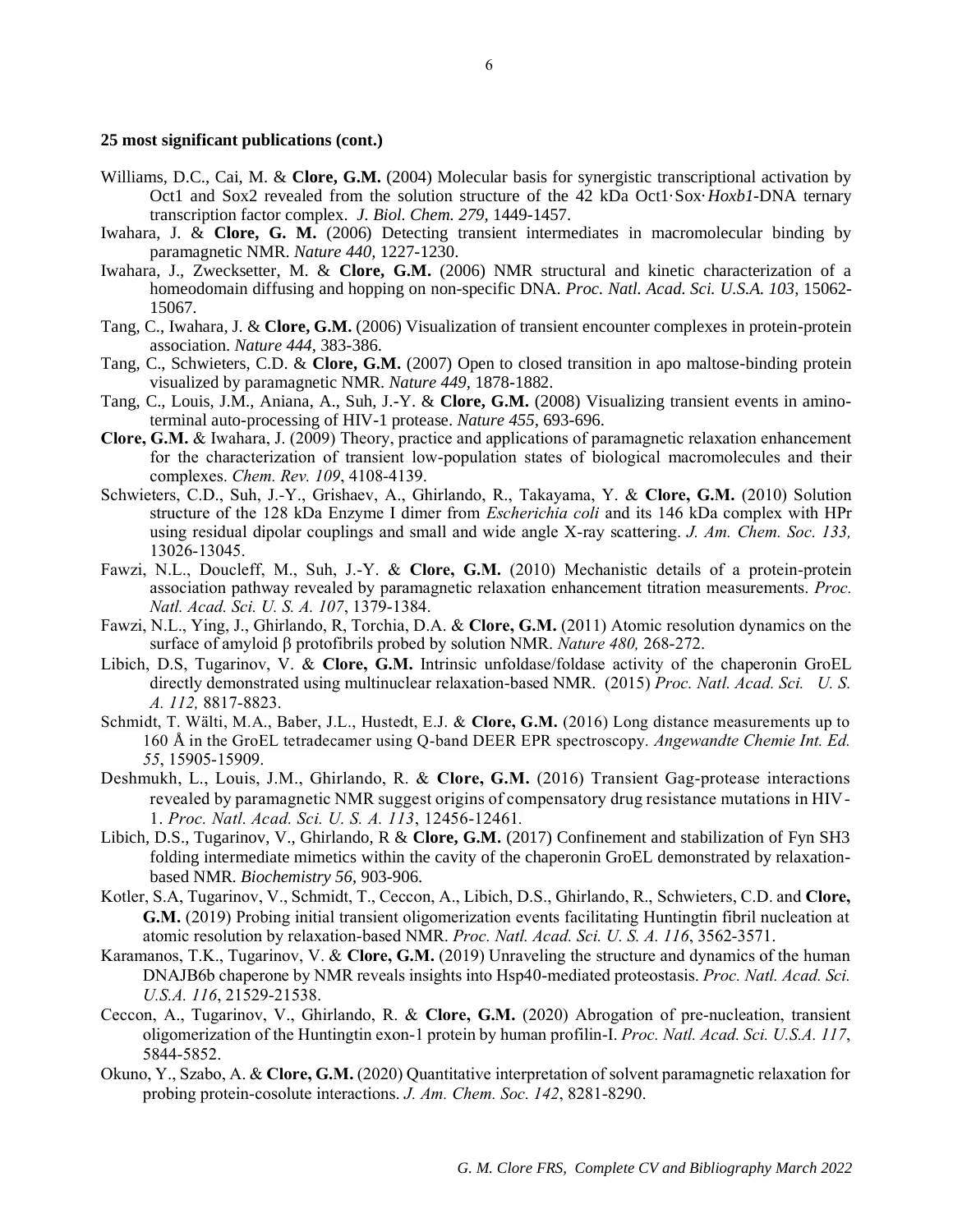# **25 most significant publications (cont.)**

- Ceccon, A., Tugarinov, V. & **Clore, G.M.** (2021) Quantitative exchange NMR-based analysis of huntingtin-SH3 interactions suggests an allosteric mechanism of inhibition of huntingtin aggregation*. J. Am. Chem. Soc. 143*, 9672-9681.
- Okuno, Y., Yoo, J., Schwieters, C.D., Best, R.B.. Chung, H.-S., **Clore, G.M.** (2021) Atomic view of cosoluteinduced protein denaturation probed by NMR solvent paramagnetic relaxation enhancement. *Proc. Natl. Acad. Sci. U.S.A. 118,* e2112021118.
- Schmidt, T., Heon, J., Ya, W.M., Schwieters, C.D., Tycko, R. & **Clore, G.M.** (2022) Time-resolved DEER EPR and solid-state NMR afford kinetic and structural elucidation of substrate binding to  $Ca^{2+}$ -ligated calmodulin. *Proc. Natl. Acad. Sci. U.S.A. 119*, e2122308119.

# **Former Trainees**

- **Alberto Ceccon, PhD** (Post-doc, 2015-2021, Nancy Nossal Fellow): Associate Professor, Department of Chemistry, Free University of Bozen-Bolzano, Italy (from May 2022).
- **Marielle Wälti, PhD** (Post-doc, 2015-2021, Nancy Nossal Fellow and K99 Awardee): Assistant Professor, Department of Chemistry and Biochemistry, University of Arizona, Tucson (from March 2022).
- **Thomas Schmidt PhD** (Post-doc, 2015-2020): Staff Scientist, Laboratory of Chemical Physics, NIDDK, NIH.
- **Theodoros Karamanos PhD** (Post-doc and Nancy Nossal Fellow, 2017-2020): Assistant Professor, Astbury Center for Structural Biology, University of Leeds (U.K.).
- **Sam Kotler, PhD** (Post-doc and PRAT Fellow, 2015-2018): Staff Scientist, National Centre for Advancing Translational Sciences (NCATS), National Institutes of Health.
- Lalit Deshmukh PhD (Post-doc and Nancy Nossal Fellow, 2011-2017): Assistant Professor, Department of Chemistry, University of California San Diego (UCSD).
- **David Libich PhD** (Post-doc and Nancy Nossal Fellow 2011-2017): Assistant Professor, Department of Biochemistry, University of Texas Health Science Center at San Antonio.
- **Vincenzo Venditti PhD** (Post-doc 2009-2014): Assistant Professor, Department of Chemistry, Iowa State University.
- **Nicholas Anthis, PhD** (Post-doc and Nancy Nossal Fellow, 2009-2014): Program Officer, University of California Research Initiatives, Research Grants Program Office, University of California Office of the President (2016-). Previously, AAAS Science and Technology Policy Fellow, US Agency for International Development, Washington DC (2014-2016);
- **Nicolas Fawzi PhD** (Post-doc 2008-2012 and Nancy Nossal Fellow): Associate Professor, Department of Molecular Pharmacology, Physiology and Biotechnology, Brown University.
- **Yuki Takayama PhD** (Post-doc 2009-2012): Senior Scientist, Kyowa Kirin Company, Japan; previously Assistant Professor, Department of System Sciences, Kyoto University, Japan.
- **Young-Sang Jung PhD** (Post-doc 2006-2010): Senior Scientist, Department of Medicinal Chemistry, Chong Kun Dang Pharmaceutical Corporation, South Korea; previously Assistant Professor, Korea Basic Science Institute, South Korea.
- **Michaeleen Doucleff, PhD** (Post-doc and Nancy Nossal Fellow, 2007-2009): Editor and reporter for the Science Desk at National Public Radio (2011-). Previously, Scientific Editor, Cell, Cambridge, MA (2009- 2011).
- **Jeong-Yong Suh, PhD** (Post-doc 2003-2008): Associate Professor, Seoul National University, Korea.
- **Kaifeng Hu, PhD** (Post-doc 2004-2008): Full Professor, Kunmin Institute of Botany, Chinese Academy of Sciences, Yunnan, China.
- **Jun Hu, PhD** (Post-doc 2004-2007): Senior Scientist, AstraZeneca, Waltham, Massachusetts.
- **Chun Tang, PhD** (Post-Doc 2003-2008): Distinguished Professor, Peking University and Chinese Academy of Sciences; previously Full Professor and HHMI International Scholar, Wuhan Institute of Physics and Mathematics, Chinese Academy of Sciences, Wuhan, China.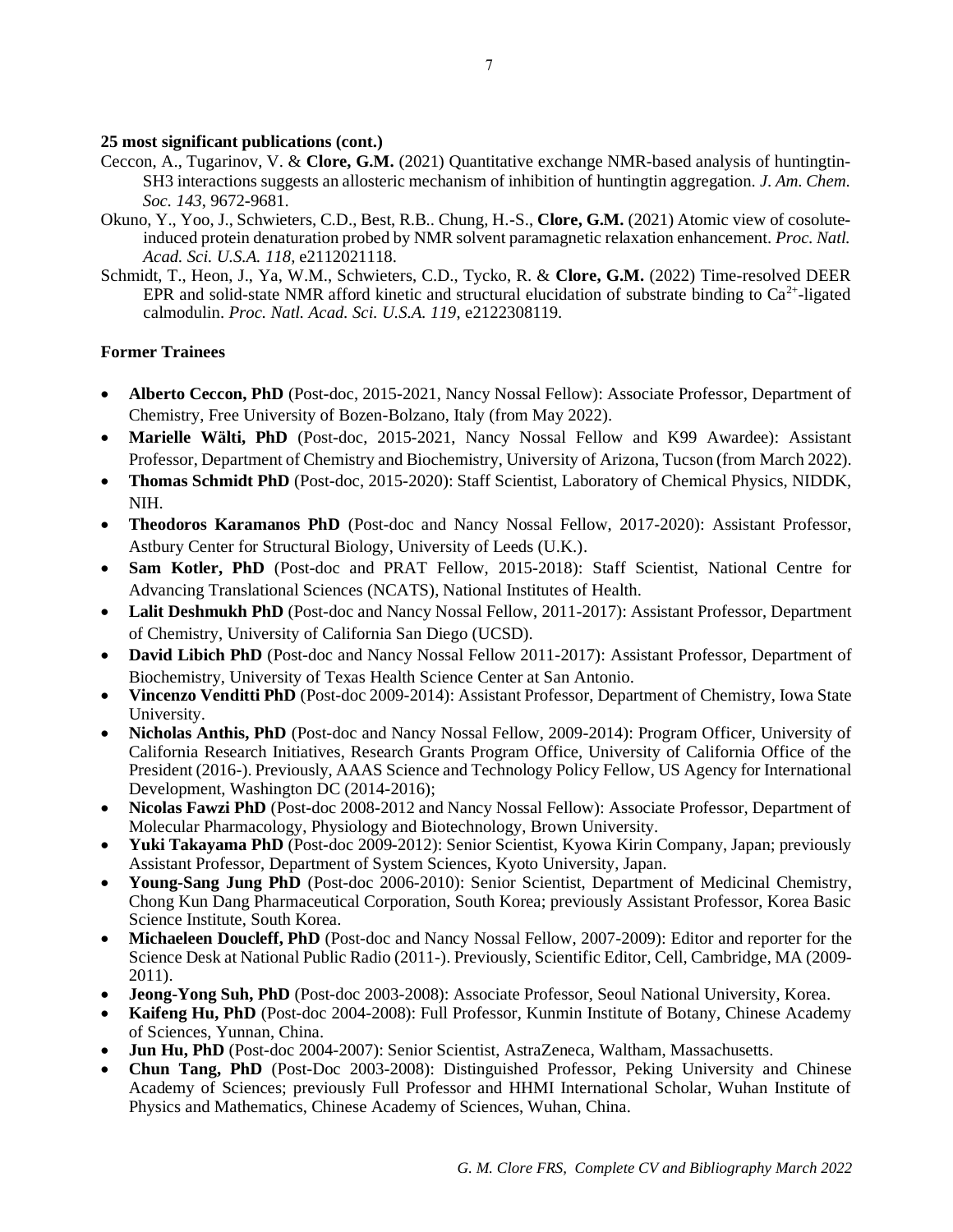# **Former trainees (cont.)**

- **Junji Iwahara, PhD** (Post-Doc 2002-2006): Full Professor, Department of Biochemistry and Molecular Biology, University of Texas Medical Branch, Galveston, Texas.
- **David Williams, MD, PhD** (Post-doc and PRAT Fellow, 2001-2005): Associate Professor, Department of Pathology and Laboratory Medicine, University of North Carolina School of Medicine, Chapel Hill
- **Michal Komlosh, PhD** (Post-doc, 2001-2004): Staff scientist, NICHD, NIH.
- **Gabriel Cornilescu, PhD** (Post-doc and PRAT Fellow, 2000-2002): Senior Scientist, Leidos Biomedical Research Inc. at Frederick National Laboratory for Cancer Research; previously Associate Researcher, Nuclear Magnetic Resonance Facility (NMRFAM), University of Wisconsin, Madison.
- **Gus Wang, PhD** (Post-doc 1998-2002): Associate Professor, Department of Pathology and Microbiology, Eppley Cancer Institute, University of Nebraska Medical Center.
- **Elliott Gozansky, MD, PhD** (Post-Doc, 1998-2000): Clinical Associate Professor in Cardiothoracic Radiology at NYU Langone Health.
- **Demetrios Braddock, MD, PhD** (Post-doc and Pathology Resident, NCI 1997-2000): Associate Professor, Department of Pathology, Yale University.
- **Elizabeth Murphy, PhD** (Graduate student 1995-1999): Chief, Clinical Informatics Section, Office of the Clinical Director, National Eye Institute, NIH.
- Kai Huang, PhD (Post-doc 1997-1999): NMR facility manager, Structural Biology NMR Facility, Northwerstern University.
- **Michael Caffrey, PhD** (Post-doc, 1996-1999) Associate Professor, University of Illinois at Chicago.
- **Carole Bewley, PhD** (Post-doc and Cancer Research Institute Fellow, 1995-1999): Senior Investigator, Section Chief and Laboratory Chief, Laboratory of Bioorganic Chemistry, NIDDK.
- **Silke Schumaker, PhD** (Post-doc 1995-1997): CEO, Anadys Pharmaceuticals GmBH, Heidelberg, Germany.
- Mats Wikström, PhD (Post-doc 1995-1997): Senior Scientist, Amgen, Thousand Oaks, California; previously Full Professor, Faculty of Health Sciences, University of Copenhagen.
- **Mary Starich, PhD** (Post-doc 1995-1998): Staff scientist, Laboratory of Structural Biophysics, NHLBI.
- **John Kuszewski, PhD** (graduate student 1994-1998, Post-doc 1998-2001): Staff scientist, Center for Information Technology, NIH.
- **Logan Donaldson, PhD** (Post-doc 1996-1998): Full Professor, Department of Biology, York University, Toronto, Canada.
- **Mengli Cai, PhD** (Post-doc, 1996-1998): Staff scientist, Laboratory of Chemical Physics, NIDDK (2001- ); senior scientist, Abbott Laboratories (1999-2001).
- **Jeff Huth, MD, PhD** (Post-doc, 1994-1997): Founder and CEO of ScopiaRx, LLC, Ohio. Previously, Senior Scientist, Abbott Laboratories.
- **Wm. Dexter Kennedy, MD** (Post-doc 1994-1996): Senior Director, Alios BioPharma, San Francisco.
- **James Ernst, PhD** (Pre-doctoral student, 1994-1995): Senior Scientist, Genentech, San Francisco.
- **Robert Clubb, PhD** (Post-doc and Leukemia Society of America Fellow, 1993-1996): Full Professor, Department of Chemistry and Biochemistry, UCLA, Los Angeles.
- **Jun Qin, PhD** (Post-doc, 1993-1996): Full Professor of Molecular Medicine, Lerner Research Institute, Cleveland Clinic Foundation, Cleveland.
- **Milton Werner, PhD** (Post-doc, 1991-1996): Founder, President and CEO, Inhibikase Therapeutics, Inc, Atlanta, Georgia (2008-present). Previously, Associate Professor, Rockefeller University (1996-2007); and Vice President, Discovery Research, Celtaxsys Inc, Georgia (2007-2008).
- **Patricia Lodi LiWang**, PhD (Post-doc and Cancer Research Institute Fellow, 1991-1995): Full Professor, University of California Merced.
- **Bruce Grasberger, PhD** (Post-doc, 1989-1993): Senior Scientist, Johnson & Johnson, New Brunswick, Pennsylvania.
- **James Omichinski, PhD** (Post-doc, Staff fellow and Senior Staff fellow, 1989-1997): Full Professor, University of Montreal, Canada.
- **Dan Garrett, PhD** (Post-doc 1990-1995): Staff scientist, Laboratory of Chemical Physics, NIDDK.
- **Bob Powers, PhD** (Post-doc 1990-1993): Full Professor, University of Nebraska.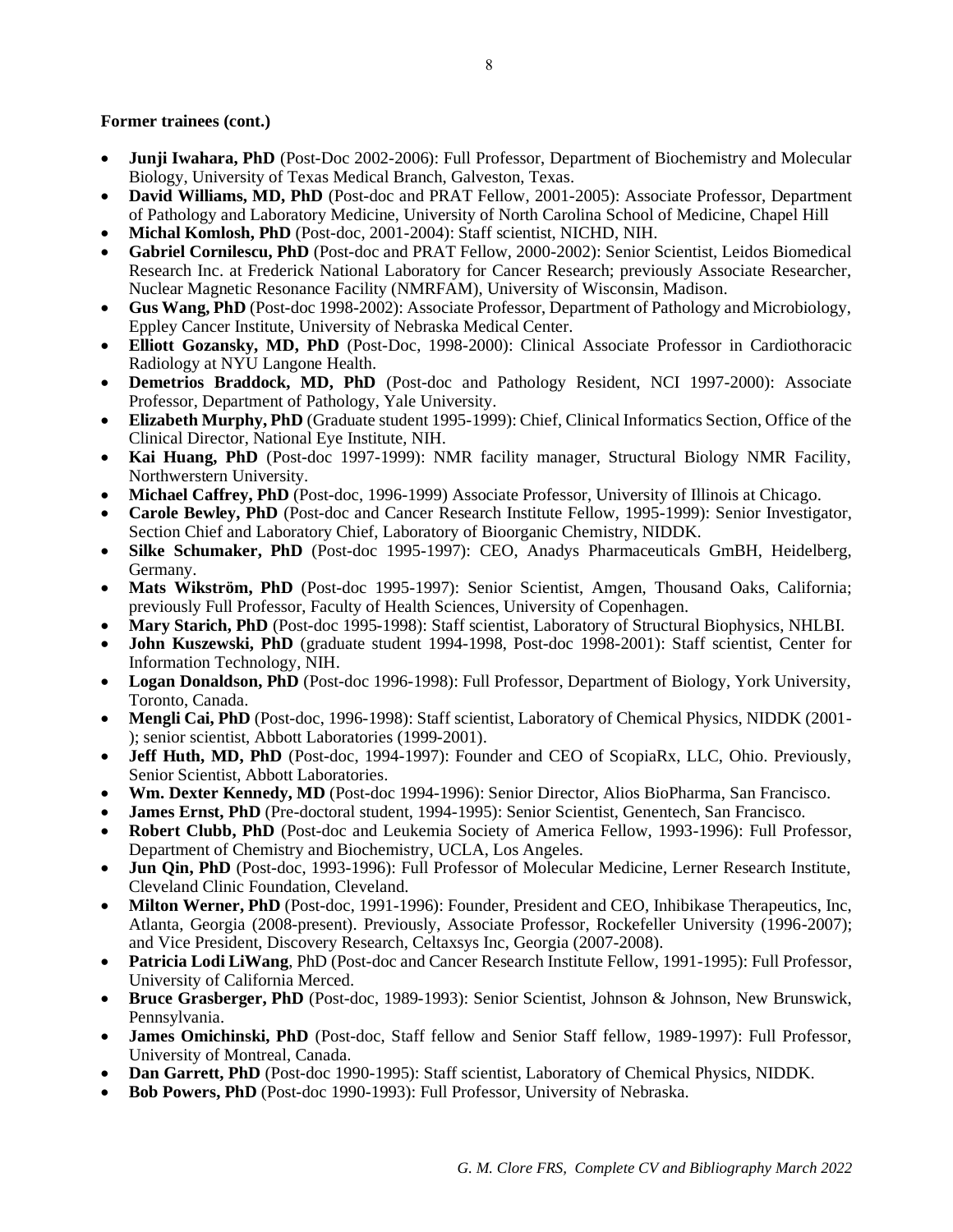**Former trainees (cont.)**

- **Mark Robien, MD** (Howard Hughes medical student, 1990-1992): Medical Officer, Division of Allergy, Immunology and Transplantation, NIAID, NIH.
- **Julie Forman-Kay, PhD, FRS** (Graduate student 1989-1992; Post-doc 1992-1993): Full Professor, Department of Biochemistry, University of Toronto and Scientific Staff, Hospital for Sick Children, Toronto.
- **Paul Driscoll, PhD** (Post-doc 1987-1990): Full Professor, Department of Biochemistry, University College London (U.K.) and Member of Scientific Staff, MRC National Institute for Medical Research, London.
- **Tad Holak, PhD** (Post-doc 1988-1989): Full Professor, Uniwersytet Jagiellonski, Krakow, Poland (2016 present). Previously group leader, Max-Planck Institute for Biochemistry, Martinsried, Munich, Germany (1990-2015).
- **Hartmut Oschkinat, PhD** (Post-doc 1987-1989): Full Professor, Institute for Molecular Pharmacology, University of Berlin, Germany.
- **Michael Nilges, PhD, MAE** (Graduate student 1985-1987; Post-doc 1987-1989): Chair, Department of Structural Biology and Chemistry, Institut Pasteur, Paris, France.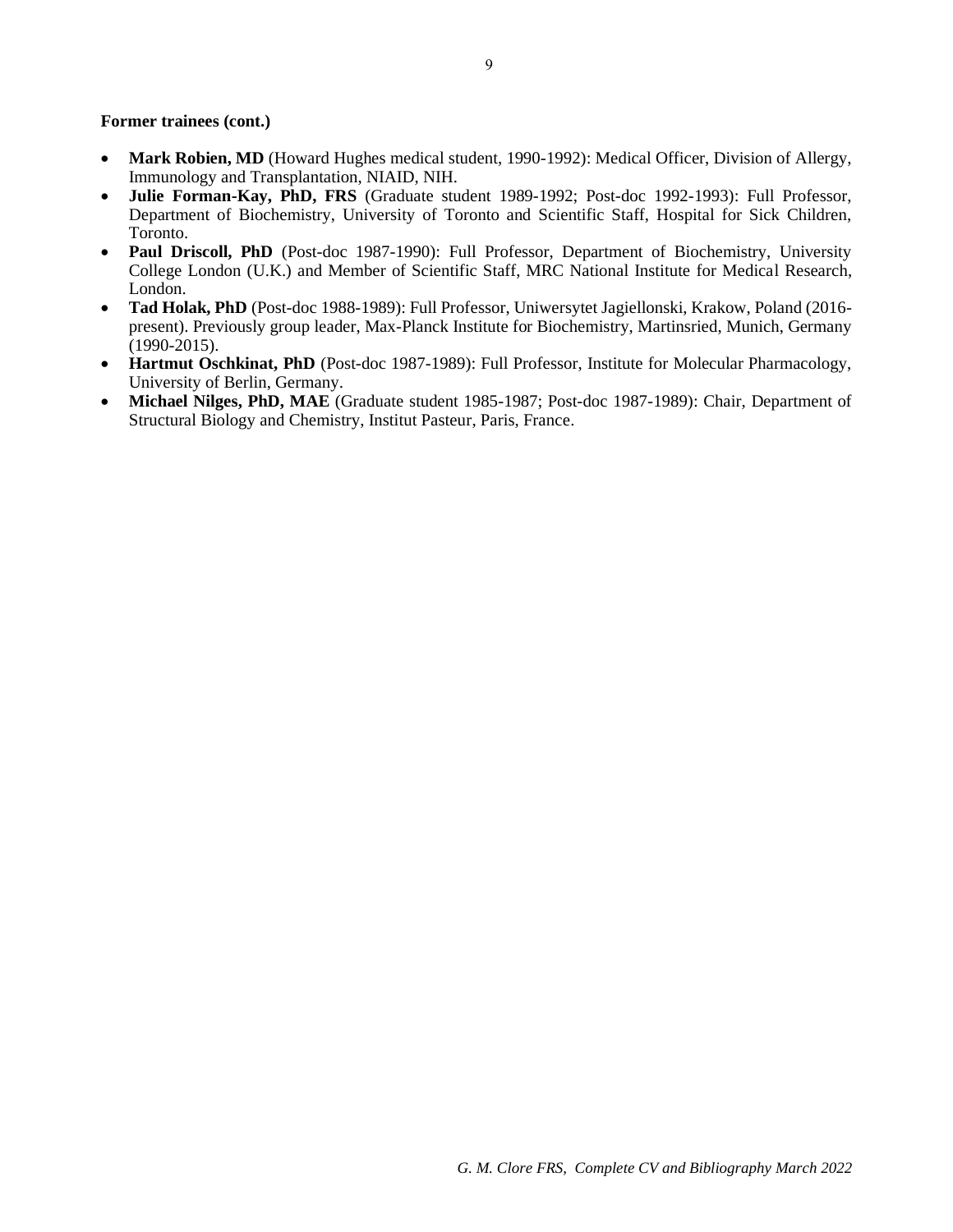# **Complete Bibliography**

# **G. Marius CLORE FRS**

# **Contents**

- **A.** Complete Bibliography (1977 2022)
- **B.** List of highly cited publications (citations  $\geq 100$ )
- **Total citation count for articles published during the period Jan 1977 to June 2021: >84,300 from Google Scholar [\(https://scholar.google.com/citations?user=5KmWmkEAA AAJ&hl=en\)](https://scholar.google.com/citations?user=5KmWmkEAA%20AAJ&hl=en).**
- *h***-index: 140** from Google Scholar [the *h*-index is defined as the number of papers *h* having ≥*h* citations; J. E. Hirsch (2005) *Proc. Natl. Acad. Sci. U.S.A. 102*, 16569-16572; P. Ball (2005) *Nature 436*, 900].
- Original Member, ISI Highly Cited Researchers Database in Biology & Biochemistry and Chemistry **Sections**
- 8<sup>th</sup> most cited scientist in Chemistry over period Jan 1, 1998 to June 30, 2008 (ISI Essential Science Indicators)
- **Top 35 in list of** *h***-index rankings of living chemists in 2011** [\[http://www.rsc.org/images/H](http://www.rsc.org/images/H-index%20ranking%20of%20living%20chemists(December%202011)_tcm18-211414.pdf)index%20ranking%20of%20living%20chemists(December%202011) tcm18-211414.pdf], published by the Royal Society of Chemistry in Chemistry World)

*PDF files of all publications are available to download at<http://spin.niddk.nih.gov/clore>*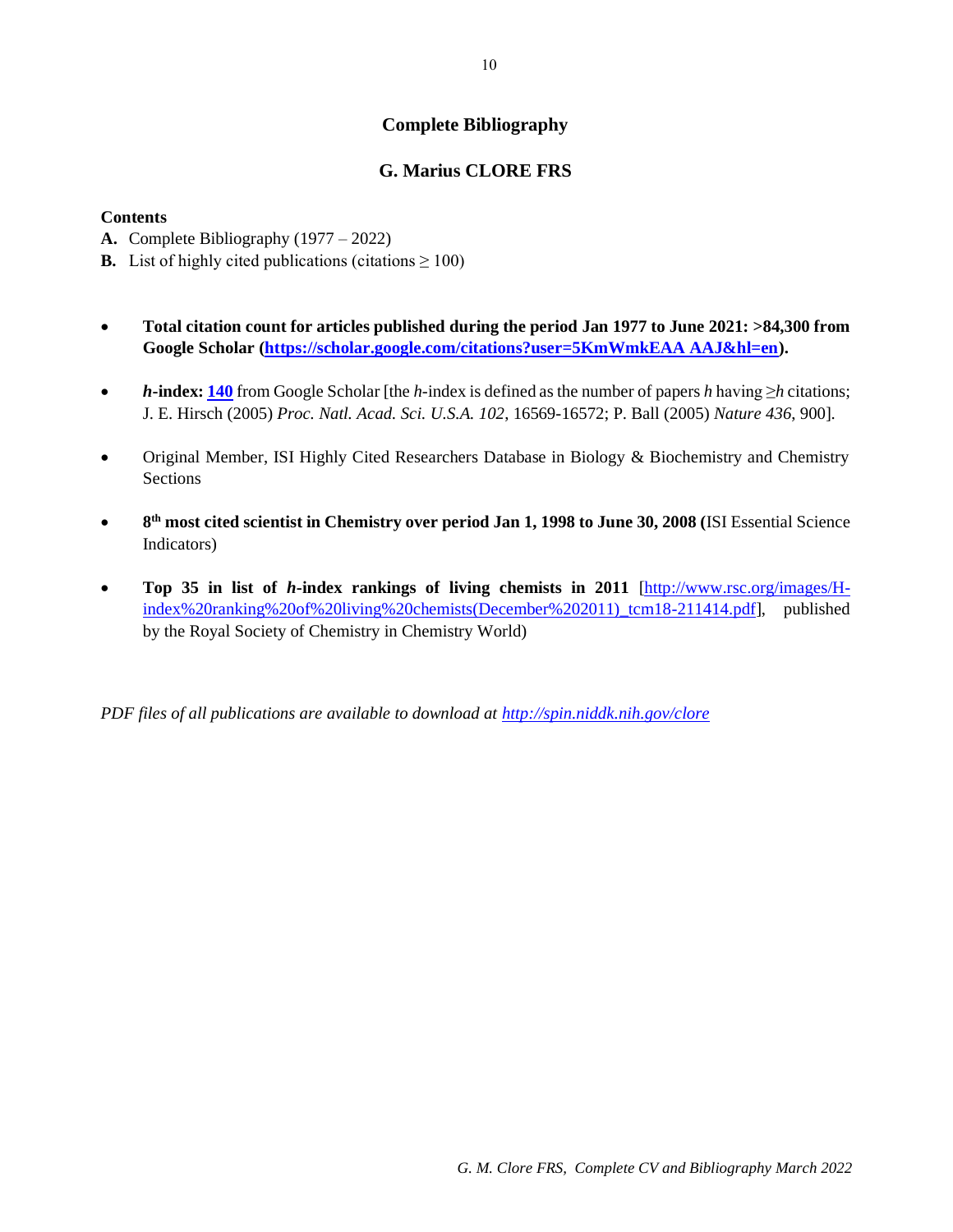# **A. Complete Bibliography (1977-2022)**

# **1977**

1. Clore, G.M. & Chance, E.M. (1977) A computer analysis of cyanide stimulated oxygen uptake in *Chlorella protothecoides*. *FEBS Lett. 79*, 353-356.

# **1978**

- 2. Clore, G.M. & Shephard, E.P. (1978) Exact solution of the mass transfer equations of gel filtration chromatography by means of a formal inversion of the Laplace transform, and the derivation on an equation for the time spent by a molecule in the gel phase. *J. Chromatogr. 152*, 1-10.
- 3. Clore, G.M. & Chance, E.M. (1978) The mechanism of the reaction of fully reduced membrane bound cytochrome oxidase with oxygen at 176 K. *Biochem. J. 173*, 799-810.
- 4. Clore, G.M. & Chance, E.M. (1978) The kinetics of the reaction of ferricyanide pretreated mixed valence state membrane bound cytochrome oxidase with oxygen at 173 K. *Biochem. J.* 173, 811-820.
- 5. Clore, E.M. & Chance, E.M. (1978) The kinetics and thermodynamics of the reaction of solid state fully reduced membrane bound cytochrome oxidase with carbon monoxide as studied by dual wavelength multichannel spectroscopy and flash photolysis. *Biochem. J. 175*, 709-725.

# **1979**

- 6. Clore, E.M. & Chance, E.M. (1979) Low temperature kinetics of the reaction of fully reduced membrane bound cytochrome oxidase with oxygen in the Soret,  $\alpha$  and near infrared regions. *Biochem. J. 177*, 613-621.
- 7. Clore, G.M. (1979) The mechanism of the fully reduced and mixed valence state membrane bound cytochrome oxidase-oxygen reactions in the 173-176 K temperature range. *In Cytochrome Oxidase* (King, T.E., Orii, Y., Chance, B. and Okunuki, K., eds.) pp. 341-352, North Holland Elsevier, Amsterdam.
- 8. Denis, M. & Clore, G.M. (1979) A temperature induced absorption band centered in the region of 666 nm related to the configuration of the active site in frozen cytochrome oxidase. *Biochim. Biophys. Acta 545*, 483-495.
- 9. Karlsson, B., Andreasson, L.E., Aasa, R., Malmstrom, B.G. & Clore, G.M. (1979) Studies of the reaction of cytochrome c oxidase with oxygen at low temperature. *Acta Chem. Scand. Ser. B 33*, 615-618.

- 10. Clore, G.M., Andreasson, L.E., Karlsson, B., Aasa, R. & Malstrom, B.G. (1980) Characterization of the low temperature intermediates of the reaction of fully reduced soluble cytochrome oxidase with oxygen by electron paramagnetic resonance and optical spectroscopy. *Biochem. J. 185*, 139-154.
- 11. Clore, G.M., Andreasson, L.E., Karlsson, B., Aasa, R. & Malmstrom, B.G. (1980) Characterization of the intermediates in the reaction of mixed valence state soluble cytochrome oxidase with oxygen at low temperatures by optical and electron paramagnetic resonance spectroscopy. *Biochem. J. 185*, 155-167.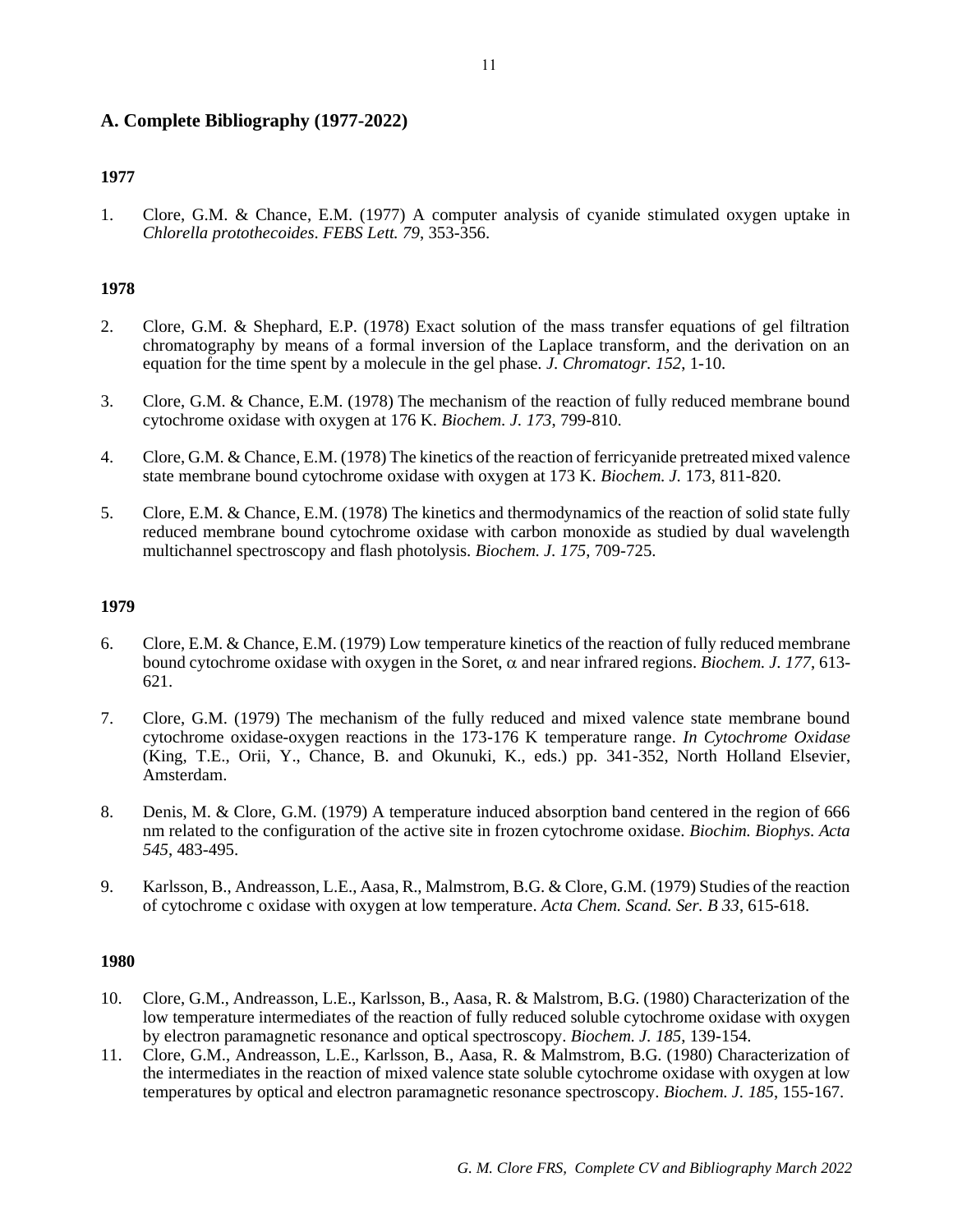- 12. Clore, G.M. (1980) Chracterization of the intermediates in the reaction of membrane bound mixed valence state cytochrome oxidase with oxygen at low temperatures by optical spectroscopy in the visible region. *Biochem. J. 187*, 617-622
- 13. Clore, G.M. (1980) The mechanism of reduction of dioxygen by fully reduced cytochrome oxidase: correlation of room and low temperature studies. *Rev. Inorg. Chem. 2*, 343-360.
- 14. Clore, G.M. & Chance, E.M. (1980) CO binding to mitochondrial mixed valence state cytochrome oxidase at low temperatures. *Biochim. Biophys. Acta 590*, 34-49.
- 15. Campbell, J.R., Clark, R.J.H., Clore, G.M. & Lane, A.N. (1980) Characterization of the electronic properties and geometric environment of the iron atom in the 'myoglobin-hydrogen peroxide' complex by Soret-excited resonance Raman spectroscopy. *Inorg. Chim. Acta 46,* 77-84.
- 16. Clore, G.M., Lane, A.N. & Hollaway, M.R. (1980) The kinetics of the reaction of aquo Fe(III) myoglobin with hydrogen peroxide at pH 8. *Inorg. Chim. Acta 46*, 139-146.

- 17. Clore, G.M. (1981) A re-evaluation of the low temperature kinetics of the reaction of fully reduced mitochondrial cytochrome oxidase with carbon monoxide and the spectral characterization of species  $I_c$ in the Soret and visible regions. *Biochim. Biophys Acta 634,* 129-139.
- 18. Chance, E.M., Clore, G.M., Curtis, A.R. & Shephard, E.P. (1981) Numerical solution of the Hodgkin-Huxley equations in a moving coordinate system: simulation of nerve impulse transmission over long distances. *J. Comp. Phys. 40*, 318-326.
- 19. Clore, G.M. & Denis, M. (1981) Spectroscopic evidence for an oxygen bridge between the iron atom of cytochrome  $a_3$  and Cu<sub>B</sub> in the Class C group of compounds formed in the reaction of mixed valence state cytochrome oxidase with oxygen. *Inorg. Chim. Acta 55*, L47-L49.
- 20. Denis, N. & Clore, G.M. (1981) The reaction of mixed valence state cytochrome oxidase with oxygen in plant mitochondria: a study by low temperature flash photolysis and rapid wavelength scanning optical spectroscopy. *Plant Physiol. 68*, 229-235.
- 21. Clore, G.M. (1981) The mechanism of the reaction of fully reduced cytochrome oxidase with oxygen at low temperatures: a kinetic study by electron paramagnetic resonance and optical spectroscopy. *In Oxygen and Life*, Royal Society of Chemistry Special Publications No. 39, pp. 189-198, The Royal Society of Chemistry, London.
- 22. Clore, G.M., Hollaway, M.R., Orengo, C., Peterson, J. & Wilson, M. (1981) The mechanism of the reactions of low spin ferric haem undecapeptide with hydrogen peroxide. *Inorg. Chim. Acta 56*, 143- 148.
- 23. Birdsall, B., Gronenborn, A.M., Clore, G.M., Roberts, G.C.K., Feeney, J. & Burgen, A.S.V. (1981) <sup>13</sup>C-NMR evidence for three slowly interconverting conformations of the dihydrofolate reductase-NADP+ folate complex. *Biochem. Biophys. Res. Commun. 101*, 1139-1141.
- 24. Gronenborn, A.M., Clore, G.M. & Davies, R.W. (1981) Modulation of specific binding of *Lactobacillus casei* dihydrofolate reductase to DNA by folinic acid. *FEBS Lett. 133*, 92-94.
- 25. Clore, G.M., Roberts, G.C.K., Gronenborn, A.M., Birdsall, B & Feeney, J. (1981) Transfer of saturation NMR studies of protein-ligand complexes: the case of three-site exchange. *J. Magn. Reson. 45*,143-148.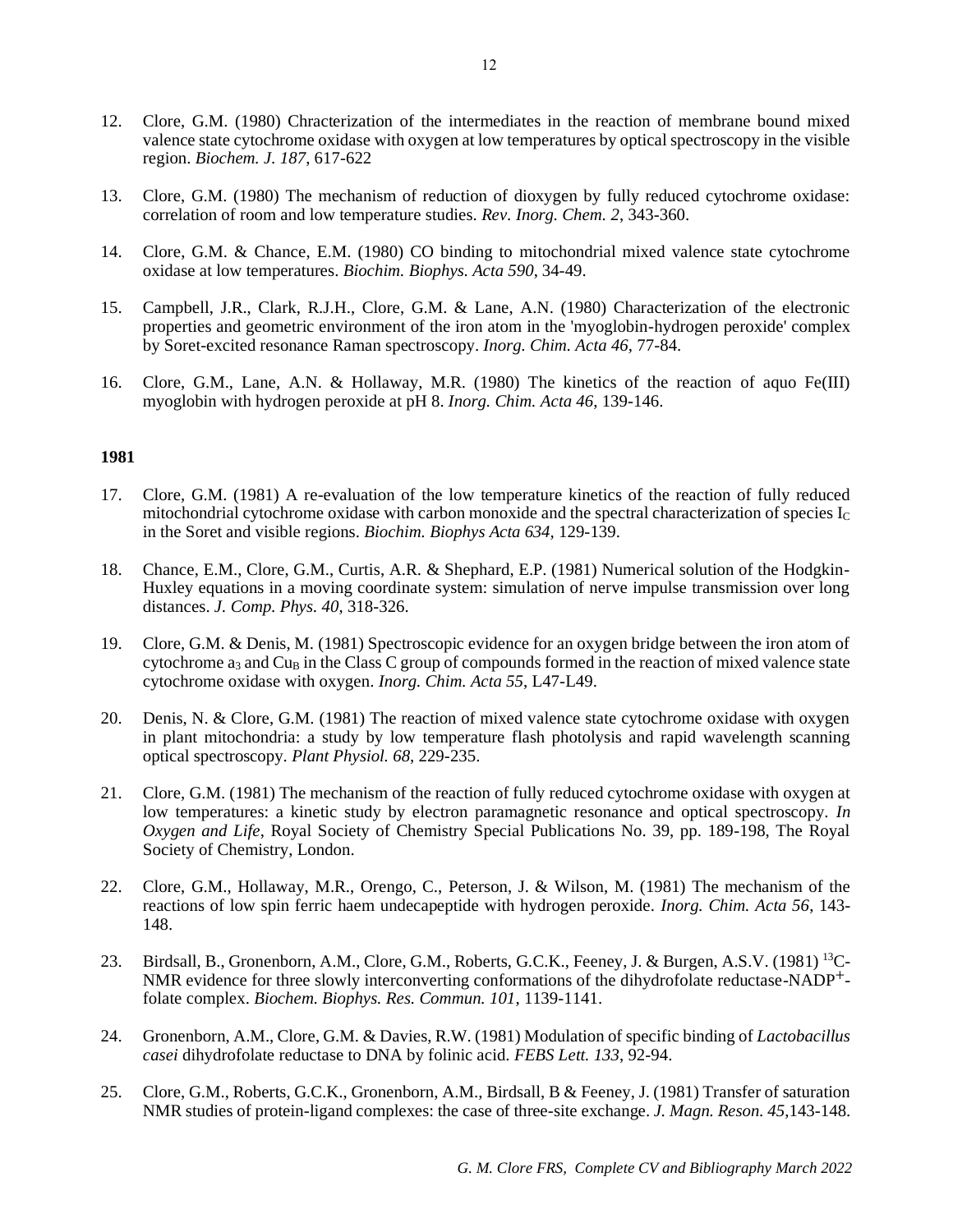26. Gronenborn, A.M., Clore, G.M., Blazy, B. & Baudras, A. (1981) Conformational selection of syn-cAMP upon binding to the cAMP receptor protein: a <sup>1</sup>H-NMR study. *FEBS Lett. 136*, 160-164.

# **1982**

- 27. Clore, G.M. & Gronenborn, A.M. (1982) Kinetic and structural studies on the intermediates formed in the reactions of 5'-adenosine monophosphate and 5'-guanosine monophosphate with cisdichlorodiammineplatinum II using <sup>1</sup>H and <sup>195</sup>Pt magnetic resonance spectroscopy. *J. Am. Chem. Soc. 104*, 1369-1375.
- 28. Clore, G.M., Gronenborn, A.M. & Davies, R.W. (1982) Theoretical aspects of specific and non-specific equilibrium binding of a protein to DNA as studied by the nitrocellulose filter binding assay: cooperative and non-cooperative binding to a one-dimensional lattice. *J. Mol. Biol. 155*, 447-466.
- 29. Clore, G.M. & Gronenborn, A.M. (1982) Theory and applications of the transferred nuclear Overhauser effect to the study of the conformations of small ligands bound to proteins. *J. Magn. Reson. 48*, 402- 417.
- 30. Gronenborn, A.M. & Clore, G.M. (1982) Conformation of NAD+ bound to yeast and horse liver alcohol dehydrogenase in solution: the use of the proton-proton transferred nuclear Overhauser enhancement. *J. Mol. Biol. 157*, 155-160.
- 31. Takahashi, M., Gronenborn, A.M., Clore, G.M., Blazy, B. & Baudras, B. (1982) DNA binding of cAMP receptor protein and its N-terminal core stabilizes the double helix and is modulated by cAMP. *FEBS Lett. 139*, 37-40.
- 32. Gronenborn, A.M. & Clore, G.M. (1982) Proton nuclear magnetic resonance studies on cyclic nucleotide binding to the *Escherichia coli* adenosine 3',5'-phosphate receptor protein. *Biochemistry 21*, 4040-4048.
- 33. Clore, G.M. & Gronenborn, A.M. (1982) A proton nuclear magnetic resonance study of the histidine residues of the *Escherichia coli* adenosine 3',5'-phosphate receptor protein: pH titration behaviour, deuterium exchange and partial assignments. *Biochemistry 21*, 4048-4053.
- 34. Clore, G.M. & Gronenborn, A.M. (1982) Determination of the conformations of cyclic nucleotides bound to the N-terminal core of the cyclic AMP receptor protein of *Escherichia coli* by <sup>1</sup>H-NMR. *FEBS Lett. 145*, 197-202.
- 35. Clore, G.M., Gronenborn, A.M., Mitchinson, C. & Green, N.M. (1982) <sup>1</sup>H-NMR studies on nucleotide binding to the sarcoplasmic reticulum  $Ca^{2+}ATPase$ : determination of the conformations of bound nucleotides by the measurement of proton-proton transferred nuclear Overhauser enhancements. *Eur. J. Biochem. 128*, 113-117.
- 36. Birdsall, B., Gronenborn, A.M., Hyde, E.I., Clore, G.M., Roberts, G.C.K., Feeney, J. & Burgen, A.S.V.  $(1982)$  <sup>1</sup>H, <sup>13</sup>C and <sup>31</sup>P NMR studies of the dihydrofolate reductase-NADP<sup>+</sup>-folate complex: characterization of three coexisting conformational states. *Biochemistry 21*, 5831-5838.

## **1983**

37. Clore, G.M. (1983) Computer analysis of transient kinetic data. *In Computing in Biological Science* (Geisow, M.J. & Barrett, A.N., eds.) pp. 313-348, Elsevier North-Holland, Amsterdam.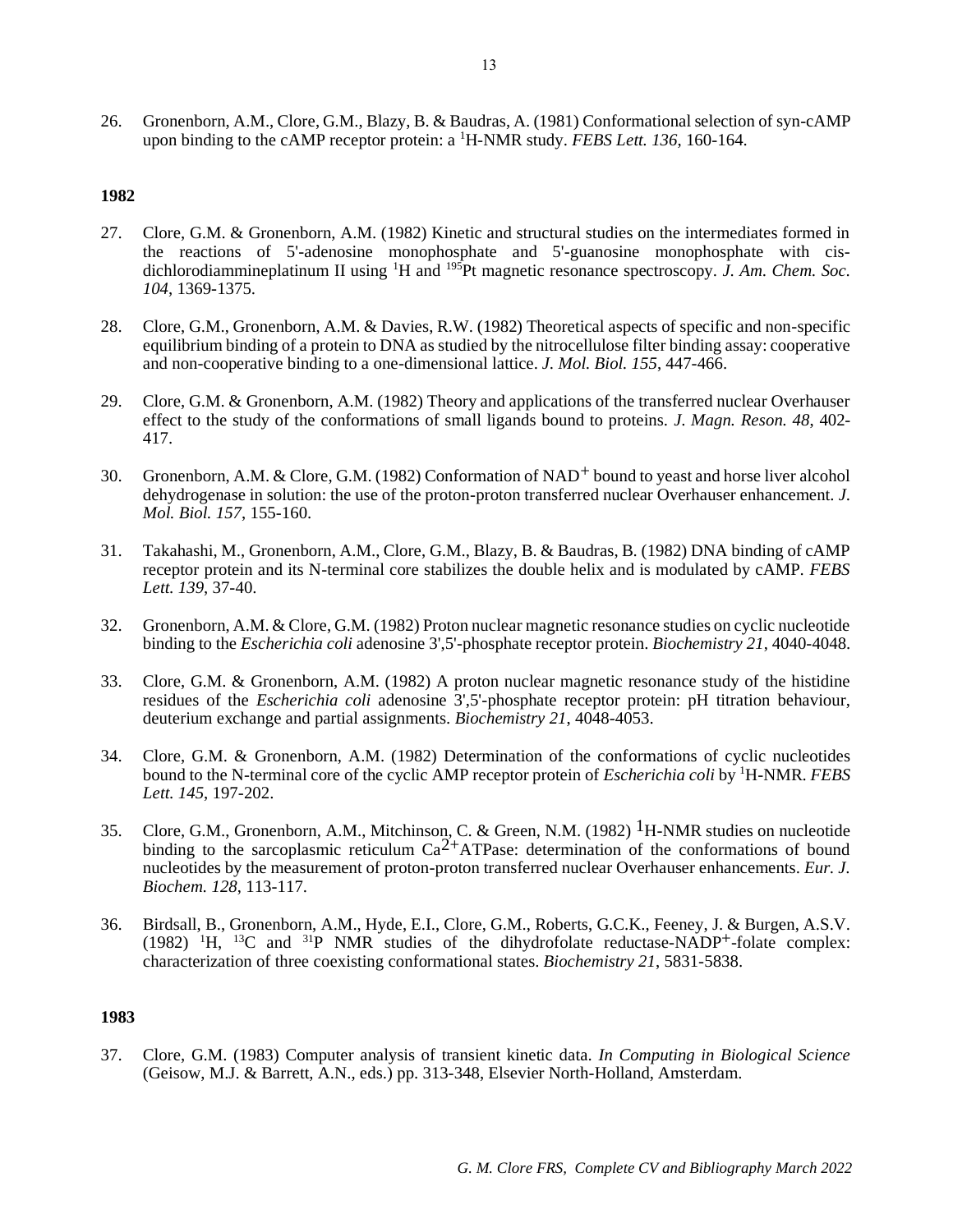- 38. Unger, B., Clore, G.M., Gronenborn, A.M. & Hillen, W. (1983) Specific DNA binding of the cyclic AMP receptor protein with the *lac* operon stabilizes double stranded DNA in the presence of cAMP. *EMBO J. 2*, 289-293.
- 39. Gronenborn, A.M., Clore, G.M. & Gronenborn, B. (1983) Protection against nuclease cleavage of pBR 322 DNA by the cyclic AMP receptor protein of *Escherichia coli. J. Mol. Biol. 166*, 93-98.
- 40. Gronenborn, A.M. & Clore, G.M. (1983) Characterization of the DNA binding region recognized by dihydrofolate reductase from *Lactobacillus casei*. *J. Biol. Chem. 258*, 11256-11259.
- 41. Clore, G.M. & Gronenborn, A.M. (1983) Theory of the time dependent transferred nuclear Overhauser effect: application to the structural analysis of ligand-protein complexes in solution. *J. Magn. Reson. 53*, 423-442.
- 42. Clore, G.M., Kimber, B.J. & Gronenborn, A.M. (1983) The 1-1 hard pulse: a novel, simple and effective method of water resonance suppression in FT-<sup>1</sup>H-NMR. *J. Magn. Reson. 54*, 170-173.
- 43. Barrett, A.N., Roberts, G.C.K., Burgen, A.S.V. & Clore, G.M. (1983) Ab initio molecular orbital calculations of electron distribution in the tetramethylammonium ion. *Molec. Pharmacol. 24*, 443-448.
- 44. Martin, S.R., Gronenborn, A.M. & Clore, G.M. (1983) Specific DNA binding of the cAMP receptor protein to a synthetic oligodeoxyribonucleotide: a circular dichroism study. *FEBS Lett. 159*, 102-106.
- 45. Gronenborn, A.M., Kimber, B.J., Clore, G.M. & McLaughlin, L.W. (1983) A nuclear magnetic resonance study of the ribotrinucleoside diphosphate UpUpC. *Nucl. Magn. Res. 11*, 5691-5699.
- 46. Clore, G.M., Gronenborn, A.M. & Davies, R.W. (1983) Cooperative non-specific DNA binding of the N-terminal core of the cyclic AMP receptor protein of *Escherichia coli* and its modulation by cyclic AMP. *FEBS Lett. 164*, 57-612.
- 47. Clore, G.M. & Gronenborn, A.M. (1983) Sequence dependent structural variations in two right handed alternating pyrimidine-purine DNA oligomers in solution determined by nuclear Overhauser enhancement measurements. *EMBO J. 2*, 2109-2115.

- 48. Gronenborn, A.M., Clore, G.M., Jones, M.B. & Jiricny, J. (1984) A nuclear Overhauser enhancement study on the imino proton resonances of a DNA pentadecamer comprising the specific target site of the cyclic AMP receptor protein in the *ara* BAD operon. *FEBS Lett. 165*, 216-222.
- 49. Clore, G.M., Gronenborn, A.M., Birdsall, B.M., Feeney, J. & Roberts, G.C.K. (1984) <sup>19</sup>F-NMR studies of 3',5'-difluoromethotrexate binding to *Lactobacillus casei* dihydrofoate reductase: molecular motion and coenzyme induced conformational changes. *Biochem. J. 217*, 659-666.
- 50. Gronenborn, A.M., Papadopoulos, P. & Clore, G.M. (1984) Immunochemical evidence for extensive ligand induced conformational changes in *Lactobacillus casei* dihydrofolate reductase. *J. Biol. Chem. 259*, 1082-1085.
- 51. Antonjuk, D.J., Birdsall, B.M., Chang, H.T.A., Clore, G.M., Feeney, J., Gronenborn, A.M., Roberts, G.C.K. & Tran, T.O. (1984) A <sup>1</sup>H-NMR study of the role of the glutamate moiety in the binding of methotrexate to *Lactobacillus casei* dihydrofolate reductase. *Bri. J. Pharmacol. 81*, 309-315.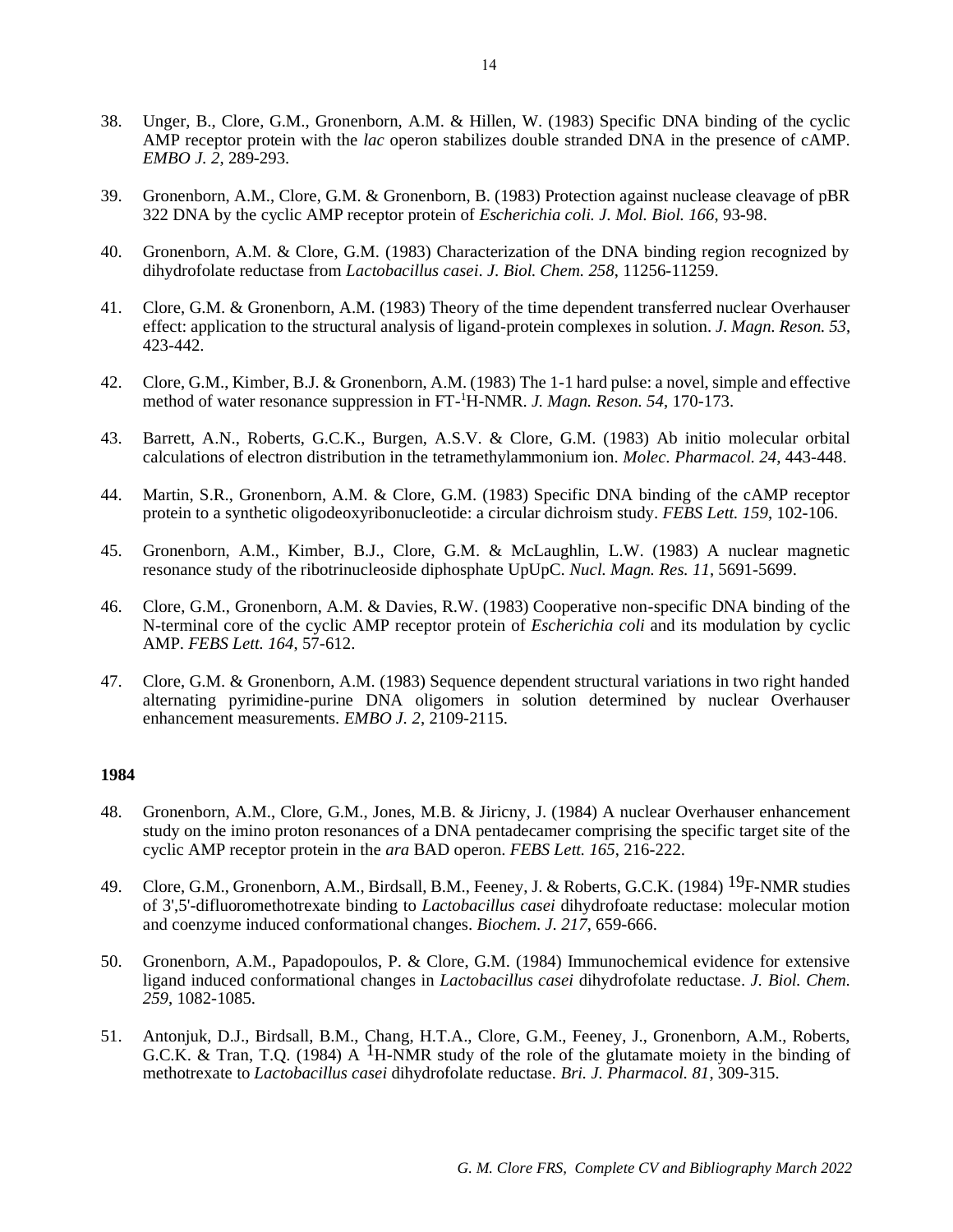- 52. Gronenborn, A.M., Clore, G.M. & Jeffery, J. (1984) An unusual conformation of NAD<sup>+</sup> bound to sorbitol dehydrogenase: a time dependent transferred nuclear Overhauser effect study. *J. Mol. Biol. 172*, 559-572.
- 53. Clore, G.M., Gronenborn, A.M. & McLaughlin, L.W. (1984) The structure of the ribotrinucleoside diphosphate codon UpUpC bound to tRNA<sup>Phe</sup> from yeast: a time dependent transferred nuclear Overhauser effect study. *J. Mol. Biol. 174*, 163-173.
- 54. Clore, G.M. & Gronenborn, A.M. (1984) A Nuclear Overhauser enhancement study of the solution structure of a double stranded DNA undecamer comprising a portion of the specific target site for the cyclic AMP receptor protein in the *gal* operon: sequential resonance assignment. *Eur. J. Biochem. 141*, 119-129.
- 55. Gronenborn, A.M., Clore, G.M. & Kimber, B.J. (1984) An investigation into the solution structures of two self-complementary DNA oligonucleotides 5'd-CGTACG and 5'd-ACGCGCGT by means of nuclear Overhauser enhancement measurements. *Biochem. J. 221*, 723-736.
- 56. Clore, G.M., Gronenborn, A.M., Piper, E.A., McLaughlin, L.W., Graeser, E. & van Boom, J.H. (1984) The solution structure of a RNA pentadecamer comprising the anticodon loop and stem of yeast tRNA<sup>Phe</sup>: a 500 MHz <sup>1</sup>H-NMR study. *Biochem. J. 221*, 737-751.
- 57. Birdsall, B.M., Bevan, A.W., Pascual, C., Roberts, G.C.K., Feeney, J., Gronenborn, A.M. & Clore, G.M. (1984) Multinuclear NMR characterization of two coexisting conformational states of the *Lactobacillus casei* dihydrofolate reductase-trimethoprim-NADP<sup>+</sup> complex. *Biochemistry 23*, 4733-4742.
- 58. Gronenborn, A.M., Clore, G.M., Brunori, M., Giardina, B., Falcioni, G. & Perutz, M.F. (1984) Stereochemistry of ATP and GTP bound to fish haemoglobins: a transferred nuclear Overhauser enhancement, <sup>31</sup>P-NMR, oxygen equilibrium and molecular modelling study. *J. Mol. Biol.* 178, 731-742.
- 59. Clore, G.M. & Gronenborn, A.M. (1984) An investigation into the solution structure of the single stranded DNA undecamer 5'd-AAGTGTGATAT by means of nuclear Overhauser enhancement measurements. *Eur. Biophys. J. 11*, 95-102.
- 60. Clore, G.M. & Gronenborn, A.M. (1984) Internal mobility in a double stranded B DNA hexamer and undecamer: a time dependent proton-proton nuclear Overhauser enhancement study. *FEBS Lett. 172*, 219-225.
- 61. Clore, G.M. & Gronenborn, A.M. (1984) Interproton distance measurements in solution for a double stranded DNA undecamer comprising a portion of the specific target site for the cyclic AMP receptor protein in the *gal* operon: a nuclear Overhauser enhancement study. *FEBS Lett. 175*, 117-123.
- 62. Gronenborn, A.M., Clore, G.M., McLaughlin, L.W., Graeser, E., Lorber, B. & Giege, R. (1984) Yeast tRNAAsp - Codon and wobble codon-anticodon interactions: a transferred nuclear Overhauser enhancement study. *Eur. J. Biochem. 145*, 359-364.
- 63. Gronenborn, A.M., Clore, G.M., Hobbs, L. & Jeffery, J. (1984) Glucose-6-phosphate dehydrogenase: a transferred nuclear Overhauser effect study of NADP<sup>+</sup> conformations in enzyme-coenzyme binary complexes. *Eur. J. Biochem. 145*, 365-371.
- 64. Clore, G.M., Lauble, H., Frenkiel, T.A. & Gronenborn, A.M. (1984) A two-dimensional NMR study of the solution structure of a DNA dodecamer comprising the consensus sequence for the specific DNA binding sites of the glucocorticoid receptor protein. *Eur. J. Biochem. 145*, 629-636.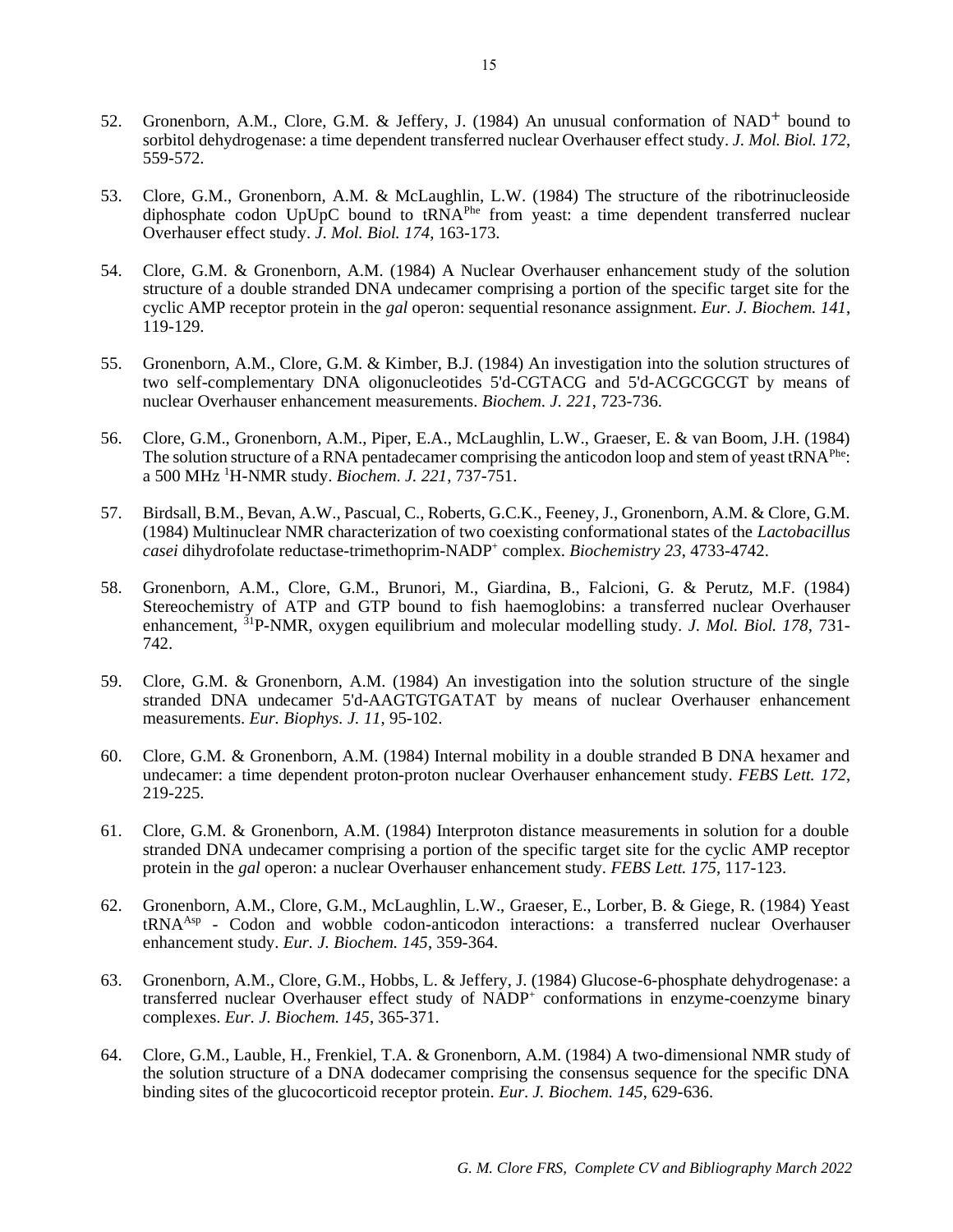65. Gronenborn, A.M., Nermut, M.V., Eason, P. & Clore, G.M. (1984) Visualization of cAMP receptor protein induced DNA kinking by electron microscopy. *J. Mol. Biol. 179*, 751-757.

# **1985**

- 66. Clore, G.M. & Gronenborn, A.M. (1985) Assessment of errors involved in the determination of interproton distance ratios and distances by means of one- and two-dimensional NOE measurements. *J. Magn. Reson. 61*, 158-164.
- 67. Clore, G.M. & Gronenborn, A.M. (1985) Probing the three-dimensional structures of DNA and RNA oligonucleotides in solution by nuclear Overhauser enhancement measurements. *FEBS Lett. 179*, 187- 198.
- 68. Gronenborn, A.M. & Clore, G.M. (1985) Investigations into the solution structures of short nucleic acid fragments by means of nuclear Overhauser enhancement measurements. *Progr. Nucl. Magn. Reson. Spectroscopy 17*, 1-32.
- 69. Andrews, J., Clore, G.M., Davies, R.W., Gronenborn, A.M., Gronenborn, B., Kalderon, D., Papadopoulos, P.C., Schafer, S., Sims, P.F.G. & Stancombe, R. (1985) Nucleotide sequence of the dihydrofolate reductase gene of methotrexate resistant *Lactobacillus casei*. *Gene 35*, 217-222.
- 70. Perutz, M.F., Gronenborn, A.M., Clore, G.M., Hogg, J.H. & Shi, T. (1985) The pK<sub>a</sub>'s of two histidines in human haemoglobin, the Bohr effect and the dipole moment of  $\alpha$ -helices. *J. Mol. Biol. 183*, 491-498.
- 71. Perutz, M.F., Gronenborn, A.M., Clore, G.M., Shi, T. & Craescu, C.T. (1985) Comparison of histidine proton magnetic resonances of human carbonmonoxy haemoglobin in different buffers. *J. Mol. Biol. 186*, 471-473.
- 72. Clore, G.M. & Gronenborn, A.M. (1985) The solution structure of a B-DNA undecamer comprising a portion of the specific target site for the cyclic AMP receptor protein in the *gal* operon: refinement on the basis of interproton distance data. *EMBO J. 4*, 829-835.
- 73. Clore, G.M., Gronenborn, A.M., Moss, D.S. & Tickle, I.J. (1985) Refinement of the solution structure of the B-DNA hexamer 5'd(CGTACG)<sup>2</sup> on the basis of interproton distance data. *J. Mol. Biol. 185*, 219- 226.
- 74. Clore, G.M., Gronenborn, A.M. & McLaughlin, L.W. (1985) The structure of the double stranded RNA pentamer 5'(CACAG).5'(CUGUG) by nuclear Overhauser enhancement measurements: interproton distance determination and structure refinement on the basis of X-ray coordinates. *Eur. J. Biochem. 151*, 153-165.
- 75. Clore, G.M., Gronenborn, A.M., Brunger, A.T. & Karplus, M. (1985) The solution conformation of a heptadecapeptide comprising the DNA binding helix F of the cyclic AMP receptor protein of *Escherichia coli:* combined use of <sup>1</sup>H-nuclear magnetic resonance and restrained molecular dynamics. *J. Mol. Biol. 186*, 435-455.

# **1986**

76. Clore, G.M. & Gronenborn, A.M. (1986) Determination of three-dimensional structures of oligonucleotides in solution: combined use of nuclear Overhauser enhancement measurements and restrained least squares refinement. *In Biomolecular Stereodynamics IV* (Sarma, R.H., ed.) pp. 139-155, Adenine Press, New York.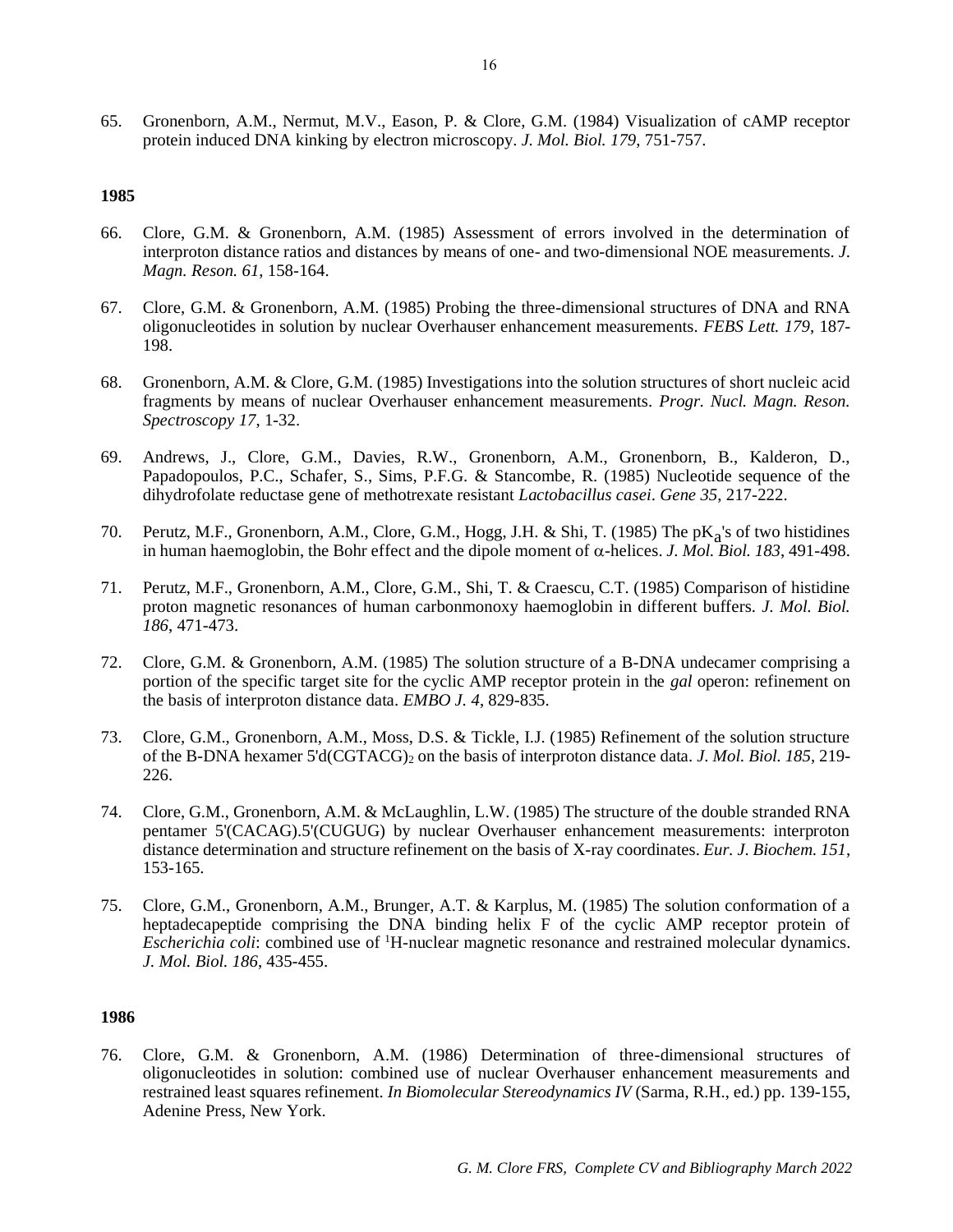- 77. Gronenborn, A.M. & Clore, G.M. (1986) The solution structure of RNA fragments by nuclear Overhauser enhancement measurements. *In Structure and Dynamics of RNA*, (van Knippenberg, R.H. & Hilbers, C.W., eds.) pp. 137-150, NATO ASI series, Plenum Press, New York.
- 78. Gronenborn, A.M. & Clore, G.M. (1986) Overproduction of the cAMP receptor protein of Escherichia coli and expression of the engineered carboxy-terminal DNA binding domain. *Biochem. J. 236*, 643- 649.
- 79. Clore, G.M., Gronenborn, A.M., Greipel, J. & Maass, G. (1986) The conformation of the single stranded DNA undecamer 5'd(AAGTGTGATAT) bound to single stranded DNA binding protein of Escherichia coli: a time dependent transferred nuclear Overhauser enhancement study*. J. Mol. Biol. 187*, 119-124.
- 80. Nilsson, L., Clore, G.M., Gronenborn, A.M., Brunger, A.T. & Karplus, M. (1986) Structure refinement of oligonucleotides by molecular dynamics with NOE interproton distance restraints: application to 5'd(CGTACG)2. *J. Mol. Biol. 188*, 455-475.
- 81. Clore, G.M., Gronenborn, A.M. Carlson, G. & Meyer, E.F. (1986) Stereochemistry of binding of the tetrapeptide Acetyl-Pro-Ala-Pro-TyrNH2 to porcine pancreatic elastase: combined use of twodimensional transferred nuclear Overhauser enhancement measurements, restrained molecular dynamics, X-ray crystallography and molecular modelling. *J. Mol. Biol. 190*, 259-267.
- 82. Brunger, A.T., Clore, G.M., Gronenborn, A.M. & Karplus, M. (1986) Three-dimensional structures of proteins determined by molecular dynamics with interproton distance restraints: application to crambin. *Proc. Natl. Acad. Sci. U.S.A. 83*, 3801-3805.
- 83. Clore, G.M., Brunger, A.T., Karplus, M. & Gronenborn, A.M. (1986) Application of molecular dynamics with interproton distance restraints to three-dimensional protein structure determination: a model study of crambin. *J. Mol. Biol. 191*, 523-551.
- 84. Clore, G.M., Martin, S.R. & Gronenborn, A.M. (1986) The solution structure of human growth hormone releasing factor: combined use of circular dichroism and nuclear magnetic resonance spectroscopy. *J. Mol. Biol. 191*, 553-561.
- 85. Gronenborn, A.M., Clore, G.M., Schmeissner, U. & Wingfield, P.T. (1986) Sequence specific assignments of aromatic residues in the  ${}^{1}$ H-NMR spectrum of human interleukin-1 $\beta$  using site directed mutant proteins. *Eur. J. Biochem. 161*, 37-43.
- 86. Zarbock, J., Clore, G.M. & Gronenborn, A.M. (1986) Nuclear magnetic resonance study of the globular domain of chicken histone H5: resonance assignment and secondary structure*. Proc. Natl. Acad. Sci. U.S.A. 23*, 7628-7632.
- 87. Minter, S.J., Clore, G.M., Gronenborn, A.M. & Davies, R.W. (1986) Cooperative DNA binding by lambda integration protein - a key component of specificity. *Eur. J. Biochem. 161*, 727-731.
- 88. Clore, G.M., Nilges, M., Sukumaran, D.K., Brunger, A.T., Karplus, M. & Gronenborn, A.M. (1986) The three-dimensional structure of  $\alpha$ 1-purothionin in solution: combined use of nuclear magnetic resonance, distance geometry and restrained molecular dynamics. *EMBO J. 5*, 2729-2735.
- 89. MacDonald, H.R., Wingfield, P., Schmeissner, U., Shaw, A., Clore, G.M. & Gronenborn, A.M. (1986) Point mutations of human interleukin-1 with decreased receptor binding affinity. *FEBS Lett. 209*, 295- 298.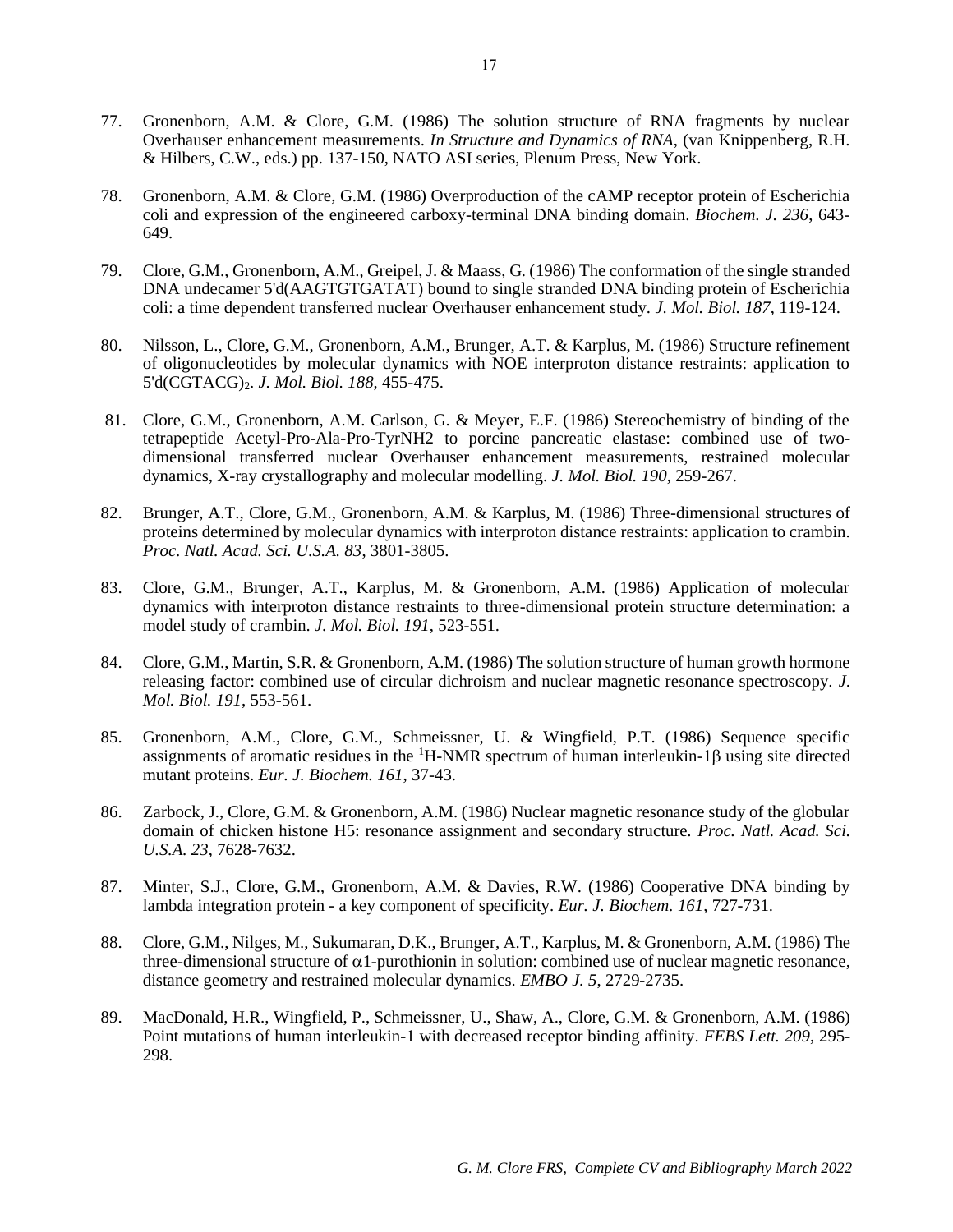- 90. Clore, G.M., Sukumaran, D.K., Gronenborn, A.M., Teeter, M.M., Whitlow, M. & Jones, B.L. (1987) A nuclear magnetic resonance study of the solution structure of  $\alpha$ 1-purothionin: sequential resonance assignment, secondary structure and low resolution tertiary structure. *J. Mol. Biol. 193*, 571-578.
- 91. Gent, M., Gronenborn, A.M., Davies, R.W. & Clore, G.M. (1987) Probing the sequence specific interaction of the cAMP receptor protein with DNA by site directed mutagenesis*. Biochem. J. 242*, 645- 653.
- 92. Sukumaran, D.K., Clore, G.M., Preuss, A., Zarbock, J. & Gronenborn, A.M. (1987) A proton nuclear magnetic resonance study of hirudin: resonance assignment and secondary structure. *Biochemistry 26*, 333-338.
- 93. Clore, G.M., Sukumaran, D.K., Nilges, M. & Gronenborn, A.M. (1987) The three-dimensional structure of phoratoxin in solution: combined use of nuclear magnetic resonance, distance geometry and restrained molecular dynamics. *Biochemistry 26*, 1732-1745.
- 94. Brünger, A.T., Campbell, R.L., Clore, G.M., Gronenborn, A.M., Karplus, M., Petsko, G.A. & Teeter, M.M. (1987) Solution of a protein crystal structure with a model obtained from NMR interproton distance restraints. *Science 235*, 1049-1053.
- 95. Clore, G.M., Sukumaran, D.K., Nilges, M., Zarbock, J. & Gronenborn, A.M. (1987) The conformations of hirudin in solution: a study using nuclear magnetic resonance, distance geometry and restrained molecular dynamics. *EMBO J. 6*, 529-537.
- 96. Clore, G.M., Nilges, M., Brünger, A.T., Karplus, M. & Gronenborn, A.M. (1987) A comparison of the restrained molecular dynamics and distance geometry methods for determining three-dimensional structures of proteins on the basis of interproton distance restraints. *FEBS Lett. 213*, 269-277.
- 97. Gronenborn, A.M., Bovermann, G. & Clore, G.M. (1987) A <sup>1</sup>H-NMR study of the solution conformation of secretin: resonance assignment and secondary structure. *FEBS Lett. 215*, 88-94.
- 98. Clore, G.M., Gronenborn, A.M., Nilges, M., Sukumaran, D.K. & Zarbock, J. (1987) The polypeptide fold of the globular domain of histone H5 in solution: a study using nuclear magnetic resonance, distance geometry and restrained molecular dynamics. *EMBO J. 6*, 1833-1842.
- 99. Nilges, M., Clore, G.M., Gronenborn, A.M., Brunger, A.T., Karplus, M. & Nilsson, L. (1987) Refinement of the solution structure of the DNA hexamer  $5'd(GCATGC)_2$ : combined use of nuclear magnetic resonance and restrained molecular dynamics. *Biochemistry 26*, 3718-3733.
- 100. Nilges, M., Clore, G.M., Gronenborn, A.M., Piel, N. & McLaughlin, L.W. (1987) Refinement of the solution structure of the DNA decamer 5'd(CTGGATCCAG)<sub>2</sub>: combined use of nuclear magnetic resonance and restrained molecular dynamics. Biochemistry 26, 3734-3744.
- 101. Gent, M.E., Gartner, S., Gronenborn, A.M., Sandulache, R. & Clore, G.M. (1987) Site-directed mutants of the cAMP receptor protein - DNA binding of five mutant proteins. *Protein Engineering 3*, 201-203.
- 102. Shih, D.T., Perutz, F., Gronenborn, A.M. & Clore, G.M. (1987) Histidine proton resonances of carbonmonoxyhaemoglobins A and Cowtown in Chloride-free buffer. *J. Mol. Biol. 195*, 453-455.
- 103. Clore, G.M., Gronenborn, A.M., Nilges, M. & Ryan, C.A. (1987) The three-dimensional structure of potato carboxypeptidase inhibitor in solution: a study using nuclear magnetic resonance, distance geometry and restrained molecular dynamics. *Biochemistry 26*, 8012-8023.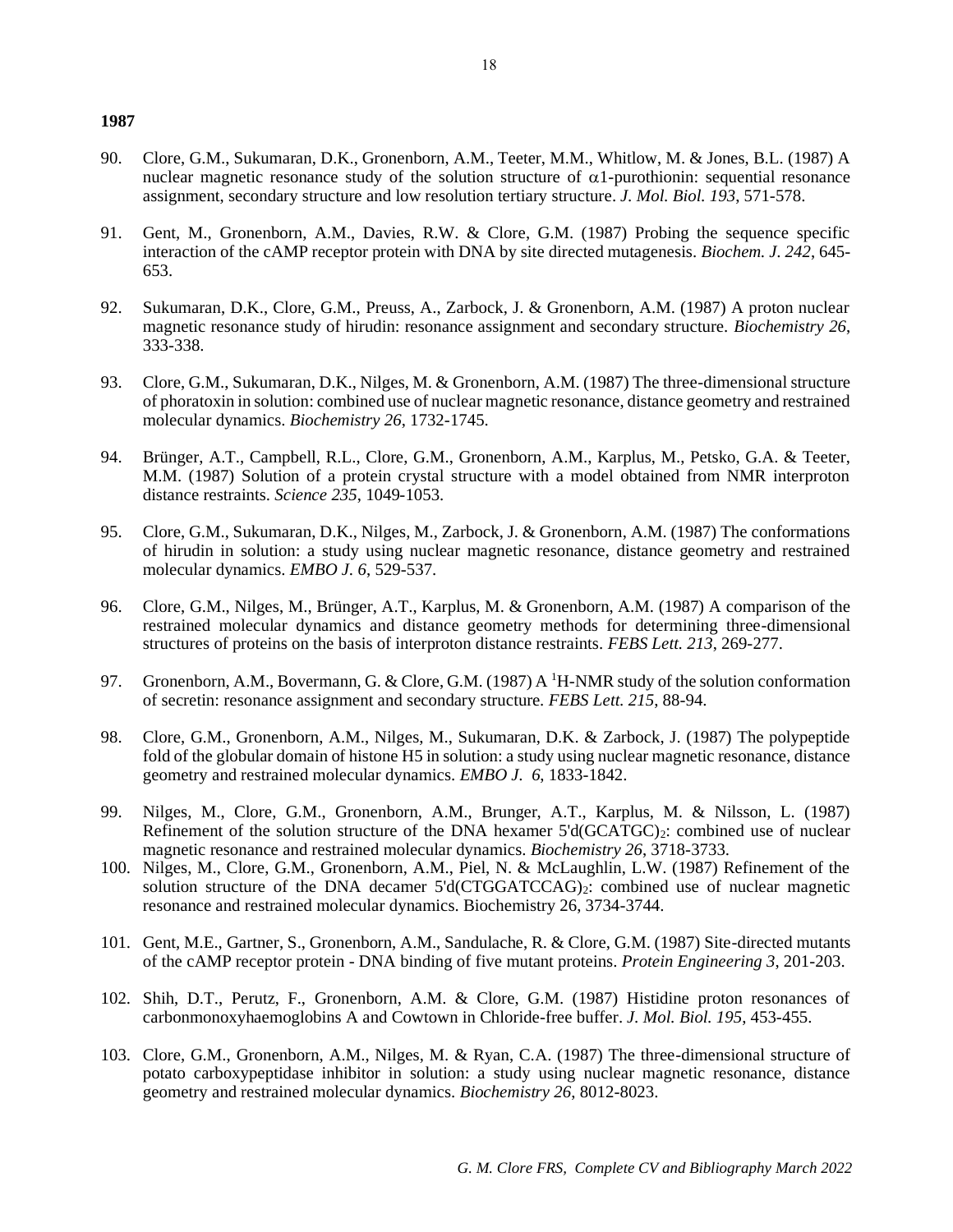- 104. Jansen, C., Gronenborn, A.M. & Clore, G.M. (1987) The binding of the cAMP receptor protein to synthetic DNA sites containing permutations in the concensus sequence TGTGA. *Biochem. J. 246*, 227- 232.
- 105. Nilges, M., Clore, G.M. & Gronenborn, A.M. (1987) A simple method for delineating well-defined and variable regions in protein structures determined from interproton distance data. *FEBS Lett. 219*, 11-16.
- 106. Clore, G.M., Gronenborn, A.M., Kjær, M. & Poulsen, F.M. (1987) The determination of the threedimensional structure of barley serine proteinase inhibitor 2 by nuclear magnetic resonance, distance geometry and restrained molecular dynamics. *Protein Engineering 1*, 305-311.
- 107. Clore, G.M., Gronenborn, A.M., James, M.N.G., Kjær, M., McPhalen, C.A. & Poulsen, F.M. (1987) Comparison of the solution and X-ray structures of barley serine proteinase inhibitor 2. *Protein Engineering 1*, 313-318.
- 108. Clore, G.M. & Gronenborn, A.M. (1987) Determination of three-dimensional structures of proteins in solution by nuclear magnetic resonance spectroscopy. *Protein Engineering 1*, 275-288.
- 109. Wingfield, P., Mattaliano, R., MacDonald, H.R., Craig, S., Clore, G.M., Gronenborn, A.M. & Schmeissner, U. (1987) Recombinant derived interleukin- $1 \Box$  stabilized against specific deamidation. *Protein Engineering 5*, 413-417.
- 110. Bax, A., Sklenar, V., Clore, G.M. & Gronenborn, A.M. (1987) Water suppression in two-dimensional spin-locked NMR experiments using a novel phase cycling procedure. *J. Am. Chem. Soc. 109*, 6511- 6513.
- 111. Brünger, A.T., Clore, G.M., Gronenborn, A.M. & Karplus, M. (1987) Solution conformations of human growth hormone releasing factor: comparison of the restrained molecular dynamics and distance geometry methods for a system without long range distance data. *Protein Engineering 1*, 399-406.
- 112. Oschkinat, H., Clore, G.M., Nilges, M. & Gronenborn, A.M. (1987) Application of the z-COSY technique to macromolecules: measuring coupling constants with a modified pulse sequence. *J. Magn. Reson. 75*, 534-539.

- 113. Meyer, E.F., Clore, G.M., Gronenborn, A.M. & Hansen, H.A.S. (1988) Analysis of an enzyme-substrate complex by X-ray crystallography and transferred nuclear Overhauser enhancement measurements: porcine pancreatic elastase and a hexapeptide. *Biochemistry 27*, 725-730.
- 114. Clore, G.M., Nilges, M., Brünger, A.T. & Gronenborn, A.M. (1988) Determination of the backbone conformation of secretin by restrained molecular dynamics on the basis of interproton distance data. *Eur. J. Biochem. 171*, 479-484.
- 115. Scalfi Happ, C., Happ, E., Nilges, M., Gronenborn, A.M. & Clore, G.M. (1988) Refinement of the solution structure of the ribonucleotide  $5r(GCAUGC)_2$ : combined use of nuclear magnetic resonance and restrained molecular dynamics. *Biochemistry 27*, 1735-1743.
- 116. Clore, G.M., Oschkinat, H., McLaughlin, L.W., Benseler, F., Scalfi Happ, C., Happ, E. & Gronenborn, A.M. (1988) Refinement of the solution structure of the DNA dodecamer 5'd(CGCGPATTCGCG)<sub>2</sub> containing a stable purine-thymine base pair: combined use of nuclear magnetic resonance and restrained molecular dynamics. *Biochemistry 27*, 4185-4197.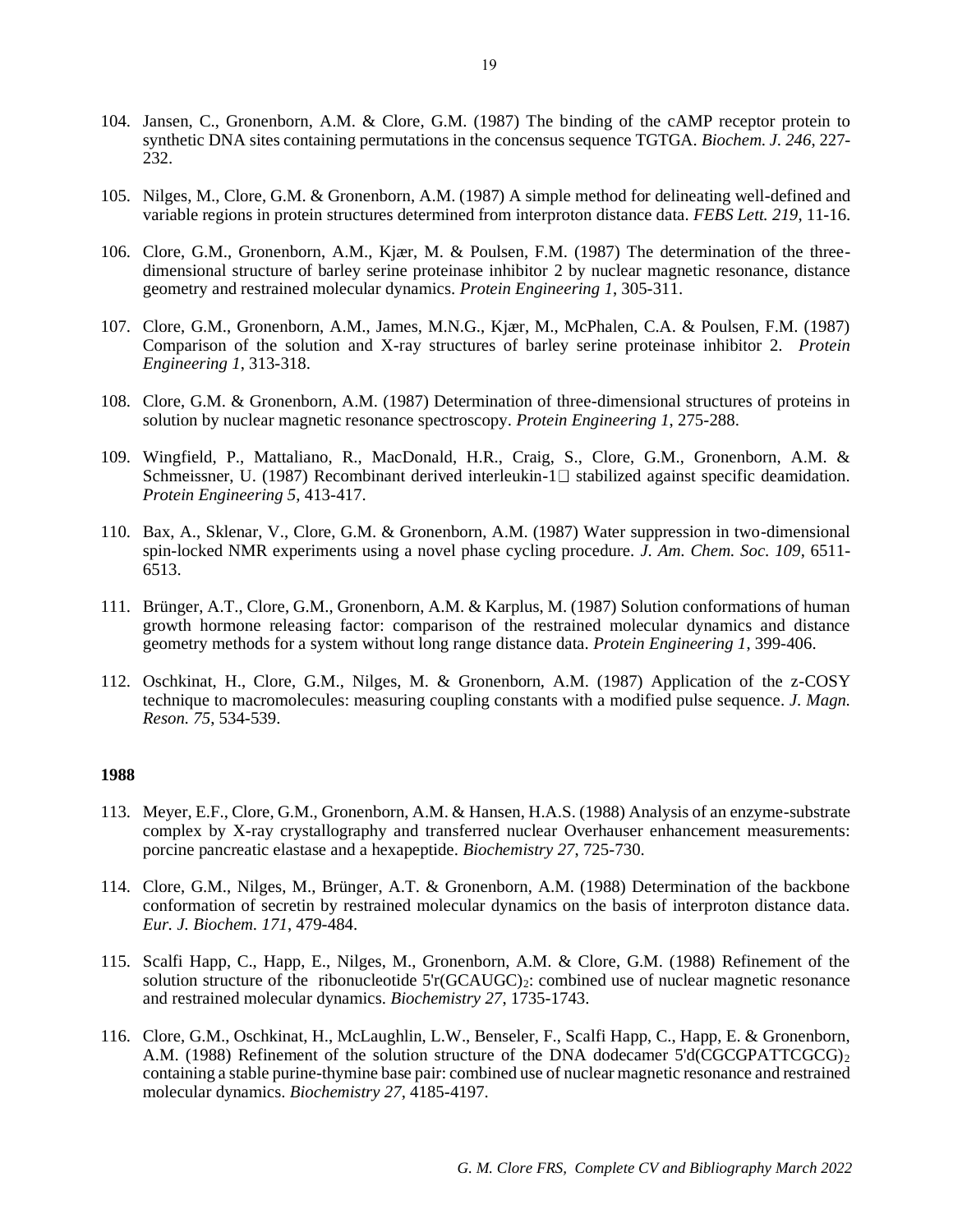- 117. Allet, B., Payton, M., Mattaliano, R.J., Gronenborn, A.M., Clore, G.M. & Wingfield, P.T. (1988) The purification and characterization of the bacteriophage Mu DNA-binding protein *ner*. *Gene 65*, 259-268.
- 118. Gronenborn, A.M., Sandulache, R., Gärtner, S. & Clore, G.M. (1988) Mutations in the cyclic AMP binding site of the cyclic AMP receptor protein of Escherichia coli. *Biochem. J. 253,* 801-807.
- 119. Cieslar, C., Clore, G.M. & Gronenborn, A.M. (1988) Automatic phasing of pure phase absorption twodimensional NMR spectra. *J. Magn. Reson. 79*, 154-157.
- 120. Cieslar, C., Clore, G.M. & Gronenborn, A.M. (1988) Computer aided sequential assignment of protein 1H-NMR spectra. *J. Magn. Reson. 80*, 119-127.
- 121. Nilges, M., Clore, G.M. and Gronenborn, A.M. (1988) Determination of three-dimensional structures of proteins from interproton distance data by hybrid distance geometry-dynamical simulated annealing calculations. *FEBS Lett 229*, 317-324.
- 122. Oschkinat, H., Griesinger, C., Kraulis, P.J., Sørensen, O.W., Ernst, R.R., Gronenborn, A.M. & Clore, G.M. (1988) Three-dimensional NMR spectroscopy of a protein in solution. *Nature 332*, 374-376.
- 123. Nilges, M., Gronenborn, A.M., Brünger, A.T. & Clore, G.M. (1988) Determination of three-dimensional structures of proteins by simulated annealing with interproton distance restraints: application to crambin, potato carboxypeptidase inhibitor and barley serine proteinase inhibitor 2. *Protein Engineering 2*, 27- 38.
- 124. Oschkinat, H., Clore, G.M. & Gronenborn, A.M. (1988) A two-dimensional nuclearOverhauser enhancement experiment using semiselective soft pulses and its applications to proteins. *J. Magn. Reson. 78*, 371-375.
- 125. Holak, T.A., Engström, Å, Kraulis, P.J., Lindeberg, G., Bennich, H., Jones, T.A., Gronenborn, A.M. & Clore, G.M. (1988) The solution conformation of the antibacterial peptide cecropin A: a nuclear magnetic resonance and dynamical simulated annealing study. *Biochemistry 27*, 7620-7629.
- 126. Holak, T.A., Nilges, M., Prestegard, H., Gronenborn, A.M. & Clore, G.M. (1988) Three-dimensional structure of acyl carrier protein in solution determined by nuclear magnetic resonance and the combined use of dynamical simulated annealing and distance geometry. *Eur. J. Biochem. 175*, 9-15.
- 127. Gronenborn, A.M., Wingfield, P.T., McDonald, H.R., Schmeissner, U. & Clore, G.M. (1988) Site directed mutants of human interleukin-1 $\alpha$ : a <sup>1</sup>H-NMR and receptor binding study. *FEBS Lett.* 231, 135-138
- 128. Scalfi Happ, C., Happ, E., Clore, G.M. & Gronenborn, A.M. (1988) Refinement of the solution structure of the RNA-DNA hybrid  $5'[r(GCA)d(TGC)]_2$ : combined use of nuclear magnetic resonance and restrained molecular dynamics. *FEBS Lett. 236*, 62-70.
- 129. Clore, G.M., Bax, A., Wingfield, P.T. & Gronenborn, A.M. (1988) Long range <sup>15</sup>N-<sup>1</sup>H correlation as an aid to sequential proton resonance assignment of proteins: application to the DNA binding protein ner from phage Mu. *FEBS Letters 238*, 17-21.
- 130. Zarbock, J., Gennaro, R., Romeo, D., Clore, G.M. & Gronenborn, A.M. (1988) A proton nuclear magnetic resonance study of the conformation of bovine anaphylatoxin C5a in solution. *FEBS Letters 238*, 289-294.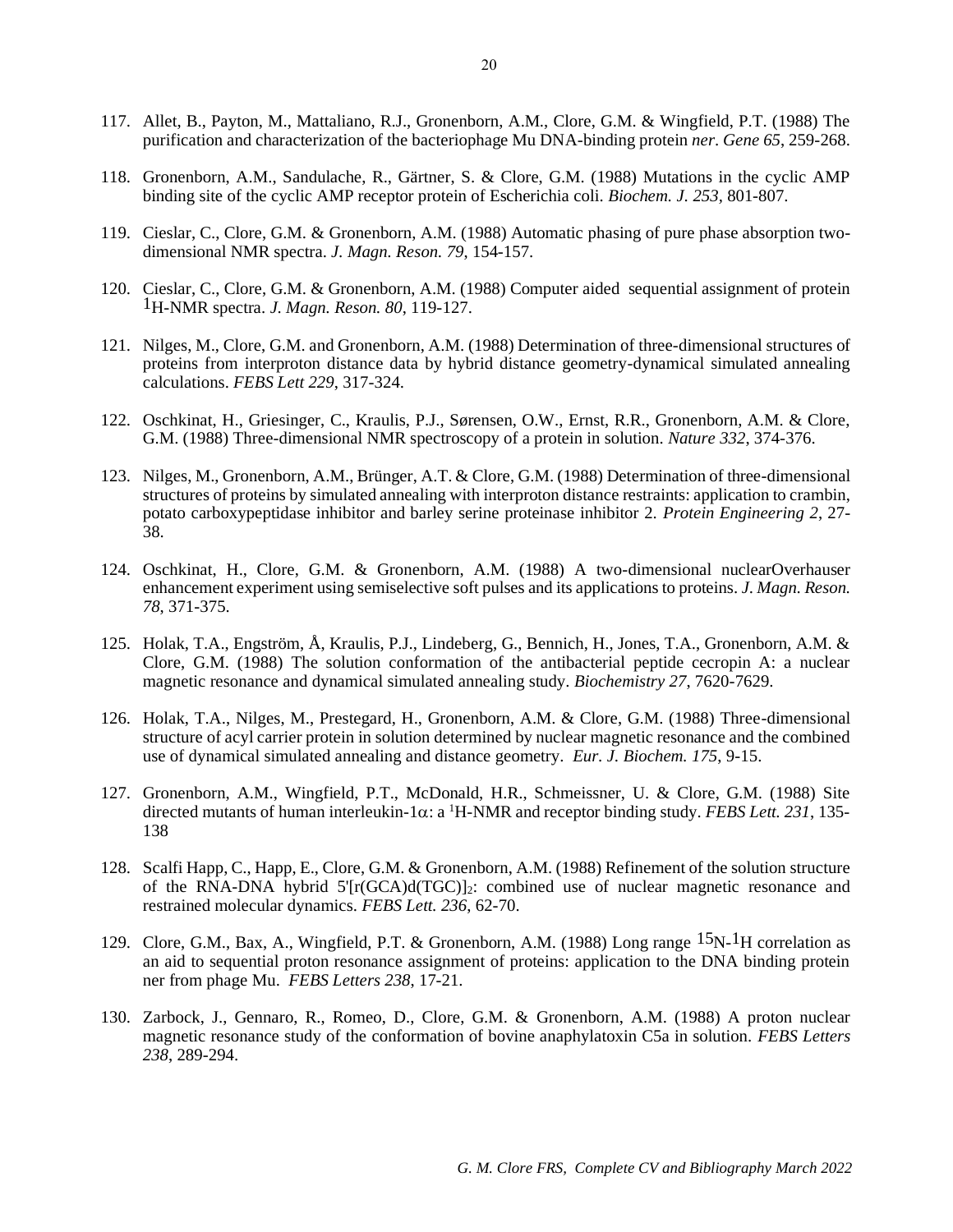- 131. Nilges, M., Clore, G.M. & Gronenborn, A.M. (1988) Determination of three-dimensional structures of proteins from interproton distance data by dynamical simulated annealing from a random array of atoms. *FEBS Letters 239*, 129-136.
- 132. Garin, J., Vignais, P.V., Gronenborn, A.M., Clore, G.M., Gao, Z. & Baeuerlein, E. (1988) <sup>1</sup>H-NMR studies on nucleotide binding to the catalytic sites of bovine mitochondrial F<sub>1</sub>-ATPase. *FEBS Letters 242*, 178-182.

- 133. Driscoll, P.C., Clore, G.M., Beress, L. & Gronenborn, A.M. (1989) A proton nuclear magnetic resonance study of the anti-hypertensive and anti-viral protein BDS-I from the sea anemone *Anemonia sulcata*: sequential and stereospecific assignment and secondary structure. *Biochemistry 28*, 2178-2187.
- 134. Driscoll, P.C., Gronenborn, A.M., Beress, L. & Clore, G.M. (1989) Determination of the threedimensional structure of the anti-hypertensive and anti-viral protein BDS-I from the sea anemone *Anemonia sulcata*: a study using nuclear magnetic resonance and hybrid distance geometry-dynamical simulated annealing. *Biochemistry 28*, 2188-2198.
- 135. Oschkinat, H., Cieslar, C., Gronenborn, A.M. & Clore, G.M. (1989) Three-dimensional homonuclear Hartmann Hahn-Nuclear Overhauser enhancement spectroscopy in H<sub>2</sub>O and its application to proteins. *J. Magn. Reson. 81*, 212-216.
- 136. Folkers, P.J.M., Clore, G.M., Driscoll, P.C., Dodt, J., Köhler, S. & Gronenborn, A.M. (1989) The solution structure of recombinant hirudin and the Lys-47→Glu mutant: a nuclear magnetic resonance and hybrid distance geometry-dynamical simulated annealing study. *Biochemistry 28*, 2601-2617.
- 137. Gronenborn, A.M., Bax, A., Wingfield, P.T. & Clore, G.M. (1989) A powerful method of sequential proton resonance assignment in proteins using relayed  ${}^{15}N-{}^{1}H$  multiple quantum coherence spectroscopy. *FEBS Letters 243*, 93-98.
- 138. Driscoll, P.C., Gronenborn, A.M. & Clore, G.M. (1989) The influence of stereospecific assignments on the determination of three-dimensional structures of proteins by nuclear magnetic resonance spectroscopy: application to the sea anemone protein BDS-I. *FEBS Lett. 243*, 223-233.
- 139. Clore, G.M. & Gronenborn, A.M. (1989) Determination of three-dimensional structures of proteins and nucleic acids in solution by nuclear magnetic resonance spectroscopy. *CRC Critical Reviews in Biochemistry and Molecular Biology 24*, 479-564.
- 140. Clore, G.M., Nilges, M. & Gronenborn, A.M. (1989) Determination of three-dimensional structures of proteins in solution by dynamical simulated annealing with interproton distances derived from nuclear magnetic resonance spectroscopy. *In Computer-Aided Molecular Design* (Richards, W.G., ed.), pp. 203-219, IBC Technical Services, London.
- 141. Wingfield, P.T., Graber, P., Shaw, A.R., Gronenborn, A.M., Clore, G.M. & McDonald, H.R. (1989) Preparation, characterization and biochemical application of mutant interleukin- $1\beta$ 's with surface accessible cysteine residues. *Eur. J. Biochem. 179*, 565-571.
- 142. Oschkinat, H., Cieslar, C., Holak, T.A., Clore, G.M. & Gronenborn, A.M. (1989) Practical and theoretical aspects of three-dimensional homonuclear Hartmann Hahn-nuclear Overhauser enhancement spectroscopy of proteins. *J. Magn. Reson. 83*, 450-472.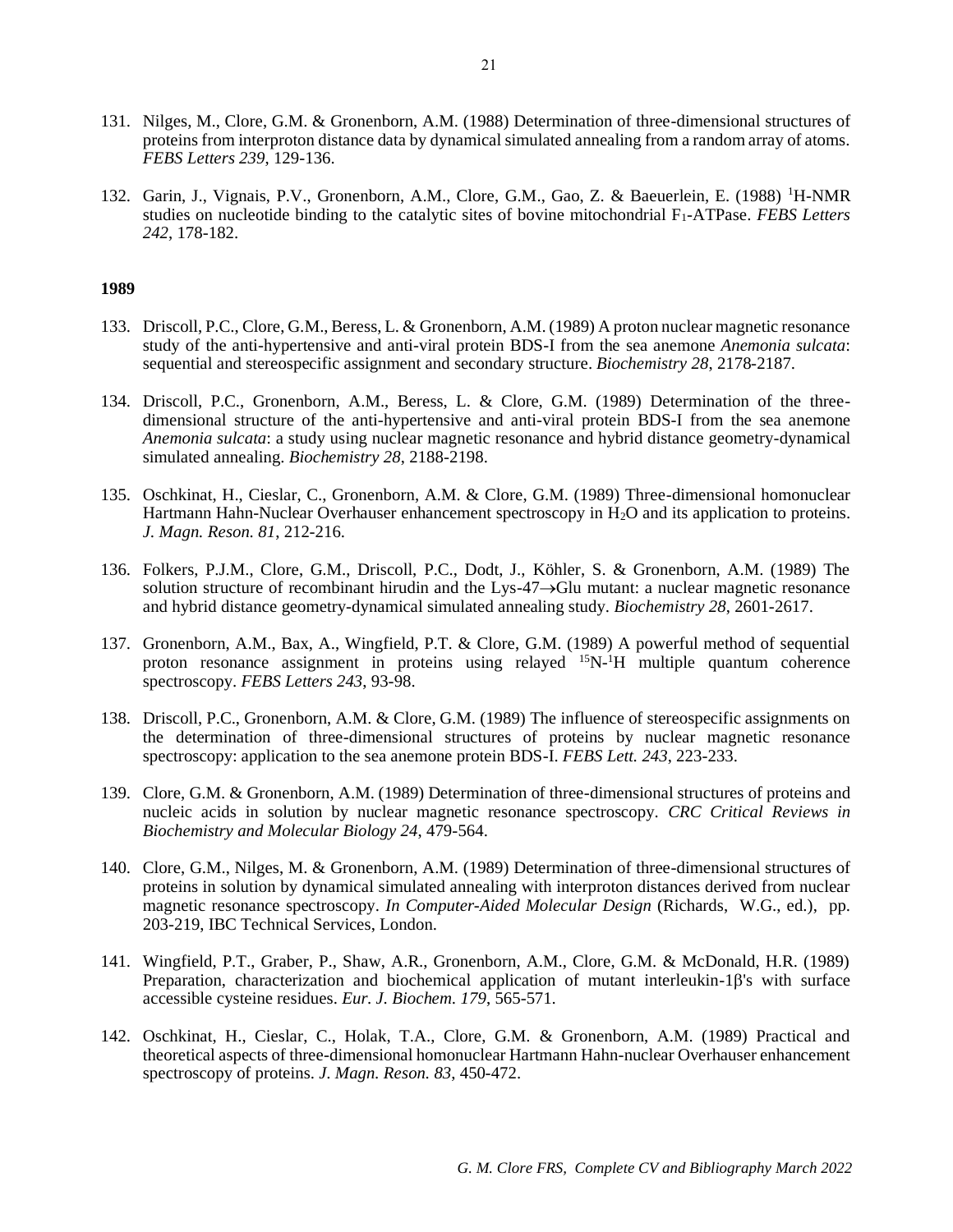- 143. Gronenborn, A. M., Wingfield, P. T. & Clore, G. M. (1989) Determination of the secondary structure of the DNA binding protein Ner from phage Mu using <sup>1</sup>H homonuclear and <sup>15</sup>N-<sup>1</sup>H heteronuclear NMR spectroscopy. *Biochemistry 28*, 5081-5089.
- 144. Gronenborn, A.M. & Clore, G.M. (1989) Analysis of the relative contributions of the nuclear Overhauser interproton distance restraints and the empirical energy function in the calculation of oligonucleotide structures using restrained molecular dynamics. *Biochemistry 28*, 5978-5984.
- 145. Forman-Kay, J.D., Clore, G.M., Driscoll, P.C., Wingfield, P.T., Richards, F.M. & Gronenborn, A.M. (1989) A proton nuclear magnetic resonance assignment and secondary structure determination of recombinant human thioredoxin. *Biochemistry 28*, 7088-7097.
- 146. Kraulis, P.J., Clore, G.M., Nilges, M., Jones, T.A., Pettersson, G., Knowles, J. & Gronenborn, A.M. (1989) Determination of the three-dimensional solution structure of the C-terminal domain of cellobiohydrolase I from *Trichoderma reesei*: a study using nuclear magnetic resonance and hybrid distance geometry-dynamical simulated annealing. *Biochemistry 28*, 7241-7257.
- 147. Clore, G.M. & Gronenborn, A.M. (1989) How accurately can interproton distances in macromolecules really be determined by full relaxation matrix analysis of nuclear Overhauser enhancement data? *J. Magn. Reson. 84*, 398-409.
- 148. Marion, D., Driscoll, P.C., Kay, L.E., Wingfield, P.T., Bax, A., Gronenborn, A.M. & Clore, G.M. (1989) Overcoming the overlap problem in the assignment of <sup>1</sup>H-NMR spectra of larger proteins using threedimensional heteronuclear <sup>1</sup>H-<sup>15</sup>N Hartmann-Hahn and nuclear Overhauser - multiple quantum coherence spectroscopy: application to interleukin-1 $\beta$ . *Biochemistry 28*, 6150-6156.
- 149. Clore, G.M., Appella, E., Yamada, M., Matsushima, K. & Gronenborn, A.M. (1989) Determination of the secondary structure of interleukin-8 by nuclear magnetic resonance spectroscopy. *J. Biol. Chem. 264*, 18907-18911.

- 150. Gronenborn, A.M., Nilges, M., Peanasky, R.J. & Clore, G.M. (1990) Sequential resonance assignment and secondary structure determination of the Ascaris trypsin inhibitor, a member of a novel class of proteinases inhibitors. *Biochemistry 29*, 183-189.
- 151. Nilges, M., Clore, G.M. & Gronenborn, A.M. (1990)  ${}^{1}$ H-NMR stereospecific assignments by conformational database searches. *Biopolymers 29*, 813-822.
- 152. Clore, G.M. & Gronenborn, A.M. (1990) Extending the limits of protein structure determination by NMR. In *Theoretical Biochemistry and Molecular Biophysics: a Comprehensive Survey*, (Beveridge, D.L. and Lavery, L., eds.), vol. 2, pp. 1-16, Adenine Press, New York.
- 153. Forman-Kay, J.D., Gronenborn, A.M., Kay, L.E., Wingfield, P.T. & Clore, G.M. (1990) Studies on the solution conformation of human thioredoxin using heteronuclear  ${}^{15}N$ -<sup>1</sup>H nuclear magnetic resonance spectroscopy. *Biochemistry 29*, 1566-1572.
- 154. Gronenborn, A.M. & Clore, G.M. (1990) Protein structure determination in solution by two-dimensional and three-dimensional nuclear magnetic resonance spectroscopy. *Analytical Chemistry 62*, 2-15.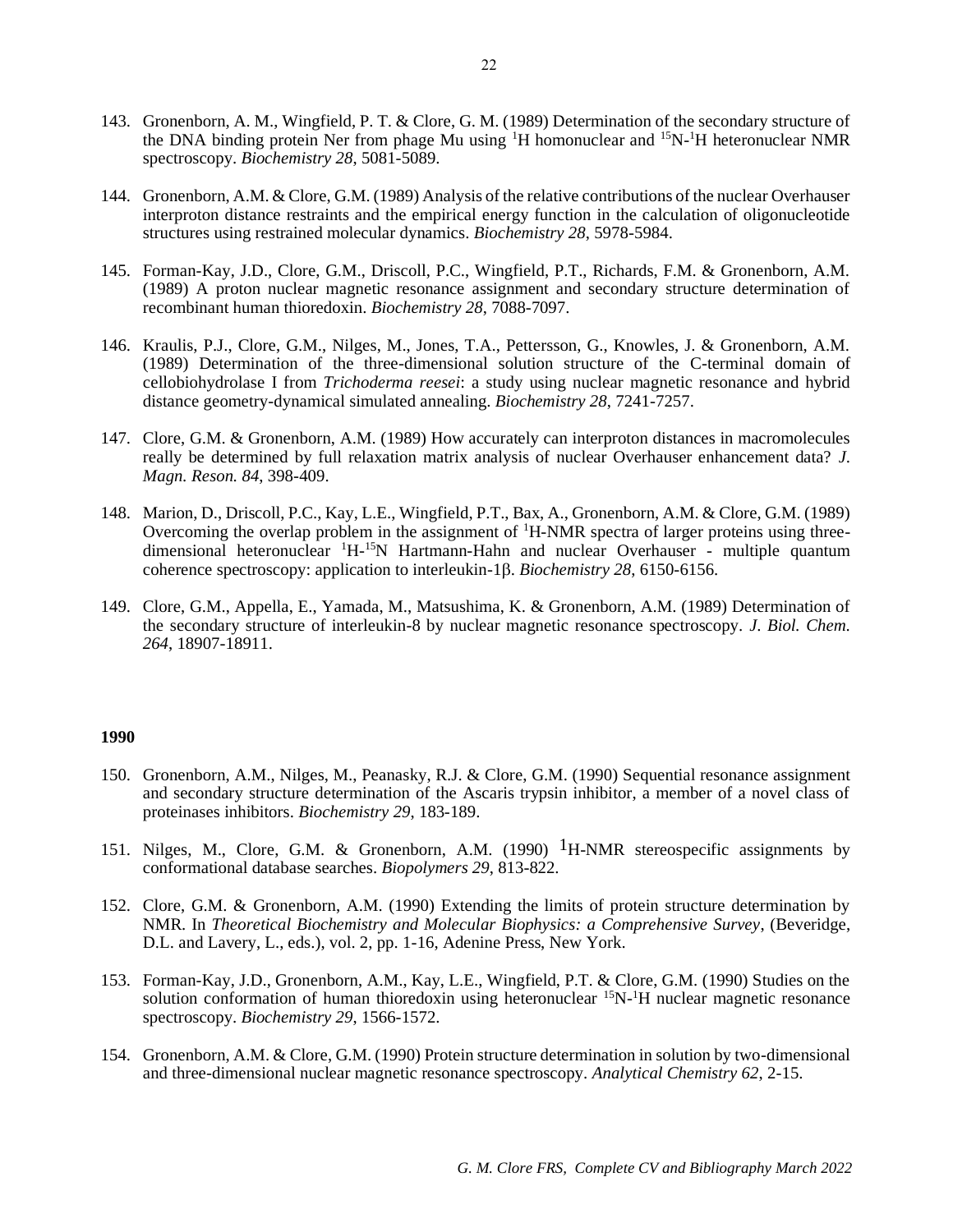- 155. Driscoll, P.C., Clore, G.M., Marion, D., Wingfield, P.T. & Gronenborn, A.M. (1990) Complete resonance assignment for the polypeptide backbone of interleukin-1 $\beta$  using three-dimensional heteronuclear NMR spectroscopy. *Biochemistry 29*, 3542-3556.
- 156. Driscoll, P.C., Gronenborn, A.M., Wingfield, P.T. & Clore, G.M. (1990) Determination of the secondary structure and molecular topology of interleukin-1 $\beta$  using two- and three-dimensional heteronuclear  $15N$ -<sup>1</sup>H NMR spectroscopy. *Biochemistry 29*, 4468-4682.
- 157. Clore, G.M., Appella, E., Yamada, M., Matsushima, K. & Gronenborn, A.M. (1990) The threedimensional structure of interleukin-8 in solution. *Biochemistry 29*, 1689-1696.
- 158. Bax, A., Clore, G.M., Driscoll, P.C., Gronenborn, A.M., Ikura, M. & Kay, L.E. (1990) Practical aspects of proton-carbon-carbon-proton three-dimensional correlation spectroscopy of <sup>13</sup>C--labeled proteins. *J. Magn. Reson. 87*, 620-628.
- 159. Bax, A., Clore, G.M. & Gronenborn, A.M. (1990) <sup>1</sup>H-<sup>1</sup>H correlation via isotropic mixing of <sup>13</sup>C magnetization: a new three-dimensional approach for assigning <sup>1</sup>H and <sup>13</sup>C spectra of <sup>13</sup>C-enriched proteins. *J. Magn. Reson. 88*, 425-431.
- 160. Clore, G.M., Szabo, A., Bax, A., Kay, L.E., Driscoll, P.C. & Gronenborn, A.M. (1990) Deviations from the simple two parameter model free approach to the interpretation of  $15N$  nuclear magnetic relaxation of proteins. *J. Am. Chem. Soc. 112*, 4989-4991.
- 161. Clore, G.M., Driscoll, P.C., Wingfield, P.T. & Gronenborn, A.M. (1990) Low resolution structure of interleukin-1 $\beta$  in solution derived from  ${}^{1}H^{-15}N$  heteronuclear three-dimensional NMR spectroscopy. *J. Mol. Biol. 214*, 811-817.
- 162. Clore, G.M., Driscoll, P.C., Wingfield, P.T. & Gronenborn, A.M. (1990) Analysis of backbone dynamics of interleukin-1 $\beta$  using two-dimensional inverse detected heteronuclear  $^{15}N^{-1}H$  NMR spectroscopy. *Biochemistry 29*, 7387-7401.
- 163. Clore, G.M., Bax, A., Wingfield, P.T. & Gronenborn, A.M. (1990) Identification and localization of bound internal water in the solution structure of interleukin-1 $\beta$  by heteronuclear three-dimensional <sup>1</sup>H rotating frame Overhauser <sup>15</sup>N-<sup>1</sup>H multiple quantum coherence NMR spectroscopy. *Biochemistry 29*, 5671-5676.
- 164. Clore, G.M., Bax, A., Driscoll, P.C., Wingfield, P.T. & Gronenborn, A.M. (1990) Assignment of the side chain <sup>1</sup>H and <sup>13</sup>C resonance of interleukin-1 $\beta$  using double and triple resonance heteronuclear threedimensional NMR spectroscopy. *Biochemistry 29*, 8172-8184.
- 165. Kay, L.E., Clore, G.M., Bax, A. & Gronenborn, A.M. (1990) Four-dimensional heteronuclear triple resonance NMR spectroscopy of interleukin-1 $\beta$  in solution. *Science 249*, 411-414.
- 166. Omichinski, J., Clore, G.M., Appella, E., Sakaguchi, K. & Gronenborn, A.M. (1990) High resolution three-dimensional solution structure of a single zinc finger from a human enhancer binding protein in solution. *Biochemistry 29*, 9324-9334.
- 167. Becerra, S.P., Clore, G.M., Gronenborn, A.M., Karlström, A., Stahl, S.J., Wilson, S.H. & Wingfield, P.T. (1990) Purification and characterization of the RNase H domain of HIV-1 reverse transcriptase expressed in recombinant Escherichia coli. *FEBS Lett. 270*, 76-80.
- 168. Ikura, M., Bax, A., Clore, G.M. & Gronenborn, A.M. (1990) Detection of nuclear Overhauser effects between degenerate amide proton resonances by heteronuclear three-dimensional NMR spectroscopy. *J. Am. Chem. Soc.112*, 9020-9022.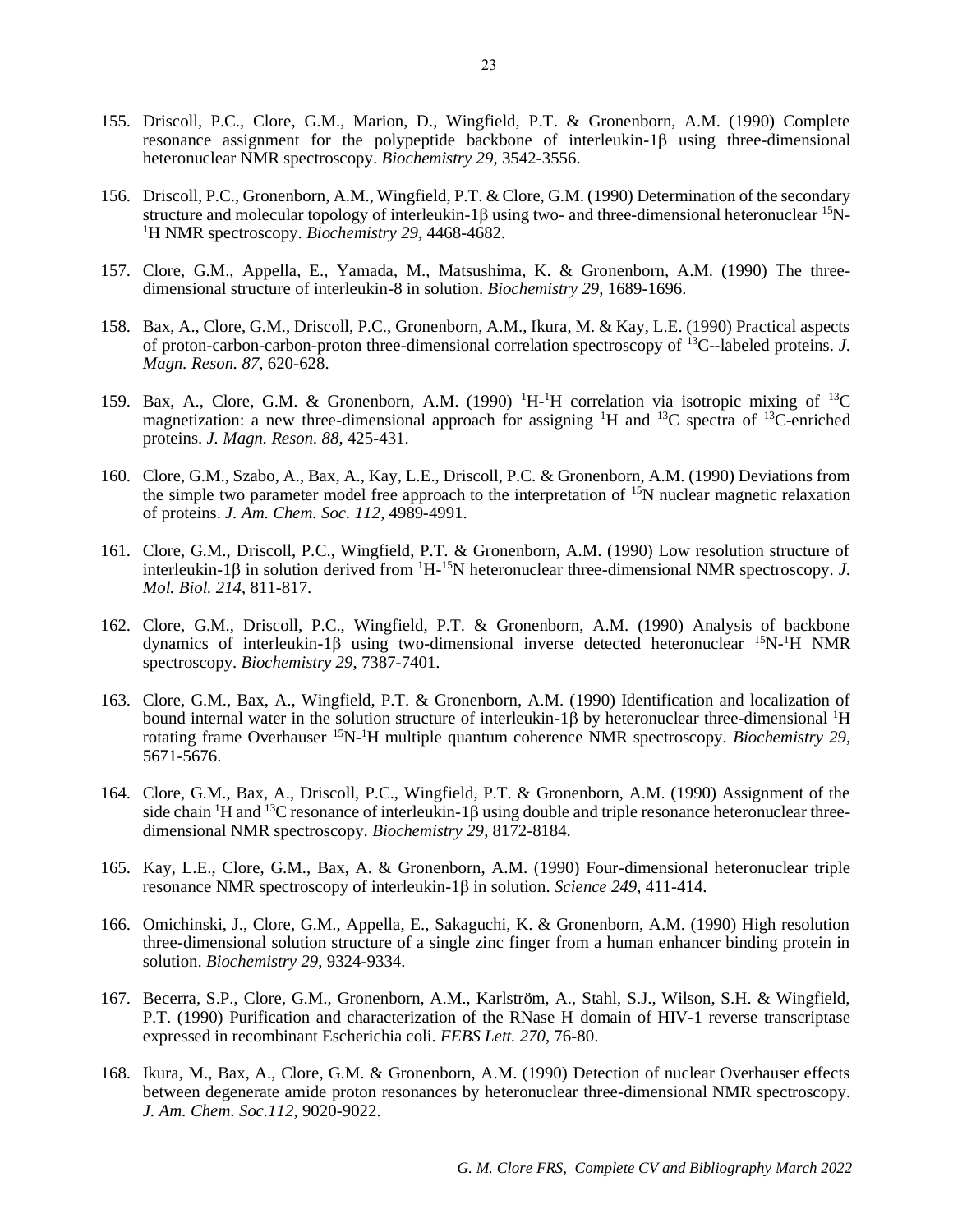- 169. Clore, G.M., Kay, L.E., Bax, A. & Gronenborn, A.M. (1991) Four dimensional <sup>13</sup>C/<sup>13</sup>C-edited nuclear Overhauser enhancement spectroscopy of a protein in solution: application to interleukin-1 $\beta$ . *Biochemistry 30*, 12-18.
- 170. Clore, G.M. & Gronenborn, A.M. (1991) Two, three and four dimensional NMR methods for obtaining larger and more precise three-dimensional structures of proteins in solution. *Ann. Rev. Biophys. Biophys. Chem. 20*, 29-63.
- 171. Clore, G.M. & Gronenborn, A.M. (1991) Comparison of NMR and X-ray structures of hirudin. *In Computational Aspects of the Study of Biological Macromolecules by Nuclear Magnetic Resonance Spectroscopy*, (ed. Hoch, J.C.), pp. 57-66, NATO ASI Series, Plenum Press.
- 172. Forman-Kay, J.D., Clore, G.M., Wingfield, P.T. & Gronenborn, A.M. (1991) The high resolution threedimensional structure of reduced recombinant human thioredoxin in solution. *Biochemistry 30*, 2685- 2698.
- 173. Baldwin, E.T., Weber, I.T., St. Charles, R., Xuan, J.C., Appella, E., Yamada, M., Matsushima, K., Edwards, B.F.P., Clore, G.M., Gronenborn, A.M. & Wlodawer, A. (1991) Crystal structure of interleukin-8: symbiosis of NMR and crystallography. *Proc. Natl. Acad. Sci. U.S.A. 88*, 502-506.
- 174. Clore, G.M. & Gronenborn, A.M. (1991) Comparison of the solution nuclear magnetic resonance and crystal structures of interleukin-8: possible implications for the mechanism of receptor binding. *J. Mol. Biol. 217*, 611-620.
- 175. Gronenborn, A.M. & Clore, G.M. (1991) Modeling the three-dimensional structure of the monocyte chemoattractant and activating protein MCAF/MCP-1 on the basis of the solution structure of interleukin-8. *Protein Engineering 4*, 263-269.
- 176. Clore, G.M., Bax, A. & Gronenborn, A.M. (1991) Stereospecific assignment of  $\beta$ -methylene protons in larger proteins using three-dimensional <sup>15</sup>N-separated Hartmann-Hahn and <sup>13</sup>C-separated rotating frame Overhauser spectroscopy. *J. Biomol. NMR 1*, 13-22.
- 177. Clore, G.M., Wingfield, P.T. & Gronenborn, A.M. (1991) High resolution three dimensional structure of interleukin-1 $\beta$  in solution by three and four dimensional nuclear magnetic resonance spectroscopy. *Biochemistry 30*, 2315-2323.
- 178. Clore, G.M. & Gronenborn, A.M. (1991) NMR and X-ray analysis of the three-dimensional structure of interleukin-8. *In Neutrophil-Activating Peptides and other Chemotactic Cytokines*, (Baggiolini, M. & Sorg, C., eds.) 4, 18-40, S. Karger, Basel.
- 179. Clore, G.M. & Gronenborn, A.M. (1991) Applications of three- and four-dimensional heteronuclear NMR spectroscopy to protein structure determination. *Progr. Nucl. Magn. Reson. Spectroscopy 23*, 43- 92.
- 180. Sakaguchi, K., Appella, E., Omichinski, J.G., Clore, G.M. & Gronenborn, A.M. (1991) Specific DNA binding to an MHC enhancer sequence by a synthetic 57-residue double zinc finger peptide from a human enhancer binding protein. *J. Biol. Chem. 266*, 7306-7311.
- 181. Clore, G.M., Omichinski, J.G. & Gronenborn, A.M. (1991) Slow conformational dynamics at the metal coordination site of a zinc finger. *J. Am. Chem. Soc. 113*, 4350-4351.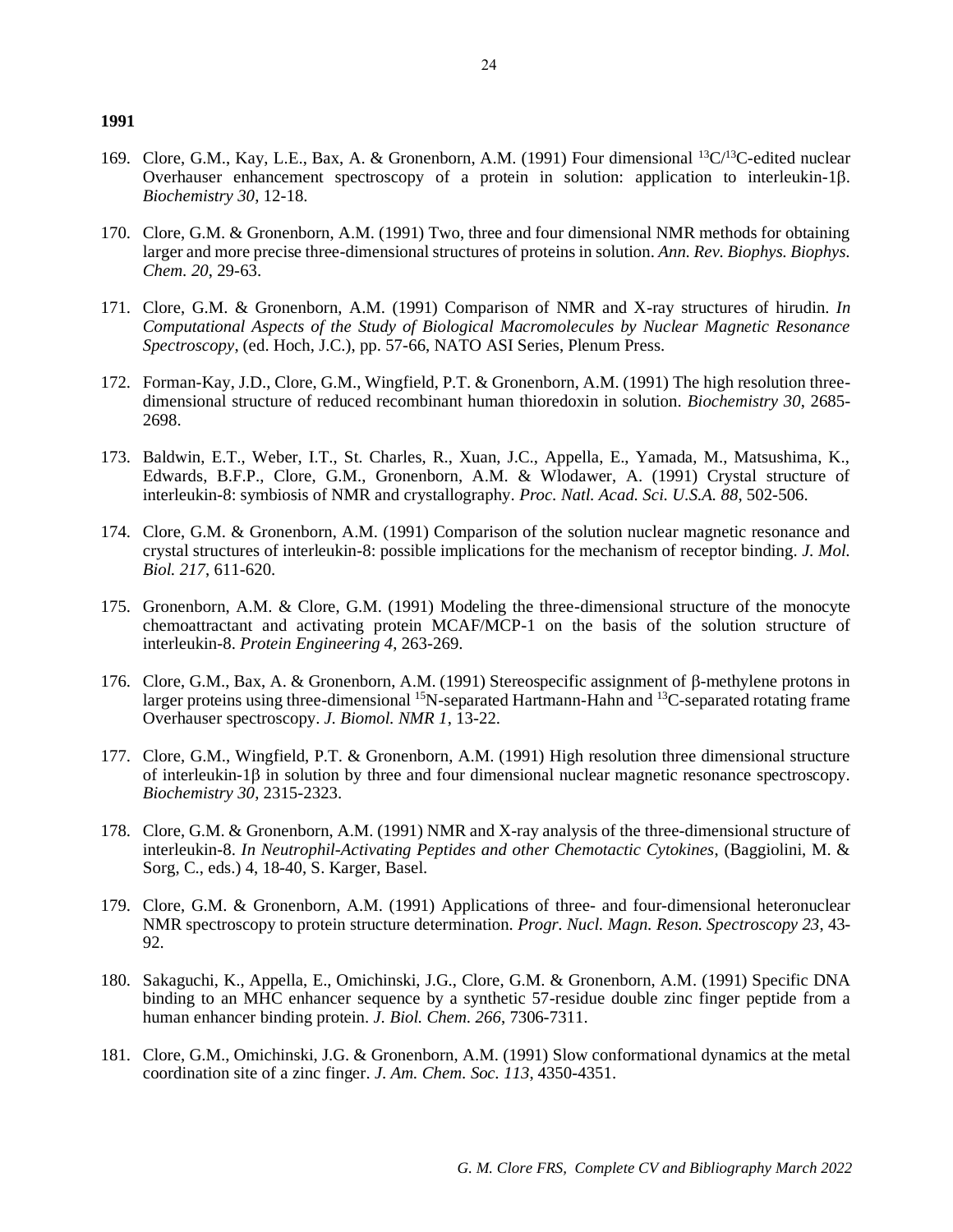- 182. Clore, G.M. & Gronenborn, A.M. (1991) Structures of larger proteins in solution: three- and fourdimensional heteronuclear NMR spectroscopy. *Science 252*, 1390-1399.
- 183. Forman-Kay, J.D., Gronenborn, A.M., Wingfield, P.T. & Clore, G.M. (1991) Determination of the positions of bound water in the solution structure of reduced human thioredoxin by heteronuclear threedimensional nuclear magnetic resonance spectroscopy. *J. Mol. Biol. 220*, 209-216.
- 184. Clore, G.M. & Gronenborn, A.M. (1991) Comparison of the solution nuclear magnetic resonance and X-ray crystal structures of human recombinant interleukin-1 $\beta$ . *J. Mol. Biol.* 221, 47-53.
- 185. Powers, R., Gronenborn, A.M., Clore, G.M. & Bax, A. (1991) Three-dimensional triple resonance NMR of <sup>13</sup>C/<sup>15</sup>N enriched proteins using constant-time evolution. *J. Magn. Reson. 94*, 209-213.
- 186. Gronenborn, A.M., Filpula, D.R., Essig, N.Z., Achari, A., Whitlow, M., Wingfield, P.T. & Clore, G.M. (1991) A novel highly stable fold of the immunoglobulin binding domain of Streptococcal protein G. *Science 253*, 657-661.
- 187. Powers, R., Clore, G.M., Bax, A., Garrett, D.S., Stahl, S.J., Wingfield, P.T. & Gronenborn, A.M. (1991) Secondary structure of the ribonuclease H domain of the human immunodificiency virus reverse transcriptase in solution using three-dimensional double and triple resonance heteronuclear magnetic resonance spectroscopy. *J. Mol. Biol. 221*, 1081-1090.
- 188. Garrett, D.S., Powers, R., Gronenborn, A.M. & Clore, G.M. (1991) A common sense approach to peak picking two-, three- and four-dimensional spectra using automatic computer analysis of contour diagrams. *J. Magn. Reson. 95*, 214-220.
- 189. Omichinski, J.G., Clore, G.M., Sakaguchi, K., Appella, E. & Gronenborn, A.M. (1991) Structural characterization of a 39-residue synthetic peptide containing the two zinc binding domains from the HIV-1 p7 nucleocapsid protein by CD and NMR spectroscopy. *FEBS Lett. 292*, 25-30.
- 190. Gronenborn, A.M. & Clore, G.M. (1991) Similarity of Protein G and Ubiquitin. *Science 254*, 581-582.

- 191. Clore, G.M. & Gronenborn, A.M. (1992) Localization of bound water in the solution structure of the immunoglobulin binding domain of Streptococcal protein G: evidence for solvent induced helical distortions in solution. *J. Mol. Biol. 223*, 853-856.
- 192. Grzesiek, S., Ikura, M., Clore, G.M., Gronenborn, A.M. & Bax, A. (1992) A 3D triple resonance NMR technique for qualitative measurement of carbonyl-H $\beta$  J couplings in isotopically enriched proteins. *J. Magn. Reson. 96*, 215-221.
- 193. Clore, G.M. & Gronenborn, A.M. (1992) Practical aspects of two, three and four-dimensional nuclear magnetic resonance spectroscopy applied to the study of protein structure. *In Protein Engineering - a Practical Approach*, (eds. Rees, A.R., Wetzel, R. & Sternberg, M.J.E.), pp. 33-56, Oxford University Press.
- 194. Lozier, R.H., Xie, A., Hofrichter, J. & Clore, G.M. (1992) Reversible steps in the bacteriorhodopsin photocycle. *Proc. Natl. Acad. Sci. 89*, 3610-3614.
- 195. Omichinski, J.G., Clore, G.M., Robien, M., Sakaguchi, K., Appella, E. & Gronenborn, A.M. (1992) High resolution solution structure of the double  $\text{Cys}_2\text{His}_2$  zinc finger from the human enhancer binding protein MBP-1. *Biochemistry 31*, 3907-3917.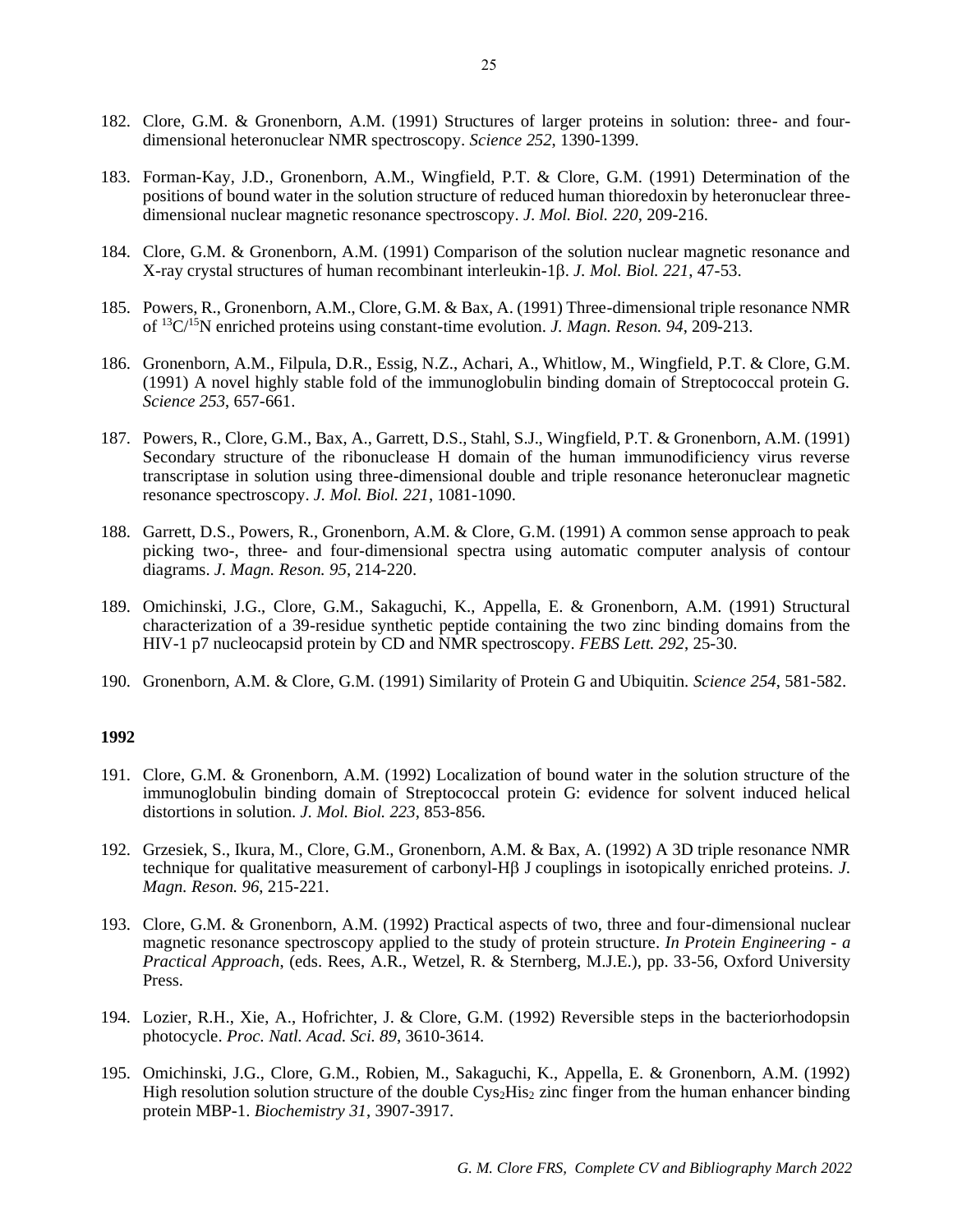- 196. Forman-Kay, J.D., Clore, G.M. & Gronenborn, A.M. (1992) The relationship between electrostatics and redox function in human thioredoxin: charaterization of pH titration shifts using two-dimensional homoand heteronuclear NMR. *Biochemistry 31*, 3442-3452.
- 197. Robien, M.A., Clore, G.M., Omichinski, J.G., Perham, R.N., Appella, E., Sakaguchi, K. & Gronenborn, A.M. (1992) Three-dimensional solution structure of the E3-binding domain of the dihydrolipoamide succinyltransferase core from the 2-oxoglutarate dehydrogenase multienzyme complex of Escherichia coli. *Biochemistry 31*, 3463-3471.
- 198. Powers, R., Garrett, D.S., March, C.J., Frieden, E.A., Gronenborn, A.M. & Clore, G.M. (1992) <sup>1</sup>H, <sup>15</sup>N, <sup>13</sup>C and <sup>13</sup>CO assignments of human interleukin-4 using three-dimensional double and triple resonance heteronuclear magnetic resonance spectroscopy. *Biochemistry 31*, 4334-4347.
- 199. Garrett, D.S., Powers, R., March, C.J., Frieden, E.A., Clore, G.M. & Gronenborn, A.M. (1992) Determination of the secondary structure and folding topology of human interleukin-4 using threedimensional heteronuclear magnetic resonance spectroscopy. *Biochemistry 31*, 4347-4353.
- 200. Chandrasasekhar, I., Clore, G.M., Szabo, A., Gronenborn, A.M. & Brooks, B.R. (1992) A 500 ps molecular dynamics simulation study of interleukin-1 $\beta$  in water: correlation with nuclear magnetic resonance spectroscopy and crystallography. *J. Mol. Biol. 226*, 239-250.
- 201. Ikura, M., Clore, G.M., Gronenborn, A.M., Zhu, G., Klee, C.B. & Bax, A. (1992) Solution structure of a calmodulin-target peptide complex by multi-dimensional NMR. *Science 256*, 632-638.
- 202. Powers, R., Garrett, D.S., March, C.J., Frieden. E.A., Gronenborn, A.M. & Clore, G.M. (1992) Threedimensional solution structure of human interleukin-4 by multi-dimensional heteronuclear magnetic resonance spectroscopy. *Science 256*, 1673-1677.
- 203. Forman-Kay, J.D., Clore, G.M., Stahl, S.J. & Gronenborn, A.M. (1992) <sup>1</sup>H and <sup>15</sup>N resonance assignments and secondary structure of the human thioredoxin C62A, C69A, C73A mutant. *J. Biomolec. NMR 2*, 431-445.
- 204. Achari, A., Hale, S.P, Howard, A.J., Clore, G.M., Gronenborn, A.M., Hardman, K.D. & Whitlow, M. (1992) The 1.67 Å X-ray structure of the B2 immunoglobulin domain of streptococcal protein G and comparison to the NMR structure of the B1 domain. *Biochemistry 31*, 10449-10457.
- 205. Shaanan, B., Gronenborn, A.M., Cohen, G.H., Gilliland, G.L., Veerapandian, B., Davies, D.R. & Clore, G.M. (1992) Combining experimental information from crystal and solution studies: joint X-ray and NMR refinement. *Science 257*, 961-964.
- 206. Rose, K., Simona, M.G., Savoy, L.A., Regamey, P.O., Green, B.N., Clore, G.M., Gronenborn, A.M. & Wingfield, P.T. (1992) Pyruvic acid is attached through its central carbon atom to the amino terminus of the recombinant-DNA derived DNA-binding protein Ner of bacteriophage Mu. *J. Biol. Chem. 267*, 19101-19106.
- 207. Powers, R., Clore, G.M., Stahl, S.J., Wingfield, P.T. & Gronenborn, A.M. (1992) Analysis of the backbone dynamics of the ribonuclease H domain of the human immunodeficiency virus reverse transcriptase using <sup>15</sup>N relaxation measurements. *Biochemistry 31*, 9150-9157.

208. Omichinski, J.G., Trainor, C., Evans, T., Gronenborn, A.M., Clore, G.M. & Felsenfeld, G. (1993) A small single-'finger' peptide from the erythroid factor GATA-1 binds specifically to DNA as a zinc or iron complex. *Proc. Natl. Acad. Sci. U.S.A. 90*, 1676-1680.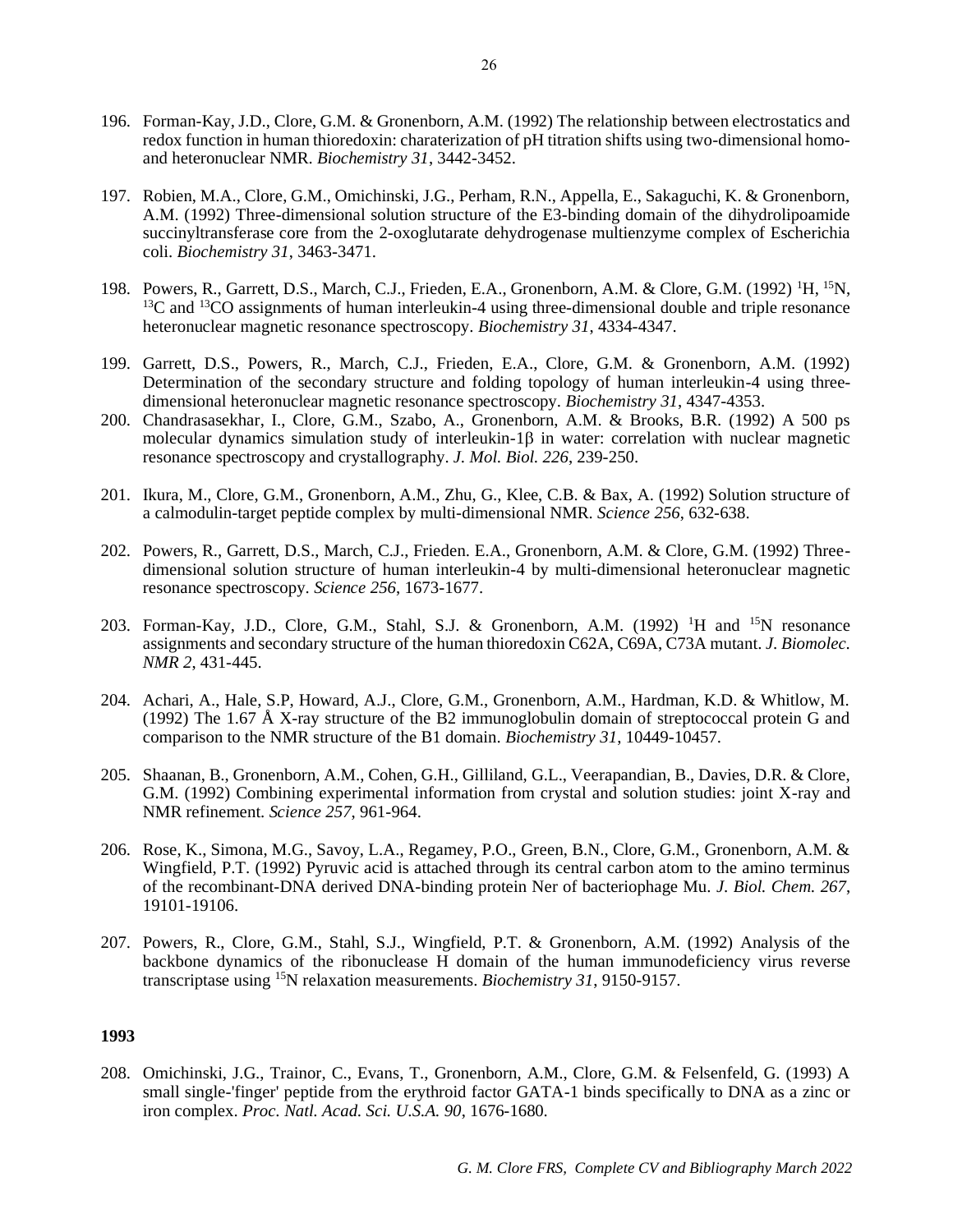- 209. Grasberger, B.L., Gronenborn, A.M. & Clore, G.M. (1993) Analysis of the backbone dynamics of interleukin-8 by <sup>15</sup>N relaxation measurements. *J. Mol. Biol. 230*, 364-372.
- 210. Clore, G.M., Robien, M.A. & Gronenborn, A.M. (1993) Exploring the limits of precision and accuracy of protein structures determined by nuclear magnetic resonance spectroscopy. *J. Mol. Biol. 231*, 82-102.
- 211. Vuister, G.W., Clore, G.M., Gronenborn, A.M., Powers, R., Garrett, D.S., Tschudin, R. & Bax, A. (1993) Increased resolution and improved spectral quality in four-dimensional  ${}^{13}C/{}^{13}C$ -separated HMQC-NOE-HMQC spectra using pulsed field gradients. *J. Magn. Reson. Series B 101*, 210-213.
- 212. Sakaguchi, K., Zambrano, N., Baldwin, E.T., Shapiro, B.A., Erickson, J.W., J.G. Omichinski, G.M. Clore, A.M. Gronenborn  $\&$  E. Appella (1993) Identification of a binding site for the human immunodeficiency virus type I nucleocapsid protein. *Proc. Natl. Acad. Sci. U.S.A. 90*, 5219-5223.
- 213. Varley, P., Gronenborn, A.M., Christensen, H., Wingfield, P.T., Pain, R.H. & Clore, G.M. (1993) Kinetics of folding of the all  $\beta$ -sheet protein interleukin-1 $\beta$  studied by nuclear magnetic resonance, circular dichroism and fluorescence. *Science 240*, 1110-1113.
- 214. Powers, R., Clore, G.M., Garrett, D.S. & Gronenborn, A.M. (1993) Relationships between the precision of high resolution protein NMR structures, solution order parameters and crystallographic B factors. *J. Magn. Reson. Series B 101*, 325-327.
- 215. Gronenborn, A.M. & Clore, G.M. (1993) Structural studies of immunoglobulin binding domains of Streptococcal Protein G. *ImmunoMethods 2*, 3-8.
- 216. Powers, R., Garrett, D.S., March, C.J., Frieden, E.A., Gronenborn, A.M. & Clore, G.M. (1993) The high resolution three-dimensional solution structure of human interleukin-4 determined by multi-dimensional heteronuclear magnetic resonance spectroscopy. *Biochemistry 32*, 6744-6762.
- 217. Gronenborn, A.M. & Clore, G.M. (1993) Identification of the contact surface of a Streptococcal protein G domain complexed with a human Fc fragment. *J. Mol. Biol.233*, 331-335.
- 218. Clore, G.M. & Gronenborn, A.M. (1993) Structural studies of interleukin-1 $\beta$ , interleukin-4 and interleukin-8, *ImmunoMethods 3*, 56-81.
- 219. Brünger, A.T., Clore, G.M., Gronenborn, A.M., Saffrich, R. & Nilges, M. (1993) Assessing the quality of solution nuclear magnetic resonance structures by complete cross-validation. *Science 261*, 328-331.
- 220. Omichinski, J.G., Clore, G.M., Schaad, O., Felsenfeld, G., Trainor, C., Appella, E., Stahl, S.J. & Gronenborn, A.M. (1993) NMR structure of a specific DNA complex of a Zn-containing DNA binding domain of GATA-1. *Science 261*, 438-446.
- 221. Clore, G.M., Bax, A., Ikura, M. & Gronenborn, A.M. (1993) Structure of calmodulin-target peptide complexes. *Current Opinion in Structural Biology 3*, 838-845.

222. Bax, A., Grzesiek, S., Gronenborn, A.M. & Clore, G.M. (1994) Isotope-filtered 2D HOHAHA spectroscopy of a peptide-protein complex using heteronuclear Hartmann-Hahn dephasing. *J. Magn. Reson. 106 Series A*, 269-273.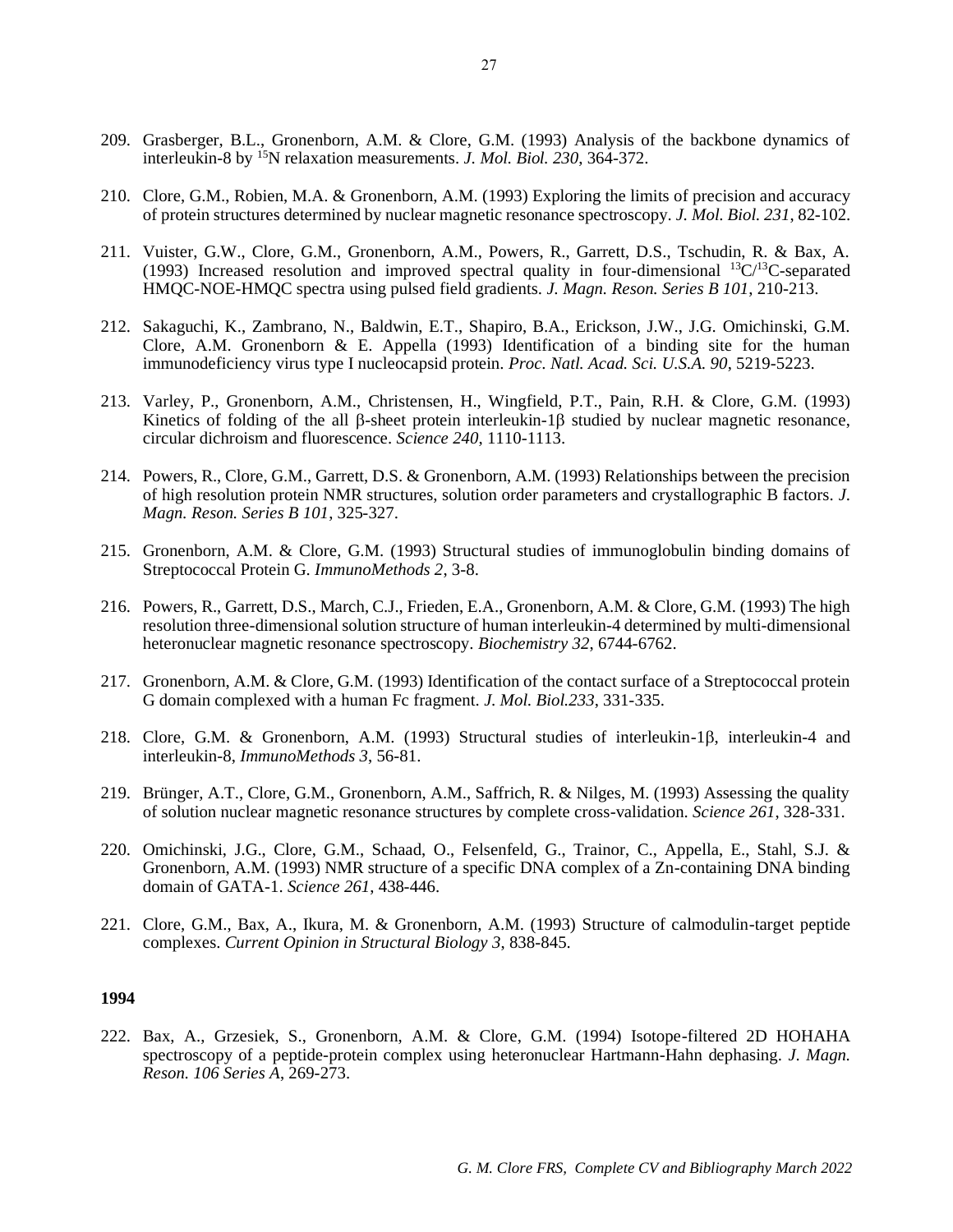- 223. Gronenborn, A.M. & Clore, G.M. (1994) Experimental support for the "hydrophobic zipper" hypothesis of protein folding. *Science 263*, 536.
- 224. Barchi, J.J., Grasberger, B., Gronenborn, A.M. & Clore, G.M. (1994) Investigation of the backbone dynamics of the IgG-binding domain of Streptococcal Protein G by heteronuclear two-dimensional 1H-<sup>15</sup>N nuclear magnetic resonance spectroscopy. *Protein Science 3*, 15-21.
- 225. Clore, G.M., Bax, A., Omichinski, J.G. & Gronenborn, A.M. (1994) Localization of bound water in the solution structure of the specific complex of the erythroid transcription factor GATA-1 with DNA by water selective two-dimensional heteronuclear magnetic resonance spectroscopy. *Structure 2*, 89-94.
- 226. Clubb, R.T., Omichinski, J.G., Clore, G.M. & Gronenborn, A.M. (1994) Mapping the binding surface of interleukin-8 complexed with an N-terminal fragment of the type I human interleukin-8 receptor. *FEBS Lett. 338*, 93-97.
- 227. Garrett, D.S., Lodi, P.J., Shamoo, Y., Williams, K.R., Clore, G.M. & Gronenborn, A.M. (1994) Determination of the secondary structure and folding topology of a RNA binding domain of the mammalian hnRNP A1 protein using three-dimensional heteronuclear magnetic resonance spectroscopy. *Biochemistry 33*, 2852-2858.
- 228. Clore, G.M. & Gronenborn, A.M. (1994) Structures of larger proteins, protein-ligand and protein-DNA complexes by multi-dimensional heteronuclear NMR. *Protein Science 3*, 372-390. *Progr. Biophys. Mol. Biol. 62*, 153-184. *In Encyclopedia of Nuclear Magnetic Resonance*, vol. 7, pp. 4602-4622, (eds. Grant, D.M. & Harris, R.K.), John Wiley & Sons, New York (1996).
- 229. Rozwarski, D.A., Gronenborn, A.M., Clore, G.M., Bazan, J.F., Bohm, A., Wlodawer, A., Hatada, M. & Karplus, P.A. (1994) Structural comparison among the short-chain helical cytokines. *Structure 2*, 159- 173.
- 230. Lodi, P.J., Garrett, D.S., Kuszewski, J., Tsang, M.L.S., Weatherbee, J.A., Leonard, W.J., Gronenborn, A.M. & Clore, G.M. (1994) High resolution solution structure of the  $\beta$  chemokine hMIP-1 $\beta$  by multidimensional NMR. *Science 263*, 1762-1767.
- 231. Garrett, D.S., Kuszewski, J., Hancock, T.J., Lodi, P.J., Vuister, G.W., Gronenborn, A.M. & Clore, G.M. (1994) The impact of direct refinement against three-bond  $HN-C<sup>[]</sup>H$  coupling constants on protein structure determination by NMR. *J. Magn. Reson. Series B 104*, 99-103.
- 232. Gronenborn, A.M. & Clore, G.M. (1994) Identification of N-terminal helix capping boxes by means of 13C chemical shifts. *J. Biomol. NMR 4*, 455-458.
- 233. Smith, L.J., Redfield, C., Smith, R.A.G., Dobson, C.M., Clore, G.M., Gronenborn, A.M., Walter, M.R., Naganbushan, T.L. & Wlodawer, A. (1994) Comparison of four independently determined structures of human recombinant interleukin-4. *Nature Struct. Biol. 1*, 301-310.
- 234. Werner, M.H., Clore, G.M., Gronenborn, A.M., Kondoh, A. & Fisher, R.J. (1994) Refolding proteins by gel filtration chromatography. *FEBS Lett. 345*, 125-130.
- 235. Qin, J., Clore, G.M. & Gronenborn, A.M. (1994) The high resolution three-dimensional solution structure of the oxidized and reduced states of human thioredoxin: delineation of conformational differences between the two redox states. *Structure 2*, 503-522.
- 236. Werner, M.W., Clore, G.M., Gronenborn, A.M. & Nash, H.A. (1994) Symmetry and asymmetry in the function of Escherichia coli integration host factor. *Current Biology 4*, 477-487.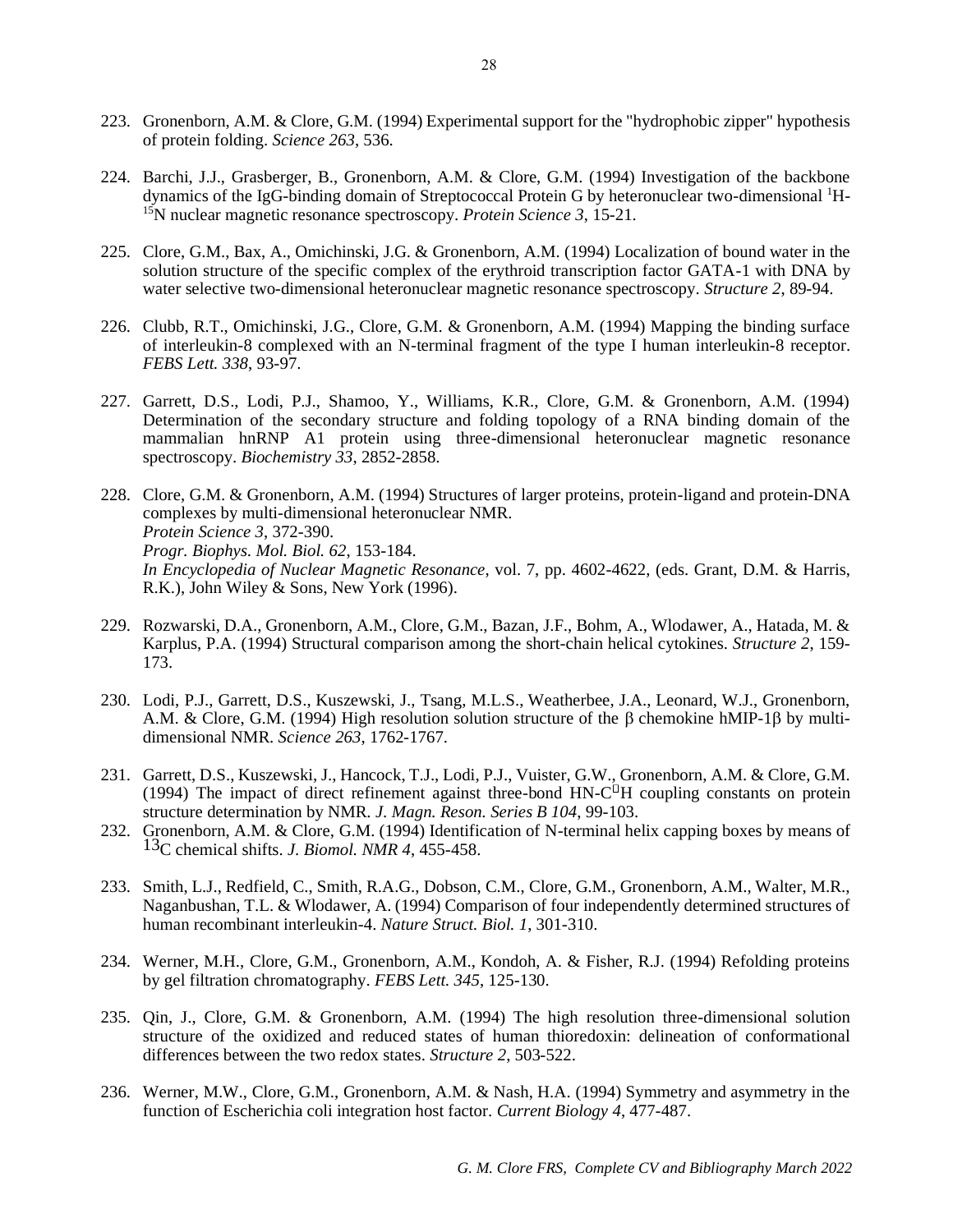- 237. Grasberger, B.L., Clore, G.M. & Gronenborn, A.M. (1994) High-resolution structure of *Ascaris* trypsin inhibitor in solution: direct evidence for a pH induced conformational transition in the reactive site. *Structure 2*, 669-678.
- 238. Makhatadze, G.I., Clore, G.M., Gronenborn, A.M. & Privalov, P.L. (1994) Thermodynamics of unfolding of the all  $\beta$ -sheet protein interleukin-1 $\beta$ . *Biochemistry 33*, 9327-9332
- 239. Clore, G.M. & Gronenborn, A.M. (1994) Multidimensional heteronuclear nuclear magnetic resonance of proteins. *Meth. Enzymol. 239*, 349-363. *Spectroscopy 10*, 32-38 (1995). *In Encyclopedia of Nuclear Magnetic Resonance*, vol. 7, pp. 4744-4752, (eds. Grant, D.M. & Harris, R.K.), John Wiley & Sons, New York (1996).
- 240. Gronenborn, A.M. & Clore, G.M. (1994) Where is NMR taking us. *Proteins: Struct. Funct. Genet. 19*, 273-276.
- 241. Clore, G.M., Omichinski, J.G., Sakaguchi, K., Zambrano, N., Sakamoto, H., Appella, E. & Gronenborn, A.M. (1994) High-resolution solution structure of the oligomerization domain of p53 by multidimensional NMR. *Science 265*, 386-391.
- 242. Wang, A.C., Lodi, P.J., Qin, J., Vuister, G.W., Gronenborn, A.M. & Clore, G.M. (1994) An efficient triple-resonance experiment for proton-directed sequential backbone assignment of medium-sized proteins. *J. Magn. Reson. Series B 105*, 196-198.
- 243. Gronenborn, A.M. & Clore, G.M. (1994) Structural studies of interleukin-8 and interleukin-4. *In Structural Biology: The State of the Art,* (Sarma, R.H. & Sarma, M.H., eds.) pp. 19-42, Adenine Press, New York.
- 244. Covell, D.G., Smythers, G.W., Gronenborn, A.M. & Clore, G.M. (1994) Analysis of hydrophobicity in the  $\alpha$  and  $\beta$  chemokine families and its relevance to dimerization. *Protein Science 3*, 2064-2072.
- 245. Kuszewski, J., Clore, G.M. & Gronenborn, A.M. (1994) Fast folding of a prototypic polypeptide: the immunoglobulin binding domain of Streptococcal Protein G. *Protein Science 3*, 1945-1952.
- 246. Clubb, R.T., Omichinski, J.G., Savilahti, H., Mizuuchi, K., Gronenborn, A.M. & Clore, G.M. (1994) A novel class of winged helix-turn-helix protein - the DNA binding domain of Mu transposase. *Structure 2*, 1041-1048.

- 247. Clore, G.M. & Gronenborn, A.M. (1995) Three-dimensional structures of  $\alpha$  and  $\beta$  chemokines. *FASEB Journal 9*, 57-62.
- 248. Kuszewski, J., Qin, J., Gronenborn, A.M. & Clore, G.M. (1995) The impact of direct refinement against <sup>13</sup>C<sup> $\alpha$ </sup> and <sup>13</sup>C<sup> $\beta$ </sup> chemical shifts on protein structure determination by NMR. *J. Magn. Reson Series B 106*, 92-96.
- 249. Ernst, J.A., Clubb, R.T., Zhou, H.-X., Gronenborn, A.M. & Clore, G.M. (1995) Demonstration of positionally disordered water within a protein hydrophobic cavity by NMR. *Science 267*, 1813-1817.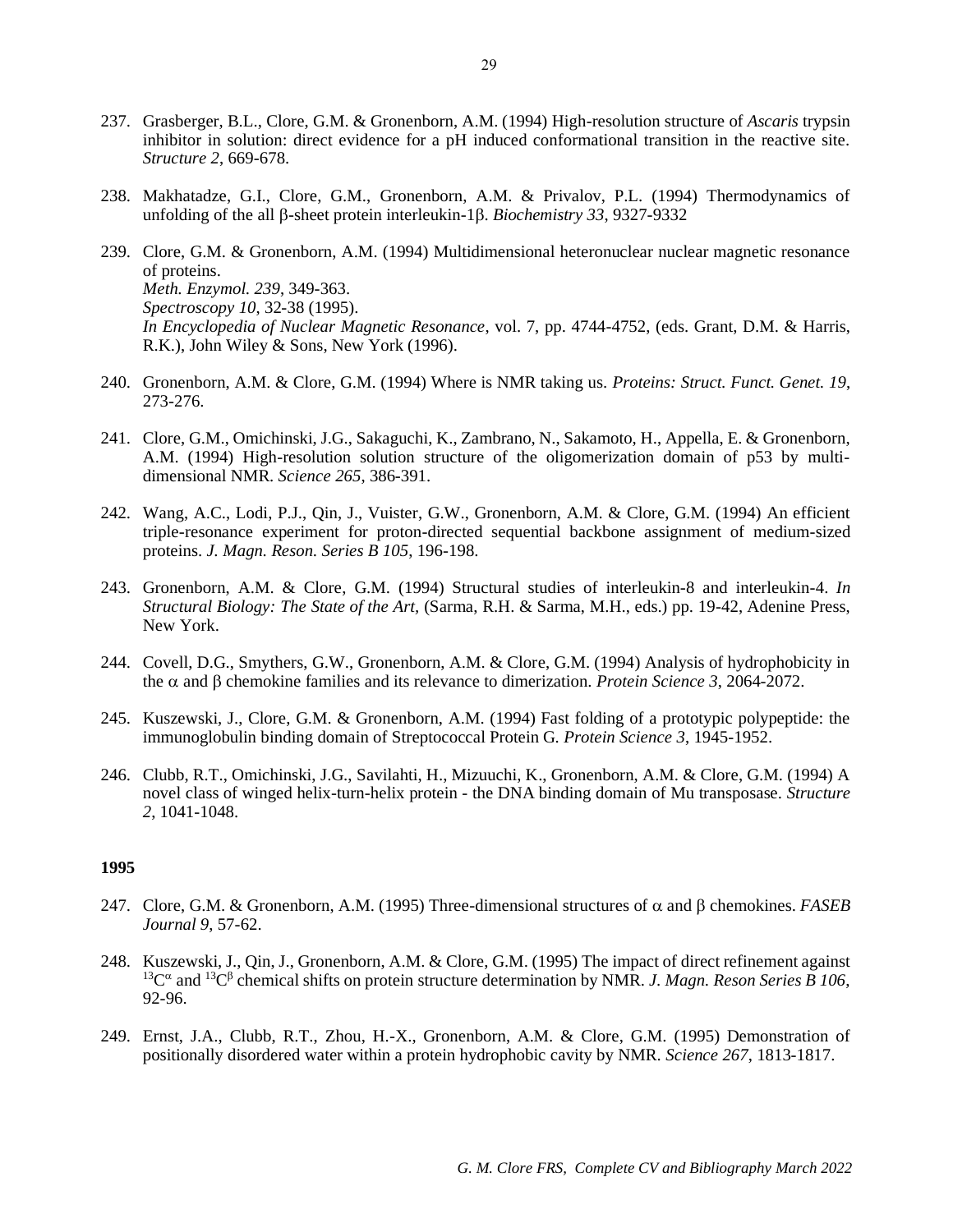- 250. Clore, G.M., Omichinski, J.G., Sakaguchi, K., Zambrano, N., Sakamoto, H., Appella, E. & Gronenborn, A.M. (1995) Interhelical angles in the solution structure of the oligomerization domain of the tumour suppressor p53. *Science 267*, 1515-1516.
- 251. Strzelecka, T.E., Hayes, J.J., Clore, G.M. & Gronenborn, A.M. (1995) DNA binding specificity of the Mu Ner protein. *Biochemistry 34*, 2946-2955.
- 252. Qin, J., Clore, G.M. Kennedy, W.M.P., Huth, J.R. & Gronenborn, A.M. (1995) Solution structure of human thioredoxin in a mixed disulfide intermediate complex with its target peptide from the transcription factor NFKB. Structure 3, 289-297.
- 253. Clore, G.M., Ernst, J., Clubb, R.T., Omichinski, J.G., Kennedy, W.M.P., Sakaguchi, K., Appella, E. & Gronenborn, A.M. (1995) Refined solution structure of the oligomerization domain of the tumour suppressor p53. *Nature Struct. Biol. 2*, 321-332.
- 254. Clubb, R.T., Omichinski, J.G., Sakaguchi, K., Appella, E., Gronenborn, A.M. & Clore, G.M. (1995) Backbone dynamics of the oligomerization domain of p53 determined from <sup>15</sup>N NMR relaxation measurements. *Protein Science 4*, 855-862.
- 255. Kuszewski, J., Gronenborn, A.M. & Clore, G.M. (1995) The impact of direct refinement against proton chemical shifts in protein structure determination by NMR. *J. Magn. Reson. Series B 107*, 293-297.
- 256. Werner, M.H., Huth, J.R., Gronenborn, A.M. & Clore, G.M. (1995) Molecular basis of human 46X,Y sex reversal revealed from the three-dimensional solution structure of the human SRY-DNA complex. *Cell 81*, 705-714.
- 257. Balagurumoorthy, P., Sakamoto, K., Lewis, M.S., Zambrano, N., Clore, G.M., Gronenborn, A.M., Appella, E. & Harrington, R.E. (1995) Four p53 DNA binding domains bind natural p53 response elements and bend the DNA. *Proc. Natl. Acad. Sci. U.S.A. 92*, 8591-8585.
- 258. Lodi, P.J., Ernst, J.A., Kuszewski, J., Hickman, A.B., Engelman, A., Craigie, R., Clore, G.M. & Gronenborn, A.M. (1995) Solution structure of the DNA binding domain of HIV-1 integrase. *Biochemistry 34*, 9826-9833.
- 259. Makhatadze, G.I., Clore, G.M. & Gronenborn, A.M. (1995) Solvent isotope effect and protein stability. *Nature Struct. Biol. 2*, 852-855.
- 260. Werner, M.H., Bianchi, M.E., Gronenborn, A.M. & Clore, G.M. (1995) NMR spectroscopic analysis of the DNA conformation induced by the human testis determining factor SRY. *Biochemistry 34*, 11998- 12004.
- 261. Strzelecka, T.E., Clore, G.M. & Gronenborn, A.M. (1995) The solution structure of the Mu Ner protein reveals a helix-turn-helix DNA recognition motif. *Structure 3*, 1087-1095.
- 262. Gronenborn, A.M. & Clore, G.M. (1995) Structures of protein complexes by multidimensional heteronuclear magnetic resonance spectroscopy. *CRC Crit. Rev. Biochem. Mol. Biol. 30*, 351-385.
- 263. Werner, M.H., Clore, G.M., Fisher, C.L., Fisher, R.J., Trinh, L., Shiloach, J. & Gronenborn, A.M. (1995) The solution structure of the human ETS1/DNA complex reveals a novel mode of binding and true sidechain intercalation. *Cell 83*, 761-771. Erratum: *Cell 87*, issue No. 2 (1996). Correction of the NMR structure of the ETS1/DNA complex. *J. Biomol. NMR 10*, 317-328 (1997).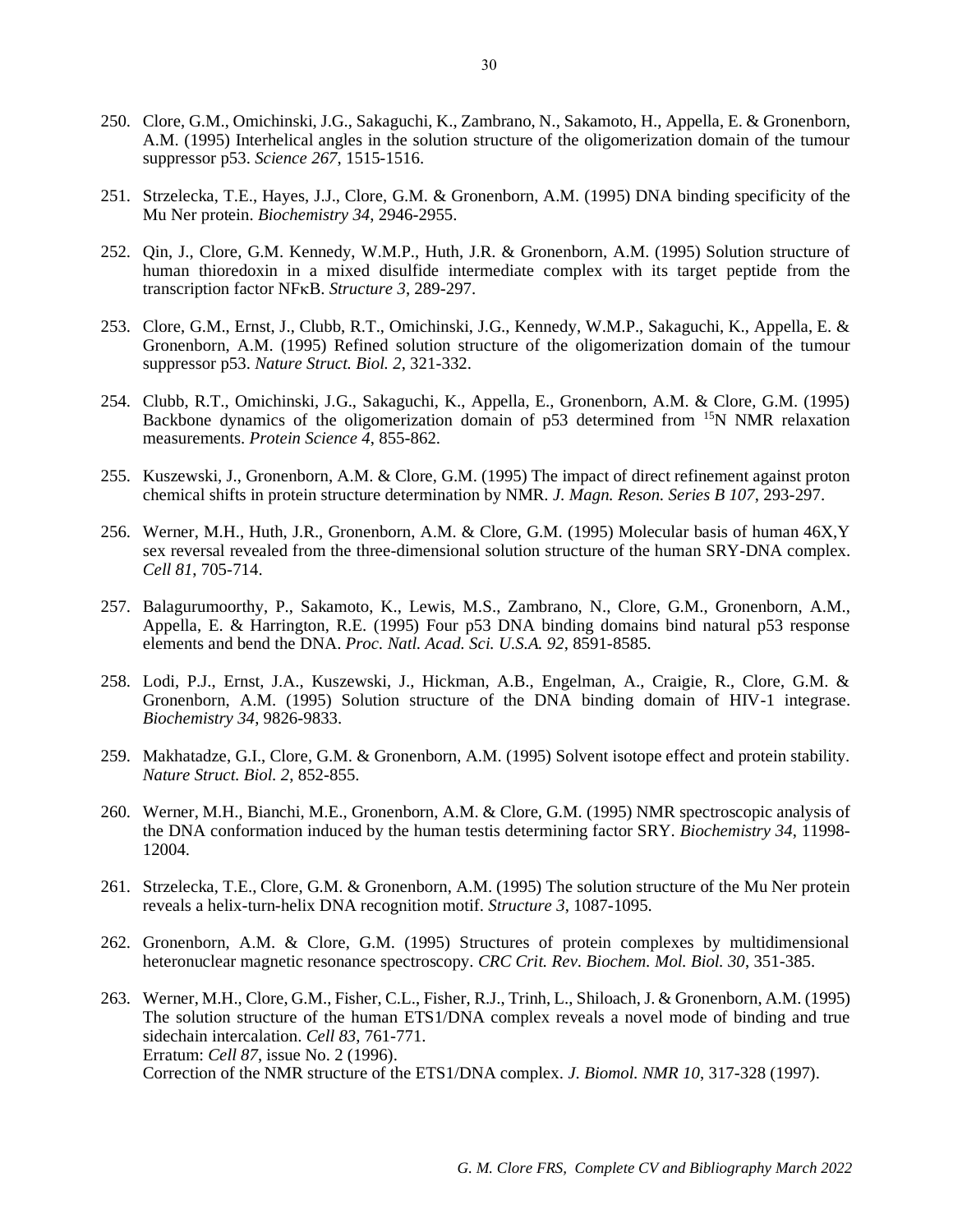264. Frank, M.K., Clore, G.M. & Gronenborn, A.M. (1995) Structural and dynamic characterization of the urea denatured state of the immunoglobulin binding domain of Streptococcal protein G. *Protein Science 4*, 2605-2615.

- 265. Clubb, R.T., Mizuuchi, M., Huth, J.R., Omichinski, J.G., Savilahti, H., Mizuuchi, K., Clore, G.M. & Gronenborn, A.M. (1996) The wing of the enhancer binding domain of Mu phase transposase is flexible and essential for efficient transposition. *Proc. Natl. Acad. Sci. U.S.A. 93*, 1146-1150.
- 266. Qin, J., Clore, G.M. & Gronenborn, A.M. (1996) Ionization equilibria for the side chain carboxyl groups in oxidized and reduced human thioredoxin and in the complex with its target peptide from the transcription factor NF<sub>K</sub>B. *Biochemistry 35*, 7-13.
- 267. Gronenborn, A.M. & Clore, G.M. (1996) Rapid screening for structural integrity of expressed proteins by heteronuclear NMR spectroscopy. *Protein Science 5*, 174-177.
- 268. Pedone, P.V., Ghirlando, R., Clore, G.M., Gronenborn, A.M., Felsenfeld, G. & Omichinski, J.G. (1996) The single Cys<sub>2</sub>His<sub>2</sub> zinc finger domain of the GAGA protein flanked by basic residues is sufficient for high affinity DNA binding. *Proc. Natl. Acad. Sci. U.S.A. 93*, 2822-2826.
- 269. Werner, M.H., Gronenborn, A.M. & Clore, G.M. (1996) Intercalation, DNA kinking and the control of transcription. *Science 271*, 778-784.
- 270. Grzesiek, S., Bax, A., Clore, G.M., Gronenborn, A.M., Hu, J.-H., Kaufman, J., Palmer, I., Stahl, S.J. & Wingfield, P.T. (1996) The solution structure of HIV-1 Nef reveals an unexpected fold and permits delineation of the binding surface for the SH3 domain of Hck tyrosine protein kinase. *Nature Struct. Biol. 3*, 340-345.
- 271. Clore, G.M., Werner, M.H., Huth, J.R. & Gronenborn, A.M. (1996) Understanding 46X,Y sex reversal at the atomic level. *In Biological Structure and Dynamics*, (eds. Sarma, R.H. & Sarma, M.H.), Vol. 1, pp. 35-40, Adenine press, New York. *In Mechanisms in Transcription, Nucleic Acids and Molecular Biology*, (ed., Ecsktein, F. & Lilley, D.M.J.), vol. 11, pp. 265-273, Springer-Verlag, Berlin.
- 272. Trainor, C.D., Omichinski, J.G., Vandergon, T.L., Gronenborn, A.M., Clore, G.M. & Felsenfeld, G. (1996) A palyndromic regulatory site with vertebrate GATA-1 promoters requires both zinc fingers of the GATA-1 DNA binding domain for high affinity interaction. *Mol. Cell. Biol. 16*, 2238-2247.
- 273. Qin, J., Clore, G.M., Kennedy W.P., Kuszewski, J. & Gronenborn, A.M. (1996) The solution structure of human thioredoxin complexed with its target from Ref-1 reveals peptide chain reversal. *Structure 4*, 613-620.
- 274. Kuszewski, J., Gronenborn, A.M. & Clore, G.M. (1996) Improving the quality of NMR and crystallographic protein structures by means of a conformational database potential derived from structure databases. *Protein Science 5*, 1067-1080.
- 275. Werner, M.H., Huth, J.R., Gronenborn, A.M. & Clore, G.M. (1996) Molecular determinants of mammalian sex. *Trends in Biochem. 21*, 302-308.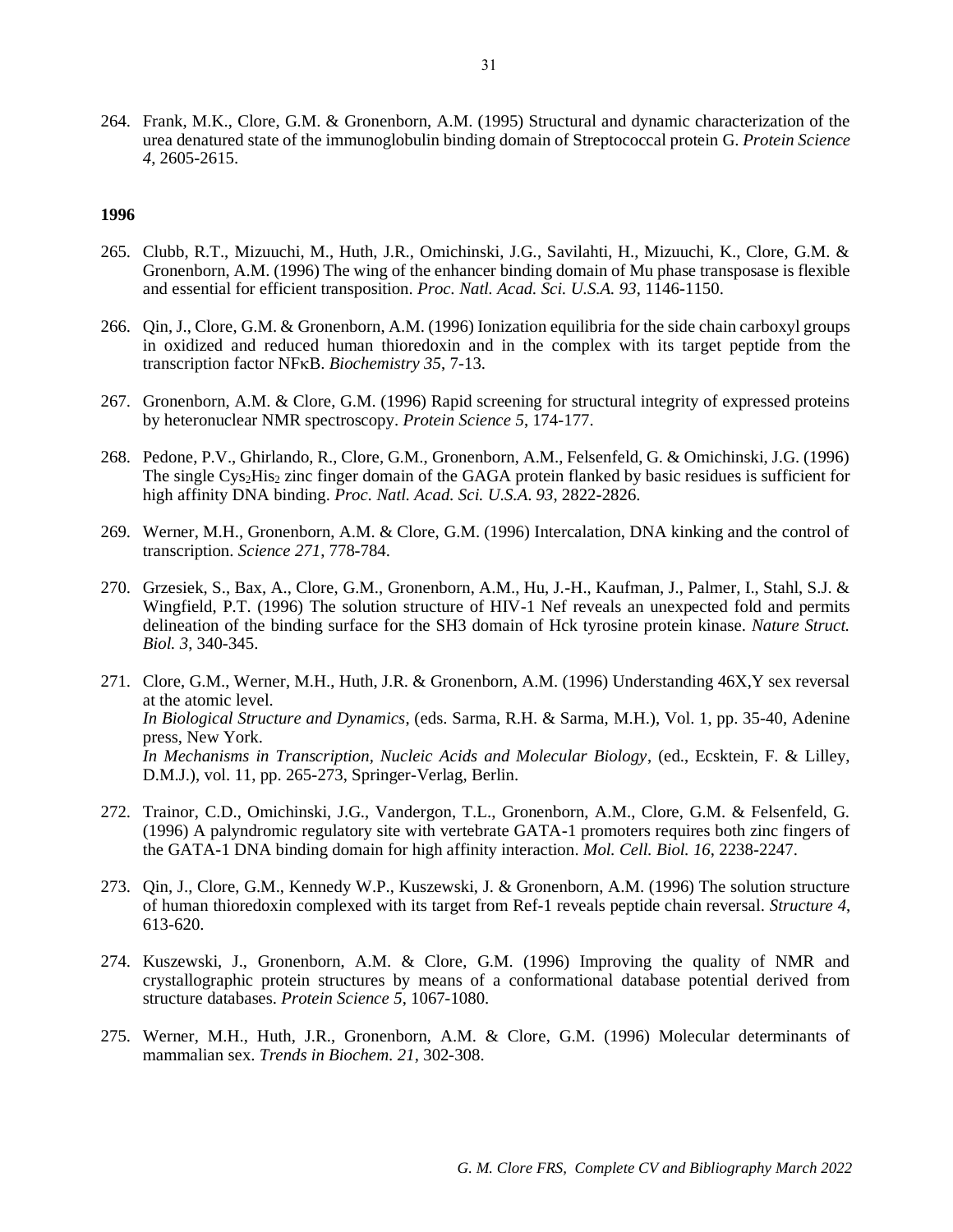- 276. Kuszewski, J., Gronenborn, A.M. & Clore, G.M. (1996) A potential involving multiple proton chemical shift restraints for non-stereospecifically assigned methyl and methylene protons. *J. Magn. Reson. Series B 112*, 79-81.
- 277. Gronenborn, A.M., Frank, M.K. & Clore, G.M. (1996) Core mutants of the immunoglobulin binding domain of Streptococcal protein G: stability and structural integrity. *FEBS Lett. 398*, 312-316.
- 278. Miller, M., Lubkowski, J., Rao, M.J.K., Danishefsky, A.T., Omichinski, J.G., Sakaguchi, K., Sakamoto, H., Appella, E., Gronenborn, A.M. & Clore, G.M. (1996) The oligomerization domain of p53: crystal structure of the trigonal form. *FEBS Lett. 399*, 166-170.

- 279. Clore, G.M. & Gronenborn, A.M. (1997) Dissecting intrinsic chaperonin activity. *Proc. Natl. Acad. Sci. U.S.A. 94*, 7-8.
- 280. Omichinski, J.G., Pedone, P.V., Felsenfeld, G., Gronenborn, A.M. & Clore, G.M. (1997) The solution structure of a specific GAGA factor/DNA complex reveals a modular binding mode. *Nature Struct. Biol. 4*, 122-132.
- 281. Garrett, D.S., Seok, Y.J., Liao, D.I., Peterkofsky, A., Gronenborn, A.M. & Clore, G.M. (1997) Solution structure of the 30 kDa N-terminal domain of Enzyme I of the *Escherichia coli* phosphoenolpyruvate:sugar phosphotransferase system by multidimensional NMR. *Biochemistry 36*, 2517-2530.
- 282. Kuszewski, J., Gronenborn, A.M. & Clore, G.M. (1997) Improvements and extensions in the conformational database potential for the refinement of NMR and X-ray structures of proteins and nucleic acids. *J. Magn. Reson. 125*, 171-177.
- 283. Pedone, P.V., Omichinski, J.G., Nony, P., Trainor, C., Gronenborn, A.M., Clore, G.M. & Felsenfeld, G. (1997) The N-terminal fingers of cGATA-2 and cGATA-3 are independent sequence-specific DNA binding domains. *EMBO J. 16*, 2874-2882.
- 284. Garrett, D.S., Seok, Y.J., Peterkofsky, A., Clore, G.M. & Gronenborn, A.M. (1997) Identification by NMR of the binding surface for the histidine-containing phosphocarrier protein HPr on the N-terminal domain of enzyme I of the Escherichia coli phosphotransferase system. *Biochemistry 36*, 4393-4398.
- 285. Gronenborn, A.M. & Clore, G.M. (1997) Water in and around proteins. *The Biochemist 19*, issue 3, 18- 21.
- 286. Tjandra, N., Garrett, D.S., Gronenborn, A.M., Bax, A. & Clore, G.M. (1997) Defining long range order in NMR structure determination from the dependence of heteronuclear relaxation times on rotational diffusion anisotropy. *Nature Struct. Biol.4*, 443-449.
- 287. Nagaich, A.K., Zhurkin, V.B., Sakamoto, H., Gorin, A.A., Clore, G.M., Gronenborn, A.M., Appella, E. & Harrington, R.E. (1997) Architectural accomodation in the complex of four p53 DNA binding domain peptides with the *p21/Waf1/Cip1* DNA response element. *J. Biol. Chem. 272*, 14830-14841.
- 288. Wingfield, P.T., Stahl, S.J., Kaufman, J., Zlotnick, A., Hyde, C.C., Gronenborn, A.M. & Clore, G.M. (1997) The extracellular domain of immunodeficiency virus gp41 protein: expression in *Escherichia coli*, purification and crystallization. *Protein Sci.6*, 1653-1660.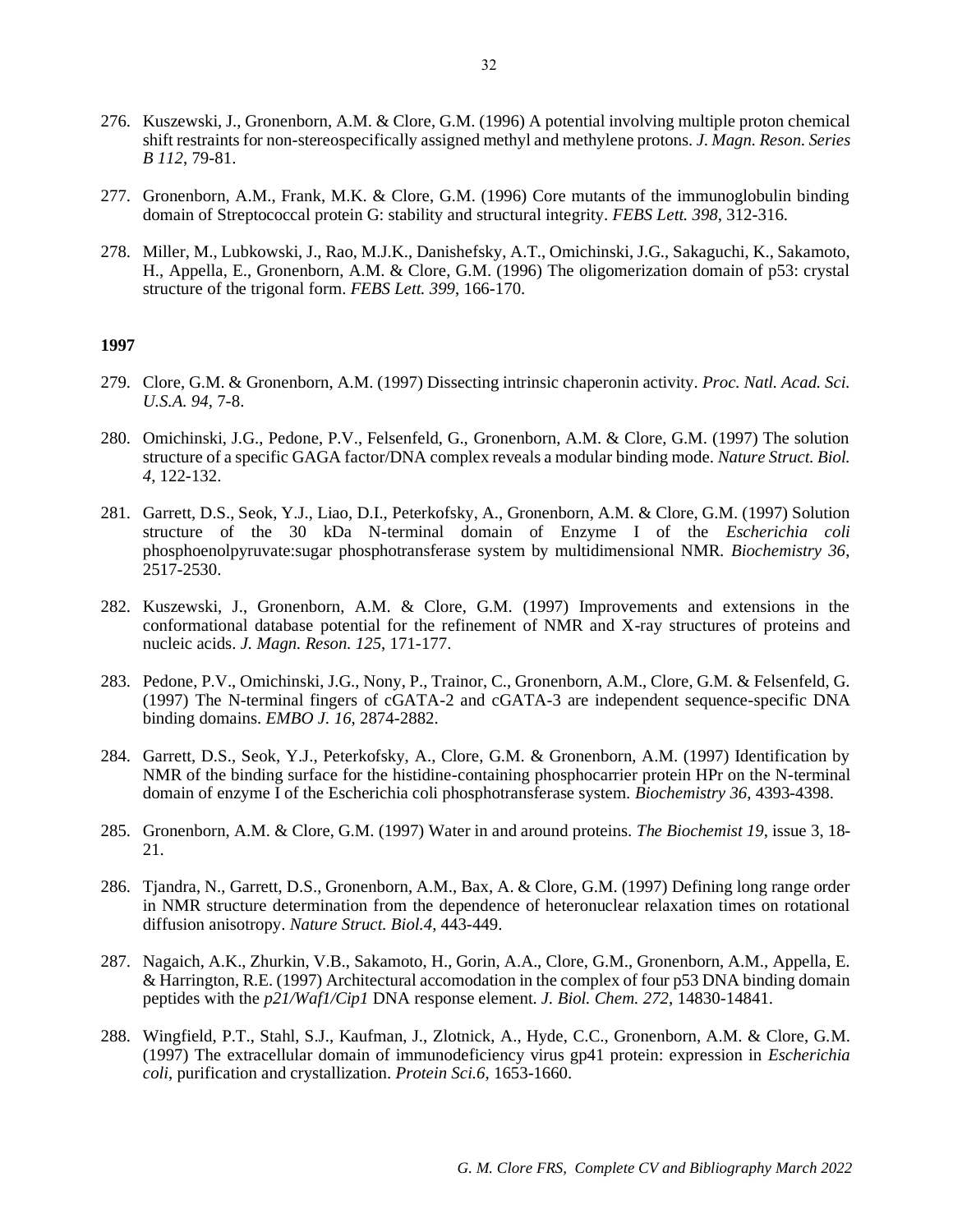- 289. Cai, M., Zheng, R., Caffrey, M., Craigie, R., Clore, G.M. & Gronenborn, A.M. (1997) Solution structure of the N-terminal zinc binding domain of HIV-1 integrase. *Nature Struct. Biol. 4*, 567-577.
- 290. Tjandra, N., Omichinski, J.G., Gronenborn, A.M., Clore, G.M. & Bax, A. (1997) Use of dipolar <sup>15</sup>N-<sup>1</sup>H and <sup>13</sup>C-<sup>1</sup>H couplings in the structure determination of magnetically oriented macromolecules in solution. *Nature Struct. Biol. 4*, 732-738.
- 291. Huth, J.R., Bewley, C.A., Nissen, M.S., Evans, J.N.S., Reeves, R., Gronenborn, A.M. & Clore, G.M. (1997) The solution structure of an HMG-I(Y)/DNA complex defines a new architectural minor groove binding motif. *Nature Sruct. Biol. 4*, 657-665.
- 292. Caffrey, M., Cai, M., Kaufman, J., Stahl, S.J., Wingfield, P.T., Gronenborn, A.M. & Clore, G.M. (1997) Determination of the secondary structure and global topology of the 44 kDa ectodomain of gp41 of the simian immunodeficiency virus by multidimensional nuclear magnetic resonance spectroscopy. *J. Mol. Biol. 271*, 819-826.
- 293. Clore, G.M. & Gronenborn, A.M. (1997) NMR structures of proteins and protein complexes beyond 20,000 Mr. *Nature Struct. Biol. 4*, 849-853 (1997) *Current Opinions in Chemical Biology 2*, 564-570 (1998).
- 294. Clubb, R.T., Schumaker, S., Mizuuchi, K., Gronenborn, A.M. & Clore, G.M. (1997) Solution structure of the I<sub>Y</sub> $\square$ subdomain of the Mu end DNA binding domain of Mu phage transposase. *J. Mol. Biol.* 273, 19-25.
- 295. Huth, J.R., Bewley, C.A., Jackson, B.M., Hinnebusch, A.G., Clore, G.M. & Gronenborn, A.M. (1997) Design of an expression system for detecting folded protein domains and mapping macromolecular interactions by NMR. *Protein Sci. 6*, 2359-2364.
- 296. Schumacher, S., Clubb, R.T., Cai. M., Mizuuchi, K., Clore, G.M. & Gronenborn, A.M. (1997) Solution structure of the Mu end DNA binding  $I\beta\Box$ subdomain of phage Mu transposase: modular DNA recognition by two tethered domains. *EMBO J. 16*, 7532-7541.

- 297. Clore, G.M. & Gronenborn, A.M. (1998) Determining structures of large proteins and protein complexes by NMR. *Trends in Biotechnology 16*, 22-34. *In Modern Techniques in Protein NMR*, *Biological Magnetic Resonance Vol. 16* (eds. Krishnan, R.N. & Berliner, L.J.), Plenum, New York (1999).
- 298. Bewley, C.A., Gronenborn, A.M. & Clore, G.M. (1998) Minor-groove binding architectural proteins: structure, function and DNA recognition. *Ann. Rev. Biophys. Biomolec. Struct. 27*, 105-131.
- 299. Cai, M., Huang, Y., Sakaguchi, K., Clore, G.M., Gronenborn, A.M. & Craigie, R. (1998) An efficient and cost-effective isotope labeling protocol for proteins expressed in *Escherichia coli*. *J. Biomol. NMR 11*, 97-102.
- 300. Louis, J.M., Martin, R., Clore, G.M. & Gronenborn, A.M. (1998) Preparation of uniformly isotope labeled DNA oligonucleotides for NMR spectroscopy. *J. Biol. Chem. 273*, 2374-2378.
- 301. Clore, G.M. & Gronenborn, A. M. (1998) New methods of structure refinement for macromolecular structure determination by NMR. *Proc. Natl. Acad. Sci. U.S.A. 95*, 5891-5898.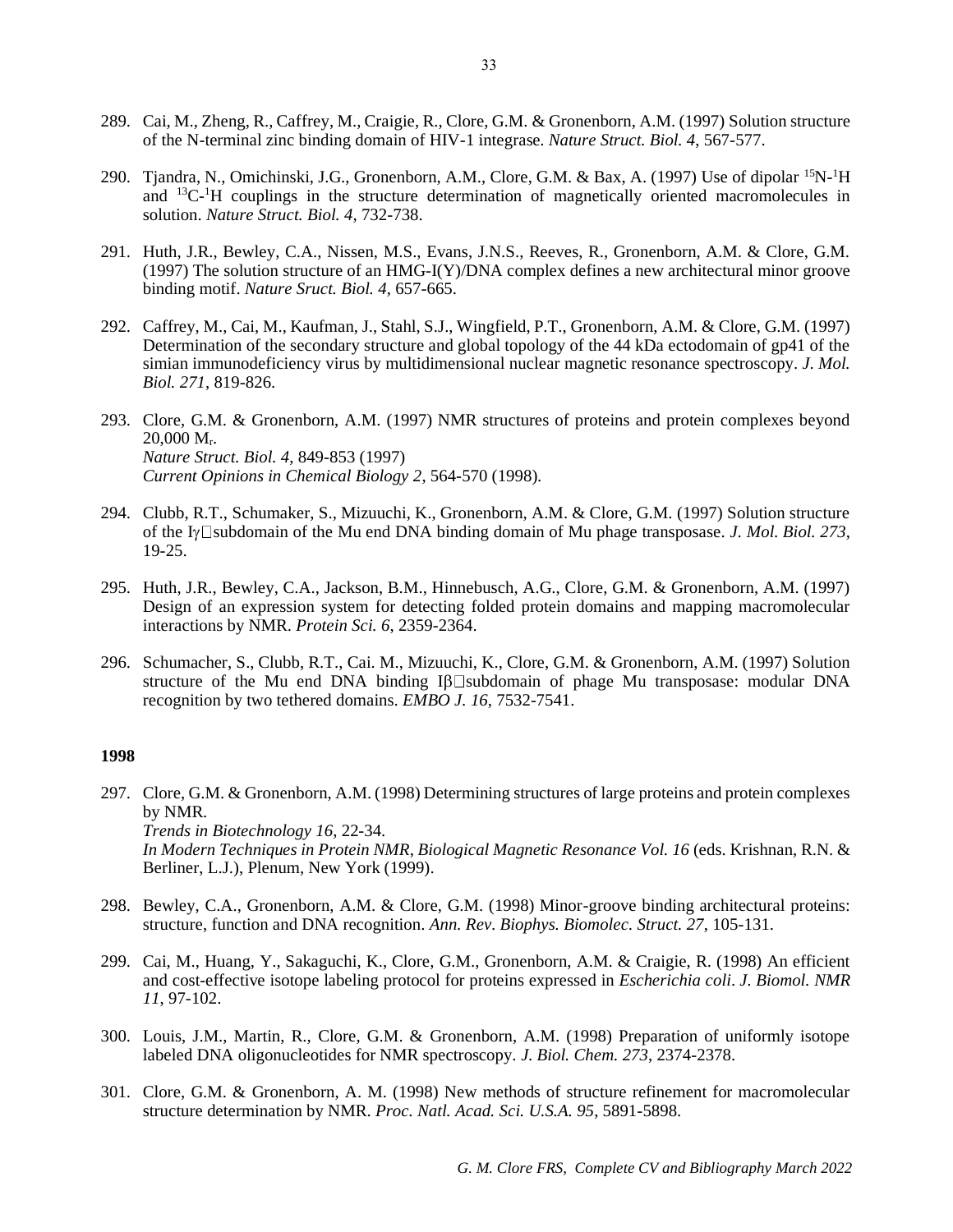- 302. Clore, G.M., Gronenborn, A.M. & Tjandra, N. (1998) Direct refinement against residual dipolar couplings in the presence of rhombicity of unknown magnitude. *J. Magn. Reson. 131*, 159-162.
- 303. Garrett, D.S., Seok, Y.-J., Peterkofsky, A., Clore, G.M. & Gronenborn, A.M. (1998) Tautomeric state and  $pK_a$  of the phosphorylated active site histidine in the N-terminal domain of Enzyme I of the *Escherichia coli* phosphoenolpyruvate:sugar phosphotransferase system. *Protein Science 7*, 789-793.
- 304. Starich, M.R., Wikström, M., Arst, H.N., Clore, G.M. & Gronenborn, A.M. (1998) The solution structure of a fungal AREA protein-DNA complex: an alternative binding mode for the basic carboxyl tail of GATA factors. *J. Mol. Biol. 277*, 605-620.
- 305. Starich, M.R., Wikström, M., Schumacher, S., Arst, H.N., Gronenborn, A.M. & Clore, G.M. (1998) The solution structure of the Leu22→Val mutant of the AREA DNA binding domain complexed with a TGATA core element defines a role for hydrophobic packing in the determination of specificity. *J. Mol. Biol. 277*, 621-634.
- 306. Brünger, A.T., Adams, P.D., Clore, G.M., DeLano, W.L., Gros, P., Grosse-Kunsteleve, R.W., Jiang, J.- S., Kuszewski, J., Nilges, M., Pannu, N.S., Read, R.J., Rice, L.M., Simonson, T. & Warren, G.L. (1998) Crystallography and NMR system (CNS): a new software suite for macromolecular structure determination. *Acta Cryst. Series D 54*, 901-921.
- 307. Clore, G.M., Gronenborn, A.M. & Bax, A. (1998) A robust method for determining the magnitude of the fully asymmetric alignment tensor of oriented macromolecules in the absence of structural information. *J. Magn. Reson. 133*, 216-221.
- 308. Clore, G.M., Gronenborn, A.M., Szabo, A. & Tjandra, N. (1998) Determining the magnitude of the fully asymmetric diffusion tensor from heteronuclear relaxation data in the absence of structural information. *J. Am. Chem. Soc. 120*, 4889-4890.
- 309. Clore, G.M., Murphy, E.C., Gronenborn, A.M. & Bax, A. (1998) Determination of three-bond <sup>1</sup>H3'-<sup>31</sup>P couplings in nucleic acids and protein-nucleic acid complexes by quantitative J correlation spectroscopy. *J. Magn. Reson. 134*, 164-167.
- 310. Bewley, C.A., Gustafson, K.R., Boyd, M.R., Covell, D.G., Bax, A., Clore, G.M. & Gronenborn, A.M. (1998) Solution structure of cyanovirin-N, a potent HIV-inactivating protein. *Nature Struct. Biol. 5*, 571- 578.
- 311. Caffrey, M., Cai, M., Kaufman, J., Stahl, S.J., Wingfield, P.T., Covell, D.G., Gronenborn, A.M. & Clore, G.M. (1998) Three-dimensional solution structure of the 44 kDa ectodomain of SIV gp41. *EMBO J. 17*, 4572-4584.
- 312. Caffrey, M., Kaufman, J., Stahl, S.J., Wingfield, P.T., Gronenborn, A.M. & Clore, G.M. (1998) 3D NMR experiments for measuring <sup>15</sup>N relaxation data of large proteins: application to the 44 kDa ectodomain of SIV gp41. *J. Magn. Reson. 135*, 368-372.
- 313. Cai, M., Huang, Y., Zheng, R., Wei, S.-Q., Ghirlando, R., Lee, M.S., Craigie, R., Gronenborn, A.M. & Clore, G.M. (1998) Solution structure of the cellular factor BAF responsible for protecting retroviral DNA from autointegration. *Nature Struct. Biol. 5*, 903-909.
- 314. Cai, M., Huang, Y., Caffrey, M., Zheng, R., Craigie, R., Clore, G.M. & Gronenborn, A.M. (1998) Solution structure of the His12→Cys mutant of the N-terminal zinc binding domain of HIV-1 integrase complexed to cadmium. *Protein Sci.7*, 2669-2674.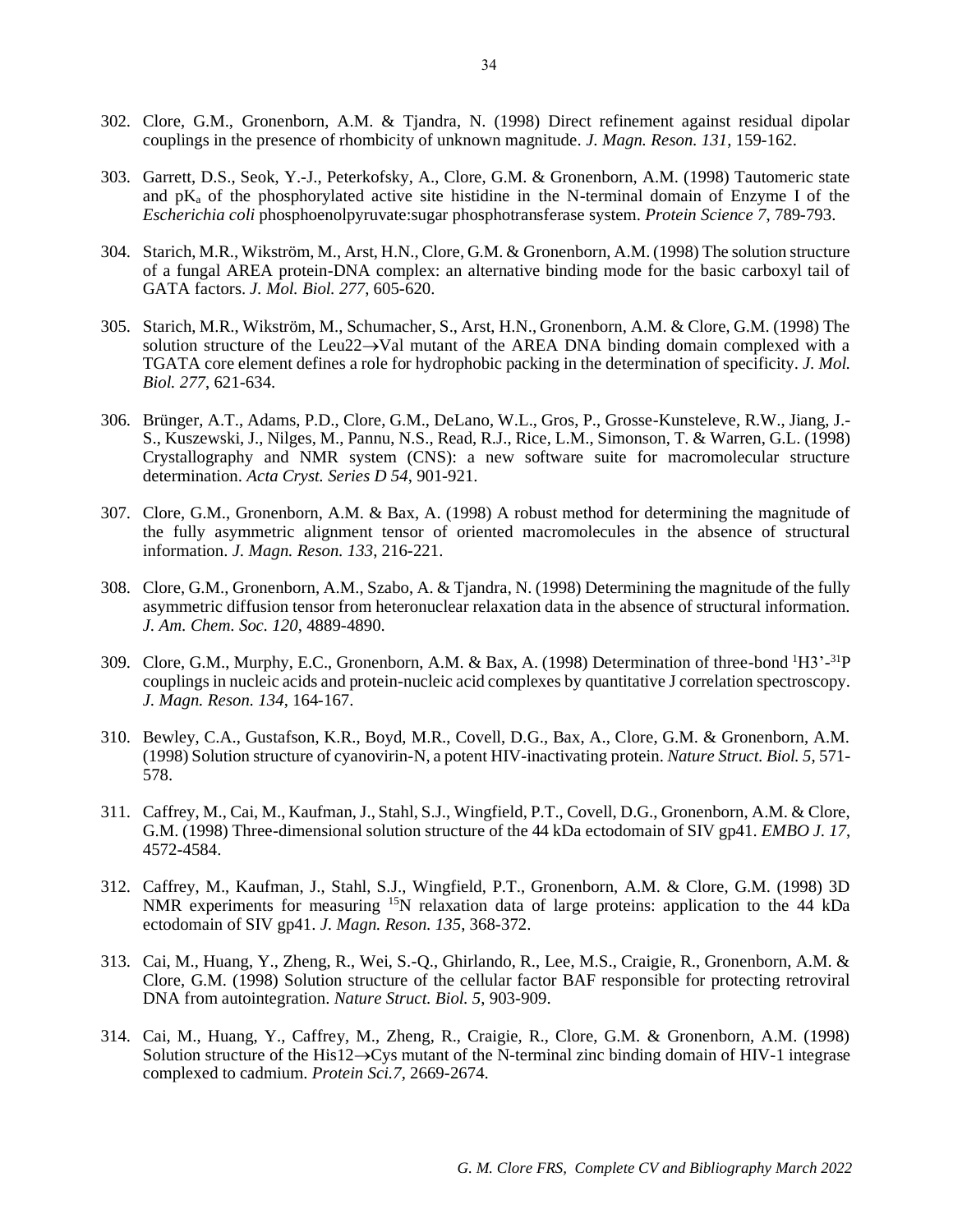315. Clore, G.M., Starich, M.R., Gronenborn, A.M. (1998) Measurement of residual dipolar couplings of macromolecules aligned in the nematic phase of a colloidal suspension of rod-shaped viruses. *J. Am. Chem. Soc. 120*, 10571-10572.

### **1999**

- 316. Yu, B., Blaber, M., Gronenborn, A.M., Clore, G.M. & Caspar, D.L.D. (1999) Disordered water within a hydrophobic cavity visualized by X-ray crystallography. *Proc. Natl. Acad. Sci. U.S.A. 96*, 103-108.
- 317. Gronenborn, A.M., Clore, G.M., Louis, J.M. & Wingfield, P.T. (1999) Is human thioredoxin monomeric or dimeric? *Protein Sci. 8*, 426-429.
- 318. Garrett, D.S., Seok, Y.-J., Peterkofsky, A., Gronenborn, A.M. & Clore, G.M. (1999) Solution structure of the 40,000 M<sup>r</sup> phosphoryl transfer complex between Enzyme I and HPr. *Nature Struct. Biol. 6*, 166- 173.
- 319. Kuszewski, J., Gronenborn, A.M. & Clore, G.M. (1999) Improving the packing and accuracy of NMR structures with a pseudopotential for the radius of gyration. *J. Am. Chem. Soc. 121*, 2337-2338.
- 320. Yang, F., Bewley, C.A., Louis, J.M., Gustafson, K.R., Boyd, M.R., Gronenborn, A.M., Clore, G.M. & Wlodawer, A. (1999) Crystal structure of cyanovirin-N, a potent HIV-inactivating protein, shows unexpected domain swapping. *J. Mol. Biol. 288*, 403-412.
- 321. Cornilescu, G., Ramirez, B.E., Frank, M.K., Clore, G.M., Gronenborn, A.M. & Bax, A. (1999) Correlation between  ${}^{3h}$ <sub>NC</sub>' and hydrogen bond length in proteins. *J. Am. Chem. Soc. 121*, 6275-6279.
- 322. Caffrey, M., Kaufman, J., Stahl, S.J., Wingfield, P.T., Gronenborn, A.M. & Clore, G.M. (1999) Monomer-trimer equilibrium of the ectodomain of SIV gp41: insight into the mechanism of peptide inhibition of HIV infection. *Protein Sci. 8*, 1904-1907.
- 323. Louis, J.M., Clore, G.M. & Gronenborn, A.M. (1999) Regulation of HIV-1 protease: autoprocessing is tightly coupled to protein folding. *Nature Struct. Biol. 6*, 868-875.
- 324. Clore, G.M., Starich, M.R., Bewley, C.A., Cai, M. & Kuszewski, J. (1999) Impact of residual dipolar couplings on the accuracy of NMR structures determined from a minimal number of NOE restraints. *J. Am. Chem. Soc. 121*, 6513-6514.
- 325. Clore, G.M. & Garrett, D.S. (1999) R-factor, Free R and complete cross-validation for dipolar coupling refinement of NMR structures. *J. Am. Chem. Soc. 121*, 9008-9012.

- 326. Kontaxis, G., Clore, G.M. & Bax, A. (2000) Evaluation of cross-relaxation effects and measurement of one-bond couplings in proteins with short transverse relaxation times. *J. Magn. Reson. 143*, 184-196.
- 327. Tjandra, N., J. Marquardt, J. & Clore, G.M. (2000) Direct refinement against proton-proton dipolar couplings in NMR structure determination of macromolecules. *J. Magn. Reson. 142*, 393-396.
- 328. Louis, J.M., Weber, I.T., Tözser, J., Clore, G.M. & Gronenborn, A.M. (2000) HIV-1 protease: maturation, enzyme specificity and drug resistance. *Adv. Pharmacol. 49*, 111-146.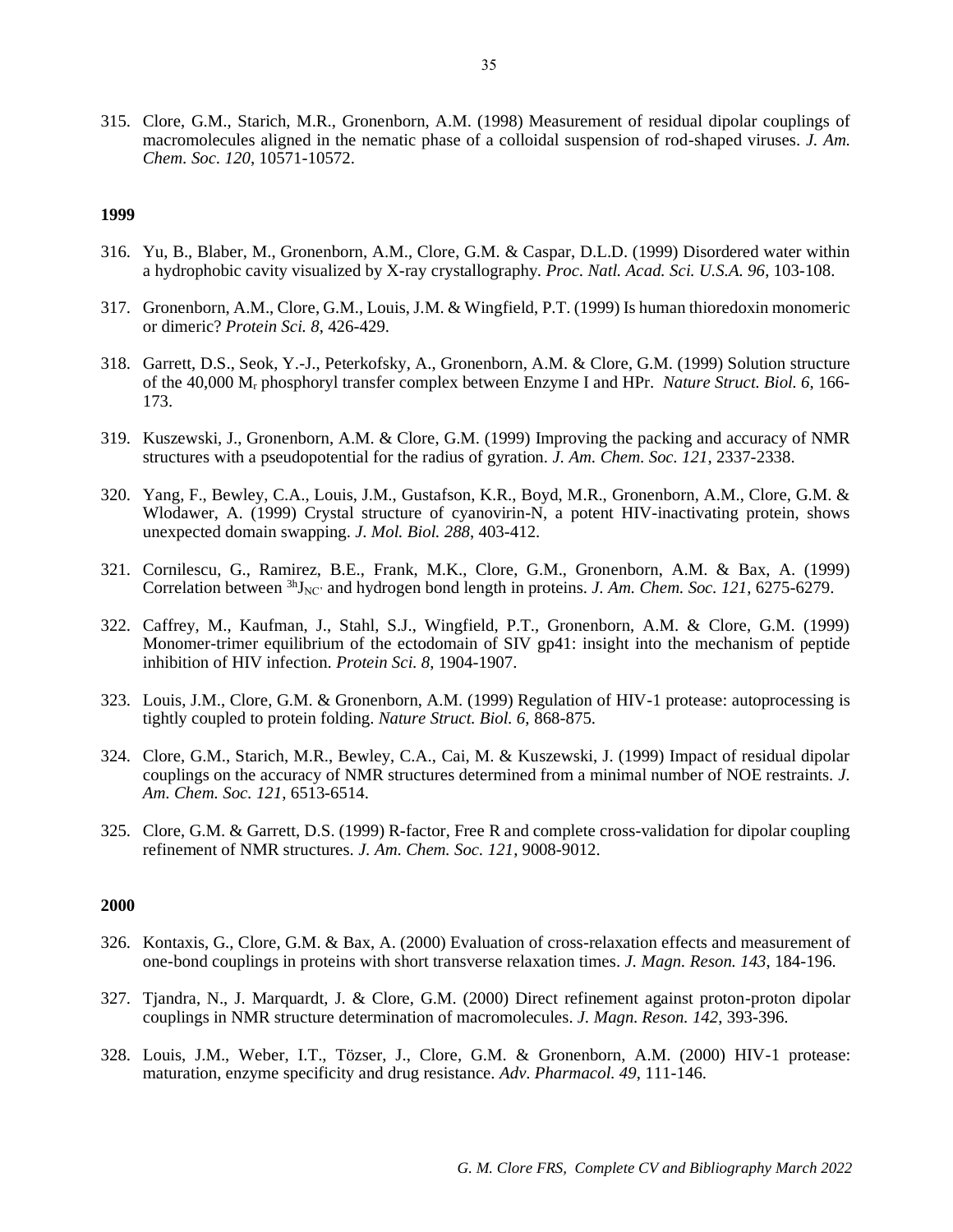- 329. Caffrey, M., Braddock, D.T., Louis, J.M., Abu-Asab, M.A., Kingma, D., Liotta, L., Tsokos, M., Tresser, N., Pannell, L.K., Watts, N., Steven, A.C., Simon, M.N., Stahl, S.J., Wingfield, P.T. & Clore, G.M. (2000) Biophysical characterization of gp41 aggregates suggests a model for the molecular mechanism of HIV-associated neurological damage and dementia. *J. Biol. Chem. 275*, 19877-19882.
- 330. Wang, G., Sondej, M., Garrett, D.S., Peterkovsky, A. & Clore, G.M. (2000) A common interface on HPr for interaction with its partner proteins. *J. Biol. Chem. 275*, 16401-16403.
- 331. Huang, K., Louis, J.M., Donaldson, L., Lim, F,-L., Sharrocks, A.D. & Clore, G.M. (2000) Solution structure of the MEF2A-DNA complex: structural basis for the modulation of DNA bending and specificity by MADS-box transcription factors. *EMBO J. 19*, 2615-2628.
- 332. Clore, G.M. (2000) Accurate and rapid docking of protein-protein complexes on the basis of intermolecular nuclear Overhauser enhancement data and dipolar couplings by rigid body minimization. *Proc. Natl. Acad. Sci. U.S.A. 97*, 9021-9025.
- 333. Bewley, C.A. & Clore, G.M. (2000) Determination of the relative orientation of the two halves of the domain-swapped dimer of cyanovirin-N in solution using dipolar couplings and rigid body minimization. *J. Am. Chem. Soc. 122*, 6009-6016.
- 334. Kuszewski, J. & Clore, G.M. (2000) Source of and solutions to problems in the refinement of protein NMR structures against torsion angle potentials of mean force. *J. Magn. Reson. 146*, 249-254.
- 335. Chen, Y.W. & Clore, G.M. (2000) A systematic case study on using NMR models for molecular replacement: p53 tetramerization domain revisited. *Acta Cryst. D56*, 1535-1540.
- 336. Wang, G., Louis, J.M., Sondej, M., Seok, Y.-J., Peterkofsky, A. & Clore, G.M. (2000) Solution structure of the phosphoryl transfer complex between the signal transducing protein HPr and IIA<sup>Glucose</sup> of the *Escherichia coli* phosphoenolpyruvate:sugar phosphotransferase system. *EMBO J. 19*, 5635-5649.
- 337. Wang, G., Peterkofsky, A. & Clore, G.M. (2000) A novel membrane anchor function for the N-terminal amphipathic sequence of the signal transducing protein IIAGlucose of *the Escherichia coli* phosphotransferase system. *J. Biol. Chem.275*, 39811-39814.

- 338. Schwieters, C.D. & Clore, G.M. (2001) The VMD-XPLOR visualization package for NMR structure refinement. *J. Magn. Reson. 149*, 239-244.
- 339. Peterkofsky, A., Wang, G., Garrett, D.S., Lee, B.R. & Clore, G.M. (2001) Three-dimensional structures of protein-protein complexes in the *E. coli* PTS. *J. Mol. Microbiol. Biotechnol.3,* 347-354*.* (Symposium on PTS).
- 340. Kuszewski, J., Schwieters, C.D. & Clore, G.M. (2001) Improving the accuracy of NMR structures of DNA by means of a database potential of mean force describing base-base positional interactions. *J. Am. Chem. Soc. 123*, 3903-3918.
- 341. Louis, J.M., Bewley, C.A. & Clore, G.M. (2001) Design and properties of  $N_{CCG-}$ gp41, a chimeric gp41 molecule with nanomolar HIV-fusion inhibitory activity. *J. Biol. Chem. 276*, 29485-29489.
- 342. Cai, M., Huang, Y., Ghirlando, R., Wilson, K.L., Craigie, R. and Clore, G.M. (2001) Solution structure of the constant region of nuclear envelope protein LAP2 reveals two LEM-domain structures: one binds BAF and the other binds DNA. *EMBO J. 20*, 4399-4407.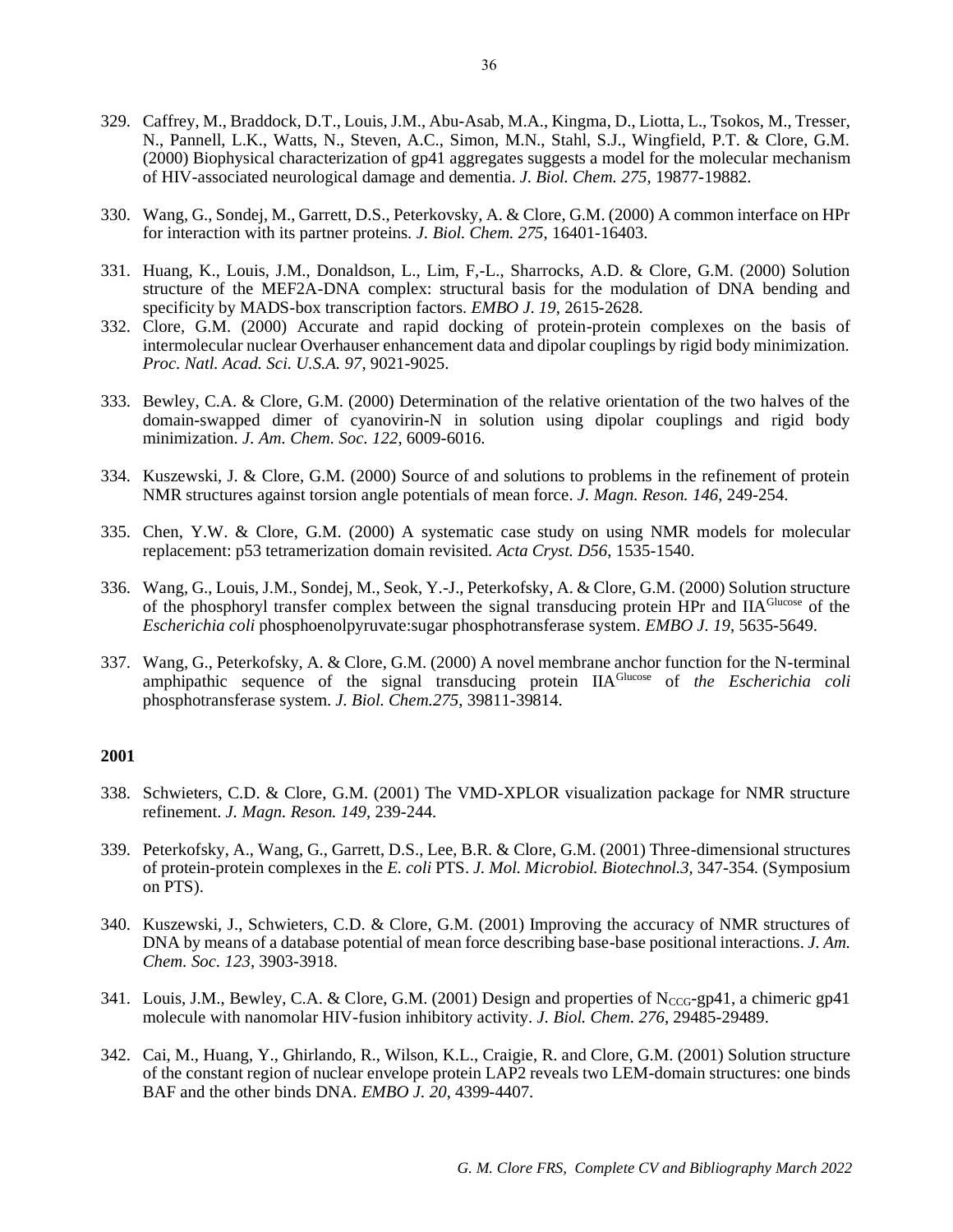- 343. Braddock, D.T., Cai, M., Baber, J.L., Huang, Y. & Clore, G.M. (2001) Rapid identification of medium to large scale interdomain motion in modular proteins using dipolar couplings*. J. Am. Chem. Soc. 123*, 8634-8635.
- 344. Cai, M., Huang, Y. & Clore, G.M. (2001) Accurate orientation of the functional groups of asparagine and glutamine side-chains using one- and two-bond dipolar couplings*. J. Am. Chem. Soc. 123*, 8642- 8643.
- 345. Schwieters, C.D. & Clore, G.M. (2001) Internal coordinates for molecular dynamics and minimization in structure determination and refinement. *J. Magn. Reson. 152*, 288-302.
- 346. Murphy, E.C., Zhurkin, V.B., Louis, J.M., Cornilescu, G. and Clore, G.M. (2001) Structural basis for SRY-dependent 46-X,Y sex reversal: modulation of DNA bending by a naturally occuring point mutation. *J. Mol. Biol.* 312, 481-499.

- 347. Clore, G.M. & Bewley, C.A. (2002) Using conjoined rigid body / torsion angle simulated annealing to determine the relative orientation of covalently linked protein domains from dipolar couplings. *J. Magn. Reson. 154*, 329-335.
- 348. Clore, G.M. & Schwieters, C.D. (2002) Theoretical and Computational Advances in Biomolecular NMR. *Curr. Op. Struct. Biol. 12,* 146-153.
- 349. Braddock, D.T., Louis, J.M., Baber, J.L., Levens, D. & Clore, G.M. (2002) Structure and dynamics of KH domains from FBP bound to single-stranded DNA. *Nature 415*, 1051-1056.
- 350. Clore, G.M. & Kuszewski, J. (2002)  $\chi_1$  rotamer populations and angles of mobile surface side chains are accurately predicted by a torsion angle database potential of mean force. *J. Am. Chem. Soc. 124*, 28666- 2867.
- 351. Bewley, C.A., Louis, J.M., Ghirlando, R. & Clore, G.M. (2002) Design of a novel peptide inhibitor of HIV fusion that disrupts the internal trimeric coile-coil of gp41. *J. Biol. Chem. 277*, 14238-14245.
- 352. Braddock, D.T., Baber, J.L., Levens, D. & Clore, G.M. (2002) Molecular basis of sequence specific single-stranded DNA recognition by KH domains: solution structure of a complex between hnRNP K KH3 and single-stranded DNA. *EMBO J. 21*, 3476-3485.
- 353. Schwieters, C.D. & Clore, G.M. (2002) Reweighted atomic densities to represent ensembles of NMR structures. *J. Biomol. NMR 23*, 221-225.
- 354. Cornilescu, G., Lee, B.R., Cornilescu, C.C., Wang, G., Peterkofsky, A. & Clore, G.M. (2002) Solution structure of the phosphoryl transfer complex between the cytoplasmic A domain of the mannitol transporter IIMannitol and HPr of the *Escherichia coli* phosphotransferase system. *J. Biol. Chem. 277*, 42289-42298.

## **2003**

355. Schwieters, C.D., Kuszewski, J., Tjandra, N. & Clore, G.M. (2003) The Xplor-NIH NMR molecular structure determination package. *J. Magn. Reson. 160*, 66-74.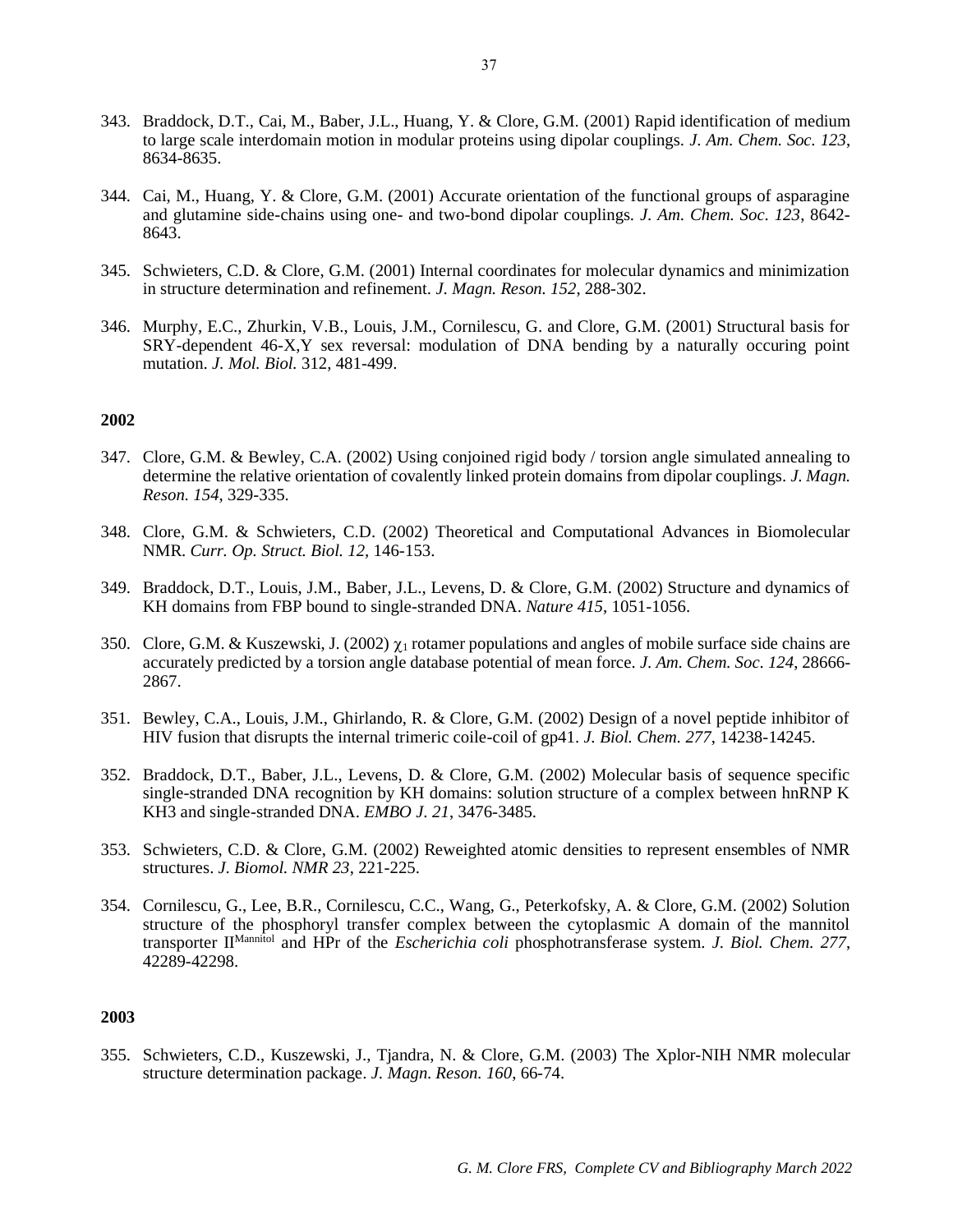- 356. Clore, G.M. & Kuszewski, J. (2003) Improving the accuracy of NMR structures of RNA by means of conformational database potentials of mean force as assessed by complete dipolar coupling crossvalidation. *J. Am. Chem. Soc 125*, 1518-1525.
- 357. Clore, G.M. & Schwieters, C.D. (2003) Docking of protein-protein complexes on the basis of highly ambiguous intermolecular distance restraints derived from  $H_N/^{15}N$  chemical shift mapping and backbone 15N-<sup>1</sup>H residual dipolar couplings using conjoined rigid body/torsion angle dynamics. *J. Am. Chem. Soc. 125*, 2902-2912.
- 358. Louis, J.M., Nesheiwat, I., Chang, L.C., Clore, G.M. & Bewley, C.A. (2003) Covalent trimers of the internal N-terminal trimeric coiled-coil of gp41 and antibodies directed against them are potent inhibitors of HIV envelope-mediated cell fusion. *J. Biol. Chem.278*, 20278-20285.
- 359. Iwahara, J., Anderson, D.E., Murphy, E.C. & Clore, G.M. (2003) EDTA-derivatized deoxythymidine as a tool for rapid determination of protein binding polarity to DNA by intermolecular paramagnetic relaxation enhancement. *J. Am. Chem. Soc. 125*, 6634-6635.
- 360. Cai, M., Williams, D.C., Wang, G., Lee, B.R., Peterkofsky, A. & Clore, G.M. (2003) Solution structure of the phosphoryl transfer complex between the signal transducing protein IIAGlucose and the cytoplasmic domain of the glucose transporter IICBGlucose of the *Escherichia coli* glucose phosphotransferase system. *J. Biol. Chem. 278,* 25191-25206.

- 361. Williams, D.C., Cai, M. & Clore, G.M. (2004) Molecular basis for synergistic transcriptional activation by Oct1 and Sox2 revealed from the solution structure of the 42 kDa Oct1·Sox·*Hoxb1*-DNA ternary transcription factor complex. *J. Biol. Chem. 279*, 1449-1457.
- 362. Clore, G.M. & Schwieters, C.D. (2004) How much backbone motion in ubiquitin is required to be consistent with dipolar coupling data measured in multiple alignment media as assessed by independent cross-validation. *J. Am. Chem. Soc. 126*, 2923-2938.
- 363. Schulz, D.M., Ihling, C., Clore, G.M. & Sinz, A. (2004) Mapping the topology and determination of a low resolution three-dimensional structure of the calmodulin-mellitin complex by chemical crosslinking and high resolution FTICR mass spectrometry. *Biochemistry 43*, 4703-4715.
- 364. Iwahara, J., Schwieters, C.D. & Clore, G.M. (2004) Ensemble approach for NMR structure refinement against <sup>1</sup>H paramagnetic relaxation enhancement data arising from a flexible paramagnetic group attached to a macromolecule. *J. Am. Chem. Soc. 126,* 5879-5896.
- 365. Kuszewski, J., Schwieters, C.D., Garrett, D.S., Byrd, R.A., Tjandra, N. & Clore, G.M. (2004) Completely automated, highly error tolerant macromolecular structure determination from multidimensional nuclear Overhauser enhancement spectra and chemical shift assignments. *J. Am. Chem. Soc. 126*, 6258-6273.
- 366. Gallo, S.A., Clore, G.M., Louis, J.M., Bewley, C.A. & Blumenthal, R. (2004) Temperature-dependent intermediates in HIV-1 envelope glycoprotein-mediated fusion revealed by inhibitors that target Nterminal and C-terminal helical regions of HIV-1 gp41. *Biochemistry 43*, 8230-8233.
- 367. Miclet, E., Williams, D.C., Clore, G.M., Boisbouvier, J. & Bax, A. (2004) Relaxation-optimized NMR spectroscopy of methylene groups in proteins and nucleic acids. *J. Am. Chem. Soc. 126,* 10560-10570*.*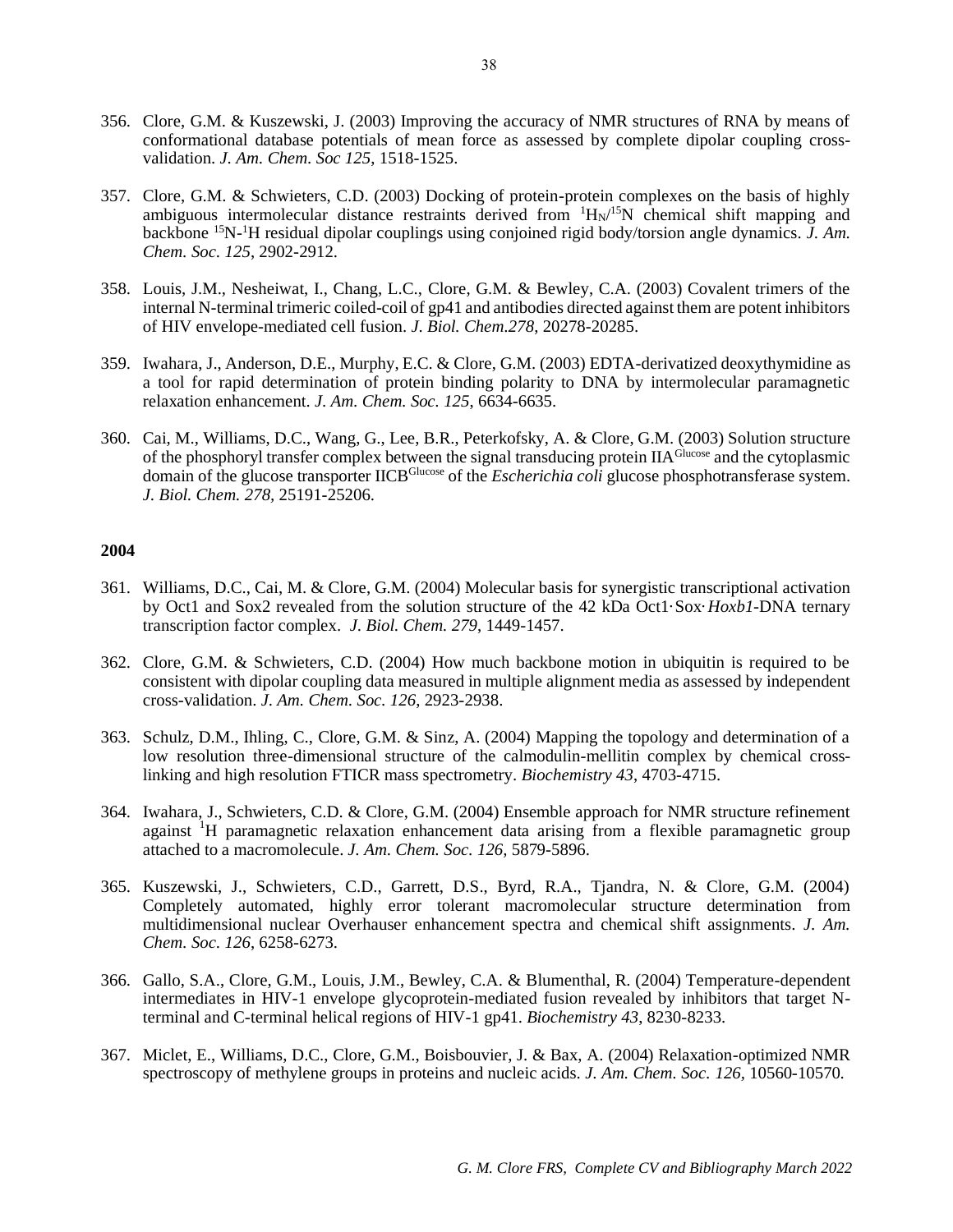- 368. Clore, G.M. & Schwieters, C. D. (2004) Amplitudes of protein backbone dynamics and correlated motions in a small  $\alpha/\beta$  protein: correspondence of dipolar coupling and heteronuclear relaxation measurements. *Biochemistry 43*, 10678-10691.
- 369. Huth, J.R., Yu, L., Collins, I., Mack, J., Mendoza, R., Isaac, B., Braddock, D.T., Muchmore, S.W., Comess, K.M., Fesik, S.W., Clore, G.M., Levens, D. & Hajduk, P.J. (2004) Benzoylanthranilic acid inhibitors of FBP binding to the *c-myc* promoter. *J. Med. Chem. 47*, 4851-4857.
- 370. Legler, P. M., Cai, M., Peterkofsky, A. & Clore, G. M. (2004) Three-dimensional solution structure of the cytoplasmic B domain of the mannitol transporter IIMannitol of the *Escherichia coli* phosphotransferase system. *J. Biol. Chem. 279*, 39115-39121.
- 371. Iwahara, J., Schwieters, C.D. & Clore, G.M. (2004) Characterization of non-specific protein-DNA interactions by <sup>1</sup>H paramagnetic relaxation enhancement. *J. Am. Chem. Soc. 126*, 12800-12808.

- 372. Gozansky, E.K., Louis, J.M., Caffrey, M. & Clore, G.M. (2005) Mapping the binding of the N-terminal extracellular tail of the CXCR4 receptor to stromal cell-derived factor-1 $\alpha$ . *J. Mol. Biol. 345*, 651-658.
- 373. Gutschina, E., Hummer, G., Bewley, C.A & Clore, G.M. (2005) Differential inhibition of HIV-1 and SIV envelope-mediated cell fusion by C34 peptides derived from the C-terminal heptad repeat of gp41 from diverse strains of HIV-1, HIV-2 and SIV. *J. Med. Chem. 48*, 3036-3044.
- 374. Tang, C., Williams, D.C., Ghirlando, R. & Clore, G.M. (2005) Solution structure of enzyme IIAChitobiose from the N,N'-diacetylchitobiose branch of the *Escherichia coli* phosphotransferase system. *J. Biol. Chem. 280*, 11770-11780.
- 375. Williams, D.C., Cai, M., Suh, J.-Y., Peterkofsky, A. & Clore, G.M. (2005) Solution NMR structure of the 48 kDa IIA<sup>Mannose</sup>-HPr complex of the *Escherichia coli* mannose phosphotransferase system. *J. Biol. Chem. 280*, 20775-20784.
- 376. Williams, D.C., Lee, J. Y., Cai, M., Bewley, C.A. & Clore, G.M. (2005) Crystal structures of the HIV-1 inhibitory cyanobacterial protein MVL free and bound to Man3GlcNac2: structural basis for specificity and high-affinity binding to the core pentasaccharide from N-linked oligomannoside. *J. Biol. Chem. 280*, 29269-29276*.*
- 377. Tang, C., Iwahara, J. & Clore, G.M. (2005) Accurate determination of leucine and valine side-chain conformations using  $U-[^{15}N/^{13}C/^{2}H]/[^{1}H$ -methyl/methine)-Leu/Val isotope labeling, NOE pattern recognition and methine  $C_V-H\gamma/C\beta-H\beta$  residual dipolar couplings: application to the 34 kDa enzyme IIAChitobiose . *J. Biomol. NMR. 33,* 105-121*.*
- 378. Dimitrov, A.S., Louis, J.M., Bewley, C.A., Clore, G.M. & Blumenthal, R. (2005) Conformational changes in HIV-1 gp41 in the course of HIV-1 Env-mediated fusion and inactivation. *Biochemistry 44*, 12471-12479.
- 379. Suh, J.-Y., Tang, C., Cai, M. & Clore, G.M. (2005) Visualization of the phosphorylated active site loop of the cytoplasmic B domain of the mannitol transporter IIMannitol of the *Escherichia coli*  phosphotransferase system by NMR spectroscopy and residual dipolar coplings. *J. Mol. Biol. 353,* 1129- 1136.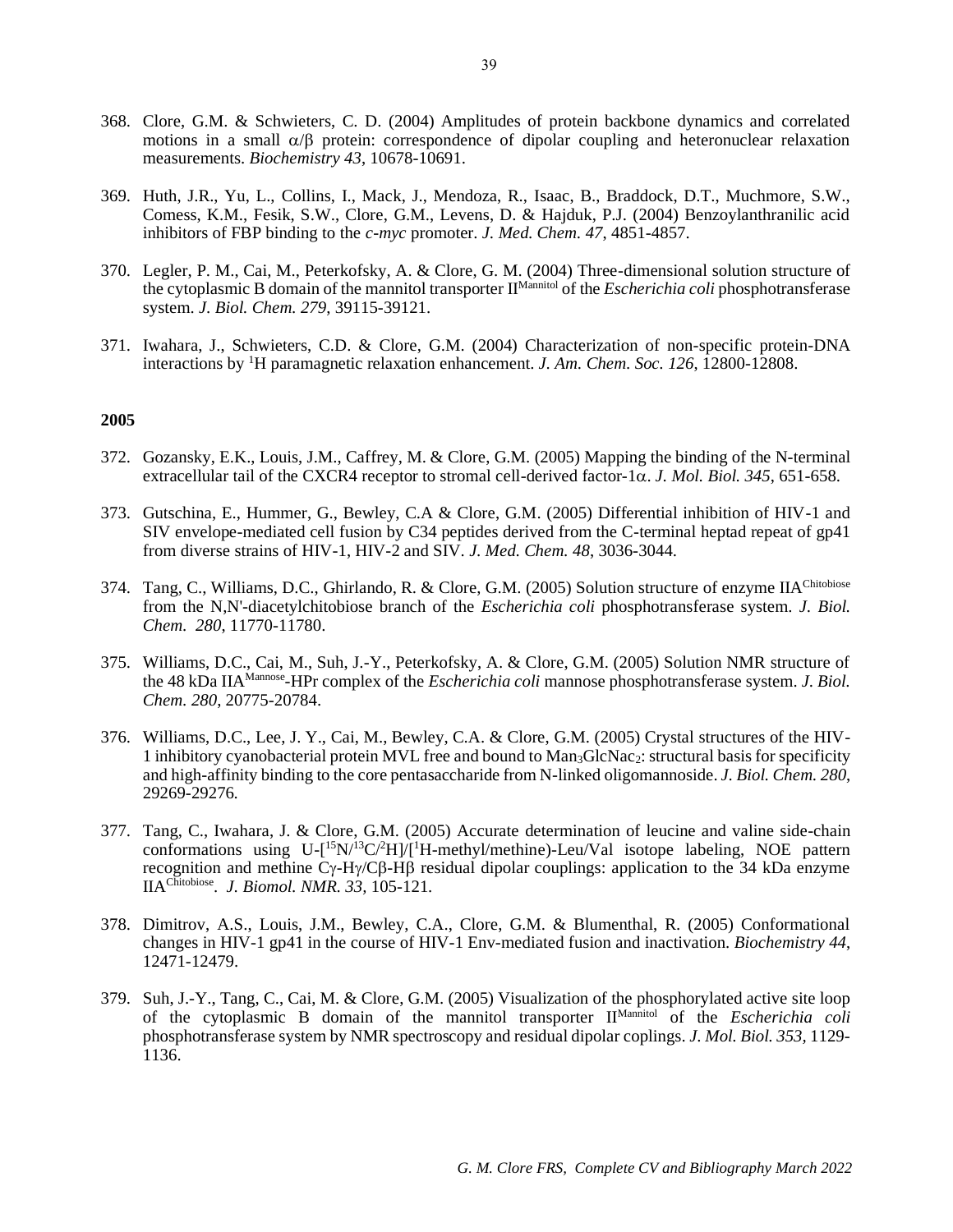380. Louis, J.M., Bewley, C.A., Gustchina, E., Aniana, A. & Clore, G.M. (2005) Characterization and HIV-1 fusion inhibitory properties of monoclonal Fabs obtained from a human non-immune phage library selected against diverse epitopes of the ectodomain of HIV-1 gp41. *J.Mol. Biol. 353*, 945-951.

- 381. Schwieters, C. D., Kuszewski, J. J. & Clore, G.M. (2006) Using Xplor-NIH for NMR molecular structure determination. *Progr. NMR Spectroscopy. 48*, 47-62.
- 382. Clore, G.M. & Schwieters, C. D. (2006) Concordance of residual dipolar couplings, backbone order parameters and crystallographic B-factors for a small  $\alpha/\beta$  protein: a unified picture of high probability, fast atomic motions in proteins. *J. Mol. Biol. 355*, 879-886.
- 383. Iwahara, J. & Clore, G. M. (2006) Direct observation of enhanced translocation of a homeodomain between DNA cognate sites by NMR exchange spectroscopy. *J. Am. Chem. Soc. 128*, 404-405.
- 384. Suh, J.-Y., Cai, M., Williams, D.C. & Clore, G.M. (2006) Solution structure of a post-transition state analog of the phosphotransfer reaction between the A and B cytoplasmic domains of the mannitol transporter II<sup>Mannitol</sup> of the *Escherichia coli* phosphotransferase system. *J. Biol. Chem.* 281, 8939-8949.
- 385. Clore, G.M. (2006) Structural proteomics by NMR. *In Proteomics for Biological Discovery* (Veenstra, T.D. & Yates, J.R., eds.), pp. 171-185, John Wiley & Sons, New York*.*
- 386. Iwahara, J. & Clore, G. M. (2006) Detecting transient intermediates in macromolecular binding by paramagnetic NMR. *Nature 440,* 1227-1230.
- 387. Hu, K., Vögeli, B & Clore, G.M. (2006) Interference between transverse cross-correlated relaxation and longitudinal relaxation affects apparent *J*-coupling and transverse cross-correlated relaxation. *Chem. Phys. Lett. 423*, 123-125.
- 388. Tang, C. & Clore, G.M. (2006) A simple and reliable approach to docking protein-protein complexes from very sparse NOE-derived intermolecular distance restraints. *J. Biomol. NMR 36*, 37-44.
- 389. Iwahara, J., Zwecksetter, M. & Clore, G.M. (2006) NMR structural and kinetic characterization of a homeodomain diffusing and hopping on non-specific DNA. *Proc. Natl. Acad. Sci. U.S.A. 103*, 15062- 15067.
- 390. Tang, C., Iwahara, J. & Clore, G.M. (2006) Visualization of transient encounter complexes in proteinprotein association. *Nature 444*, 383-386. (News & Views: Blundell & Fernandez-Recio, Brief encounters bolster contacts, *Nature 444*, 279-280). (Leading Edge Molecular Biology Selects, Brief encounters lead to a lasting bond, *Cell 127*, 653, 2006)
- 391. Gustchina, E., Louis, J.M., Bewley, C.A. & Clore, G.M. (2006) Synergistic inhibition of HIV-1 envelope-mediated membrane fusion by inhibitors targeting the N- and C-terminal heptad repeats of gp41. *J. Mol. Biol. 364*, 283-289.
- 392. Iwahara, J. & Clore, G.M. (2006) Sensitivity improvement for correlations involving arginine side-chain N $\varepsilon$ /H $\varepsilon$  resonances in multi-dimensional NMR experiments using broadband <sup>15</sup>N 180° pulses. *J. Biomol. NMR 36,* 251-257.
- 393. Hu, K., Vögeli, B. & Clore, G.M. (2006) <sup>13</sup>C-detected HN(CA)C and HMCMC experiments using a single methyl-reprotonated sample for unambiguous methyl resonance assignment. *J. Biomol. NMR 36*, 259-266.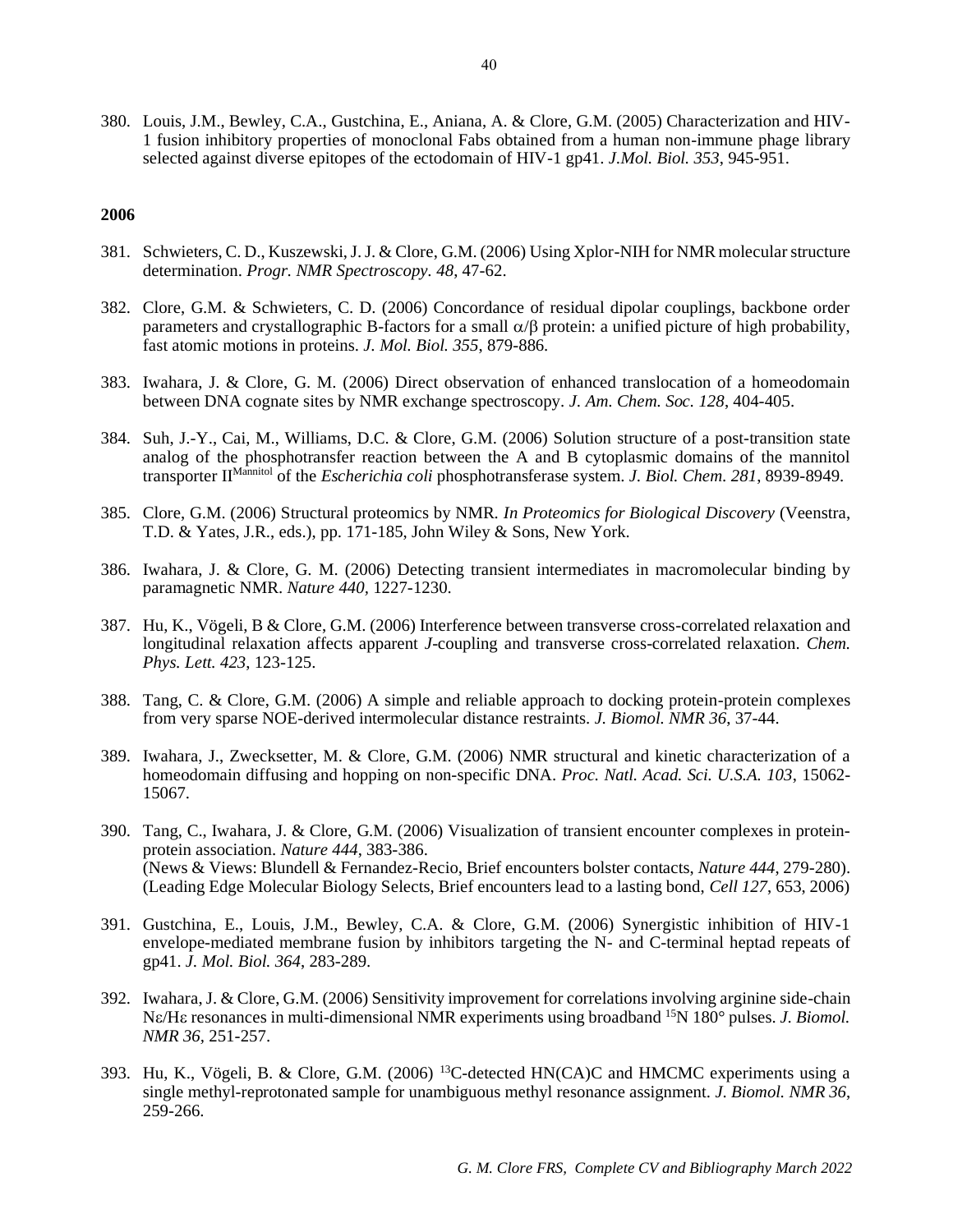- 394. Iwahara, J., Tang, C. & Clore, G.M. (2007) Practical aspects of <sup>1</sup>H transverse paramagnetic relaxation enhancement measurements on macromolecules. *J. Magn. Reson. 184*, 185-195.
- 395. Schwieters, C.D. & Clore, G.M. (2007) A physical picture of atomic motions within the Dickerson DNA dodecamer in solution derived from joint ensemble refinement against NMR and large angle X-ray scattering data. *Biochemistry 46,* 1152-1166
- 396. Suh, J.-Y., Iwahara, J. & Clore, G.M. (2007) Intramolecular domain-domain association/ dissociation and phosphoryl transfer in the mannitol transporter of *Escherichia coli* are not coupled. *Proc. Natl. Acad. Sci. U.S.A. 104*, 3153-3158.
- 397. Iwahara, J., Jung, Y.-S., & Clore, G.M. (2007) Heteronuclear NMR spectroscopy for lysine NH<sub>3</sub> groups in proteins: unique effect of water-exchange on <sup>15</sup>N transverse relaxation. *J. Am. Chem. Soc. 129,* 2971- 2980*.*
- 398. Hu, K., Vögeli, B. & Clore, G.M. (2007) Spin state selective carbon-detected HNCO with TROSY optimization in all dimensions and double echo-antiecho sensitivity enhancement in both indirect dimensions. *J. Am. Chem. Soc. 129*, 5484-5491.
- 399. Cai, M., Huang, Y., Suh, J.-Y., Louis, J.M., Ghirlando, R., Craigie, R. & Clore, G.M. (2007) Solution NMR struture of the Barrier-to-Autointegration Factor/Emerin complex. *J. Biol. Chem. 282*, 14525- 14535.
- 400. Tang, C., Schwieters, C.D. & Clore, G.M. (2007) Open to closed transition in apo maltose-binding protein visualized by paramagnetic NMR. *Nature 449,* 1878-1882.
- 401. Clore, G.M., Tang, C. & Iwahara, J. (2007) Elucidating transient macromolecular interactions using paramagnetic relaxation enhancement. *Curr. Op. Struct. Biol. 17*, 603-616.
- 402. Gustchina, E., Louis, J. M., Lam, S.N., Bewley, C.A. & Clore, G.M. (2007) A monoclonal Fab derived from a human non-immune phage library reveals a new epitope on gp41 and neutralizes diverse HIV-1 strains. *J. Virol. 81*, 12946-12953.
- 403. Sahu, D., Clore, G.M. & Iwahara, J. (2007) TROSY-based *z*-exchange spectroscopy: application to the determination of the activation energy for intermolecular protein translocation between specific sites on different DNA molecules. *J. Am. Chem. Soc.129,* 13232-13237.
- 404. Suh, J.-Y., Tang, C. & Clore, G.M. (2007) Role of electrostatic interactions in transient encounter complexes in protein-protein association investigated by paramagnetic relaxation enhancement. *J. Am. Chem. Soc. 129,* 12954-12955.

- 405. Schwieters, C.D. & Clore, G.M. (2008) A pseudopotential for improving the packing of ellipsoidal protein structures determined by NMR. *J. Phys. Chem. B 112,* 6070-6073.
- 406. Tang, C., Ghirlando, R. & Clore, G. M. (2008) Visualization of transient ultra-weak protein selfassociation in solution using paramagnetic relaxation enhancement. *J. Am. Chem. Soc. 13*0, 4048-4056.
- 407. Hu, J., Hu, K., Williams, D.C., Komlosh, M., Cai, M. & Clore, G.M. (2008) Solution NMR structures of productive and non-productive complexes between the A and B domains of the cytoplasmic subunit of the mannose transporter of the *Escherichia coli* phosphotransferase system. *J. Biol. Chem. 283*, 11024-11037.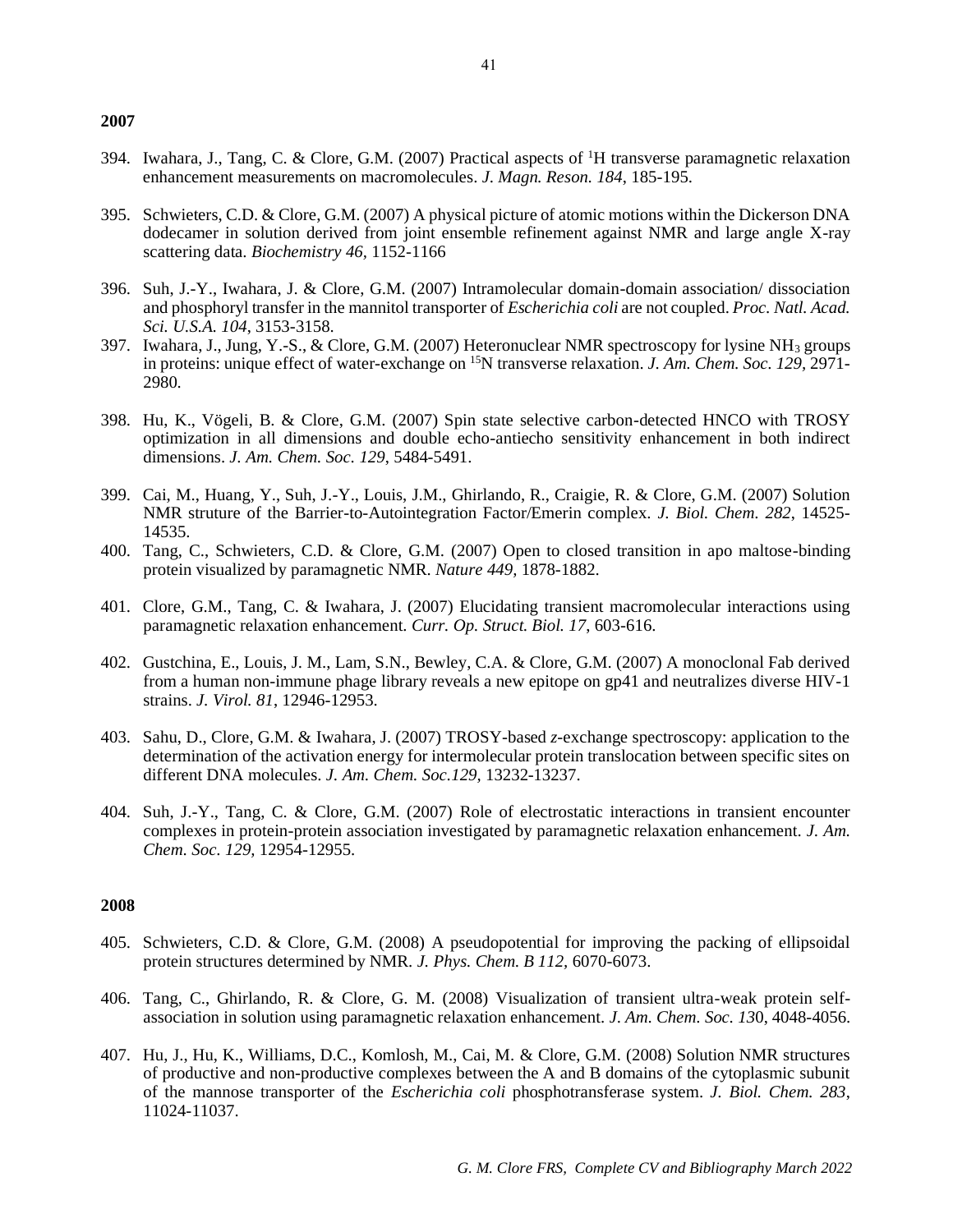- 408. Nelson, J.D., Kinkead, H., Brunel, F.M., Leaman, D., Jensen, R., Louis, J.M., Maruyama, T., Bewley, C.A., Bowdish, K., Clore, G.M., Dawson, P.E., Frederickson, S., Mage, R.G., Richman, D.D., Burton, D.R. & Zwick, M.B. (2008) Antibody elicited against the gp41 N-heptad repeat (NHR) coiled-coil can neutralize HIV-1 with modest potency but non-neutralizing antibodies also bind to NHR mimetics. *Virology 377*, 170-183.
- 409. Suh, J.-Y., Cai, M. & Clore, G. M. (2008) Impact of phosphorylation on the structure and thermodynamics of the interaction between the N-terminal domain of Enzyme I and the histidine phosphocarrier protein of the bacterial phosphotransferase system. *J. Biol. Chem. 283,* 18980-18989.
- 410. Kim, Y.C., Tang, C., Clore, G.M. & Hummer, G. (2008) Replica exchange simulations of transient encounter complexes in protein-protein association. *Proc. Natl. Acad. Sci. U. S. A. 105,* 12855-12860.
- 411. Kuszewski, J., Thottungal, R.A., Clore, G. M. & Schwieters, C.D. (2008) Automated error-tolerant macromolecular structure determination from multidimensional nuclear Overhauser enhancement spectra and chemical shift assignments: improved robustness and performance of the PASD algorithm. *J. Biomol. NMR, 41*, 221-239.
- 412. Clore, G.M. (2008) Visualizing lowly-populated regions of the free energy landscape of macromolecular complexes by paramagnetic relaxation enhancement. *Molecular BioSystems 4,* 1058-1069.
- 413. Doucleff, M. & Clore, G.M. (2008) Global jumping and domain-specific intersegment transfer between DNA cognate sites of the multi-domain transcription factor Oct-1. *Proc. Natl. Acad. Sci. U. S. A. 105,* 13871-13876.
- 414. Gustchina, E., Bewley, C.A. & Clore, G.M. (2008) Sequestering the pre-hairpin intermediate of gp41 by peptide  $N36^{Mut(e,g)}$  potentiates the human immunodeficiency virus type 1 neutralizing activity of monoclonal antibodies directed against the N-terminal helical repeat of gp41. *J. Virol. 82* 10032-10041.
- 415. Tang, C., Louis, J.M., Aniana, A., Suh, J.-Y. & Clore, G.M (2008) Visualizing transient events in aminoterminal auto-processing of HIV-1 protease. *Nature 455,* 693-696.

- 416. Clore, G.M. (2009) NMR in Structural Biology, in *Imaging Life: Biological Systems from Atoms to Tissues,* pp. 51-73*,* ed. G.C.Howard, W.E. Brown & M. Auer, Oxford University Press (published 2014).
- 417. Clore, G.M. & Iwahara, J. (2009) Theory, practice and applications of paramagnetic relaxation enhancement for the characterization of transient low-population states of biological macromolecules and their complexes. *Chem. Rev. 109*, 4108-4139.
- 418. Ryabov, Y., Suh, J.-Y., Grishaev, A., Clore, G.M. & Schwieters, C.D. (2009) Using the experimentally determined components of the overall rotational diffusion tensor to restrain molecular shape and size in NMR structure determination of globular proteins and protein-protein complexes. *J. Am. Chem. Soc. 131*, 9522-9531*.*
- 419. Hu, K., Doucleff, M. & Clore, G.M. (2009) Using multiple quantum coherence to increase the <sup>15</sup>N resolution in a three-dimensional TROSY HNCO experiment for accurate PRE and RDC measurements. *J. Magn. Reson. 200*, 173-178.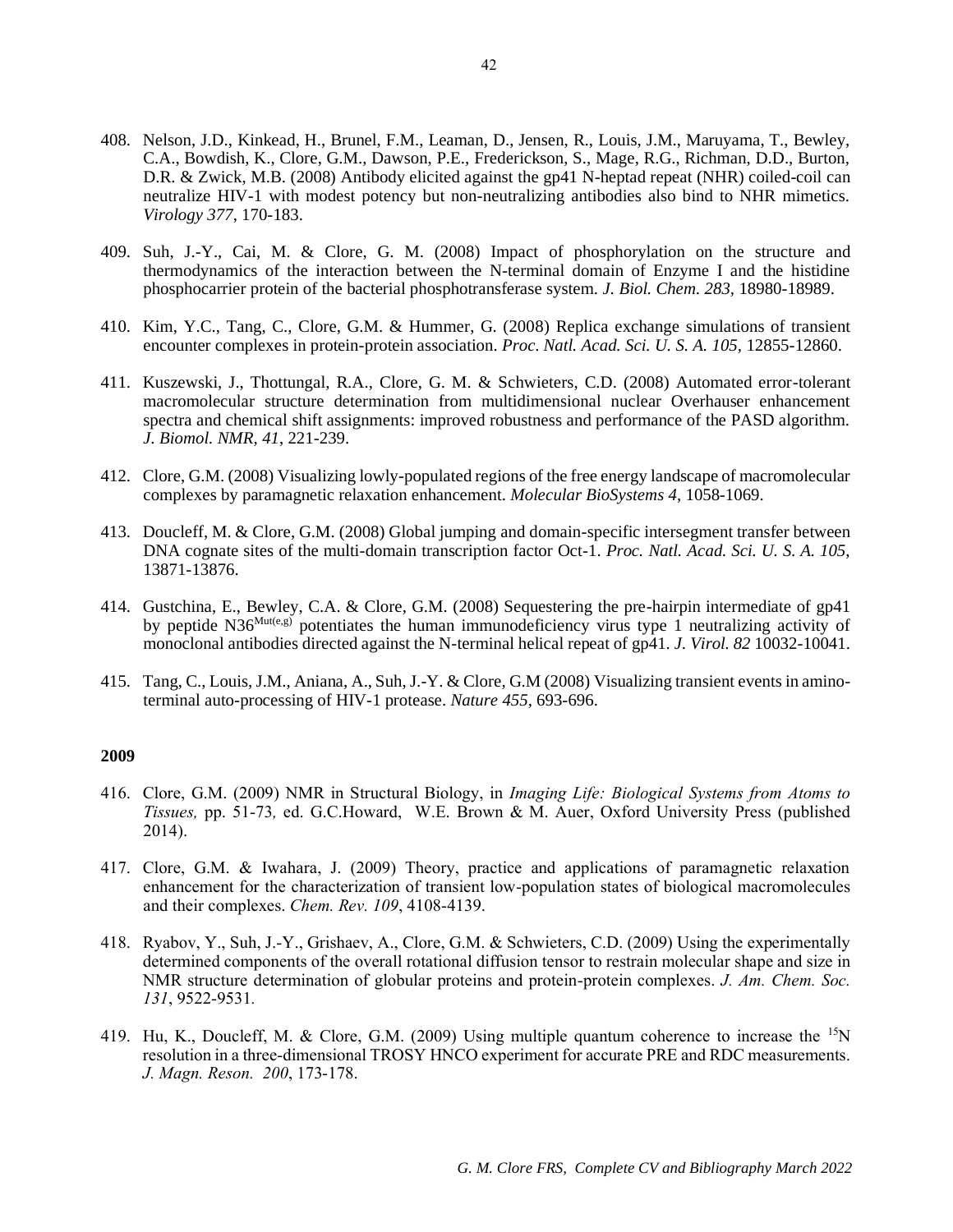420. Gustchina, E., Louis, J.M., Frisch, C., Ylera, F., Lechner, A., Bewley, C.A. & Clore, G.M. (2009) Affinity maturation by targeted diversification of the CDR-H2 loop of a monoclonal Fab derived from a synthetic naïve human antibody library and directed against the internal trimeric coiled-coil of gp41 yields a set of Fabs with improved HIV-1 neutralization potency and breadth. *Virology 393,* 112-119.

### **2010**

- 421. Fawzi, N.L., Doucleff, M., Suh, J.-Y. & Clore, G.M. (2010) Mechanistic details of a protein-protein association pathway revealed by paramagnetic relaxation enhancement titration measurements. *Proc. Natl. Acad. Sci. U. S. A. 107*, 1379-1384.
- 422. Yung, Y.-S., Cai, M. & Clore, G.M. (2010) Solution structure of the IIA<sup>Chitobiose</sup>-IIB<sup>Chitobiose</sup> complex of the *N,N'*-diacetylchitobiose branch of the *Eschrichia coli* phosphotransferase system. *J. Biol. Chem. 285*, 4173-4184.
- 423. Ryabov, Y., Clore, G.M. & Schwieters, C.D. (2010) Direct use of <sup>15</sup>N relaxation rates as experimental restraints on molecular shape and orienttaion for docking of protein-protein complexes. *J. Am. Chem. Soc. 132,* 5987-5989
- 424. Fawzi, N., Ying, J., Torchia, D. A., Clore, G. M. (2010) Kinetics of amyloid  $\beta$  monomer to oligomer exchange by NMR relaxation. *J. Am. Chem. Soc. 132,* 9948-9951.
- 425. Schwieters, C.D., Suh, J.-Y., Grishaev, A., Ghirlando, R., Takayama, Y. & Clore, G.M. (2010) Solution structure of the 128 kDa Enzyme I dimer from Escherichia coli and its 146 kDa complex with HPr using residual dipolar couplings and small and wide angle X-ray scattering. *J. Am. Chem. Soc. 133,* 13026- 13045.
- 426. Iwahara, J. & Clore, G.M. (2010) Structure-independent analysis of the breadth of the positional distribution of disordered groups in macromolecules from order parameters for long variable-length vectors using NMR paramagnetic relaxation enhancement. *J. Am. Chem. Soc. 132,* 13346-13356.
- 427. Gustchina, E., Li, M., Louis, J.M., Anderson, D.E., Lloyd, J., Frisch, C., Bewley, C.A., Gustchina, A., Wlodawer, A. & Clore, G.M. (2010) Structural basis of HIV-1 neutralization by affinity matured Fabs directed against the internal trimeric coiled-coil of gp41. *PLoS Pathogens 6, e1001182.*
- 428. Yin, H., Feng, G., Clore, G.M., Hummer, G. & Rasaiah, J.C. (2010) Water in the polar and non-polar cavities of the protein interleukin-1 $\beta$ . *J. Phys. Chem. 114*, 16290-16297.
- 429. Cai, M., Huang, Y., Craigie, R. & Clore, G.M. (2010) Structural basis of the association of HIV-1 matrix protein with DNA. *PloS ONE 5*, e15675.

- 430. Clore, G.M. (2011) Exploring sparsely-populated states of macromolecules by diamagnetic and paramagnetic NMR relaxation. *Protein Sci. 20*, 229-246.
- 431. Takayama, Y., Schwieters, C.D., Grishaev, A., Ghirlando, R. & Clore, G.M. (2011) Combined use of residual dipolar couplings and solution X-ray scattering to rapidly probe rigid body conformational transitions in a non-phosphorylatable active site mutant of the 128 kDa enzyme I dimer. *J. Am. Chem. Soc. 133*, 424-427.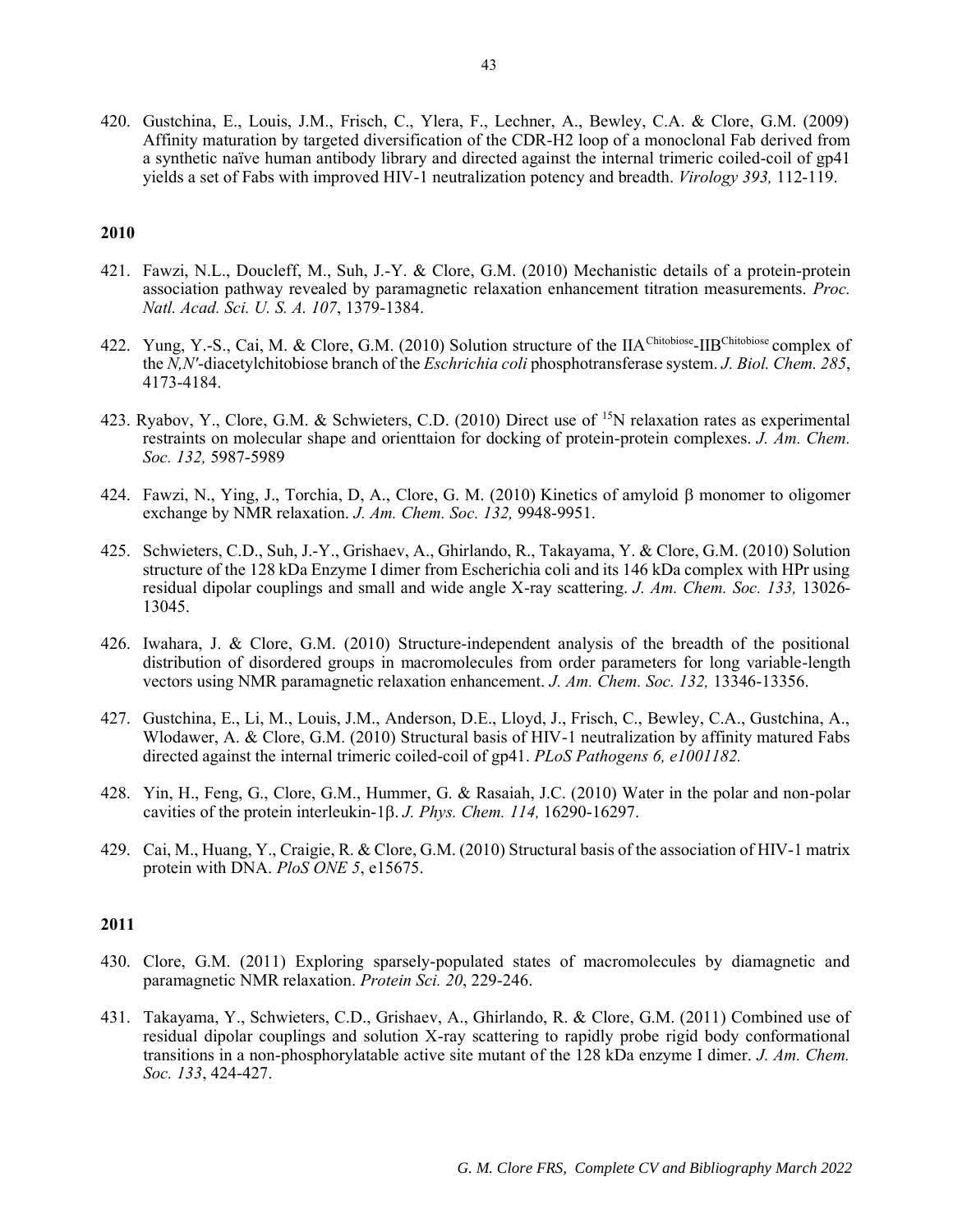- 432. Clore, G.M. (2011) Adventures in Biomolecular NMR, in *Encyclopedia of Magnetic Resonance, Historical Perspectives*, (Becker, E.D., ed.; Harris, R.K. & Wasylishen, R.E., editors-in-chief), John Wiley & Sons (Chichester), DOI:10.1002/9780470034590.emrhp1008.
- 433. Shahzad-ul-Hussan, S., Gustchina, E., Ghirlando, R., Clore, G.M. & Bewley, C.A. (2011) Solution structure of the monovalent lectin microvirin in complex with  ${\rm Man}\alpha(1-2)$ Man provides a basis for anti-HIV activity with low toxicity. *J. Biol. Chem. 286*, 20788-20796.
- 434. Takayama, Y. & Clore, G.M. (2011) Intra- and intermolecular translocation of the bi-domain transcription factor Oct1 characterized by liquid crystal and paramagnetic NMR. *Proc. Natl. Acad. Sci. U. S. A. 108*, E169-E176*.*
- 435. Ryabov, Y., Schwieters, C.D. & Clore, G.M. (2011) Impact of <sup>15</sup>N  $R_2/R_1$  relaxation restraints on molecular size, shape and bond vector orientation for NMR protein structure determination with sparse distance restraints*. J. Am. Chem. Soc. 133,* 6154-6157.
- 436. Fawzi, N.L., Fleissner, M.R., Anthis, N.J., Kalai, T., Hideg, K., Hubbell, W.L. & Clore, G.M. (2011) A rigid disulfide-linked nitroxide side chain simplifies the quantitative analysis of PRE data. *J. Biomol. NMR 51*, 105-114.
- 437. Clore, G.M. (2011) Exploring translocation of proteins on DNA by NMR. *J. Biomol. NMR 51,* 201-219.
- 438. Venditti, V., Fawzi, N.L. & Clore, G.M. (2011) Automated sequence- and stereo-specific assignment of methyl-labeled proteins by paramagnetic relaxation and methyl-methyl nuclear Overhauser enhancement spectroscopy. *J. Biomol. NMR 51,* 319-328.
- 439. Huang, Y., Cai, M., Clore, G.M. & Craigie, R. (2011) No interaction of barrier-to-autointegration factor (BAF) with HIV-1 MA, cone-rode homeobox (Crx or MAN1-C in absence of DNA. *PloS ONE 6*, e25123.
- 440. Fawzi, N.L., Ying, J., Ghirlando, R, Torchia, D.A. & Clore, G.M. (2011) Atomic resolution dynamics on the surface of amyloid protofibrils probed by solution NMR. *Nature 480,* 268-272.
- 441. Anthis, N.J., Doucleff, M. & Clore, G.M. (2011) Transient sparsely-populated compact states of apo and calcium-loaded calmodulin probed by paramagnetic relaxation enhancement: interplay of conformational selection and induced fit. *J. Am. Chem. Soc. 133*, 18976-18974.

- 442. Ryabov, R., Clore, G.M. & Schwieters, C.D. (2011) Coupling between internal dynamics and rotational diffusion in the presence of exchange between discrete molecular conformations. *J. Chem. Phys. 136*, 01348.
- 443. Venditti, V., Fawzi, N.L. & Clore, G.M. (2012) An efficient protocol for incorporation of an unnatural amino acid in perdeutrated recombinant proteins using glucose-based media. *J. Biomol. NMR 52,* 191- 195.
- 444. Dogo-Isonagie, C., Lam, S., Gustchina, E., Acharya, P., Yang, Y., Shahzad-ul-Hussan, S., Clore, G.M., Kwong, P.D. & Bewley, C.A. (2012) Peptides from the second extracellular loop of the C-C chemokine receptor type 5 (CCR5) inhibit diverse strains of HIV-1. *J. Biol. Chem*. 287, 15076-15086.
- 445. Takayama, Y. & Clore, G.M. (2012) Interplay between minor and major groove-binding transcription factors Sox2 and Oct1 in translocation on DNA studied by paramagnetic and diamagnetic NMR. *J. Biol. Chem. 287*, 14349-14363.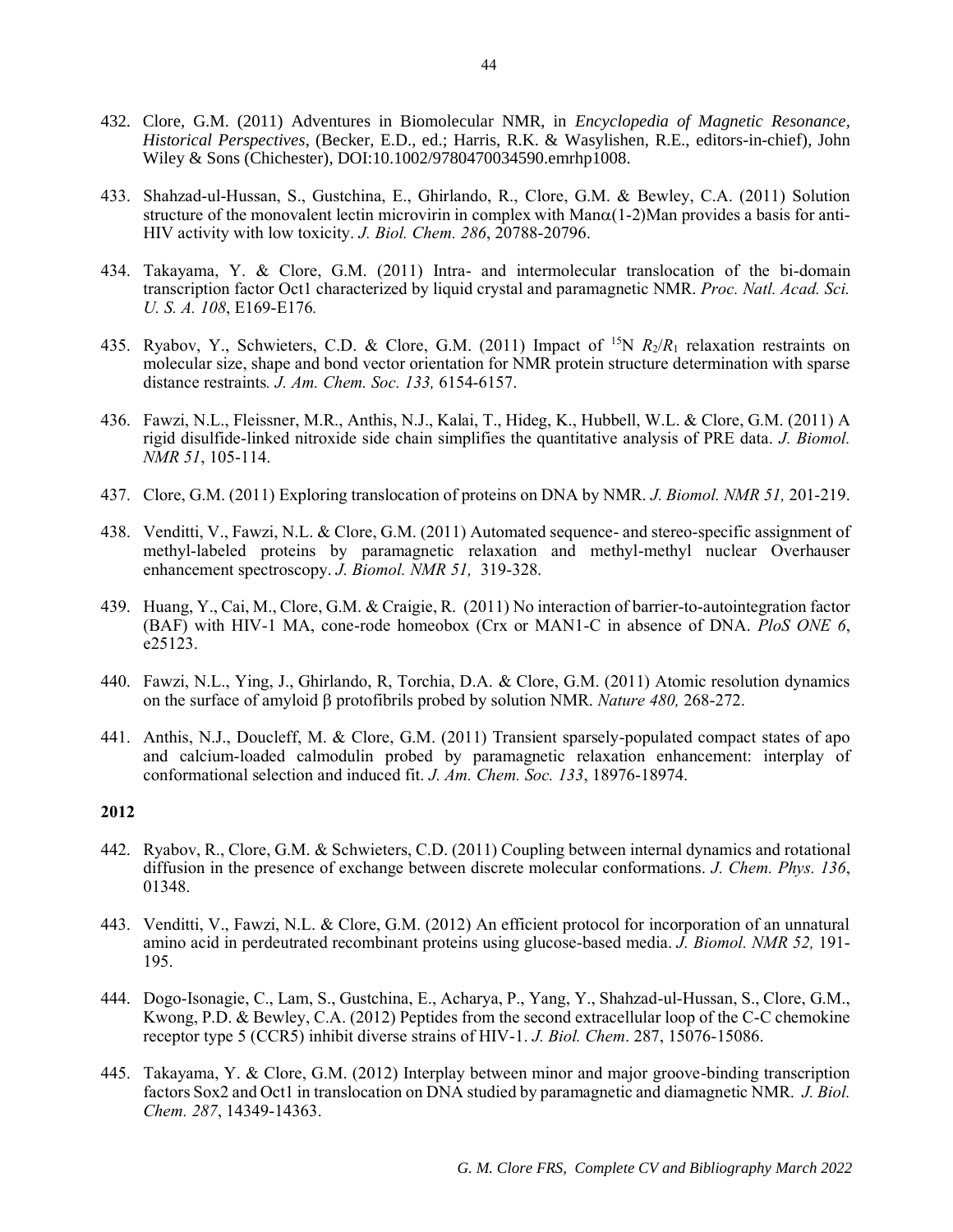- 446. Arredondo, S.A., Cai, M., Takayama, Y., MacDonald, N.J., Anderson, D.E., Aravind, L., Clore, G.M. & Miller, L.H. (2012) Structure of the Plasmodium 6-cysteine s48/s46 domain. *Proc. Natl. Acad. Sci. U.S.A. 109*, 6692-6697.
- 447. Fawzi, N.L., Ying, J., Torchia, D.A. & Clore, G.M. (2012) Probing exchange kinetics and atomic resolution dynamics in high molecular weight complexes: dark-state exchange saturation transfer NMR spectroscopy. *Nature Protocols 7,* 1523-1533.
- 448. Jung, Y.-S., Cai, M. & Clore, G.M. (2012) Solution structure of the IIA<sup>Chitobiose</sup>-HPr complex of the N,N'-diacetylchitobiose branch of the *Escherichia coli* phosphotransferase system. *J. Biol. Chem. 287,*  23819-23829
- 449. Takayama, Y. & Clore, G.M. (2012) Impact of protein-protein interactions on global intermolecular translocation rates of the transcription factors Sox2 and Oct1 between DNA cognate sites studied by *z*exchange NMR spectroscopy. *J. Biol. Chem. 287*, 26962-26970.
- 450. Venditti, V. & Clore, G.M. (2012) Conformational selection and substrate binding regulate the monomer/dimer equilibrium of the C-terminal domain of *Escherichia coli* Enzyme I. *J. Biol. Chem. 287,*  26989-26998.
- 451. Grishaev, A., Anthis, N.J. & Clore, G.M. (2012) Contrast-matched small angle X-ray scattering from a heavy atom-labeled protein in structure determination: application to a lead-substituted calmodulinpeptide complex. *J. Am. Chem. Soc. 134,* 14686-14689.
- 452. Bermejo, G. A., Clore, G.M. & Schwieters, C.D. (2012) Smooth statistical torsion angle potential derived from a large conformational database via adaptive kernel density estimation improves the quality of NMR protein structures. *Protein Sci. 21,* 1824-1836.

- 453. Anthis, N.J. & Clore, G.M. (2013) Sequence-specific determination of protein and peptide concentrations by absorbance at 205 nm. *Protein Sci.* 22, 581-588
- 454. Venditti, V., Ghirlando, R. & Clore, G.M. (2013) Structural basis for Enzyme I inhibition by  $\alpha$ ketoglutarate. *ACS Chem. Biol. 8,* 1232-1240.
- 455. Clore, G.M. (2013) Generating accurate contact maps of transient long-range interactions in intrinsically disordered proteins by paramagnetic relaxation enhancement. *Biophys. J. 104,* 1635-1636.
- 456. Libich, D.S., Fawzi, N.L., Ying, J. & Clore, G.M. (2013) Probing the transient 'dark-state' of substrate binding to GroEL by relaxation-based solution NMR. *Proc. Natl. Acad. Sci. U.S.A. 110,* 11361-11366.
- 457. Anthis, N.J. & Clore, G.M. (2013) The length of the calmodulin linker determines the extent of transient interdomain association and target affinity. *J. Am. Chem. Soc. 135*, 9648-9651.
- 458. Clore, G.M. & Venditti, V. (2013) Structure, dynamics and biophysics of the cytoplasmic proteinprotein complexes of the bacterial phosphoenolpyruvate:sugar phosphotransferase system. *Trends Biochem. 38,* 515-530.
- 459. Gustchina, E., Ghirlando, R., Schuck, P., Louis, J.M., Pierson, J., Rao, P., Subramaniam, S., Gustchina, A., Clore, G.M. & Wlodawer, A. (2013) Complexes of neutralizing and non-neutralizing affinity matured Fabs with a mimetic of the internal trimeric coiled-coil of HIV-1 gp41. *PloS One 8*, e78187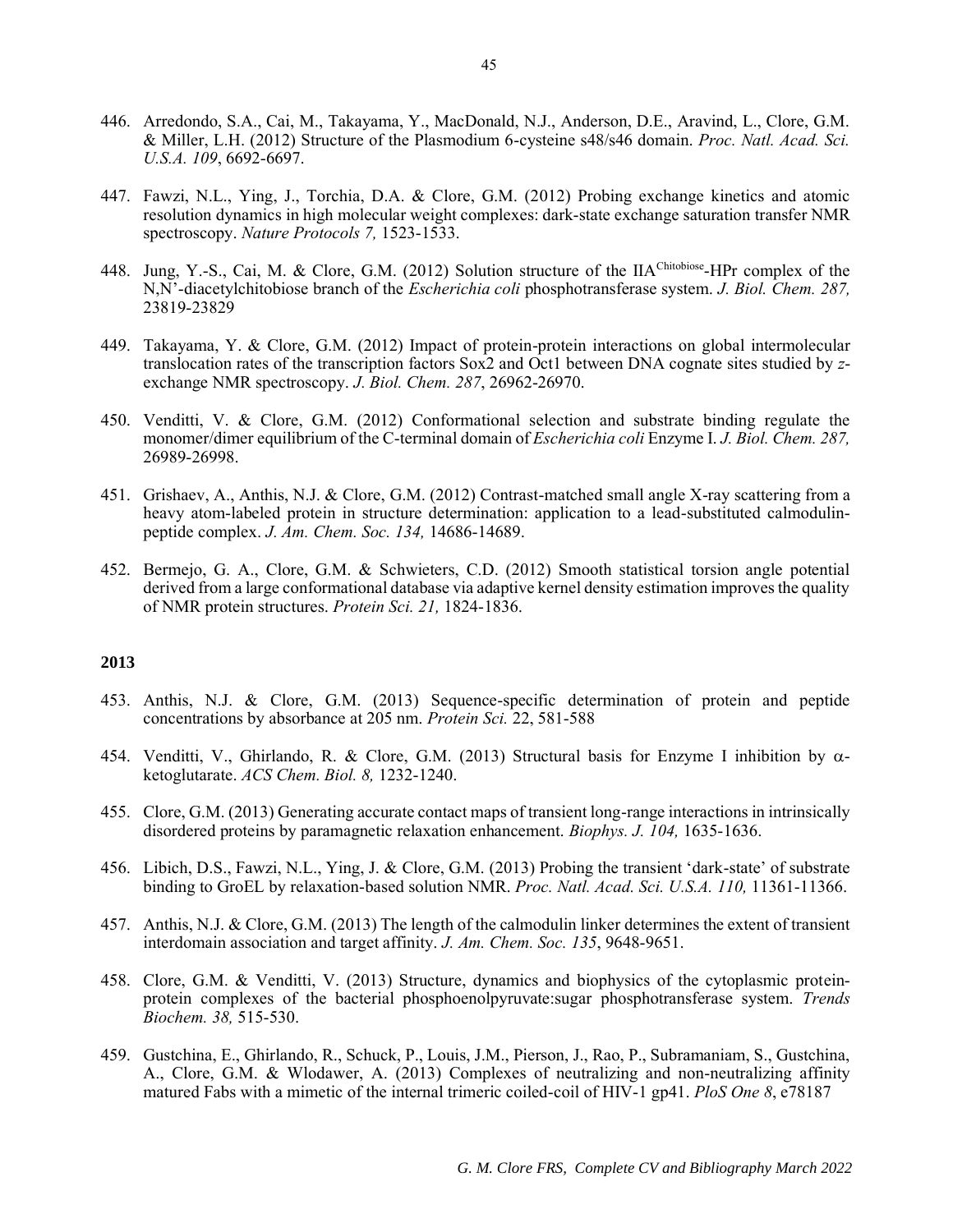- 460. Deshmukh, L., Schwieters, C.D., Grishaev, A., Ghirlando, R., Baber, J.L. & Clore, G.M. (2013) Structure and dynamics of full length HIV-1 capsid protein in solution. *J. Am. Chem. Soc. 135,* 16133- 16147.
- 461. Clore, G.M. (2013) Seeing the invisible by paramagnetic and diamagnetic NMR. Centenary Award and Frederick Gowland Hopkins Memorial Lecture. *Biochem. Soc. Trans. 41,* 1343-1354.

- 462. Clore, G.M. (2014) Interplay between conformational selection and induced fit in multidomain proteinligand binding probed by paramagnetic relaxation enhancement. *Biophysical Chemistry, 186,* 3-12.
- 463. Deshmukh, L., Ghirlando, R. & Clore, G.M. (2014) Investigation of the structure and dynamics of the capsid-spacer peptide 1–nucleocapsid fragment of the HIV-1 Gag polyprotein by solution NMR spectroscopy. *Angwandte Chemie Int. Ed. 53,* 1025-1028
- 464. Tugarinov, V., Venditti, V. & Clore, G.M. (2014) A NMR experiment for simultaneous correlations of valine and leucine/isoleucine methyls with carbonyl chemical shifts in proteins. *J. Biomol. NMR 58,* 1- 8.
- 465. Kozakov, D., Lee, K., Hall, D.R., Beglov, D., Zheng, J., Vakili, P., Schueler-Furman, O., Paschalidis, I.C., Clore, G.M. & Vajda, S. (2014) Encounter complexes and dimensionality reduction in proteinprotein association. *eLife 3*:e01370
- 466. Schwieters, C.D. & Clore, G.M. (2014) Using small angle solution scattering data in Xplor-NIH structure calculations. *Progr. Nucl. Magn. Reson. Spectroscopy. 80*, 1-11.
- 467. Louis, J.M., Aniana, A., Lohith, K., Sayer, J.M., Roche, J., Bewley, C.A. & Clore, G.M. (2014) Binding of HIV-1 gp41-directed neutralizing and non-neutralizing fragment antibody binding domain (Fab) and single chain variable fragment ( $ScFv$ ) antibodies to the ectodomain of gp41 in the pre-hairpin and sixhelix bundle conformations. *Plos One 9*, e104683.
- 468. Fawzi, N.L., Libich, D.S., Ying, J., Tugarinov, V. & Clore, G.M. (2014) Characterizing methyl-bearing side chain contacts and dynamics mediating amyloid  $\beta$  protofibril interactions using <sup>13</sup>C<sub>methyl</sub>-DEST and lifetime line broadening. *Angewandte Chemie 53,* 10345-10349.
- 469. Ryu, K.-S., Tugarinov, V. & Clore, G.M. (2014) Probing the rate limiting step for intramolecular transfer of a transcription factor between specific sites on the same DNA molecule by  $15N_z$ -exchange NMR spectroscopy. *J. Am. Chem. Soc. 136,* 14369-14372.

- 470. Venditti, V., Tugarinov, V., Schwieters, C.D., Grishaev, A. & Clore, G.M. (2015) Large interdomain rearrangement triggered by suppression of micro- to millisecond dynamics in bacterial Enzyme I. *Nature Communications 6,* 5960.
- 471. Anthis, N.J. & Clore, G.M. (2015) Visualizing transient dark states by NMR spectroscopy. *Q. Rev. Biophys. 48*, 35-116.
- 472. Clore, G.M. (2015) Dynamics of Sox2 interactions with DNA. *In Sox2: Biology and Role in Development and Disease*, pp. 225-41, eds. Kondoh, H. & Lovell-Badge, R., Elsevier, Amsterdam.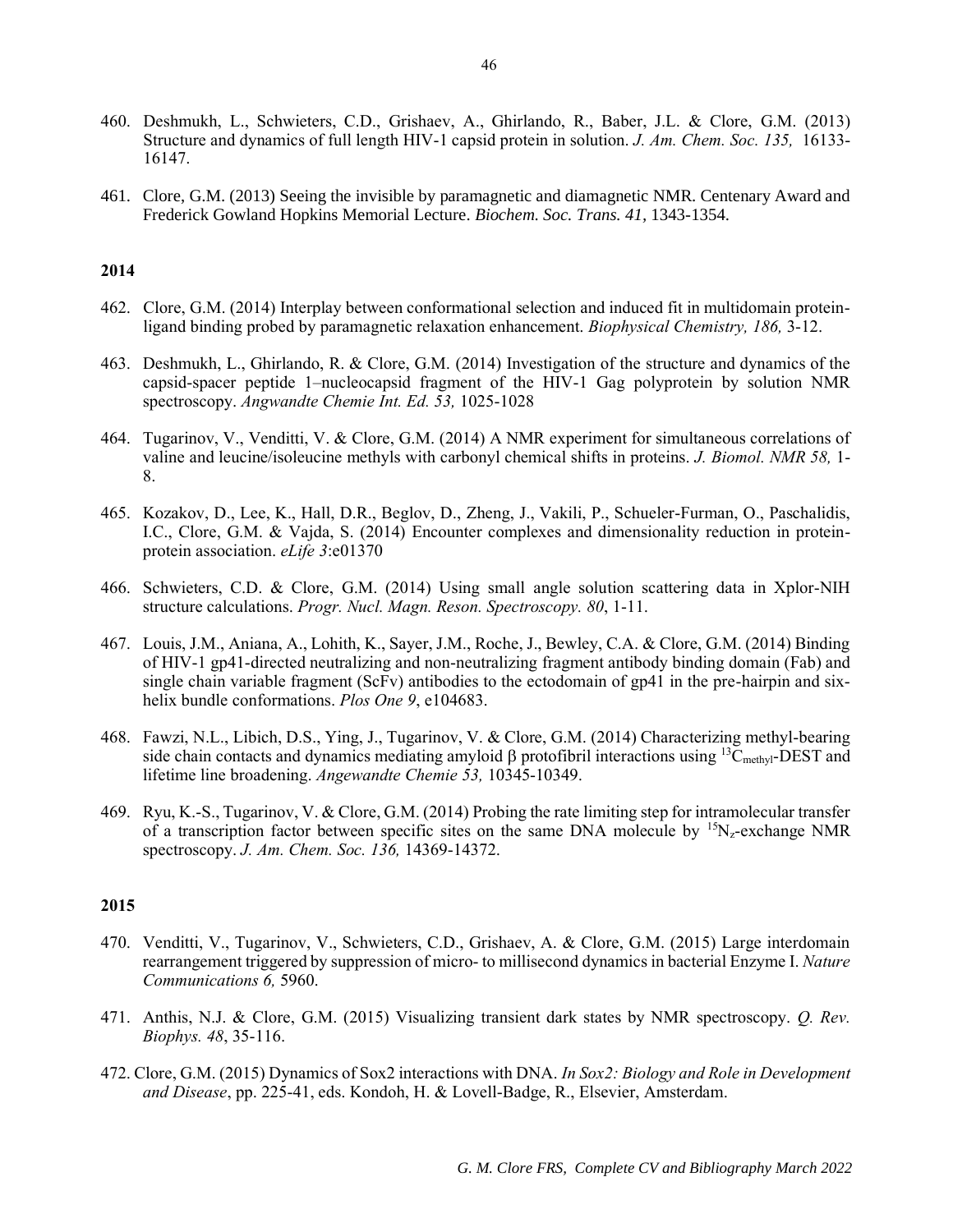- 473. Deshmukh, L., Ghirlando, R. & Clore, G.M. (2015) Conformation and dynamics of the Gag polyprotein of the human immunodeficiency virus 1 studied by NMR spectroscopy. *Proc. Natl. Acad. Sci. U. S. A. 112*, 3374-3379.
- 474. Baber, J.L., Louis, J.M. & Clore, G.M. (2015) Dependence of distance distributons derived from double electron-electron resonance pulsed EPR spectroscopy on pulse-sequence time. *Angewandte Chemie Int. Ed. 56*, 5336-5339.
- 475. Libich, D.S, Tugarinov, V. & Clore, G.M. (2015) Intrinsic unfoldase/foldase activity of the chaperonin GroEL directly demonstrated using multinuclear relaxation-based NMR. *Proc. Natl. Acad. Sci. U. S. A. 112,* 8817-8823.
- 476. Clore, G.M. (2015) Practical aspects of paramagnetic relaxation enhancement in biological macromolecules. *Meth. Enzymol. 564*, 485-497.
- 477. Tugarinov, V., Libich, D.S., Meyer, V., Roche, J. & Clore, G.M. (2015) The energetics of a three-state protein folding system probed by high-pressure relaxation dispersion NMR spectroscopy. *Angewandte Chemie Int. Ed. 54*, 11157-11161.
- 478. Venditti, V., Schwieters, C.D., Grishaev, A. & Clore, G.M. (2015) Dynamic equilibrium between closed and partially-closed states of the bacterial Enzyme I unveiled by solution NMR and X-ray scattering. *Proc. Natl. Acad. Sci. U. S. A. 112*, 11565-11570.
- 479. Louis, J.M., Deshmukh, L., Sayer, J., Aniania, A. & Clore, G.M. (2015) Mutations proximal to sites of autoproteolysis and the  $\alpha$ -helix which co-evolve under drug pressure modulate autoprocessing and vitality of HIV-1 protease. *Biochemistry 54*, 5414-5424.
- 480. Clore, G.M. (2015) NMR in structural and cell biology. In *Encyclopedia of Cell Biology* (eds. Bradshaw, R.A. and Stahl, P.D.), vol. 1, pp. 98-107, Academic Press, Waltham, MA. doi:10.1016/B978-0-12- 394447-4.10019-7.
- 481. Louis, J.M., Baber, J.L. & Clore, G.M. (2015) The C34 peptide fusion inhibitor binds to the 6-helix bundle core domain of HIV-1 gp41 by displacement of the C-terminal helical repeat region. *Biochemistry 54*, 6796-6805.
- 482. Libich, D.S., Tugarinov, V & Clore, G.M. (2015) Flux analysis of GroEL-assisted folding/unfolding. *Proc. Natl. Acad. Sci. U. S. A. 112*, E6833-6844.

- 483. Clore, G.M. (2016) Structure determination of large macromolecular complexes using NMR. In *Encyclopedia of Spectroscopy and Spectrometry*, 3rd ed., 3rd ed., (ed. Lindon, J.C., Tranter G.E. & Koppenaal, D.W.), vol. 4, pp. 316-318, Oxford, Elsevier. http://dx/doi.org/10.1016/B978-0-12-409547- 2.12131-6*.*
- 484. Venditti, V., Egner, T.K. & Clore, G.M. (2016) Hybrid approaches to structural characterization of conformational ensembles of complex macromolecular systems combining NMR residual dipolar couplings and solution X-ray scattering. *Chem. Rev. 11*, 6305-6322.
- 485. Bermejo, G., Clore, G.M. & Schwieters, C.D. (2016) Improving NMR structures of RNA. *Structure 24*, 806-815.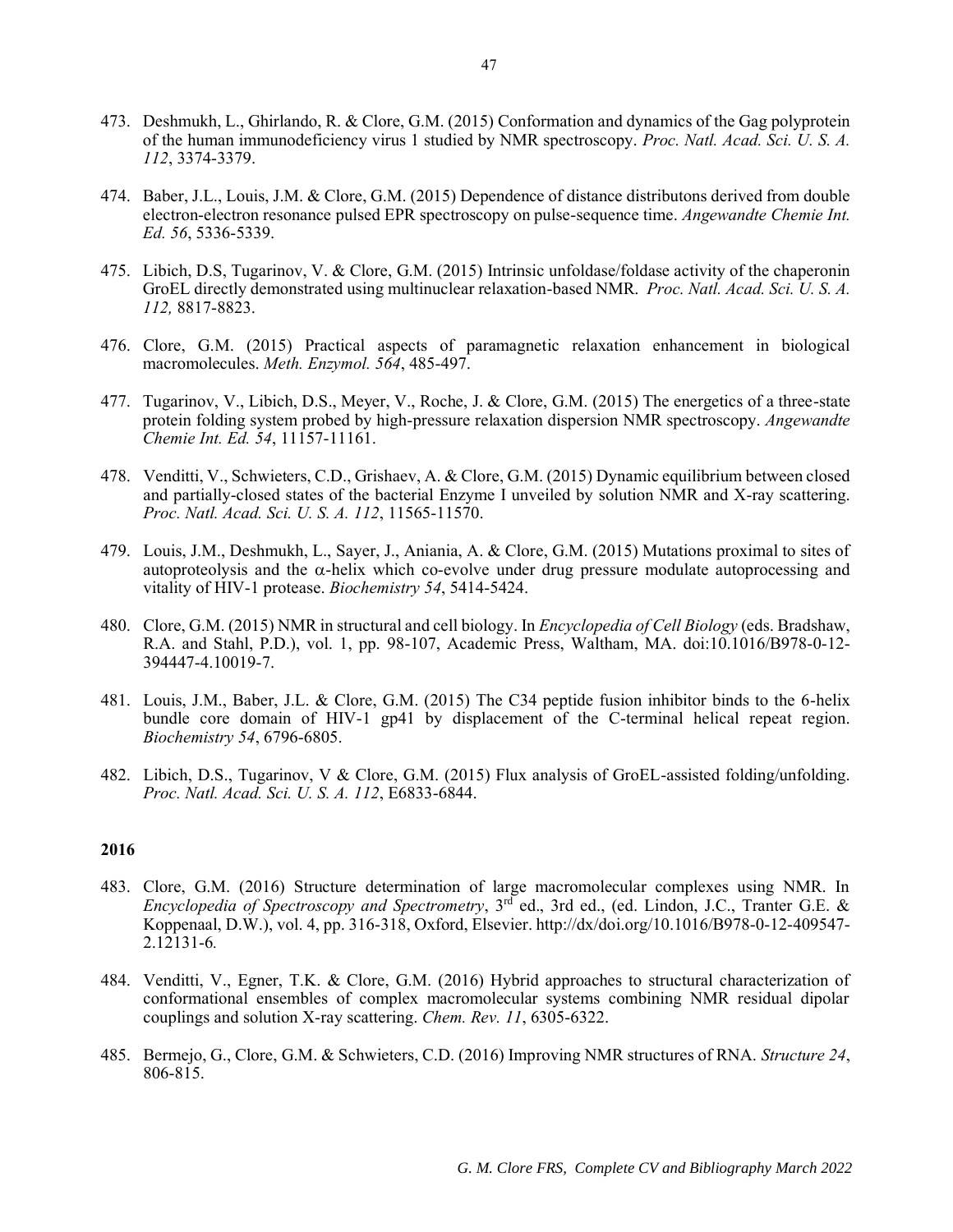- 486. Deshmukh, L., Schweiters, C.D., Grishaev, A. & Clore, G.M. (2016) Quantitative characterization of configurational space sampled by HIV-1 nucleocapsid using solution NMR, X-ray scattering and protein engineering. *ChemPhysChem 17*, 1548-1552.
- 487. Ceccon, A., Tugarinov, V., Bax, A. & Clore, G.M. (2016) Global dynamics and exchange kinetics of a protein on the surface of nanoparticles revealed by relaxation-based solution NMR spectroscopy. *J. Am. Chem. Soc.138*, 5789-5792.
- 488. Schmidt, T., Ghirlando, R., Baber, J. & Clore, G.M. (2016) Quantitative resolution of monomer-dimer populations by inversion modulated DEER EPR spectroscopy. *ChemPhysChem 17*, 2987-2991.
- 489. Cai, M., Huang, Y., Yang, R., Craigie, R. & Clore, G.M. (2016) A simple and robust protocol for highyield expression of perdeuterated proteins in *Escherichia coli* grown in shaker flasks. *J. Biomol. NMR. 66,* 85-91*.*
- 490. Ceccon, A., Clore, G.M. & Tugarinov, V. (2016) Towards interpretation of intermolecular paramagnetic relaxation enhancement outside the fast exchange limit. *J. Biomol. NMR 66,* 1-7.
- 491. Deshmukh, L., Louis, J.M., Ghirlando, R. & Clore, G.M. (2016) Transient Gag-protease interactions revealed by paramagnetic NMR suggest origins of compensatory drug resistance mutations in HIV-1. *Proc. Natl. Acad. Sci. U. S. A. 113*, 12456-12461*.*
- 492. Schmidt, T. Wälti, M.A., Baber, J.L., Hustedt, E.J. & Clore, G.M. (2016) Long distance measurements up to 160 Å in the GroEL tetradecamer using Q-band DEER EPR spectroscopy. *Angewandte Chemie Int. Ed. 55*, 15905-15909.

- 493. Libich, D.S., Tugarinov, V., Ghirlando, R & Clore, G.M. (2017) Confinement and stabilization of Fyn SH3 folding intermediate mimetics within the cavity of the chaperonin GroEL demonstrated by relaxation-based NMR. *Biochemistry 56*, 903-906.
- 494. Ceccon, A., Tugarinov, V., Boughton, A. J., Fushman, D. & Clore, G.M. (2017) Probing the binding modes of a multidomain protein to lipid-based nanoparticles by relaxation-based NMR. *J. Chem. Phys. Lett. 8*, 2535-2540.
- 495. Wälti, M., Schmidt, T., Murray, D.T., Wang, H., Hinshaw, J.E. & Clore, G.M. (2017) The chaperonin GroEL accelerates profibril formation and decorates fibrils of the Het-s prion protein. *Proc. Natl. Acad. Sci. U. S. A. 114,* 9104-9109.
- 496. Wälti, M.A. & Clore, G.M. (2017) Disassembly/reassembly strategy for the production of highly pure GroEL, a tetradecameric supramolecular machine, suitable for quantitative NMR, EPR and mutational studies. *Protein Expression and Purification 142*, 8-15.
- 497. Deshmukh, L., Tugarinov, V., Louis, J.M. & Clore, G.M. (2017) Binding kinetics and substrate selectivity in HIV-1 protease-Gag interactions probed at atomic resolution by chemical exchange NMR. *Proc. Natl. Acad. Sci. U. S. A. 114*, E9855-E9862.

# **2018**

498. Schwieters, C.D., Bermejo, G.A. & Clore, G.M. (2018) Xplor-NIH for molecular structure determination from NMR and other data sources. *Protein Sci. 27*, 26-40.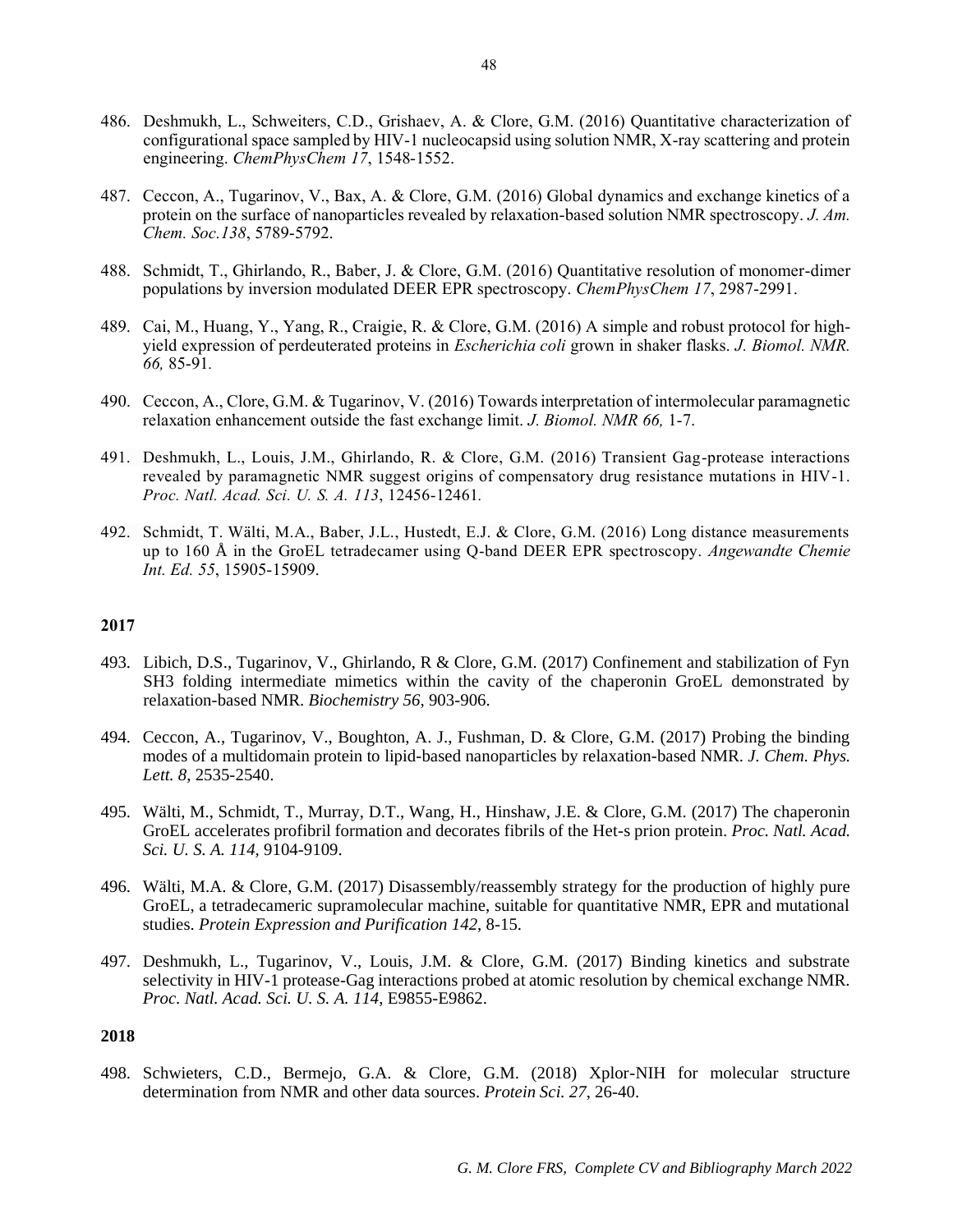- 499. Schmidt, T., Lian, T. & Clore, G.M. (2018) Probing conformational states of the finger and thumb subdomains of HIV-1 reverse transcriptase using double electron-electron resonance EPR spectroscopy. *Biochemistry 55*, 489-493.
- 500. Deshmukh, L., Tugarinov, V., Appella, D.H. & Clore, G.M. (2018) Targeting a dark excited state of HIV-1 nucleocapsid by anti-retoviral thioesters revealed by NMR. *Angewandte Chemie Int. Ed. 57*, 2687-2691.
- 501. Ceccon, A., Schmidt., T., Tugarinov, V., Kotler, S.A. Schwieters, C.D. & Clore, G.M. (2018) Interaction of Huntingtin Exon-1 peptides with lipid-based micellar nanoparticles probed by solution NMR and Qband pulsed EPR. *J. Am. Chem. Soc. 140*, 6199-6202.
- 502. Wälti, M., Libich, D.S. & Clore, G.M. (2018) Extensive sampling of the cavity of the GroEL nanomachine by protein substrates probed by paramagnetic relaxation enhancement. *J. Phys. Chem. Lett. 9*, 3368-3371.
- 503. Ceccon, A., Clore, G.M. & Tugarinov, V. (2018) Decorrelating kinetic and relaxation parameters in exchange saturation transfer NMR: a case study of N-terminal huntingtin peptides binding to unilamellar lipid vesicles. *J. Phys. Chem. B. 122*, 11271-11278*.*
- 504. Wälti, M.A., Steiner, J., Meng, F., Chung, H. S., Louis, J.M., Ghirlando, R., Tugarinov, V., Nath, A. & Clore, G.M. (2018) Probing the mechanism of inhibition of amyloid  $\beta$ (1-42) induced neurotoxicity by the chaperonin GroEL. *Proc. Natl. Acad. Sci. U. S. A. 115,* E11924-E11932.

- 505. Ceccon, A., Tugarinov, V. & Clore, G.M. (2019) TiO<sup>2</sup> nanoparticles catalyze oxidation of Huntingtin exon 1-derived peptides impeding aggregation: a quantitative NMR study of binding and kinetics. *J. Am. Chem. Soc. 141*, 94-97.
- 506. Kotler, S.A., Tugarinov, V., Schmidt, T., Ceccon, A., Libich, D.S., Ghirlando, R., Schwieters, C.D. and Clore, G.M. (2019) Probing initial transient oligomerization events facilitating Huntingtin fibril nucleation at atomic resolution by relaxation-based NMR. *Proc. Natl. Acad. Sci. U. S. A. 116*, 3562- 3571.
- 507. Tugarinov, V. & Clore, G.M. (2019) Exchange saturation transfer and associated NMR techniques for studies of protein interactions involving high molecular weight systems. *J. Biomol. NMR 73*, 461-469.
- 508. Miller-Henkins, L., Paine, E.L., Deshmukh, L., Nikolayesvkiy, H., Lyons, G.C., Scerba, M.T., Gorge-Rosenker, K., Luecke, H., Louis, J.M. Chertova, E., Gorelick, R.J., Ott, D.E., Clore, G.M. & Appella, D.H. (2019) Inhibition of HIV maturation via selective unfolding and crosslinking of Gag polyprotein by a mercaptobenzamide acetylator. *J. Am. Chem. Soc. 141*, 8327-8338.
- 509. Bax, A. & Clore, G.M. (2019) Protein NMR: boundless opportunities. *J. Magn. Reson. 306*, 187-191
- 510. Schmidt, T., Schwieters, C.D. & Clore, G.M. (2019) Spatial domain organization in the HIV-1 reverse transcriptase p66 homodimer precursor probed by double electron-electron resonance EPR. *Proc. Natl. Acad. Sci. U. S. A. 116*, 17809-17816.
- 511. Karamanos, T.K., Tugarinov, V. & Clore, G.M. (2019) Unraveling the structure and dynamics of the human DNAJB6b chaperone by NMR reveals insights into Hsp40-mediated proteostasis. *Proc. Natl. Acad. Sci. U.S.A. 116*, 21529-21538.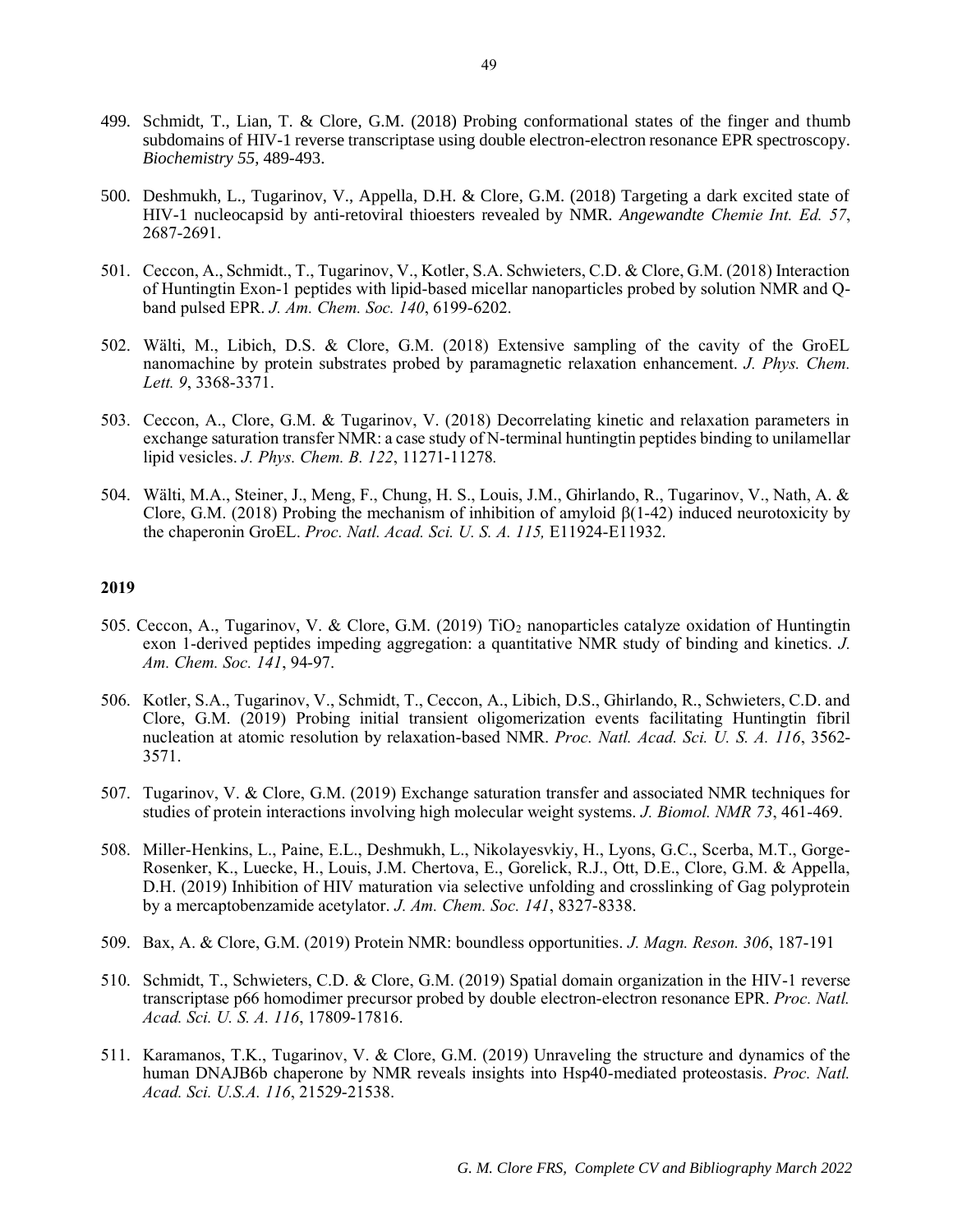- 512. Cai, M., Huang, Y., Craigie, R. & Clore, G.M. (2019) A simple protocol for expression of isotopelabeled proteins in *Escherichia coli* grown in shaker flasks at high cell density. *J. Biomol. NMR 73*, 743- 748.
- 513. Cai, M., Huang, Y., Shen, Y., Li, M., Mizuuchi, M., Ghirlando, R., Mizuuchi, K. & Clore, G.M. (2019) Probing transient excited states of the bacterial cell division regulator MinE by relaxation dispersion NMR spectroscopy. *Proc. Natl. Acad. Sci. U.S.A. 116*, 25446-25455.

- 514. Schwieters, C.D., Bermejo, G.A. & Clore, G.M. (2020) A three-dimensional potential of mean force to improve hydrogen bond geometry in Xplor-NIH protein structure determination. *Protein Sci. 29*, 100- 110.
- 515. Garrett, D.S., Cai., M. & Clore, G.M. (2020) XIPP Multi-dimensional NMR analysis software. *J. Biomol. NMR 74*, 9-25.
- 516. Tugarinov, V., Karamanos, T.K. & Clore, G.M. (2020) Optimized NMR experiments for the isolation of  $I = \frac{1}{2}$  manifold transitions in methyl groups of proteins. *ChemPhysChem* 21, 13-19.
- 517. Karamanos, T.K., Tugarinov, V. & Clore, G.M. (2020) Determining methyl sidechain conformations in a CS-ROSETTA model using 1H-<sup>13</sup>C residual dipolar couplings. *J. Biomol. NMR 74,* 111-118.
- 518. Ceccon, A., Tugarinov, V., Ghirlando, R. & Clore, G.M. (2020) Abrogation of pre-nucleation, transient oligomerization of the Huntingtin exon-1 protein by human profilin-I. *Proc. Natl. Acad. Sci. U.S.A. 117,*  5844-5852.
- 519. Tugarinov, V., Karamanos, T.K. & Clore, G.M. (2020) Magic-angle-pulse driven separation of degenerate <sup>1</sup>H transitions in methyl groups of proteins: application to studies of methyl axis dynamics. *ChemPhysChem.* 21, 1087-1091.
- 520. Okuno, Y., Szabo, A. & Clore, G.M. (2020) Quantitative interpretation of solvent paramagnetic relaxation for probing protein-cosolute interactions. *J. Am. Chem. Soc. 142*, 8281-8290.
- 521. Schmidt, T., Jeon, J., Okuno, Y., Chiliveri, S.C. & Clore, G.M. (2020) Sub-millisecond freezing permits cryoprotectant-free EPR double electron-electron resonance spectroscopy. *ChemPhysChem. 21,* 1224- 1229.
- 522. Schmidt, T., Louis, J.M. & Clore, G.M. (2020) Probing the interaction between HIV-1 protease and the homodimeric p66/p66' reverse transcriptase precursor by double electron-electron resonance EPR spectroscopy. *ChemBioChem 21*, 3051-3055.
- 523. Ceccon, A., Tugarinov, V. & Clore, G.M. (2020) Kinetics of fast tetramerization of the huntingtin exon 1 protein probed by concentration-dependent on-resonance  $R_{10}$  measurements. *J. Phys. Chem. Lett.* 11, 5643-5648.
- 524. Schmidt, T. & Clore, G.M. (2020)  $T_m$  filtering by <sup>1</sup>H-methyl labeling in a deuterated protein for pulsed double electron-electron resonance EPR. *Chem. Commun. 56*, 10890-10893.
- 525. Tugarinov, V., Karamanos, T.K. & Clore, G.M. (2020) Optimized selection of slow-relaxing <sup>13</sup>C transitions in methyl groups of proteins: application to relaxation dispersion. *J. Biomol. NMR 74*, 673- 680.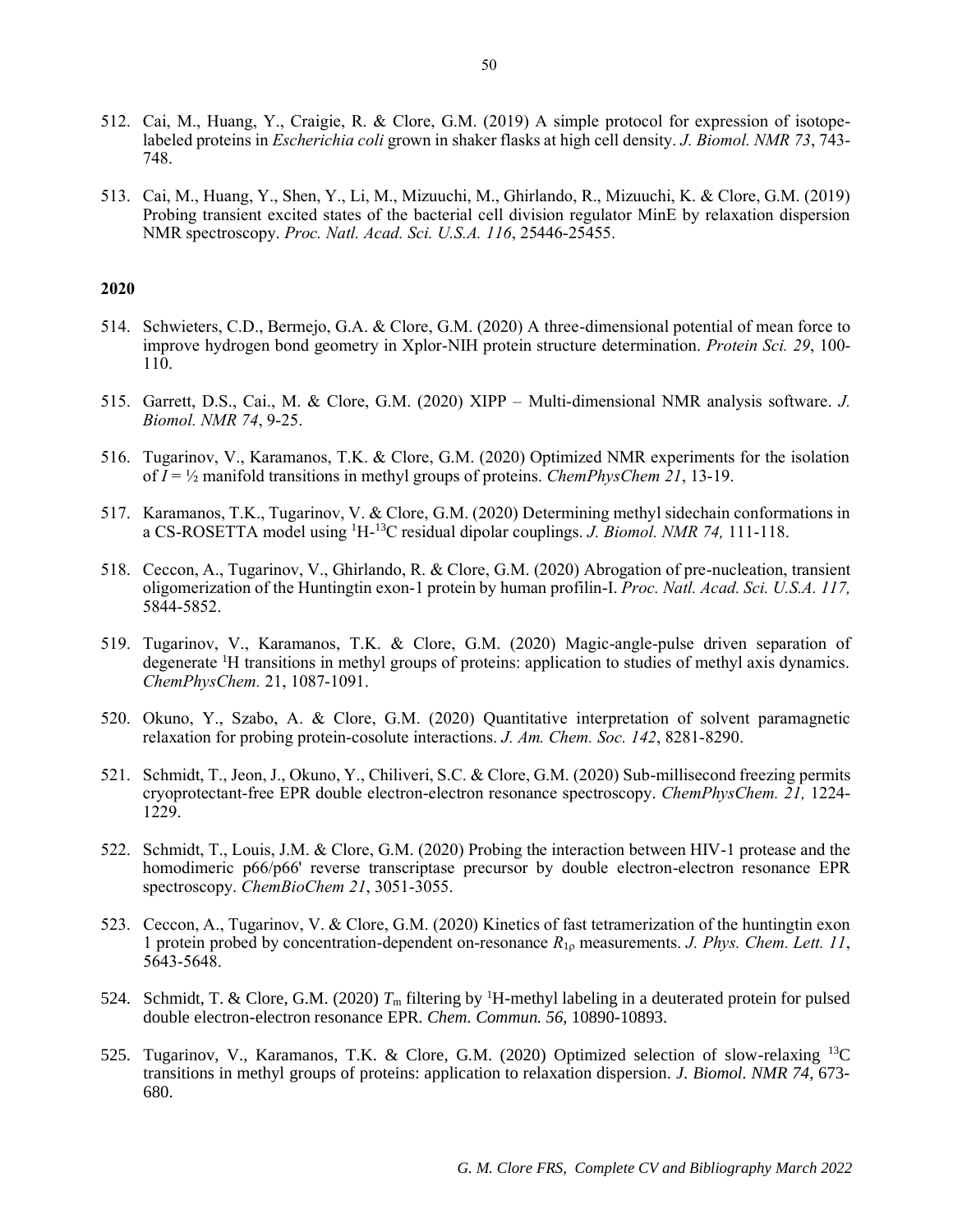526. Karamanos, T.K., Tugarinov, V. & Clore, G.M. (2020) An S/T motif controls reversible oligomerization of the Hsp40 chaperone DNAJB6b through subtle reorganization of a β-sheet backbone. *Proc. Natl. Acad. Sci. U.S.A. 117*, 30441-30450.

# **2021**

- 527. Cai, M., Huang, Y., Lloyd, J., Craigie, R. & Clore, G.M. (2021) A simple and cost-effective protocol for high-yield expression of deuterated and selectively isoleucine/leucine/valine methyl protonated proteins in *Escherichia coli* grown in shake flasks. *J. Biomol. NMR 75,* 83-87.
- 528. Wälti, M.A., Kotler, S.A. & Clore, G.M. (2021) Probing the interaction of huntingtin exon-1 polypeptides with the chaperonin nanomachine GroEL. *ChemBioChem 22,* 1985-1991.
- 529. Tugarinov, V., Ceccon, A. & Clore, G.M. (2021) Probing side-chain dynamics in proteins by NMR relaxation of isolated <sup>13</sup>C magnetization modes in <sup>13</sup>CH3 methyl groups. *J. Phys. Chem. B 125,* 3343- 3352.
- 530. Ceccon, A., Tugarinov, V. & Clore, G.M. (2021) Quantitative exchange NMR-based analysis of huntingtin-SH3 interactions suggests an allosteric mechanism of inhibition of huntingtin aggregation*. J. Am. Chem. Soc. 143*, 9672-9681.
- 531. Tugarinov, V. & Clore, G.M. (2021) The measurement of relaxation rates of degenerate  ${}^{1}H$  transitions in methyl groups of proteins using acute angle radiofrequency pulses. *J. Magn. Reson. Epub ahead of print* doi:10.1016/j.jmr.107034.
- 532. Okuno, Y., Yoo, J., Schwieters, C.D., Best, R.B.. Chung, H.-S., Clore, G.M. (2021) Atomic view of cosolute-induced protein denaturation probed by NMR solvent paramagnetic relaxation enhancement. *Proc. Natl. Acad. Sci. U.S.A. 118,* e2112021118.
- 533. Wälti, M., Canagarajah, B., Schwieters, C.D. & Clore, G.M. (2021) Visualization of sparsely-populated lower oligomeric states of human mitochondrial Hsp60 by cryo-electron microscopy. *J. Mol. Biol. 433,*  167322.

- 533. Karamanos, T.K. & Clore, G.M*.* (2022) Large chaperone complexes through the lens of NMR spectroscopy. *Ann. Rev. Biophysics. 51,* 223-246.
- 535. Tugarinov, V., Ceccon, A. & Clore, G.M. (2022) NMR methods for exploring 'dark' states in ligand binding and protein-protein interactions. *Progr. Nucl. Magn. Reson. Spectr. 128,* 1-24.
- 536. Schmidt, T., Heon, J., Ya, W.M., Schwieters, C.D., Tycko, R. & Clore, G.M. (2022) Time-resolved DEER EPR and solid-state NMR afford kinetic and structural elucidation of substrate binding to  $Ca^{2+}$ ligated calmodulin. *Proc. Natl. Acad. Sci. U.S.A. 119*, e2122308119.
- 537. Cawood, E.M., Clore, G.M. & Karamanos, T.K. (2022) Microsecond backbone motions modulate the oligomerization of the DNAJB6 chaperone. *Angewandte Chemie Int. Ed.* e202116403.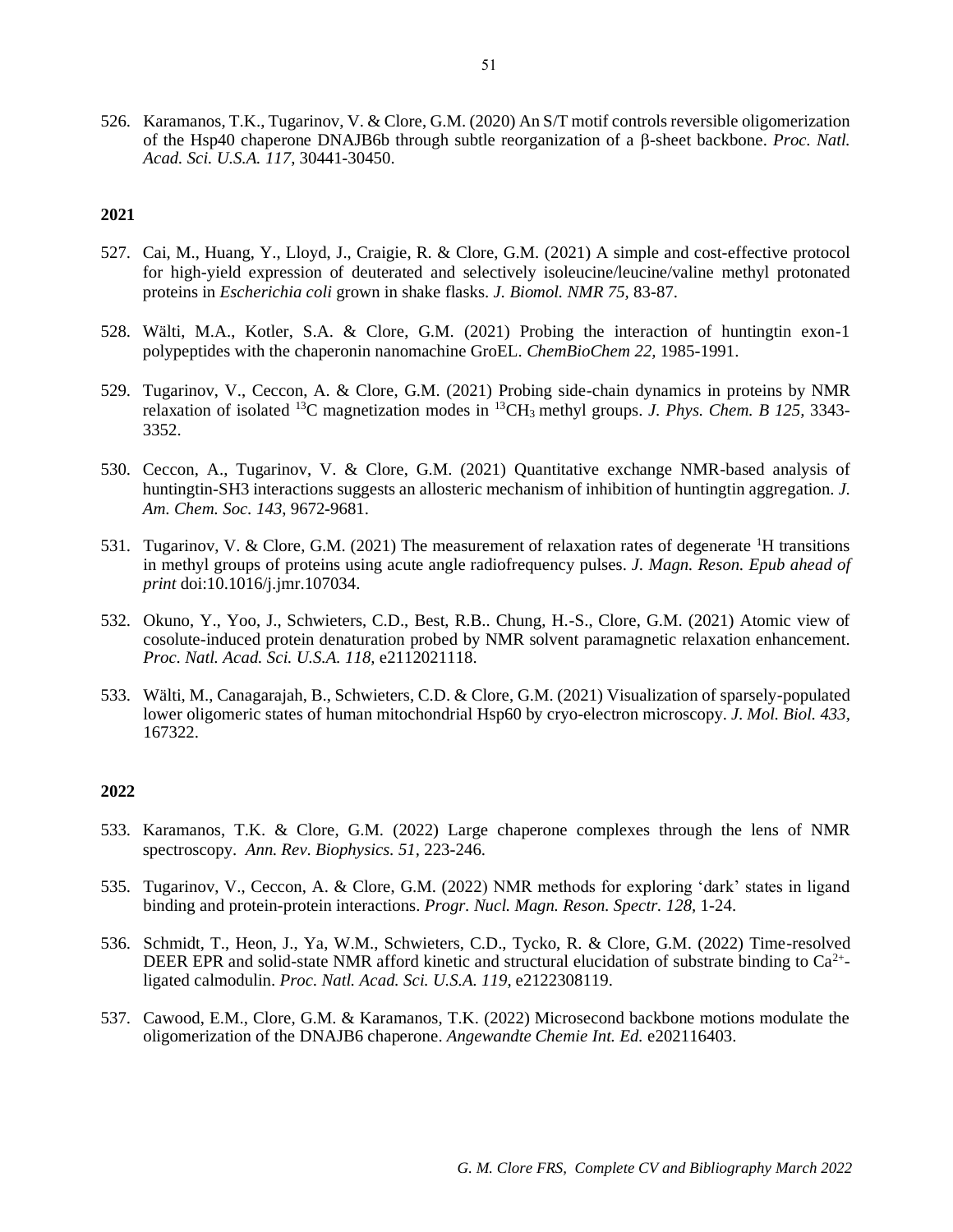#### **Books**

- Clore, G.M. & Gronenborn, A.M. (1993) *NMR of Proteins*, Topics in Molecular and Structural Biology, MacMillan Press, Ltd. (London).
- Clore, G.M. & Potts, J. (2012) *Recent Developments in Biomolecular NMR*, RSC Biomolecular Sciences Series, Royal Society of Chemistry Publishing (Cambridge). doi:10.1039/9781849735391
- Chill, J. & Clore, G.M. (2021) Biophysical Methods (editors), *Current Opinion in Structural Biology*, Vol. 70, [https://www.sciencedirect.com/journal/current-opinion-in-structural-biology/vol/70/ suppl/ C.](https://www.sciencedirect.com/journal/current-opinion-in-structural-biology/vol/70/%20suppl/%20C) Editorial. Seing is believing. doi:10.1016/j.sbi.2021.08.005

# **Patents**

- 1. Clore, G.M., Bewley-Clore, C. A.; Medabalimi, J.L. GP41 inhibitors. US Provisional Application No. 60/339,751 (filed Dec 17, 2001); International Application No. PCT/US02/40684 (filed Dec 17, 2002)
- 2. Clore, G.M., Bewley-Clore, C. A.; Medabalimi, J.L. Novel peptide inhibitor of HIV fusion that disrupts the internal trimeric coiled-coil of gp41. US Provisional Patent Application No. 60/480,070 (filed February 11, 2003). PCT Patent application No. PCT/US04/003794 (filed February 10, 2004)
- 3. Clore, G.M., Bewley-Clore, C. A.; Medabalimi, J.L. Tightly binding antibodies directed against the internal trimeric coiled-coil of gp41 inhibit HIV-envelope mediated cell fusion. US Provisional Patent Application No. 60/480,070 (filed June 20, 2003).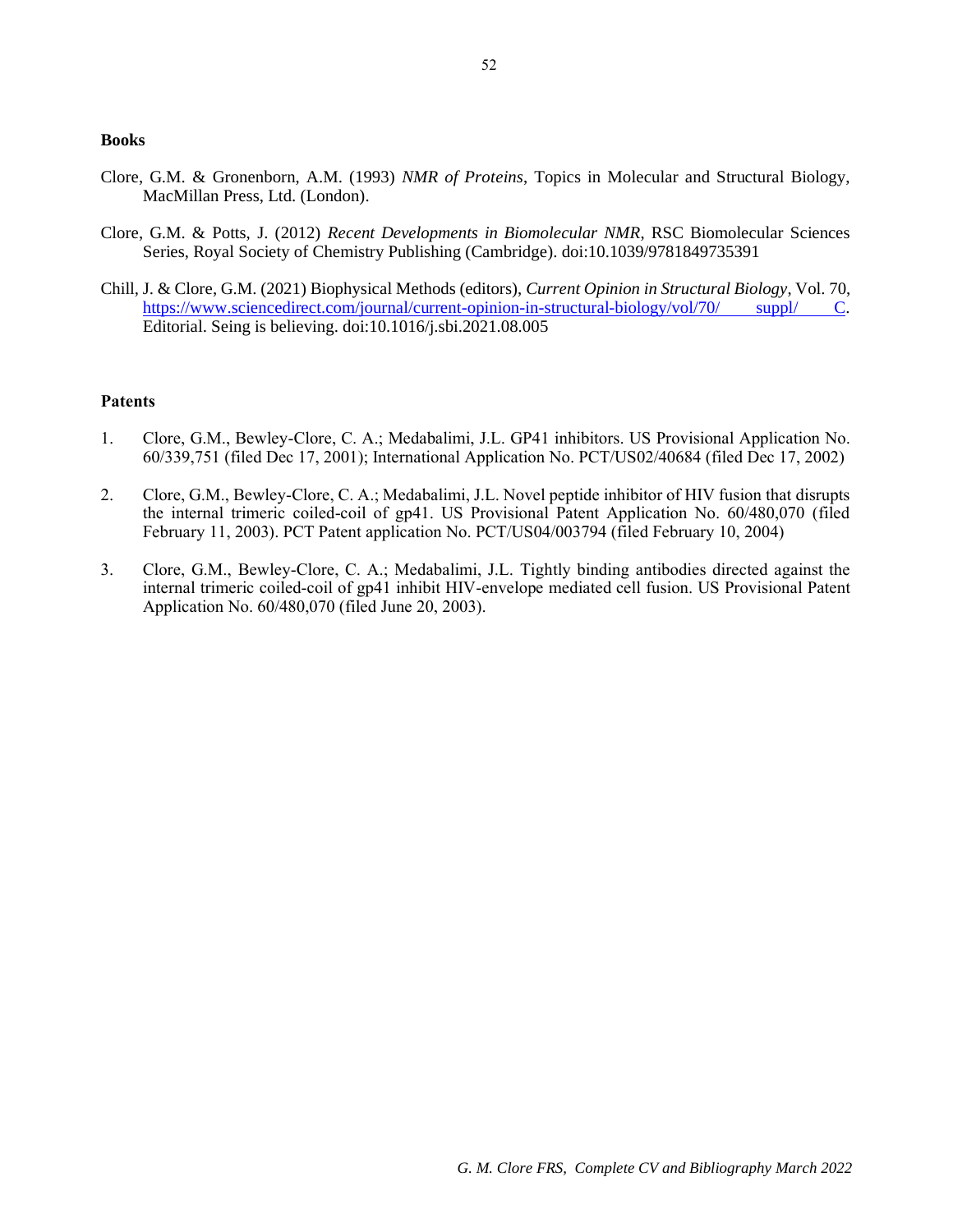# **B. Highly Cited Publications (≥ 100 citations)**

# **Greater than 1000 citations**

- Marion, D., Driscoll, P.C., Kay, L.E., Wingfield, P.T., Bax, A., Gronenborn, A.M. & Clore, G.M. (1989) Overcoming the overlap problem in the assignment of <sup>1</sup>H-NMR spectra of larger proteins using threedimensional heteronuclear <sup>1</sup>H-<sup>15</sup>N Hartmann-Hahn and nuclear Overhauser - multiple quantum coherence spectroscopy: application to interleukin-1 $\beta$ . *Biochemistry 28*, 6150-6156.
- Clore, G.M., Szabo, A., Bax, A., Kay, L.E., Driscoll, P.C. & Gronenborn, A.M. (1990) Deviations from the simple two parameter model free approach to the interpretation of <sup>15</sup>N nuclear magnetic relaxation of proteins. *J. Am. Chem. Soc. 112*, 4989-4991.
- Ikura, M., Clore, G.M., Gronenborn, A.M., Zhu, G., Klee, C.B. & Bax, A. (1992) Solution structure of a calmodulin-target peptide complex by multi-dimensional NMR. *Science 256*, 632-638.
- Brünger, A.T., Adams, P.D., Clore, G.M., DeLano, W.L., Gros, P., Grosse-Kunsteleve, R.W., Jiang, J.-S., Kuszewski, J., Nilges, M., Pannu, N.S., Read, R.J., Rice, L.M., Simonson, T. & Warren, G.L. (1998) Crystallography and NMR system (CNS): a new software suite for macromolecular structure determination. *Acta Cryst. Series D 54*, 901-921.
- Schwieters, C.D., Kuszewski, J., Tjandra, N. & Clore, G.M. (2003) The Xplor-NIH NMR molecular structure determination package. *J. Magn. Reson. 160*, 65-73.

### **500-1000 citations**

- Clore, G.M. & Gronenborn, A.M. (1982) Theory and applications of the transferred nuclear Overhauser effect to the study of the conformations of small ligands bound to proteins. *J. Magn. Reson. 48*, 402-417.
- Nilges, M., Clore, G.M. and Gronenborn, A.M. (1988) Determination of three-dimensional structures of proteins from interproton distance data by hybrid distance geometry-dynamical simulated annealing calculations. *FEBS Lett 229*, 317-324.
- Nilges, M., Clore, G.M. & Gronenborn, A.M. (1988) Determination of three-dimensional structures of proteins from interproton distance data by dynamical simulated annealing from a random array of atoms. *FEBS Letters 239*, 129-136.
- Nilges, M., Gronenborn, A.M., Brünger, A.T. & Clore, G.M. (1988) Determination of three-dimensional structures of proteins by simulated annealing with interproton distance restraints: application to crambin, potato carboxypeptidase inhibitor and barley serine proteinase inhibitor 2. *Protein Engineering 2*, 27-38.
- Kraulis, P.J., Clore, G.M., Nilges, M., Jones, T.A., Pettersson, G., Knowles, J. & Gronenborn, A.M. (1989) Determination of the three-dimensional solution structure of the C-terminal domain of cellobiohydrolase I from *Trichoderma reesei*: a study using nuclear magnetic resonance and hybrid distance geometrydynamical simulated annealing. *Biochemistry 28*, 7241-7257.
- Clore, G.M., Driscoll, P.C., Wingfield, P.T. & Gronenborn, A.M. (1990) Analysis of backbone dynamics of interleukin-1 $\beta$  using two-dimensional inverse detected heteronuclear  ${}^{15}N$ -<sup>1</sup>H NMR spectroscopy. *Biochemistry 29*, 7387-7401.
- Clore, G.M., Appella, E., Yamada, M., Matsushima, K. & Gronenborn, A.M. (1990) The three-dimensional structure of interleukin-8 in solution. *Biochemistry 29*, 1689-1696.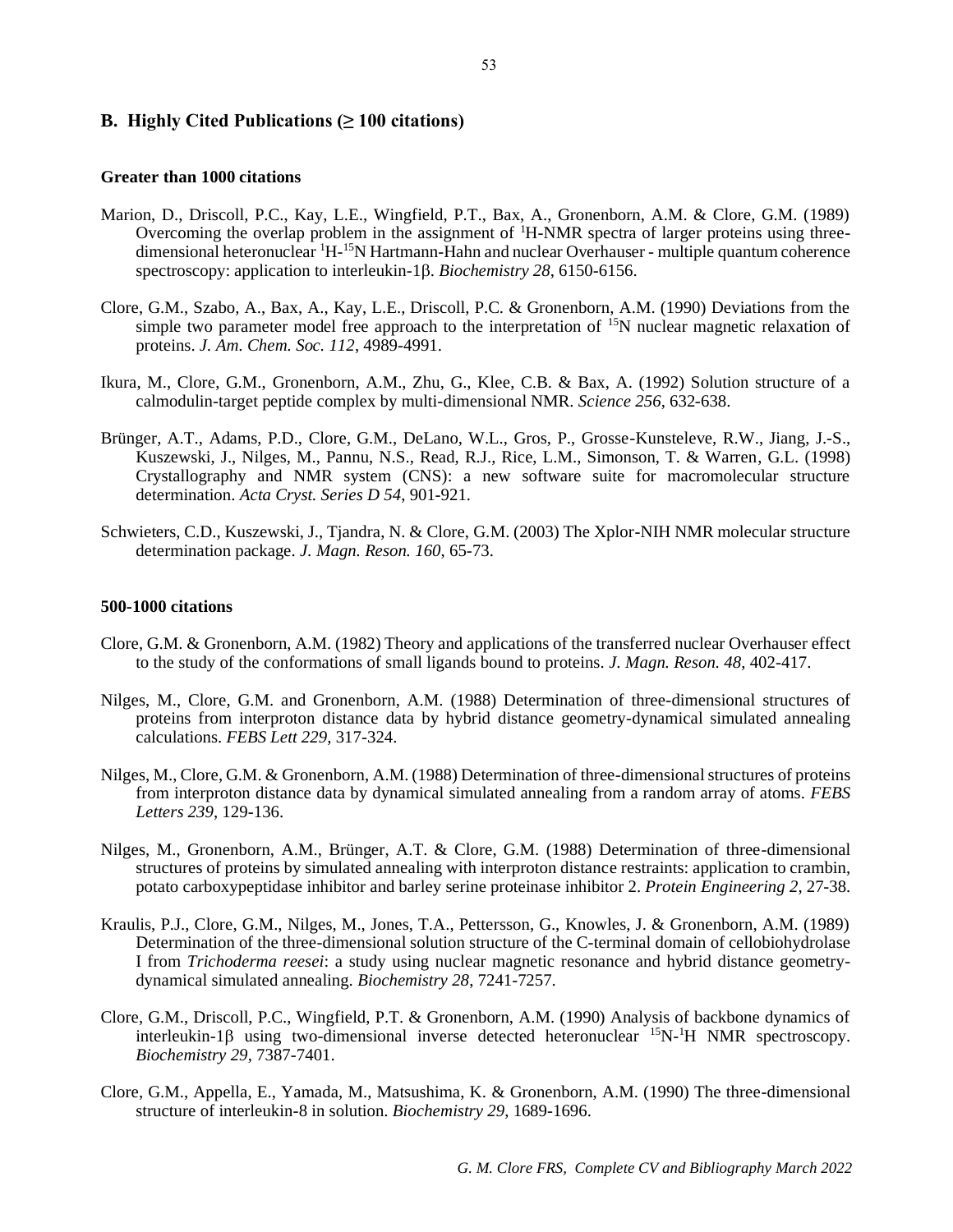- Bax, A., Clore, G.M. & Gronenborn, A.M. (1990) <sup>1</sup>H-<sup>1</sup>H correlation via isotropic mixing of <sup>13</sup>C magnetization: a new three-dimensional approach for assigning <sup>1</sup>H and <sup>13</sup>C spectra of <sup>13</sup>C-enriched proteins. *J. Magn. Reson. 88*, 425-431.
- Gronenborn, A.M., Filpula, D.R., Essig, N.Z., Achari, A., Whitlow, M., Wingfield, P.T. & Clore, G.M. (1991) A novel highly stable fold of the immunoglobulin binding domain of Streptococcal protein G. *Science 253*, 657-661.
- Garrett, D.S., Powers, R., Gronenborn, A.M. & Clore, G.M. (1991) A common sense approach to peak picking two-, three- and four-dimensional spectra using automatic computer analysis of contour diagrams. *J. Magn. Reson. 95*, 214-220.
- Clore, G.M. & Gronenborn, A.M. (1991) Structures of larger proteins in solution: three- and four-dimensional heteronuclear NMR spectroscopy. *Science 252*, 1390-1399.
- Werner, M.H., Huth, J.R., Gronenborn, A.M. & Clore, G.M. (1995) Molecular basis of human 46X,Y sex reversal revealed from the three-dimensional solution structure of the human SRY-DNA complex. *Cell 81*, 705-714.
- Tjandra, N., Omichinski, J.G., Gronenborn, A.M., Clore, G.M. & Bax, A. (1997) Use of dipolar <sup>15</sup>N-<sup>1</sup>H and <sup>13</sup>C<sup>-1</sup>H couplings in the structure determination of magnetically oriented macromolecules in solution. *Nature Struct. Biol. 4*, 732-738.
- Garrett, D.S., Seok, Y.-J., Peterkofsky, A., Clore, G.M. & Gronenborn, A.M. (1997) Identification by NMR of the binding surface for the histidine-containing phosphocarrier protein HPr on the N-terminal domain of Enzyme I of the Escherichia coli phosphotransferase system. Biochemistry 36, 4393-4398.
- Caffrey, M., Cai, M., Kaufman, J., Stahl, S.J., Wingfield, P.T., Covell, D.G., Gronenborn, A.M. & Clore, G.M. (1998) Three-dimensional solution structure of the 44 kDa ectodomain of SIV gp41. *EMBO J. 17*, 4572- 4584.
- Schwieters, C. D., Kuszewski, J. J. & Clore, G.M. (2006) Using Xplor-NIH for NMR molecular structure determination. *Progr. NMR Spectroscopy. 48*, 47-62.
- Clore, G.M. & Iwahara, J. (2009) Theory, practice and applications of paramagnetic relaxation enhancement for the characterization of transient low-population states of biological macromolecules and their complexes. *Chem. Rev. 109*, 4108-4139.

### **200-500 citations**

- Clore, G.M., Gronenborn, A.M., Brunger, A.T. & Karplus, M. (1985) The solution conformation of a heptadecapeptide comprising the DNA binding helix F of the cyclic AMP receptor protein of *Escherichia coli*: combined use of <sup>1</sup>H-nuclear magnetic resonance and restrained molecular dynamics*. J. Mol. Biol. 186*, 435-455.
- Clore, G.M. & Gronenborn, A.M. (1983) Theory of the time dependent transferred nuclear Overhauser effect: application to the structural analysis of ligand-protein complexes in solution*. J. Magn. Reson. 53*, 423- 442.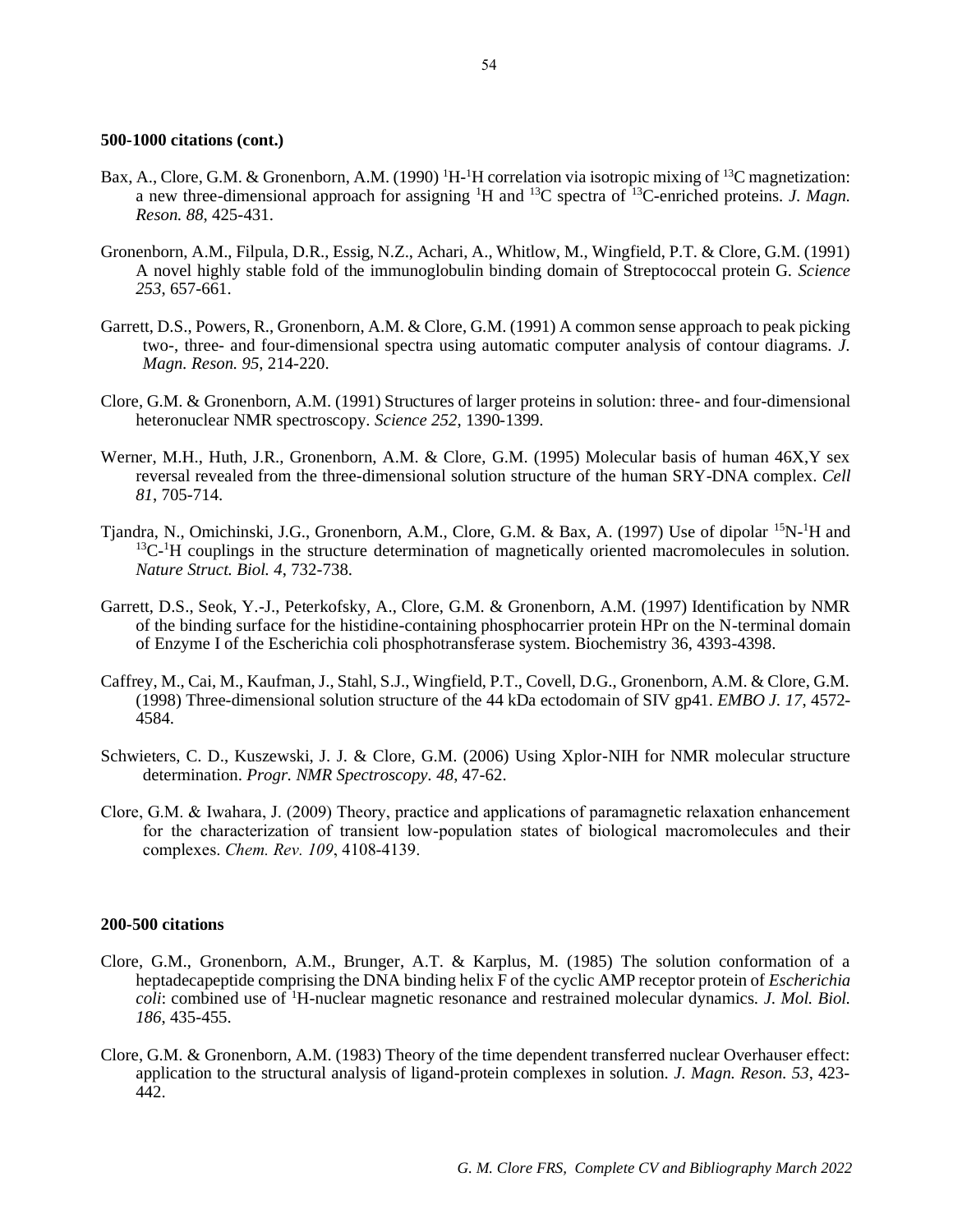- Brünger, A.T., Clore, G.M., Gronenborn, A.M. & Karplus, M. (1986) Three-dimensional structures of proteins determined by molecular dynamics with interproton distance restraints: application to crambin. *Proc. Natl. Acad. Sci. U.S.A. 83*, 3801-3805.
- Clore, G.M., Brünger, A.T., Karplus, M. & Gronenborn, A.M. (1986) Application of molecular dynamics with interproton distance restraints to three-dimensional protein structure determination: a model study of crambin*. J. Mol. Biol. 191*, 523-551.
- Clore, G.M., Nilges, M., Sukumaran, D.K., Brünger, A.T., Karplus, M. & Gronenborn, A.M. (1986) The threedimensional structure of  $\alpha$ 1-purothionin in solution: combined use of nuclear magnetic resonance, distance geometry and restrained molecular dynamics. *EMBO J. 5*, 2729-2735.
- Clore, G.M., Gronenborn, A.M., Nilges, M. & Ryan, C.A. (1987) The three-dimensional structure of potato carboxypeptidase inhibitor in solution: a study using nuclear magnetic resonance, distance geometry and restrained molecular dynamics. *Biochemistry 26*, 8012-8023.
- Oschkinat, H., Griesinger, C., Kraulis, P.J., Sørensen, O.W., Ernst, R.R., Gronenborn, A.M. & Clore, G.M. (1988) Three-dimensional NMR spectroscopy of a protein in solution. *Nature 332*, 374-376.
- Holak, T.A., Engström, Å, Kraulis, P.J., Lindeberg, G., Bennich, H., Jones, T.A., Gronenborn, A.M. & Clore, G.M. (1988) The solution conformation of the antibacterial peptide cecropin A: a nuclear magnetic resonance and dynamical simulated annealing study. *Biochemistry 27*, 7620-7629.
- Clore, G.M. & Gronenborn, A.M. (1989) Determination of three-dimensional structures of proteins and nucleic acids in solution by nuclear magnetic resonance spectroscopy*. CRC Critical Reviews in Biochemistry and Molecular Biology 24*, 479-564.
- Gronenborn, A.M., Bax, A., Wingfield, P.T. & Clore, G.M. (1989) A powerful method of sequential proton resonance assignment in proteins using relayed 15N-<sup>1</sup>H multiple quantum coherence spectroscopy. *FEBS Letters 243*, 93-98.
- Bax, A., Clore, G.M., Driscoll, P.C., Gronenborn, A.M., Ikura, M. & Kay, L.E. (1990) Practical aspects of proton-carbon-carbon-proton three-dimensional correlation spectroscopy of <sup>13</sup>C-labeled proteins. *J. Magn. Reson. 87*, 620-628.
- Clore, G.M., Bax, A., Driscoll, P.C., Wingfield, P.T. & Gronenborn, A.M. (1990) Assignment of the side chain  ${}^{1}H$  and  ${}^{13}C$  resonance of interleukin-1 $\beta$  using double and triple resonance heteronuclear three-dimensional NMR spectroscopy. *Biochemistry 29*, 8172-8184.
- Kay, L.E., Clore, G.M., Bax, A. & Gronenborn, A.M. (1990) Four-dimensional heteronuclear triple resonance NMR spectroscopy of interleukin-1 $\beta$  in solution. *Science 249*, 411-414.
- Ikura, M., Bax, A., Clore, G.M. & Gronenborn, A.M. (1990) Detection of nuclear Overhauser effects between degenerate amide proton resonances by heteronuclear three-dimensional NMR spectroscopy. *J. Am. Chem. Soc.112*, 9020-9022.
- Clore, G.M., Wingfield, P.T. & Gronenborn, A.M. (1991) High resolution three dimensional structure of interleukin- $1\beta$  in solution by three and four dimensional nuclear magnetic resonance spectroscopy. *Biochemistry 30*, 2315-2323.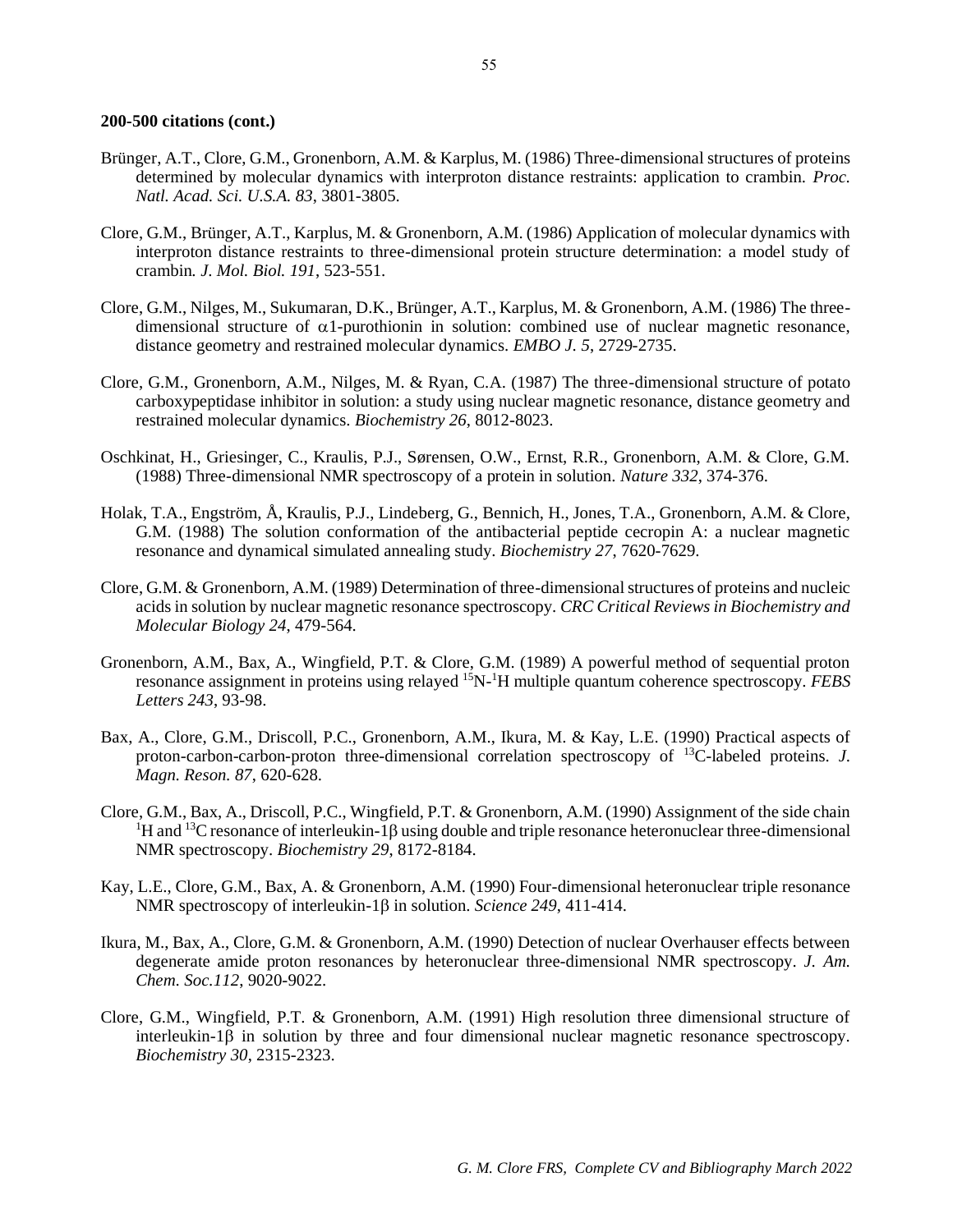- Clore, G.M., Kay, L.E., Bax, A. & Gronenborn, A.M. (1991) Four-dimensional <sup>13</sup>C/<sup>13</sup>C-edited nuclear Overhauser enhancement spectroscopy of a protein in solution: application to interleukin-1 $\beta$ . *Biochemistry 30*, 12-18.
- Clore, G.M. & Gronenborn, A.M. (1991) Applications of three- and four-dimensional heteronuclear NMR spectroscopy to protein structure determination. *Progr. Nucl. Magn. Reson. Spectroscopy 23*, 43-92.
- Clore, G.M. & Gronenborn, A.M. (1991) Two, three and four dimensional NMR methods for obtaining larger and more precise three-dimensional structures of proteins in solution. *Ann. Rev. Biophys. Biophys. Chem. 20*, 29-63.
- Baldwin, E.T., Weber, I.T., St. Charles, R., Xuan, J.C., Appella, E., Yamada, M., Matsushima, K., Edwards, B.F.P., Clore, G.M., Gronenborn, A.M. & Wlodawer, A. (1991) Crystal structure of interleukin-8: symbiosis of NMR and crystallography. *Proc. Natl. Acad. Sci. U.S.A. 88*, 502-506.
- Omichinski, J.G., Clore, G.M., Schaad, O., Felsenfeld, G., Trainor, C., Appella, E., Stahl, S.J. & Gronenborn, A.M. (1993) NMR structure of a specific DNA complex of Zn-containing DNA binding domain of GATA-1. *Science 261*, 438-446.
- Vuister, G.W., Clore, G.M., Gronenborn, A.M., Powers, R., Garrett, D.S., Tschudin, R. & Bax, A. (1993) Increased resolution and improved spectral quality in four-dimensional  ${}^{13}C/{}^{13}C$ -separated HMQC-NOE-HMQC spectra using pulsed field gradients. *J. Magn. Reson. Series B 101*, 210-213.
- Clore, G.M., Omichinski, J.G., Sakaguchi, K., Zambrano, N., Sakamoto, H., Appella, E. & Gronenborn, A.M. (1994) High-resolution solution structure of the oligomerization domain of p53 by multi-dimensional NMR. *Science 265*, 386-391.
- Clore, G.M. & Gronenborn, A.M. (1994) Multidimensional heteronuclear nuclear magnetic resonance of proteins. *Meth. Enzymol. 239*, 349-363.
- Lodi, P.J., Garrett, D.S., Kuszewski, J., Tsang, M.L.S., Weatherbee, J.A., Leonard, W.J., Gronenborn, A.M. & Clore, G.M. (1994) High resolution solution structure of the  $\beta$  chemokine hMIP-1 $\beta$  by multidimensional NMR. *Science 263*, 1762-1767.
- Lodi, P.J., Ernst, J.A., Kuszewski, J., Hickman, A.B., Engelman, A., Craigie, R., Clore, G.M. & Gronenborn, A.M. (1995) Solution structure of the DNA binding domain of HIV-1 integrase. *Biochemistry 34*, 9826- 9833.
- Qin, J., Clore, G.M. Kennedy, W.M.P., Huth, J.R. & Gronenborn, A.M. (1995) Solution structure of human thioredoxin in a mixed disulfide intermediate complex with its target peptide from the transcription factor NFkB. *Structure 3*, 289-297.
- Ernst, J.A., Clubb, R.T., Zhou, H.-X., Gronenborn, A.M. & Clore, G.M. (1995) Demonstration of positionally disordered water within a protein hydrophobic cavity by NMR. *Science 267*, 1813-1817.
- Makhatadze, G.I., Clore, G.M. & Gronenborn, A.M. (1995) Solvent isotope effect and protein stability. *Nature Struct. Biol.* 2, 852-855.
- Clore, G.M., Ernst, J., Clubb, R.T., Omichinski, J.G., Kennedy, W.M.P., Sakaguchi, K., Appella, E. & Gronenborn, A.M. (1995) Refined solution structure of the oligomerization domain of the tumour suppressor p53. *Nature Struct. Biol. 2*, 321-332.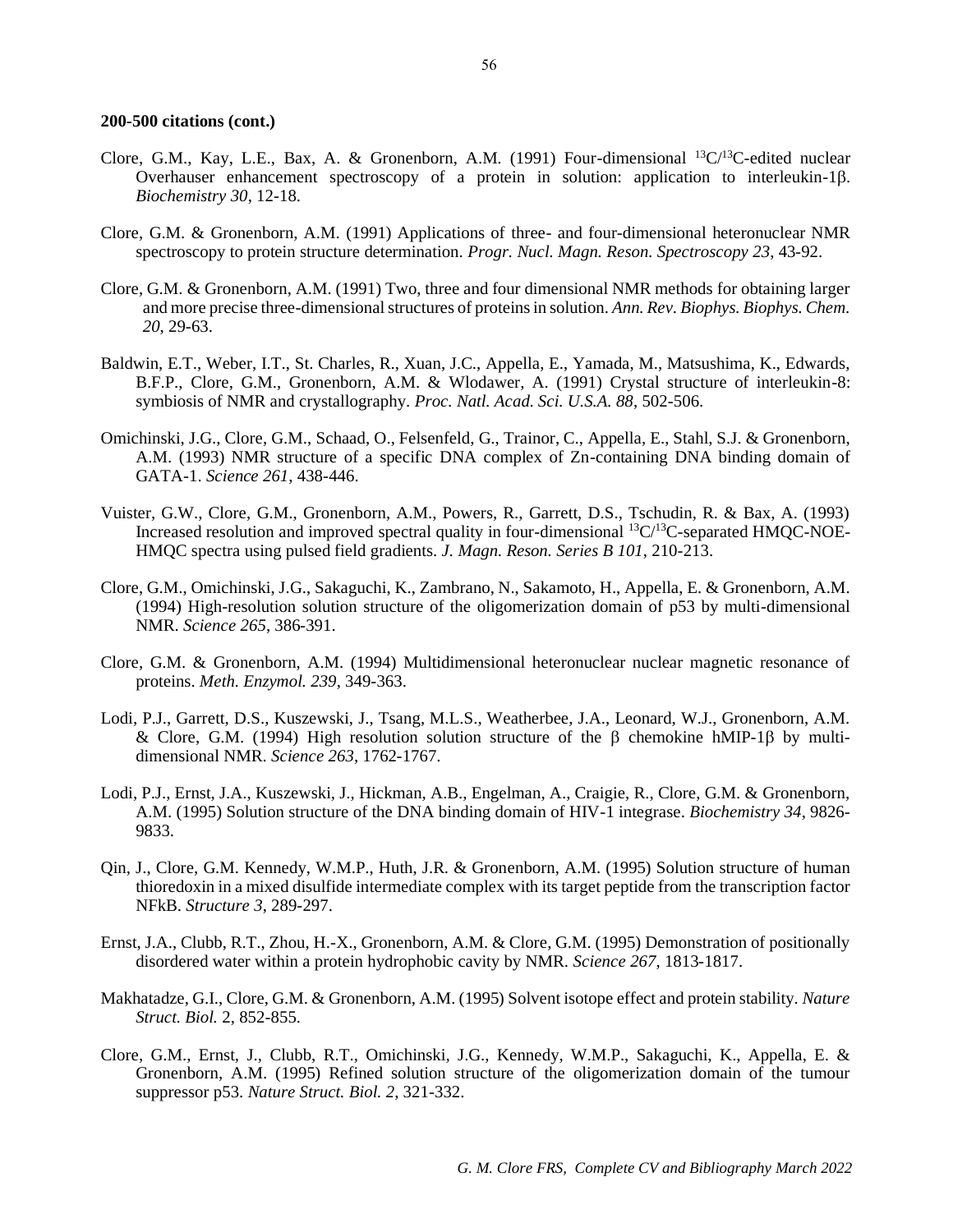- Grzesiek, S., Bax, A., Clore, G.M., Gronenborn, A.M., Hu, J.-H., Kaufman, J., Palmer, I., Stahl, S.J. & Wingfield, P.T. (1996) The solution structure of HIV-1 Nef reveals an unexpected fold and permits delineation of the binding surface for the SH3 domain of Hck tyrosine protein kinase. *Nature Struct. Biol. 3*, 340-345.
- Werner, M.H., Gronenborn, A.M. & Clore, G.M. (1996) Intercalation, DNA kinking and the control of transcription. *Science 271*, 778-784.
- Trainor, C.D., Omichinski, J.G., Vandergon, T.L., Gronenborn, A.M., Clore, G.M. & Felsenfeld, G. (1996) A palyndromic regulatory site with vertebrate GATA-1 promoters requires both zinc fingers of the GATA-1 DNA binding domain for high affinity interaction. *Mol. Cell. Biol. 16*, 2238-2247.
- Kuszewski, J., Gronenborn, A.M. & Clore, G.M. (1996) Improving the quality of NMR and crystallographic protein structures by means of a conformational database potential derived from structure databases. *Protein Science 5*, 1067-1080.
- Huth, J.R., Bewley, C.A., Nissen, M.S., Evans, J.N.S., Reeves, R., Gronenborn, A.M. & Clore, G.M. (1997) The solution structure of an HMG-I(Y)/DNA complex defines a new architectural minor groove binding motif. *Nature Sruct. Biol. 4*, 657-665.
- Cai, M., Zheng, R., Caffrey, M., Craigie, R., Clore, G.M. & Gronenborn, A.M. (1997) Solution structure of the N-terminal zinc binding domain of HIV-1 integrase. *Nature Struct. Biol. 4*, 567-577.
- Omichinski, J.G., Pedone, P.V., Felsenfeld, G., Gronenborn, A.M. & Clore, G.M. (1997) The solution structure of a specific GAGA factor/DNA complex reveals a modular binding mode. *Nature Struct. Biol. 4*, 122- 132.
- Tjandra, N., Garrett, D.S., Gronenborn, A.M., Bax, A. & Clore, G.M. (1997) Defining long range order in NMR structure determination from the dependence of heteronuclear relaxation times on rotational diffusion anisotropy. *Nature Struct. Biol.4*, 443-449.
- Kuszewski, J., Gronenborn, A.M. & Clore, G.M. (1997) Improvements and extensions in the conformational database potential for the refinement of NMR and X-ray structures of proteins and nucleic acids. *J. Magn. Reson. 125*, 171-177.
- Clore, G.M. & Gronenborn, A.M. (1997) NMR structures of proteins and protein complexes larger than 20 kDa. *Curr. Op. Chem. Biol. 2*, 564-570 (1998).
- Huth, J.R., Bewley, C.A., Jackson, B.M., Hinnebusch, A.G., Clore, G.M. & Gronenborn, A.M. (1997) Design of an expression system for detecting folded protein domains and mapping macromolecular interactions by NMR. *Protein Sci. 6*, 2359-2364.
- Bewley, C.A., Gustafson, K.R., Boyd, M.R., Covell, D.G., Bax, A., Clore, G.M. & Gronenborn, A.M. (1998) Solution structure of cyanovirin-N, a potent HIV-inactivating protein. *Nature Struct. Biol.* 5, 571-578.
- Bewley, C.A., Gronenborn, A.M. & Clore, G.M. (1998) Minor-groove binding architectural proteins: structure, function and DNA recognition. *Ann. Rev. Biophys. Biomolec. Struct. 27*, 105-131.
- Clore, G.M. & Gronenborn, A.M. (1998) Determining structures of large proteins and protein complexes by NMR. *Trends in Biotechnology 16*, 22-34.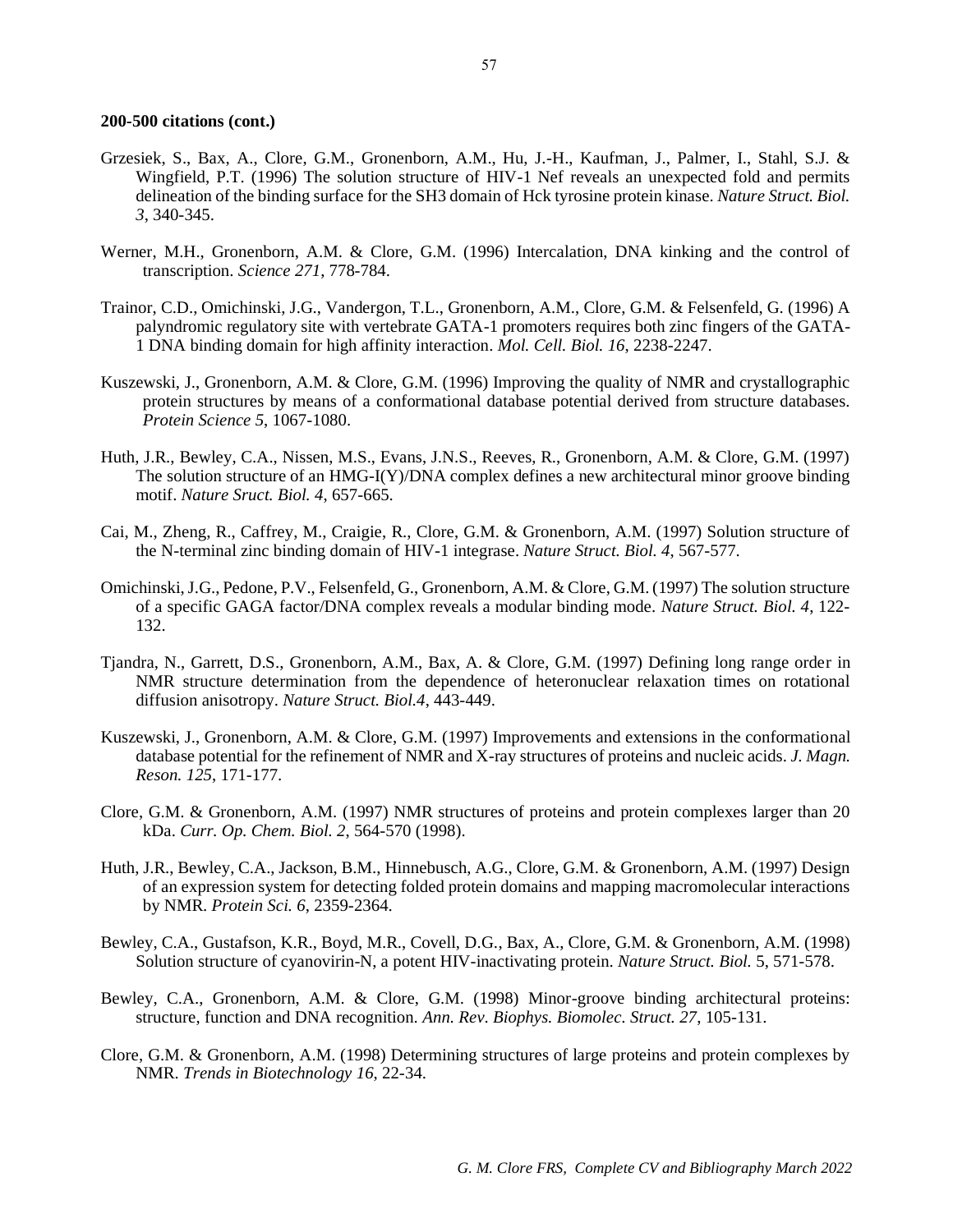- Clore, G.M., Gronenborn, A.M. & Tjandra, N. (1998) Direct refinement against residual dipolar couplings in the presence of rhombicity of unknown magnitude. *J. Magn. Reson. 131*, 159-162.
- Clore, G.M., Gronenborn, A.M. & Bax, A. (1998) A robust method for determining the magnitude of the fully asymmetric alignment tensor of oriented macromolecules in the absence of structural information. *J. Magn. Reson. 133*, 216-221.
- Clore, G.M. & Gronenborn, A. M. (1998) New methods of structure refinement for macromolecular structure determination by NMR. *Proc. Natl. Acad. Sci. U.S.A. 95*, 5891-5898.
- Clore, G.M., Starich, M.R., Gronenborn, A.M. (1998) Measurement of residual dipolar couplings of macromolecules aligned in the nematic phase of a colloidal suspension of rod-shaped viruses*. J. Am. Chem. Soc. 120*, 10571-10572.
- Cai, M., Huang, Y., Sakaguchi, K., Clore, G.M., Gronenborn, A.M. & Craigie, R. (1998) An efficient and cost-effective isotope labeling protocol for proteins expressed in *Escherichia coli*. *J. Biomol. NMR 11*, 97-102.
- Kuszewski, J., Gronenborn, A.M. & Clore, G.M. (1999) Improving the packing and accuracy of NMR structures with a pseudopotential for the radius of gyration. *J. Am. Chem. Soc. 121*, 2337-2338.
- Cornilescu, G., Ramirez, B.E., Frank, M.K., Clore, G.M., Gronenborn, A.M. & Bax, A. (1999) Correlation between  ${}^{3h}$ J<sub>NC</sub>' and hydrogen bond length in proteins. *J. Am. Chem. Soc. 121*, 6275-6279.
- Garrett, D.S., Seok, Y.-J., Peterkofsky, A., Gronenborn, A.M. & Clore, G.M. (1999) Solution structure of the 40,000 M<sup>r</sup> phosphoryl transfer complex between Enzyme I and HPr. *Nature Struct. Biol. 6*, 166-173.
- Clore, G.M. & Garrett, D.S. (1999) R-factor, Free R and complete cross-validation for dipolar coupling refinement of NMR structures. *J. Am. Chem. Soc. 121*, 9008-9012.
- Clore, G.M. (2000) Accurate and rapid docking of protein-protein complexes on the basis of intermolecular nuclear Overhauser enhancement data and dipolar couplings by rigid body minimization. *Proc. Natl. Acad. Sci. U.S.A. 97*, 9021-9025.
- Cai, M., Huang, Y., Ghirlando, R., Wilson, K.L., Craigie, R. and Clore, G.M. (2001) Solution structure of the constant region of nuclear envelope protein LAP2 reveals two LEM-domain structures: one binds BAF and the other binds DNA. *EMBO J. 20*, 4399-4407.
- Iwahara, J., Schwieters, C.D. & Clore, G.M. (2004) Ensemble approach for NMR structure refinement against <sup>1</sup>H paramagnetic relaxation enhancement data arising from a flexible paramagnetic group attached to a macromolecule. *J. Am. Chem. Soc. 126,* 5879-5896.
- Clore, G.M. & Schwieters, C.D. (2004) How much backbone motion in ubiquitin is required to be consistent with dipolar coupling data measured in multiple alignment media as assessed by independent crossvalidation. *J. Am. Chem. Soc. 126*, 2923-2938.
- Iwahara, J. & Clore, G. M. (2006) Detecting transient intermediates in macromolecular binding by paramagnetic NMR. *Nature 440, 1227-1230.*
- Tang, C., Iwahara, J. & Clore, G.M. (2006) Visualization of transient encounter complexes in protein-protein association. *Nature 444*, 383-386.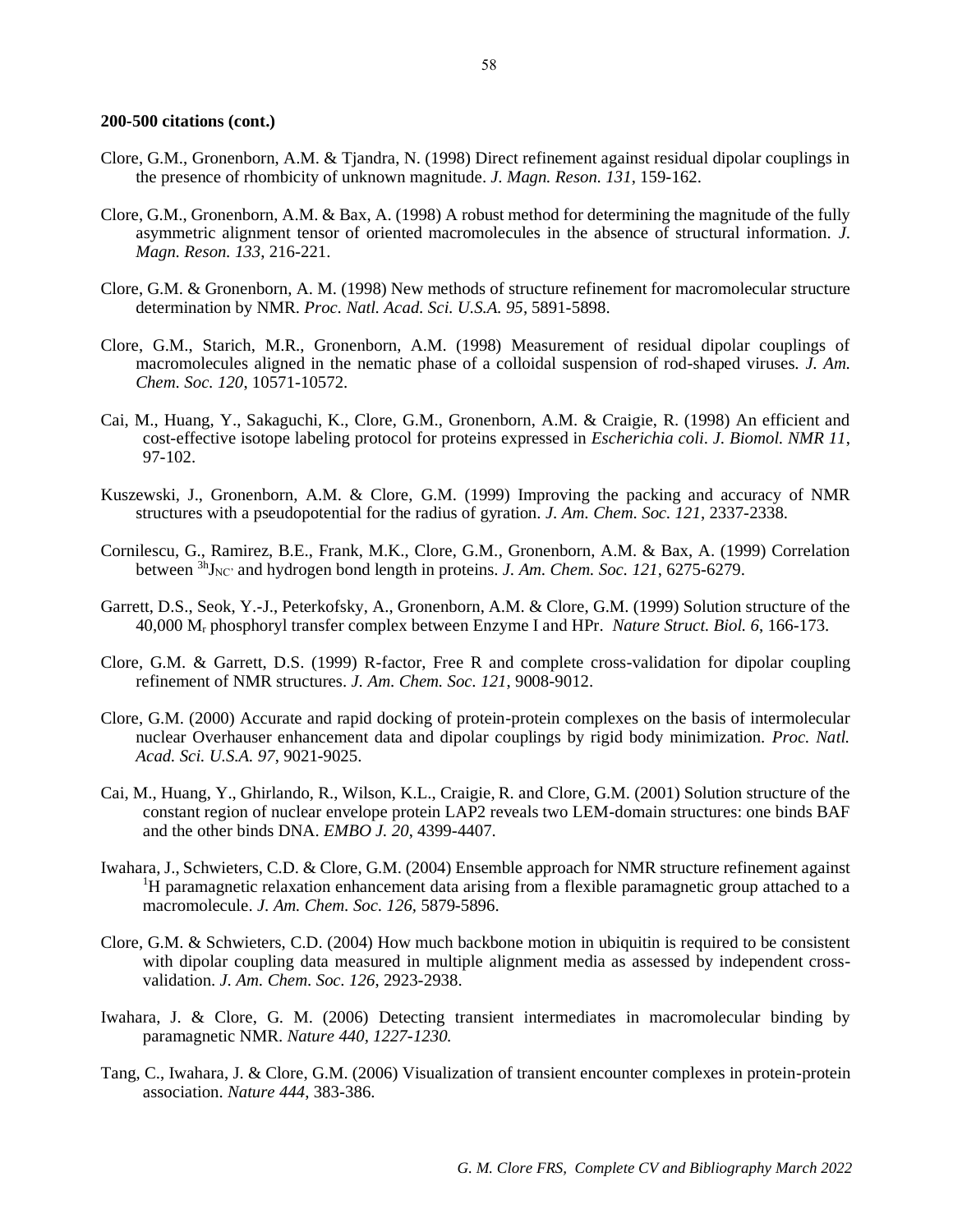- Tang, C., Schwieters, C.D. & Clore, G.M. (2007) Open-to-closed transition in apo maltose-binding protein visualized by paramagnetic NMR. *Nature 449,* 1878-1882.
- Clore, G.M., Tang, C. & Iwahara, J. (2007) Elucidating transient macromolecular interactions using paramagnetic relaxation enhancement. *Curr. Op. Struct. Biol. 17*, 603-616.
- Iwahara, J., Tang, C. & Clore, G.M. (2007) Practical aspects of <sup>1</sup>H transverse paramagnetic relaxation enhancement measurements on macromolecules. *J. Magn. Reson. 184*, 185-195.
- Fawzi, N.L., Ying, J., Ghirlando, R, Torchia, D.A. & Clore, G.M. (2011) Atomic resolution dynamics on the surface of amyloid protofibrils probed by solution NMR. *Nature 480,* 268-272.
- Anthis, N.J. & Clore, G.M. (2013) Sequence-specific determination of protein and peptide concentrations by absorbance at 205 nm. *Protein Sci.* 22, 581-588

#### **100-200 Citations**

- Clore, G.M., Andreasson, L.E., Karlsson, B., Aasa, R. & Malstrom, B.G. (1980) Characterization of the low temperature intermediates of the reaction of fully reduced soluble cytochrome oxidase with oxygen by electron paramagnetic resonance and optical spectroscopy. *Biochem. J. 185*, 139-154.
- Clore, G.M., Andreasson, L.E., Karlsson, B., Aasa, R. & Malstrom, B.G. (1980) Characterization of the low temperature intermediates of the reaction of fully reduced soluble cytochrome oxidase with oxygen by electron paramagnetic resonance and optical spectroscopy. *Biochem. J. 185*, 139-154.
- Clore, G.M., Kimber, B.J. & Gronenborn, A.M. (1983) The 1-1 hard pulse: a novel, simple and effective method of water resonance suppression in FT-<sup>1</sup>H-NMR. *J. Magn. Reson. 54*, 170-173.
- Gronenborn, A.M. & Clore, G.M. (1985) Investigations into the solution structures of short nucleic acid fragments by means of nuclear Overhauser enhancement measurements. *Progr. Nucl. Magn. Reson. Spectroscopy 17*, 1-32.
- Perutz, M.F., Gronenborn, A.M., Clore, G.M., Hogg, J.H. & Shi, T. (1985) The pK<sub>a</sub>'s of two histidines in human haemoglobin, the Bohr effect and the dipole moment of  $\alpha$ -helices. *J. Mol. Biol. 183*, 491-498.
- Clore, G.M. & Gronenborn, A.M. (1985) Assessment of errors involved in the determination of interproton distance ratios and distances by means of one- and two-dimensional NOE measurements. *J. Magn. Reson. 61*, 158-164.
- Clore, G.M., Gronenborn, A.M. Carlson, G. & Meyer, E.F. (1986) Stereochemistry of binding of the tetrapeptide Acetyl-Pro-Ala-Pro-TyrNH2 to porcine pancreatic elastase: combined use of twodimensional transferred nuclear Overhauser enhancement measurements, restrained molecular dynamics, X-ray crystallography and molecular modelling. *J. Mol. Biol. 190*, 259-267.
- Nilsson, L., Clore, G.M., Gronenborn, A.M., Brunger, A.T. & Karplus, M. (1986) Structure refinement of oligonucleotides by molecular dynamics with NOE interproton distance restraints: application to 5'd(CGTACG)2. *J. Mol. Biol. 188*, 455-475.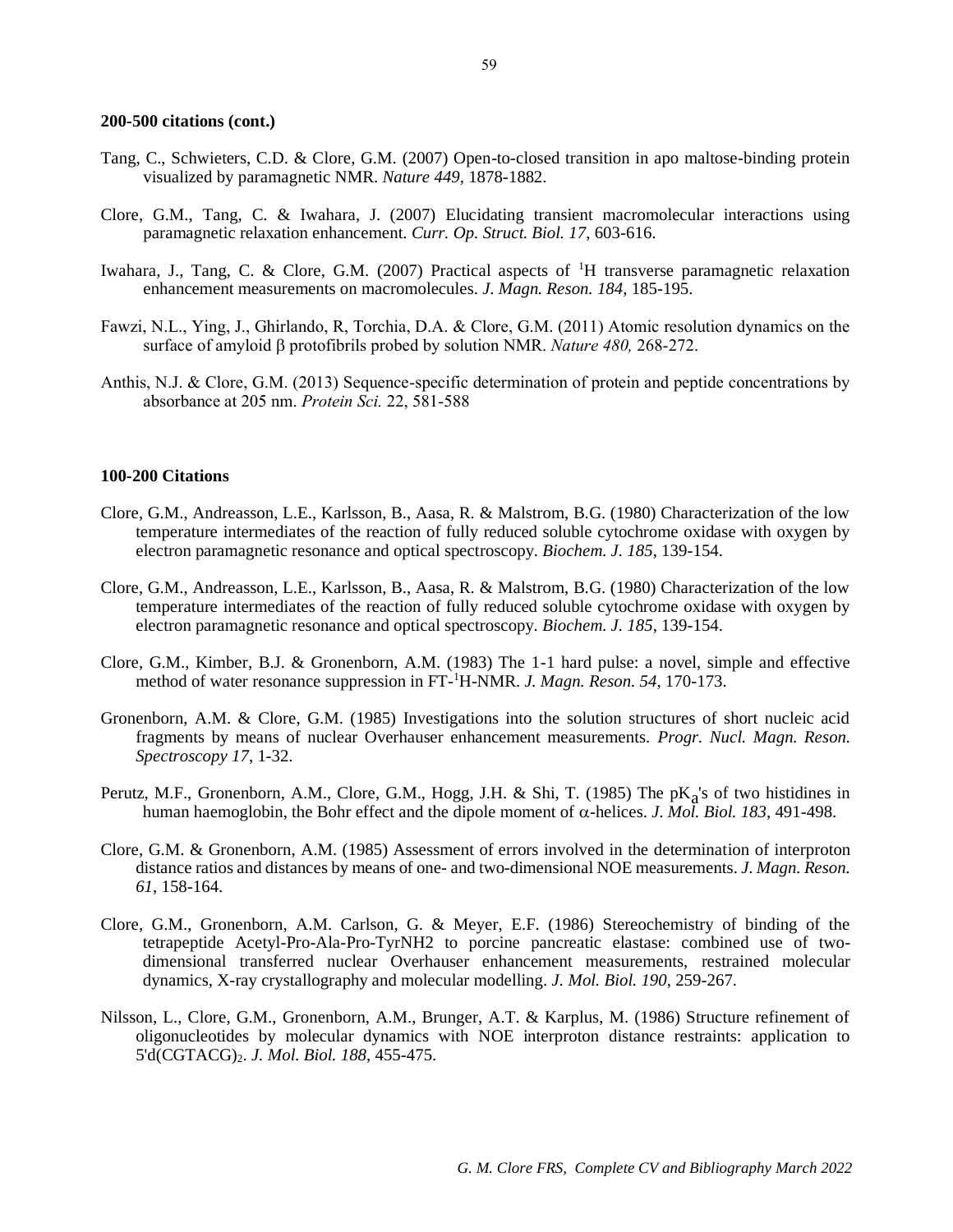- Clore, G.M., Martin, S.R. & Gronenborn, A.M. (1986) The solution structure of human growth hormone releasing factor: combined use of circular dichroism and nuclear magnetic resonance spectroscopy. *J. Mol. Biol. 191*, 553-561.
- Clore, G.M. & Gronenborn, A.M. (1987) Determination of three-dimensional structures of proteins in solution by nuclear magnetic resonance spectroscopy. *Protein Engineering 1*, 275-288.
- Bax, A., Sklenar, V., Clore, G.M. & Gronenborn, A.M. (1987) Water suppression in two-dimensional spinlocked NMR experiments using a novel phase cycling procedure*. J. Am. Chem. Soc. 109*, 6511-6513.
- Clore, G.M., Sukumaran, D.K., Nilges, M., Zarbock, J. & Gronenborn, A.M. (1987) The conformations of hirudin in solution: a study using nuclear magnetic resonance, distance geometry and restrained molecular dynamics. *EMBO J. 6*, 529-537.
- Clore, G.M., Gronenborn, A.M., Nilges, M., Sukumaran, D.K. & Zarbock, J. (1987) The polypeptide fold of the globular domain of histone H5 in solution: a study using nuclear magnetic resonance, distance geometry and restrained molecular dynamics. *EMBO J. 6*, 1833-1842.
- Holak, T.A., Nilges, M., Prestegard, H., Gronenborn, A.M. & Clore, G.M. (1988) Three-dimensional structure of acyl carrier protein in solution determined by nuclear magnetic resonance and the combined use of dynamical simulated annealing and distance geometry. *Eur. J. Biochem. 175*, 9-15.
- Driscoll, P.C., Clore, G.M., Beress, L. & Gronenborn, A.M. (1989) A proton nuclear magnetic resonance study of the anti-hypertensive and anti-viral protein BDS-I from the sea anemone *Anemonia sulcata*: sequential and stereospecific assignment and secondary structure. *Biochemistry 28*, 2178-2187.
- Driscoll, P.C., Gronenborn, A.M., Beress, L. & Clore, G.M. (1989) Determination of the three-dimensional structure of the anti-hypertensive and anti-viral protein BDS-I from the sea anemone *Anemonia sulcata*: a study using nuclear magnetic resonance and hybrid distance geometry-dynamical simulated annealing. *Biochemistry 28*, 2188-2198.
- Folkers, P.J.M., Clore, G.M., Driscoll, P.C., Dodt, J., Köhler, S. & Gronenborn, A.M. (1989) The solution structure of recombinant hirudin and the Lys-47/Glu mutant: a nuclear magnetic resonance and hybrid distance geometry-dynamical simulated annealing study. *Biochemistry 28*, 2601-2617.
- Clore, G.M., Appella, E., Yamada, M., Matsushima, K. & Gronenborn, A.M. (1989) Determination of the secondary structure of interleukin-8 by nuclear magnetic resonance spectroscopy. *J. Biol. Chem. 264*, 18907-18911.
- Driscoll, P.C., Clore, G.M., Marion, D., Wingfield, P.T. & Gronenborn, A.M. (1990) Complete resonance assignment for the polypeptide backbone of interleukin- $1\beta$  using three-dimensional heteronuclear NMR spectroscopy. *Biochemistry 29*, 3542-3556.
- Clore, G.M., Bax, A., Wingfield, P.T. & Gronenborn, A.M. (1990) Identification and localization of bound internal water in the solution structure of interleukin-1 $\beta$  by heteronuclear three-dimensional <sup>1</sup>H rotating frame Overhauser<sup>15</sup>N<sup>-1</sup>H multiple quantum coherence NMR spectroscopy. *Biochemistry 29*, 5671-5676.
- Omichinski, J., Clore, G.M., Appella, E., Sakaguchi, K. & Gronenborn, A.M. (1990) High resolution threedimensional solution structure of a single zinc finger from a human enhancer binding protein in solution. *Biochemistry 29*, 9324-9334.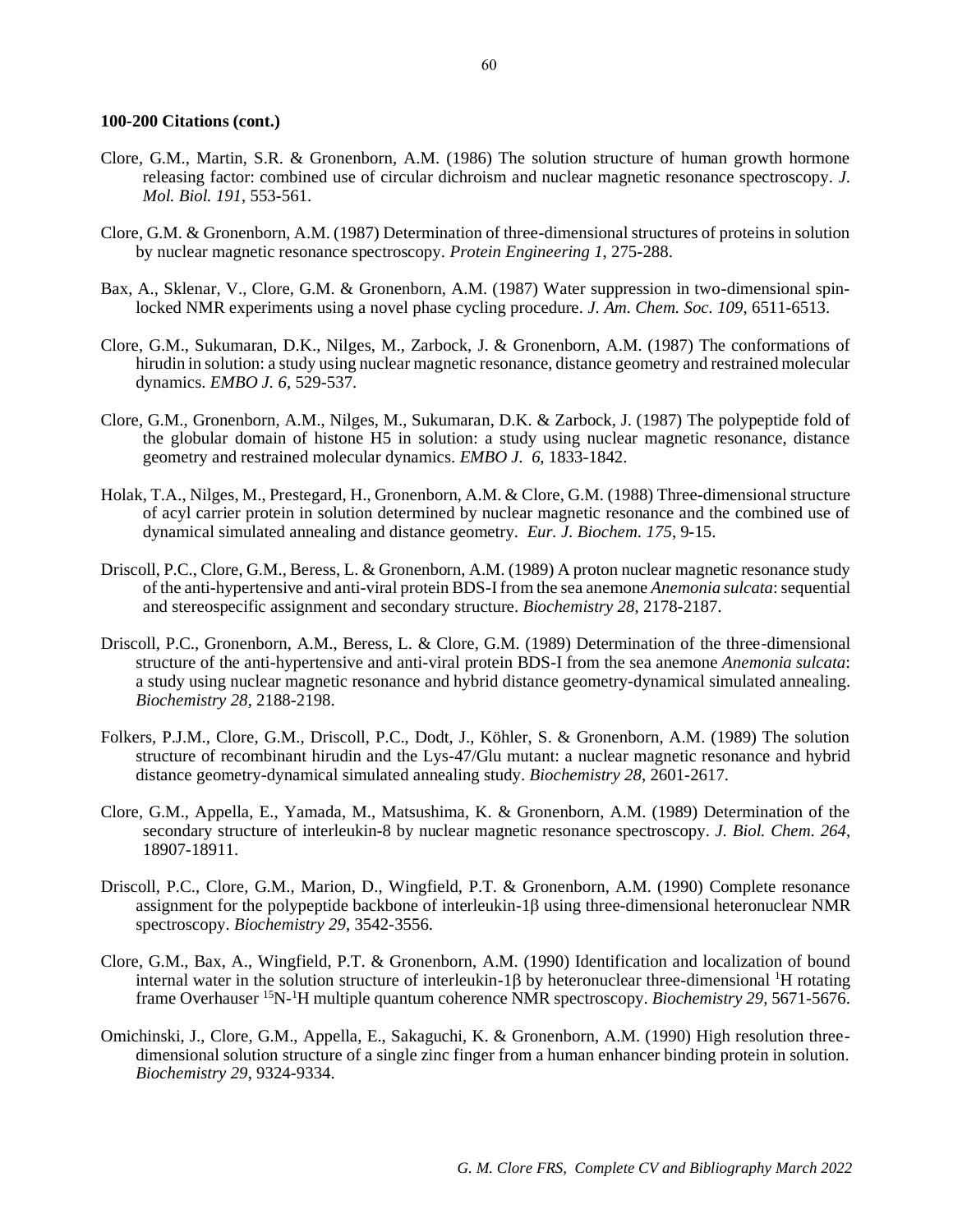- Nilges, M., Clore, G.M. & Gronenborn, A.M. (1990) <sup>1</sup>H-NMR stereospecific assignments by conformational database searches. *Biopolymers 29*, 813-822.
- Clore, G.M., Bax, A. & Gronenborn, A.M. (1991) Stereospecific assignment of  $\beta$ -methylene protons in larger proteins using three-dimensional <sup>15</sup>N-separated Hartmann-Hahn and <sup>13</sup>C-separated rotating frame Overhauser spectroscopy. *J. Biomol. NMR 1*, 13-22.
- Forman-Kay, J.D., Clore, G.M., Wingfield, P.T. & Gronenborn, A.M. (1991) The high resolution threedimensional structure of reduced recombinant human thioredoxin in solution. *Biochemistry 30*, 2685- 2698.
- Omichinski, J.G., Clore, G.M., Sakaguchi, K., Appella, E. & Gronenborn, A.M. (1991) Structural characterization of a 39-residue synthetic peptide containing the two zinc binding domains from the HIV-1 p7 nucleocapsid protein by CD and NMR spectroscopy. *FEBS Lett. 292*, 25-30.
- Powers, R., Gronenborn, A.M., Clore, G.M. & Bax, A. (1991) Three-dimensional triple resonance NMR of <sup>13</sup>C/<sup>15</sup>N enriched proteins using constant-time evolution. *J. Magn. Reson. 94*, 209-213.
- Robien, M.A., Clore, G.M., Omichinski, J.G., Perham, R.N., Appella, E., Sakaguchi, K. & Gronenborn, A.M. (1992) Three-dimensional solution structure of the E3-binding domain of the dihydrolipoamide succinyltransferase core from the 2-oxoglutarate dehydrogenase multienzyme complex of Escherichia coli. *Biochemistry 31*, 3463-3471.
- Forman-Kay, J.D., Clore, G.M. & Gronenborn, A.M. (1992) The relationship between electrostatics and redox function in human thioredoxin: charaterization of pH titration shifts using two-dimensional homo- and heteronuclear NMR. *Biochemistry 31*, 3442-3452.
- Powers, R., Garrett, D.S., March, C.J., Frieden. E.A., Gronenborn, A.M. & Clore, G.M. (1992) Threedimensional solution structure of human interleukin-4 by multi-dimensional heteronuclear magnetic resonance spectroscopy. *Science 256*, 1673-1677.
- Chandrasasekhar, I., Clore, G.M., Szabo, A., Gronenborn, A.M. & Brooks, B.R. (1992) A 500 ps molecular dynamics simulation study of interleukin-1 $\beta$  in water: correlation with nuclear magnetic resonance spectroscopy and crystallography. *J. Mol. Biol. 226*, 239-250.
- Achari, A., Hale, S.P, Howard, A.J., Clore, G.M., Gronenborn, A.M., Hardman, K.D. & Whitlow, M. (1992) The 1.67 Å X-ray structure of the B2 immunoglobulin domain of streptococcal protein G and comparison to the NMR structure of the B1 domain. *Biochemistry 31*, 10449-10457.
- Varley, P., Gronenborn, A.M., Christensen, H., Wingfield, P.T., Pain, R.H. & Clore, G.M. (1993) Kinetics of folding of the all  $\beta$ -sheet protein interleukin-1 $\beta$  studied by nuclear magnetic resonance, circular dichroism and fluorescence. *Science 240*, 1110-1113.
- Brünger, A.T., Clore, G.M., Gronenborn, A.M., Saffrich, R. & Nilges, M. (1993) Assessing the quality of solution nuclear magnetic resonance structures by complete cross-validation. *Science 261*, 328-331.
- Sakaguchi, K., Zambrano, N., Baldwin, E.T., Shapiro, B.A., Erickson, J.W., J.G. Omichinski, G.M. Clore, A.M. Gronenborn  $&\,$  E. Appella (1993) Identification of a binding site for the human immunodeficiency virus type I nucleocapsid protein. *Proc. Natl. Acad. Sci. U.S.A. 90*, 5219-5223.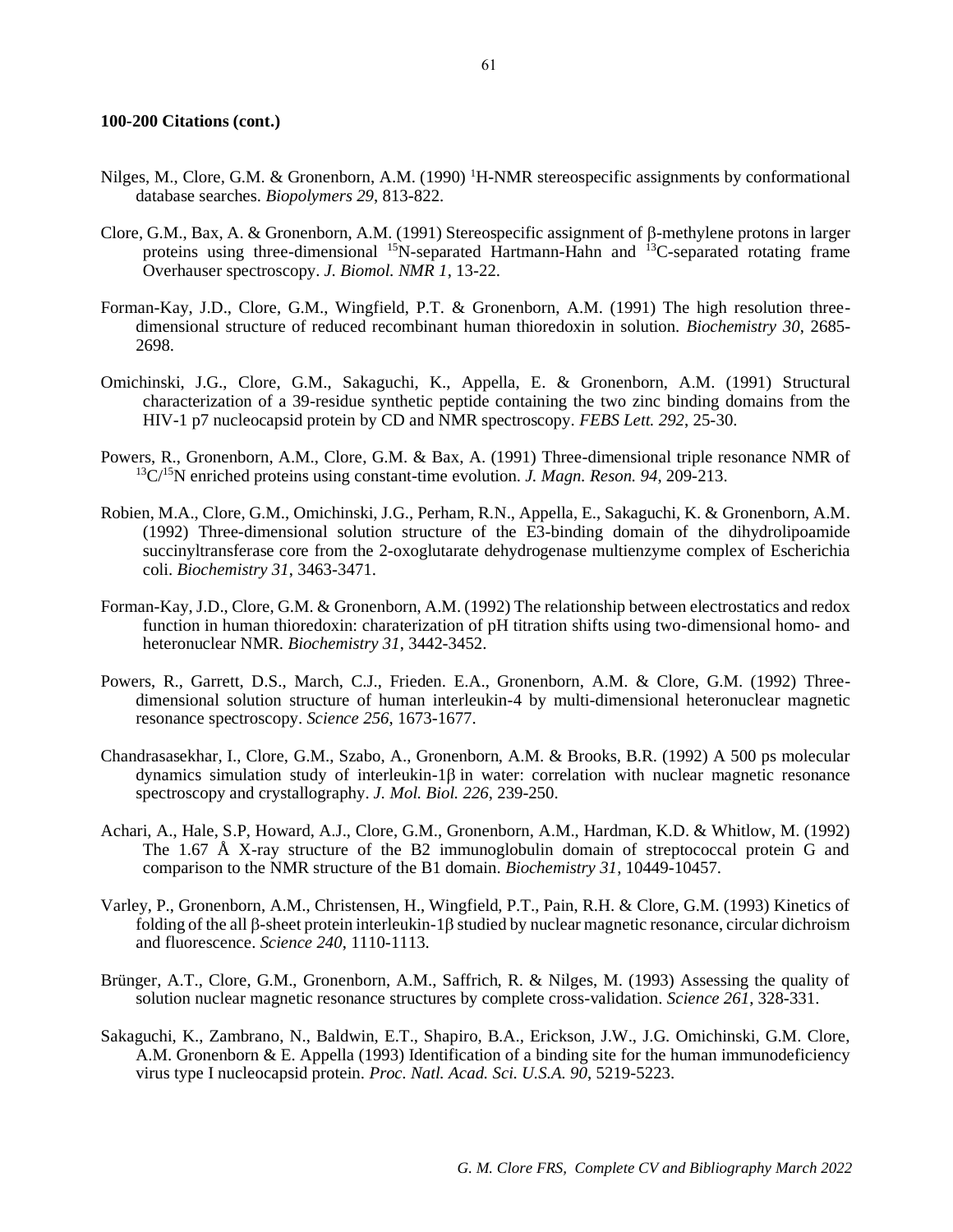- Powers, R., Garrett, D.S., March, C.J., Frieden, E.A., Gronenborn, A.M. & Clore, G.M. (1993) The high resolution three-dimensional solution structure of human interleukin-4 determined by multi-dimensional heteronuclear magnetic resonance spectroscopy. *Biochemistry 32*, 6744-6762.
- Clore, G.M., Robien, M.A. & Gronenborn, A.M. (1993) Exploring the limits of precision and accuracy of protein structures determined by nuclear magnetic resonance spectroscopy*. J. Mol. Biol. 231*, 82-102.
- Gronenborn, A.M. & Clore, G.M. (1993) Identification of the contact surface of a Streptococcal protein G domain complexed with a human Fc fragment. *J. Mol. Biol.233*, 331-335.
- Omichinski, J.G., Trainor, C., Evans, T., Gronenborn, A.M., Clore, G.M. & Felsenfeld, G. (1993) A small single-'finger' peptide from the erythroid factor GATA-1 binds specifically to DNA as a zinc or iron complex. *Proc. Natl. Acad. Sci. U.S.A. 90*, 1676-1680.
- Clubb, R.T., Omichinski, J.G., Clore, G.M. & Gronenborn, A.M. (1994) Mapping the binding surface of interleukin-8 complexed with an N-terminal fragment of the type I human interleukin-8 receptor. *FEBS Lett. 338*, 93-97.
- Garrett, D.S., Kuszewski, J., Hancock, T.J., Lodi, P.J., Vuister, G.W., Gronenborn, A.M. & Clore, G.M. (1994) The impact of direct refinement against three-bond  $HN-C\alpha H$  coupling constants on protein structure determination by NMR. *J. Magn. Reson. Series B 104*, 99-103.
- Qin, J., Clore, G.M. & Gronenborn, A.M. (1994) The high resolution three-dimensional solution structure of the oxidized and reduced states of human thioredoxin: delineation of conformational differences between the two redox states. *Structure 2*, 503-522.
- Werner, M.H., Clore, G.M., Gronenborn, A.M., Kondoh, A. & Fisher, R.J. (1994) Refolding proteins by gel filtration chromatography. *FEBS Lett. 345*, 125-130.
- Rozwarski, D.A., Gronenborn, A.M., Clore, G.M., Bazan, J.F., Bohm, A., Wlodawer, A., Hatada, M. & Karplus, P.A. (1994) Structural comparison among the short-chain helical cytokines. *Structure 2*, 159- 173.
- Kuszewski, J., Clore, G.M. & Gronenborn, A.M. (1994) Fast folding of a prototypic polypeptide: the immunoglobulin binding domain of Streptococcal Protein G. *Protein Science 3*, 1945-1952.
- Kuszewski, J., Qin, J., Gronenborn, A.M. & Clore, G.M. (1995) The impact of direct refinement against <sup>13</sup>Cα and <sup>13</sup>Cβ chemical shifts on protein structure determination by NMR. *J. Magn. Reson Series B 106*, 92-96.
- Kuszewski, J., Gronenborn, A.M. & Clore, G.M. (1995) The impact of direct refinement against proton chemical shifts in protein structure determination by NMR. *J. Magn. Reson. Series B 107*, 293-297.
- Frank, M.K., Clore, G.M. & Gronenborn, A.M. (1995) Structural and dynamic characterization of the urea denatured state of the immunoglobulin binding domain of Streptococcal protein G. Protein Science 4, 2605-2615.
- Balagurumoorthy, P., Sakamoto, K., Lewis, M.S., Zambrano, N., Clore, G.M., Gronenborn, A.M., Appella, E. & Harrington, R.E. (1995) Four p53 DNA binding domains bind natural p53 response elements and bend the DNA. *Proc. Natl. Acad. Sci. U.S.A. 92*, 8591-8585.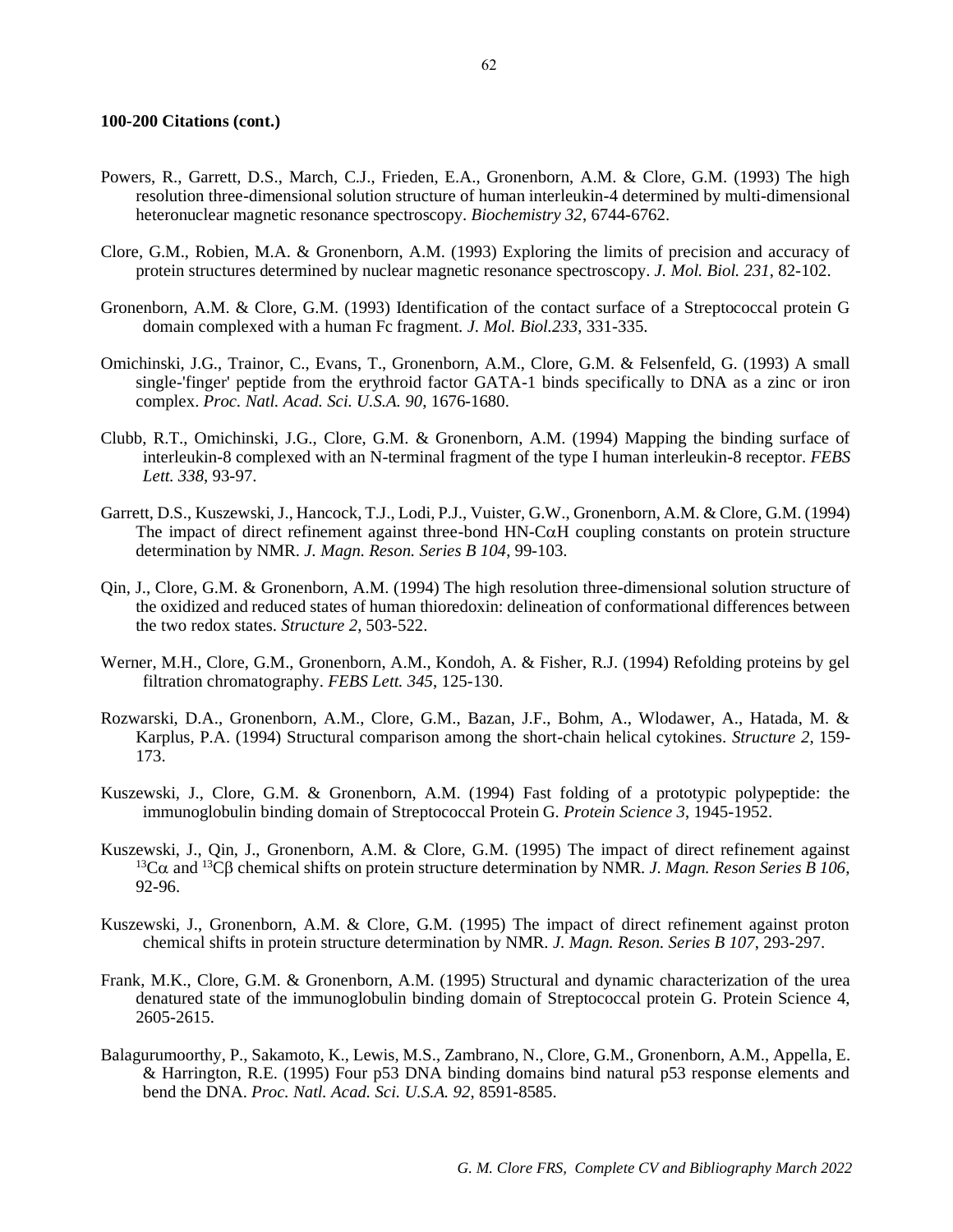- Clore, G.M. & Gronenborn, A.M. (1995) Three-dimensional structures of  $\alpha$  and  $\beta$  chemokines. *FASEB Journal 9*, 57-62.
- Qin, J., Clore, G.M., Kennedy W.P., Kuszewski, J. & Gronenborn, A.M. (1996) The solution structure of human thioredoxin complexed with its target from Ref-1 reveals peptide chain reversal. *Structure 4*, 613- 620.
- Pedone, P.V., Ghirlando, R., Clore, G.M., Gronenborn, A.M., Felsenfeld, G. & Omichinski, J.G. (1996) The single Cys2His<sup>2</sup> zinc finger domain of the GAGA protein flanked by basic residues is sufficient for high affinity DNA binding. *Proc. Natl. Acad. Sci. U.S.A. 93*, 2822-2826.
- Pedone, P.V., Omichinski, J.G., Nony, P., Trainor, C., Gronenborn, A.M., Clore, G.M. & Felsenfeld, G. (1997) The N-terminal fingers of cGATA-2 and cGATA-3 are independent sequence-specific DNA binding domains. *EMBO J. 16*, 2874-2882.
- Garrett, D.S., Seok, Y.J., Liao, D.I., Peterkofsky, A., Gronenborn, A.M. & Clore, G.M. (1997) Solution structure of the 30 kDa N-terminal domain of Enzyme I of the *Escherichia coli* phosphoenolpyruvate:sugar phosphotransferase system by multidimensional NMR. *Biochemistry 36*, 2517-2530.
- Cai, M., Huang, Y., Zheng, R., Wei, S.-Q., Guirlando, R., Lee, M.S., Craigie, R., Gronenborn, A.M. & Clore, G.M. (1998) Solution structure of the cellular factor BAF responsible for protecting retroviral DNA from autointegration. *Nature Struct. Biol. 5*, 903-909.
- Louis, J.M., Clore, G.M. & Gronenborn, A.M. (1999) Regulation of HIV-1 protease: autoprocessing is tightly coupled to protein folding. *Nature Struct. Biol. 6*, 868-875.
- Yang, F., Bewley, C.A., Louis, J.M., Gustafson, K.R., Boyd, M.R., Gronenborn, A.M., Clore, G.M. & Wlodawer, A. (1999) Crystal structure of cyanovirin-N, a potent HIV-inactivating protein, shows unexpected domain swapping. *J. Mol. Biol. 288*, 403-412.
- Yu, B., Blaber, M., Gronenborn, A.M., Clore, G.M. & Caspar, D.L.D. (1999) Disordered water within a hydrophobic cavity visualized by X-ray crystallography. *Proc. Natl. Acad. Sci. U.S.A. 96*, 103-108.
- Clore, G.M., Starich, M.R., Bewley, C.A., Cai, M. & Kuszewski, J. (1999) Impact of residual dipolar couplings on the accuracy of NMR structures determined from a minimal number of NOE restraints. *J. Am. Chem. Soc. 121*, 6513-6514.
- Huang, K., Louis, J.M., Donaldson, L., Lim, F,-L., Sharrocks, A.D. & Clore, G.M. (2000) Solution structure of the MEF2A-DNA complex: structural basis for the modulation of DNA bending and specificity by MADS-box transcription factors. *EMBO J. 19*, 2615-2628.
- Kuszewski, J. & Clore, G.M. (2000) Source of and solutions to problems in the refinement of protein NMR structures against torsion angle potentials of mean force. *J. Magn. Reson. 146*, 249-254.
- Kontaxis, G., Clore, G.M. & Bax, A. (2000) Evaluation of cross-relaxation effects and measurement of onebond couplings in proteins with short transverse relaxation times. *J. Magn. Reson. 143*, 184-196.
- Wang, G.S., Louis, J.M., Sondej, M., Seok, Y.-J., Peterkofsky, A. & Clore, G.M. (2000) Solution structure of the phosphoryl transfer complex between the signal transducing protein HPr and IIAGlucose of the *Escherichia coli* phosphoenolpyruvate:sugar phosphotransferase system. *EMBO J. 19*, 5635-5649.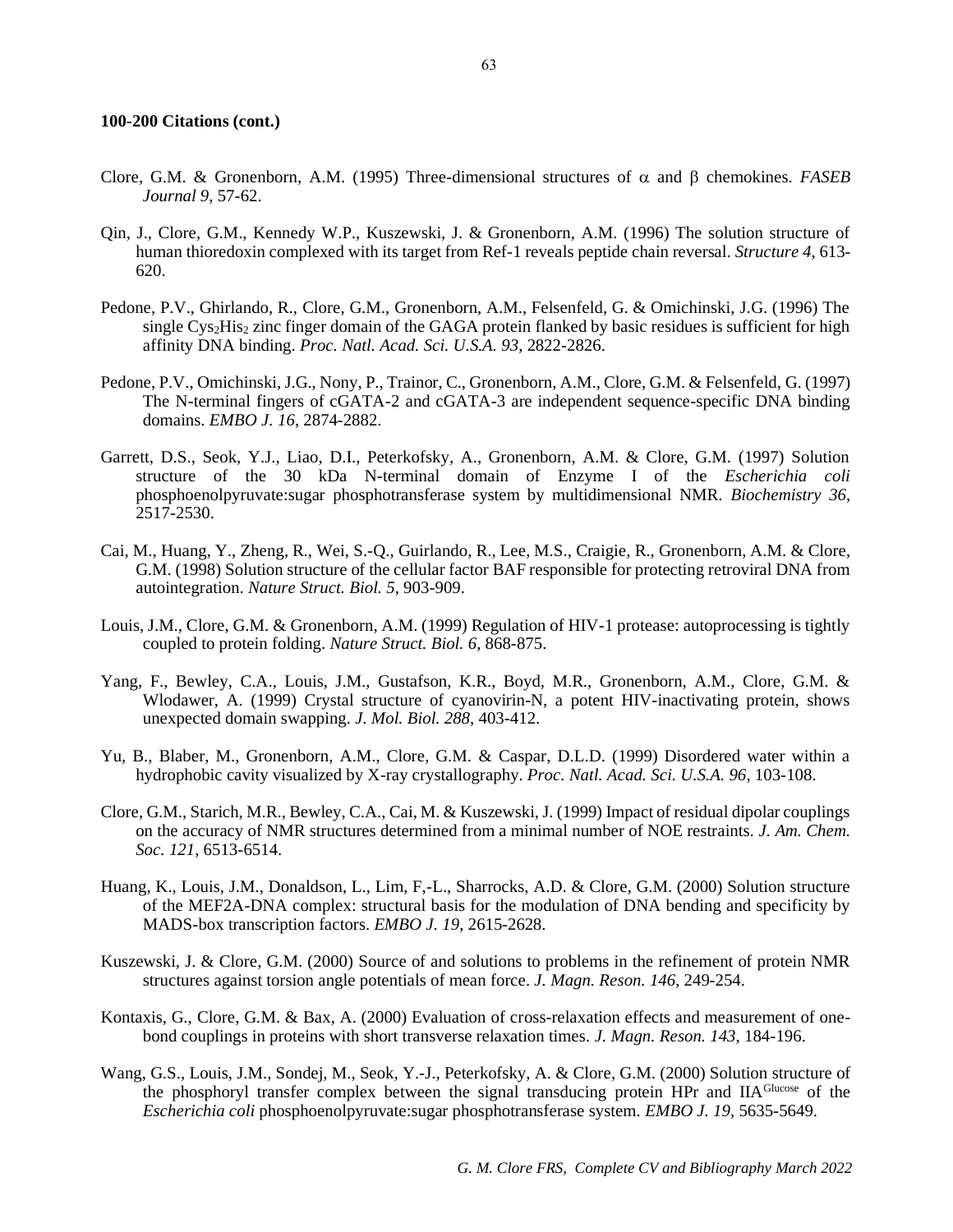- Schwieters, C.D. & Clore, G.M. (2001) Internal coordinates for molecular dynamics and minimization in structure determination and refinement. *J. Magn. Reson. 152*, 288-302.
- Schwieters, C.D. & Clore, G.M. (2001) The VMD-XPLOR visualization package for NMR structure refinement. *J. Magn. Reson. 149*, 239-244.
- Murphy, E.C., Zhurkin, V.B., Louis, J.M., Cornilescu, G. and Clore, G.M. (2001) Structural basis for SRYdependent 46-X,Y sex reversal: modulation of DNA bending by a naturally occuring point mutation. *J. Mol. Biol.* 312, 481-499.
- Louis, J.M., Bewley, C.A. & Clore, G.M. (2001) Design and properties of  $N_{CCG-P}$  gp41, a chimeric gp41 molecule with nanomolar HIV-fusion inhibitory activity. *J. Biol. Chem. 276*, 29485-29489.
- Bewley, C.A., Louis, J.M., Ghirlando, R. & Clore, G.M. (2002) Design of a novel peptide inhibitor of HIV fusion that disrupts the internal trimeric coile-coil of gp41. *J. Biol. Chem. 277*, 14238-14245.
- Braddock, D.T., Louis, J.M., Baber, J.L., Levens, D. & Clore, G.M. (2002) Structure and dynamics of KH domains from FBP bound to single-stranded DNA. *Nature 415*, 1051-1056.
- Braddock, D.T., Baber, J.L., Levens, D. & Clore, G.M. (2002) Molecular basis of sequence specific singlestranded DNA recognition by KH domains: solution structure of a complex between hnRNP K KH3 and single-stranded DNA. *EMBO J. 21*, 3476-3485.
- Clore, G.M. & Schwieters, C.D. (2003) Docking of protein-protein complexes on the basis of highly ambiguous intermolecular distance restraints derived from  $H_N/^{15}N$  chemical shift mapping and backbone 15N-<sup>1</sup>H residual dipolar couplings using conjoined rigid body/torsion angle dynamics. *J. Am. Chem. Soc. 125*, 2902-2912.
- Louis, J.M., Nesheiwat, I., Chang, L.C., Clore, G.M. & Bewley, C.A. (2003) Covalent trimers of the internal N-terminal trimeric coiled-coil of gp41 and antibodies directed against them are potent inhibitors of HIV envelope-mediated cell fusion. *J. Biol. Chem.278*, 20278-20285.
- Williams, D.C., Cai, M. & Clore, G.M. (2004) Molecular basis for synergistic transcriptional activation by Oct1 and Sox2 revealed from the solution structure of the 42 kDa Oct1·Sox·*Hoxb1*-DNA ternary transcription factor complex. *J. Biol. Chem. 279*, 1449-1457.
- Schulz, D.M., Ihlung, C., Clore, G.M. & Sinz, A. (2004) Mapping the topology and determination of a lowresolution three-dimensional structure of the calmodulin-mellitin complex by chemical cross-linking and high resolution FTICR mass spectrometry. *Biochemistry 43*, 4703-4715.
- Clore, G.M. & Schwieters, C. D. (2004) Amplitudes of protein backbone dynamics and correlated motions in a small  $\alpha/\beta$  protein: correspondence of dipolar coupling and heteronuclear relaxation measurements. *Biochemistry 43*, 10678-10691.
- Clore, G.M. & Schwieters, C. D. (2006) Concordance of residual dipolar couplings, backbone order parameters and crystallographic B-factors for a small  $\alpha/\beta$  protein: a unified picture of high probability, fast atomic motions in proteins. *J. Mol. Biol. 355*, 879-886.
- Iwahara, J., Zwecksetter, M. & Clore, G.M. (2006) NMR structural and kinetic characterization of a homeodomain diffusing and hopping on non-specific DNA. *Proc. Natl. Acad. Sci. U.S.A. 103*, 15062- 15067.